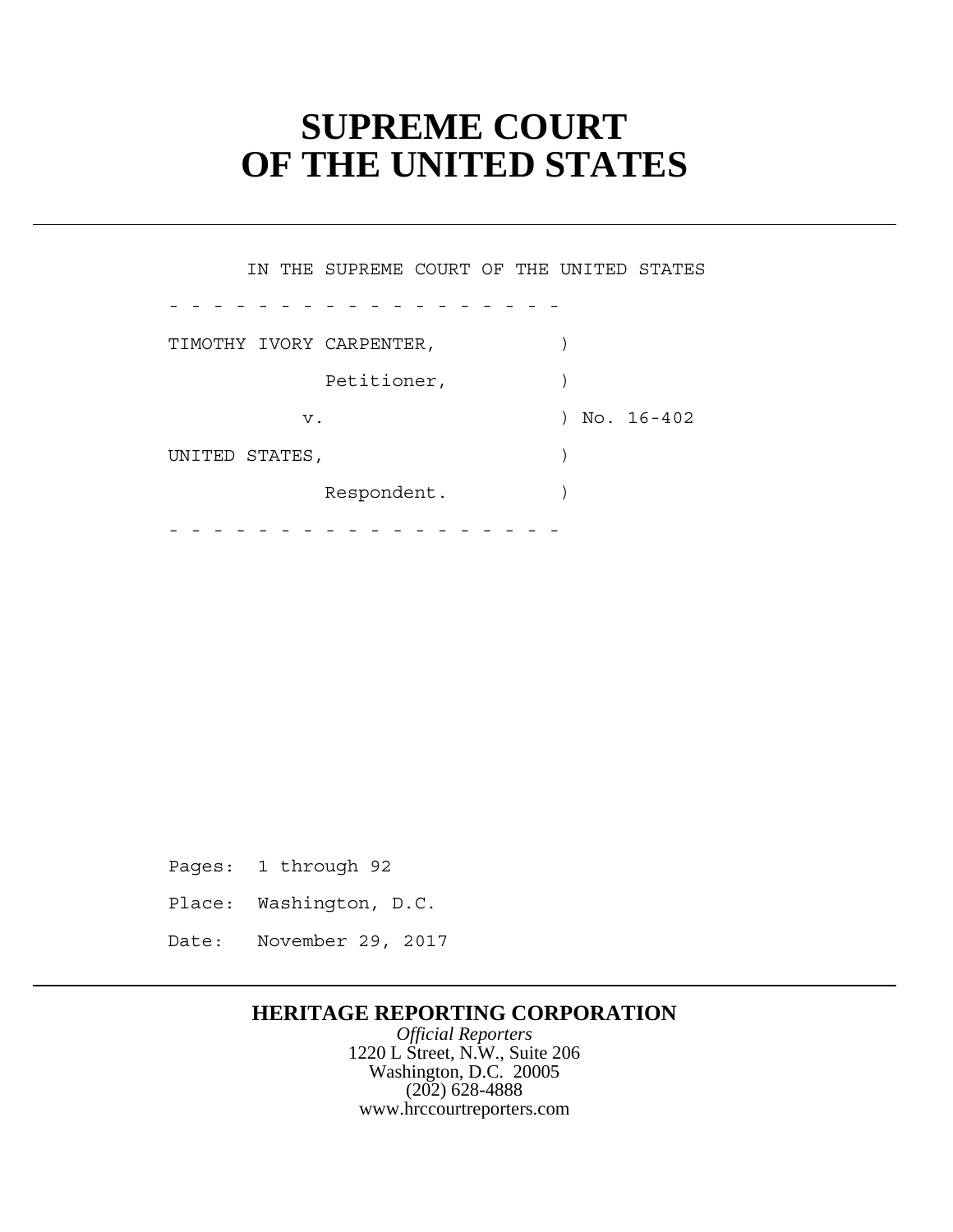| ۰, |  |
|----|--|
|    |  |

3 TIMOTHY IVORY CARPENTER,  $\qquad \qquad$  UNITED STATES, ) 13 argument before the Supreme Court of the United 14 States at 10:05 a.m. APPEARANCES: 17 NATHAN F. WESSLER, New York, N.Y.; on 1 2 - - - - - - - - - - - - - - - - - - 4 **5**  6 7 8 - - - - - - - - - - - - - - - - - - 9 10 11 12 15 16 18 19 20 21 22 23 24 25 IN THE SUPREME COURT OF THE UNITED STATES Petitioner,  $)$ v. ) No. 16-402 Respondent. Washington, D.C. Wednesday, November 29, 2017 The above-entitled matter came on for oral behalf of the Petitioner MICHAEL R. DREEBEN, Deputy Solicitor General, Department of Justice, Washington, D.C.; on behalf of the Respondent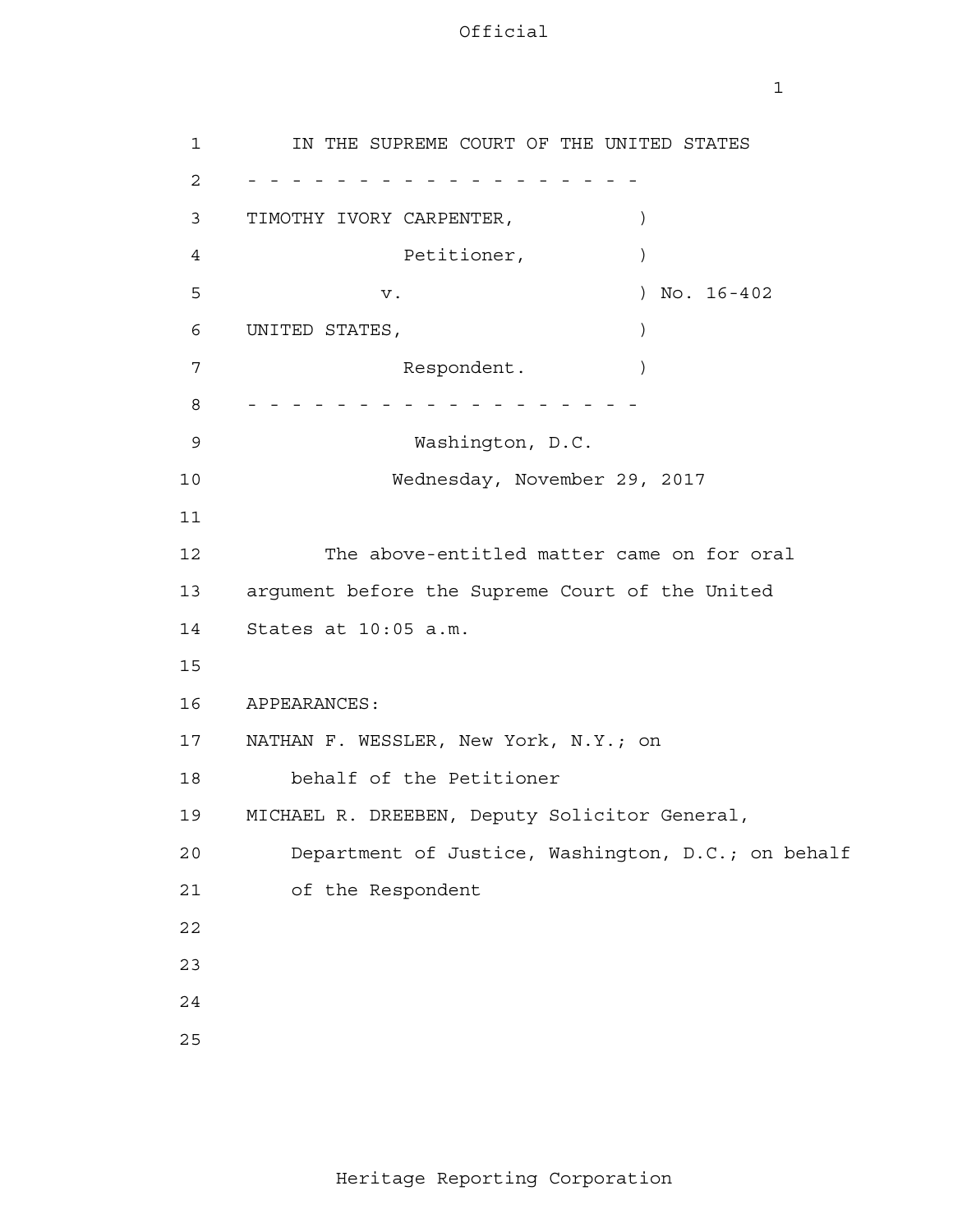| $\mathbf{1}$   | CONTENTS                    |       |
|----------------|-----------------------------|-------|
| $\overline{2}$ | ORAL ARGUMENT OF:           | PAGE: |
| $\mathsf{3}$   | NATHAN F. WESSLER           |       |
| $\overline{4}$ | On behalf of the Petitioner | 3     |
| 5              | ORAL ARGUMENT OF:           |       |
| 6              | MICHAEL R. DREEBEN          |       |
| 7              | On behalf of the Respondent | 40    |
| 8              | REBUTTAL ARGUMENT OF:       |       |
| 9              | NATHAN F. WESSLER           |       |
| 10             | On behalf of the Petitioner | 86    |
| 11             |                             |       |
| 12             |                             |       |
| 13             |                             |       |
| 14             |                             |       |
| 15             |                             |       |
| 16             |                             |       |
| 17             |                             |       |
| $18\,$         |                             |       |
| 19             |                             |       |
| $20$           |                             |       |
| $2\sqrt{1}$    |                             |       |
| $2\sqrt{2}$    |                             |       |
| 23             |                             |       |
| $2\sqrt{4}$    |                             |       |
| 25             |                             |       |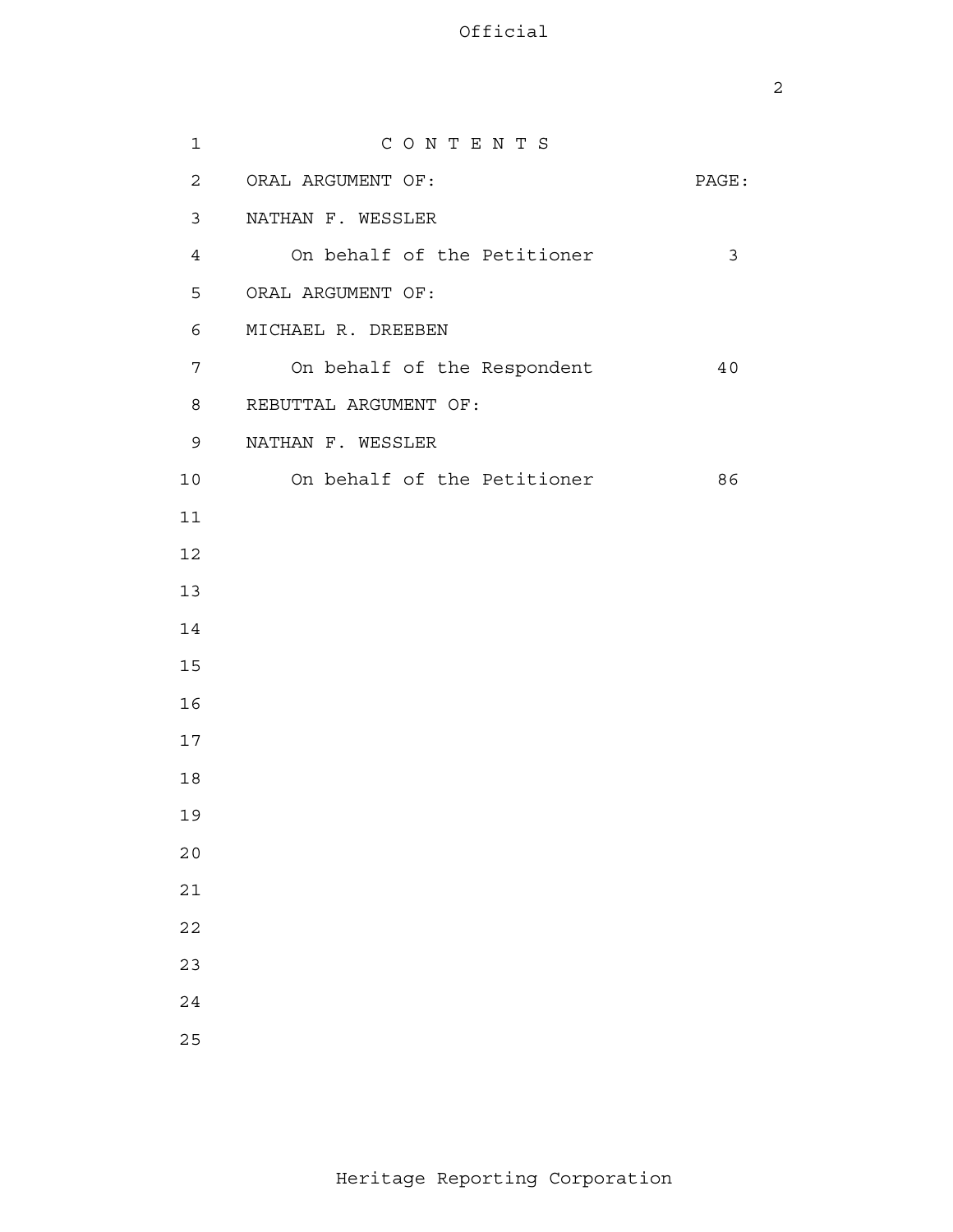3

 1 2 3 4 **5**  6 7 8 9 10 11 12 13 14 15 16 17 18 19 20 21 22 23 24 25 P R O C E E D I N G S (10:05 a.m.) CHIEF JUSTICE ROBERTS: We'll hear argument this morning in Case 16-402, Carpenter versus United States. Before we commence, though, I'd like to advise counsel that I'll provide an additional 10 minutes of them to their argument time. I don't think you'll have -- I don't think you'll have trouble filling it. Mr. Wessler. ORAL ARGUMENT OF NATHAN F. WESSLER ON BEHALF OF THE PETITIONER MR. WESSLER: Thank you. Mr. Chief Justice, and may it please the Court: At issue in this case is the government's warrantless collection of 127 days of Petitioner's cell site location information revealing his locations, movements, and associations over a long period. As in Jones, the collection of this information is a search, as it disturbs people's long-standing, practical expectation that their longer-term movements in public and private spaces will remain private.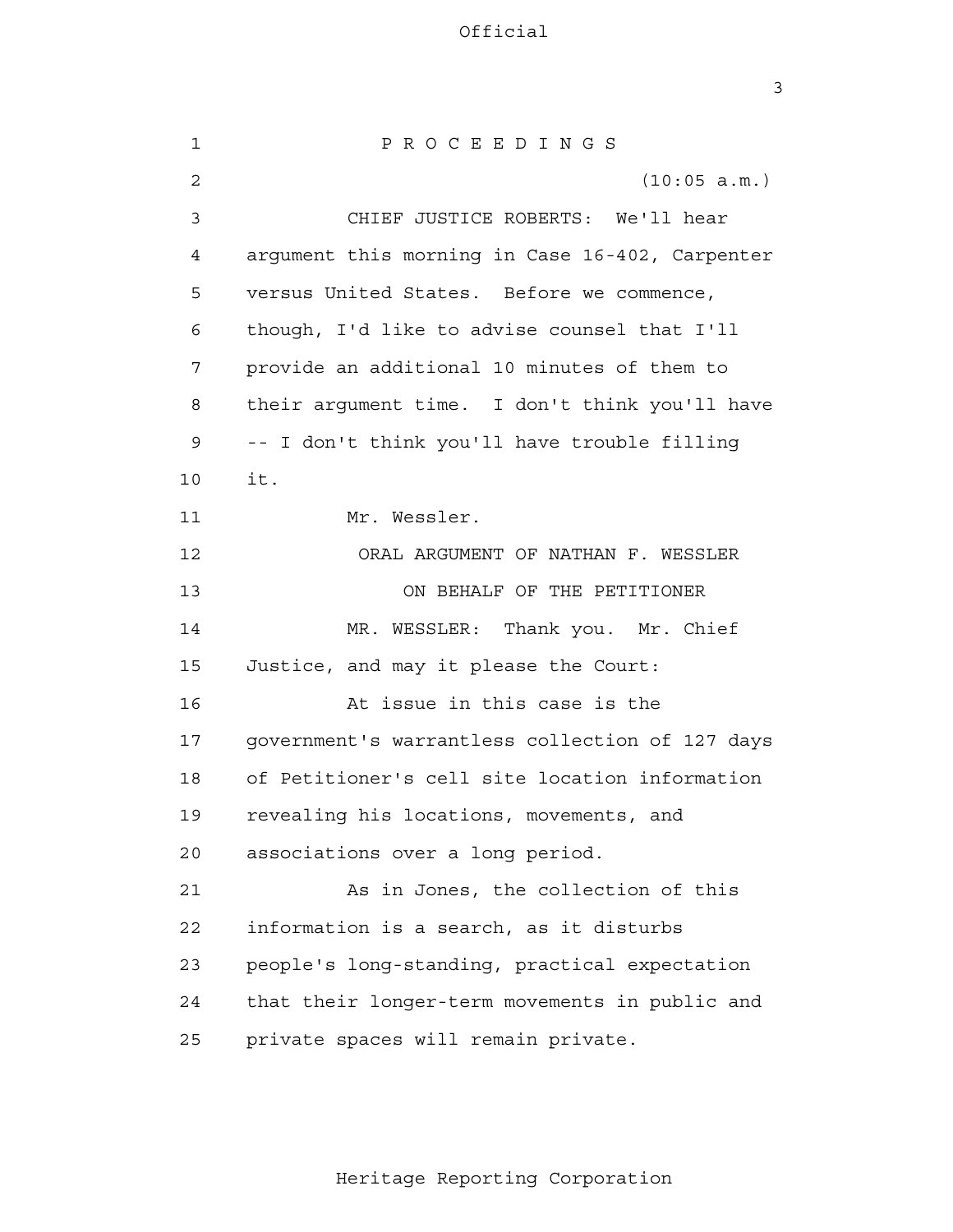4

| $\mathbf 1$    | JUSTICE KENNEDY: So what -- what is            |
|----------------|------------------------------------------------|
| $\overline{2}$ | the rule that you want us to adopt in this     |
| 3              | case, assuming that we keep Miller -- Miller   |
| 4              | and Smith versus Maryland on the books?        |
| 5              | MR. WESSLER: The rule we seek is that          |
| 6              | longer-term periods or aggregations of cell    |
| 7              | site location information is a search and      |
| 8              | requires a warrant. We are not asking the      |
| 9              | Court to overturn those older cases. We think  |
| 10             | that the -- the lesson to be drawn from Riley  |
| 11             | and Jones and Kyllo is that any extension of   |
| 12             | pre-digital precedents to these kinds of       |
| 13             | digital data must rest on their own bottom.    |
| 14             | JUSTICE ALITO: How would you                   |
| 15             | distinguish Miller?                            |
| 16             | MR. WESSLER: Miller involved more              |
| 17             | limited records, certainly they could reveal   |
| 18             | some sensitive information, but more limited   |
| 19             | records and, as this Court held, they were     |
| 20             | voluntarily conveyed in that they were created |
| 21             | by the passing of negotiable instruments into  |
| 22             | the stream of commerce to transfer funds.      |
| 23             | What we have here is both more                 |
| 24             | sensitive and less voluntary.                  |
| 25             | JUSTICE ALITO:<br>Why is it more -- why        |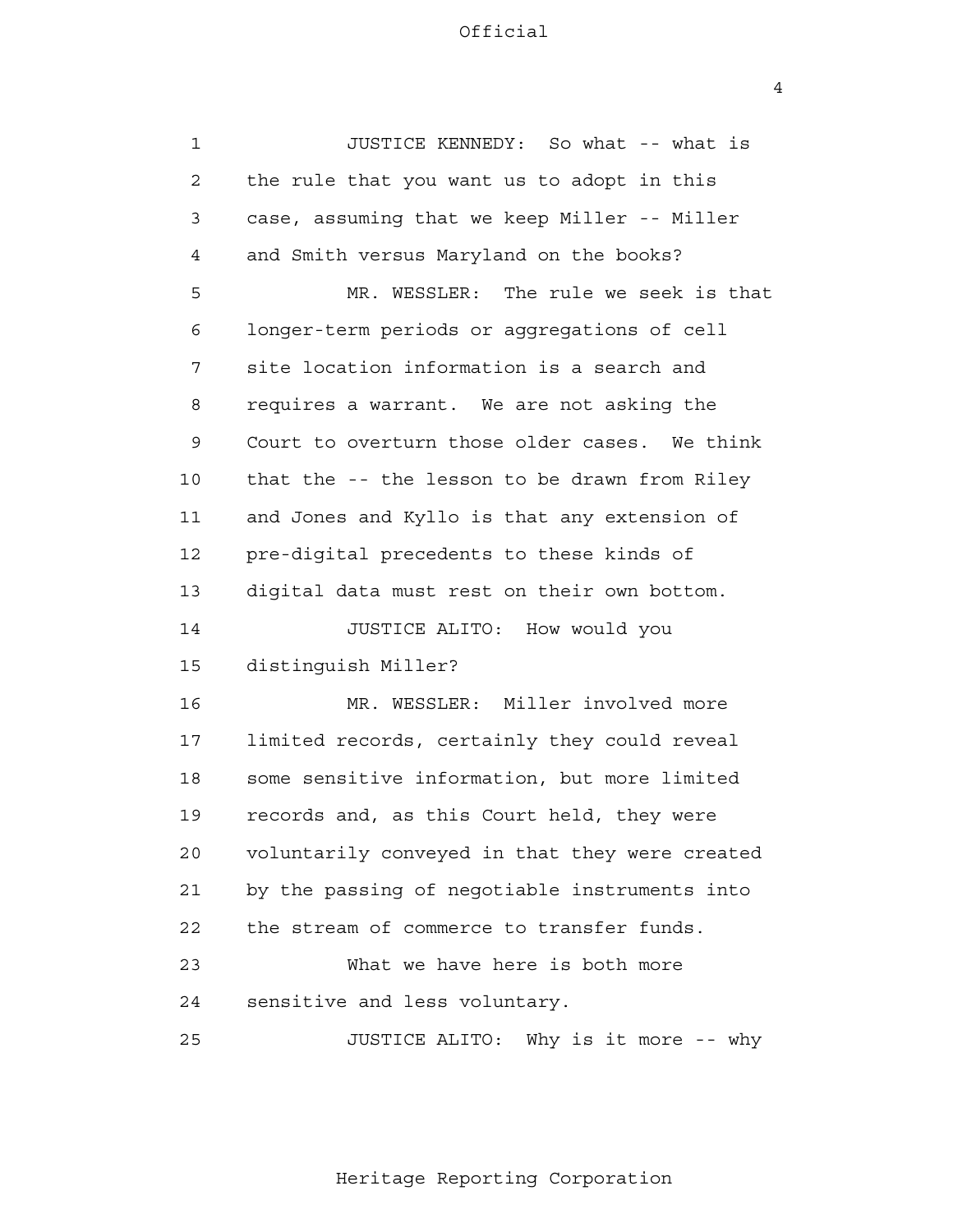$\overline{5}$ 

 1 2 3 4 **5**  6 7 8 9 is it more sensitive? Why is cell site location information more sensitive than bank records, which particularly today, when a lot of people don't use cash much, if at all, a bank record will disclose purchases? It will not only disclose -- everything that the person buys, it will not only disclose locations, but it will disclose things that can be very sensitive.

 10 11 12 13 14 15 16 MR. WESSLER: I absolutely agree, Justice Alito, that the information in bank records can be quite sensitive, but what it cannot do is chart a minute-by-minute account of a person's locations and movements and associations over a long period regardless of what the person is doing at any given moment.

> 17 18 19 20 21 22 23 JUSTICE ALITO: Yeah, I understand that. But why is that more sensitive than bank records that show, for example, periodicals to which a person -- to which a person subscribes or hotels where a person has stayed or entertainment establishments -- establishments that a person has visited -

 24 25 JUSTICE KENNEDY: And particularly - JUSTICE ALITO: -- and all sorts of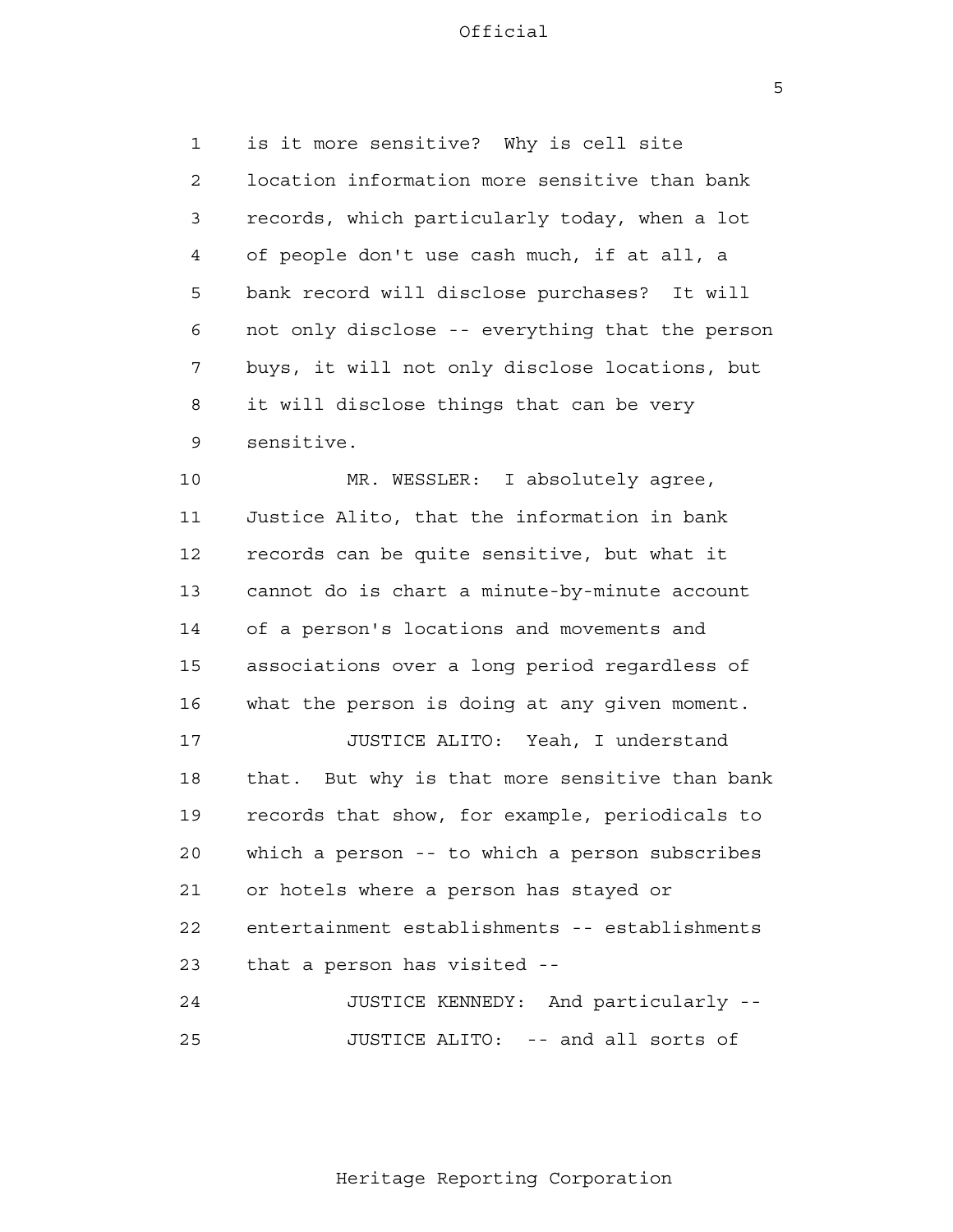$\overline{6}$ 

 1 2 3 4 **5**  6 7 8 9 10 11 12 13 14 15 16 17 18 19 20 21 22 23 24 25 other things. JUSTICE KENNEDY: Particularly because the information in the bank records that Justice Alito referred to are not publicly known. Your whereabouts are publicly known. People can see you. Surveillance officers can follow you. It seems to me that this is much less private than -- than the case that Justice Alito is discussing. MR. WESSLER: Well, I -- I don't agree, Your Honor, for the following reason: When a person is engaged in a financial transaction, passing a -- a check, a negotiable instrument, that's an interpersonal transaction where a person has full knowledge that they are putting something into the stream of commerce to transfer funds directed at their -- their bank. As the five concurring justices made clear in Jones, although we may, when we step outside, have a reasonable expectation that someone may see where we go in a short period, nobody has expected in -- in a free society that our longer-term locations will be aggregated and tracked in the way that they can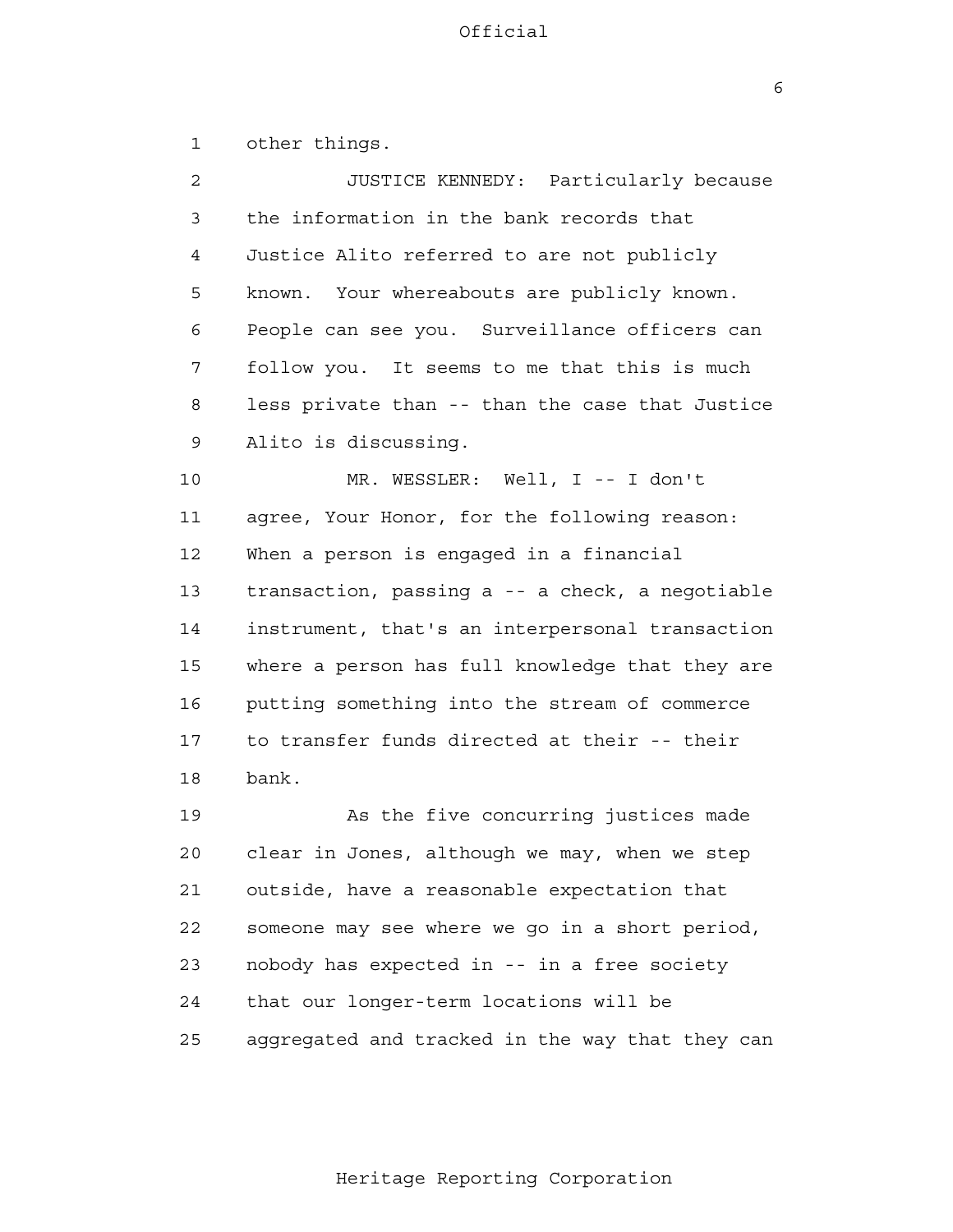1 2 3 4 **5**  6 7 8 9 10 11 12 13 14 15 16 17 18 19 20 21 22 23 24 be here. JUSTICE GINSBURG: You keep emphasizing longer term. JUSTICE KENNEDY: Yes, I was going to ask about that. JUSTICE GINSBURG: Now, suppose what was sought here was the CSLI information for the day of each robbery, just one day, the day of each robbery. Does that qualify as short term in your view that would not violate the Fourth Amendment? MR. WESSLER: So the -- Your Honor, the -- the rule we proposed would be a single 24-hour period, contiguous 24-hour period. Now, the only other court to address this question is the - JUSTICE SOTOMAYOR: I'm sorry, which -- in which way are you talking about? What rule? MR. WESSLER: So -- sorry. So we don't think the Court needs to -- to draw a bright line here, to define exactly where the line between short and long term is, but as we -- as we pointed out in our reply brief -

> 25 JUSTICE SOTOMAYOR: But Justice

> > Heritage Reporting Corporation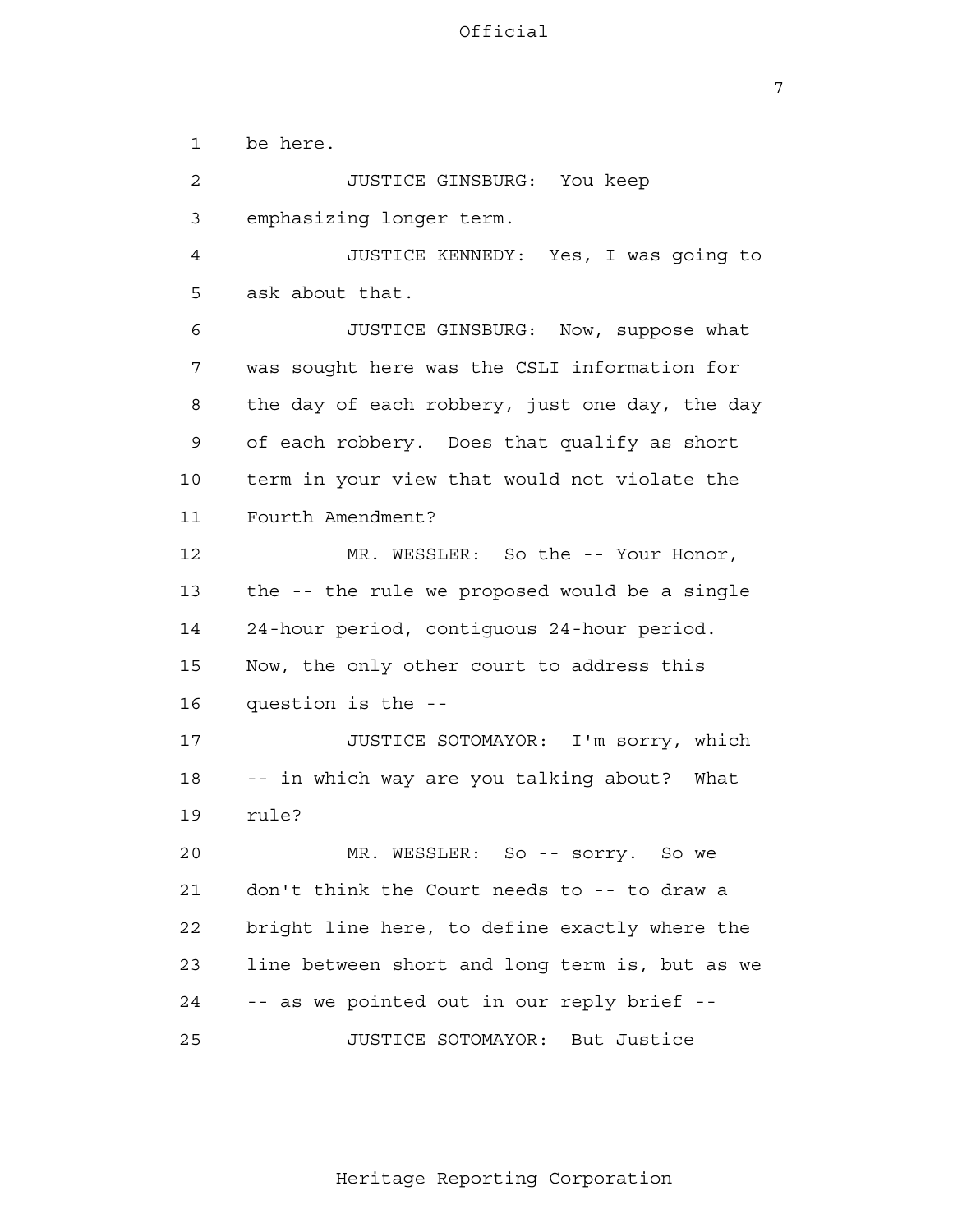8

 1 2 3 4 **5**  6 7 8 9 10 11 12 13 14 15 16 17 18 19 20 21 22 23 24 25 Ginsburg is not asking you about 24 hours or anything else. She's asking you about a tower dump. A crime happens at a bank, the teller says or doesn't say that the robber -- she saw the robber on the phone at some point. Could the police just get a tower dump of the cell site to see who was in that area at that time? MR. WESSLER: Justice Sotomayor, yes. I -- I think that would not be affected at all by -- by this case. That would be quite short term. JUSTICE SOTOMAYOR: So what's the difference between a tower dump and targeting a particular individual? Let's say an anonymous call came in that said John X or John Doe was at a particular -- was the robber. Could the police then say to the telephone company let me see the records of John Doe for that hour or for that day or whatever the -- the duration of the crime was? MR. WESSLER: Yes. That would be perfectly acceptable. JUSTICE SOTOMAYOR: All right. So differentiate that situation.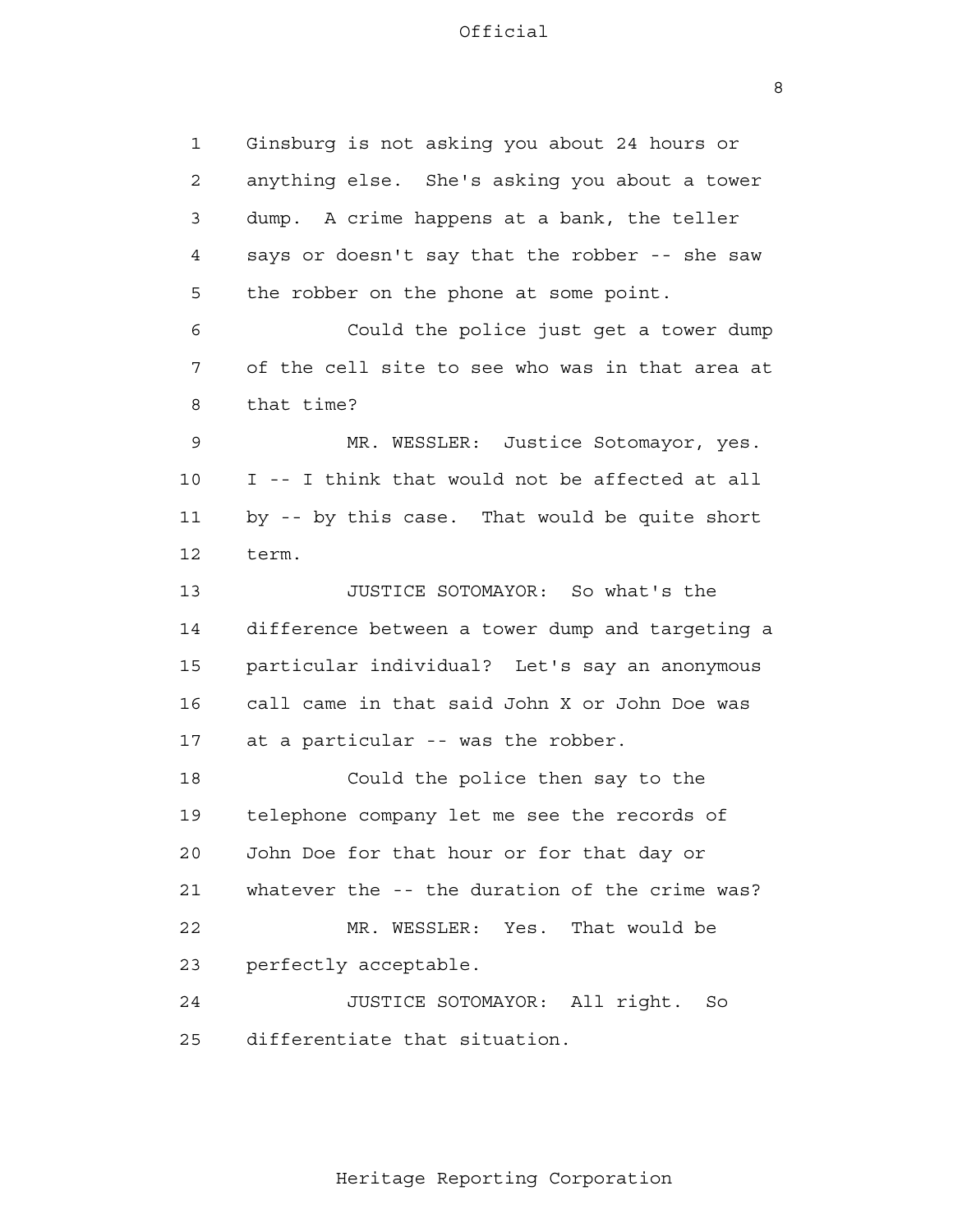9

| $\mathbf{1}$ | JUSTICE GINSBURG: Mr. Wessler, could            |
|--------------|-------------------------------------------------|
| 2            | we go back to my question? You said 24 hours    |
| 3            | roughly. So, if there were only one robbery,    |
| 4            | we could get that information, but now there    |
| 5            | are how many, eight? So we can't get it for     |
| 6            | eight, but we can get it for the one?           |
| 7            | MR. WESSLER: So, Your -- Your Honor,            |
| 8            | we've suggested 24 hours. I think that the      |
| 9            | most administrable line, if the Court wishes to |
| 10           | draw a bright line, would be a single 24-hour   |
| 11           | period.                                         |
| 12           | But this Court could -- could craft             |
| 13           | other reasonable ways to -- to draw that        |
| 14           | intentional line.                               |
| 15           | CHIEF JUSTICE ROBERTS: No, now --               |
| 16           | JUSTICE GINSBURG: Well, what -- if              |
| 17           | it's reasonable for one robbery, one day, why   |
| 18           | wouldn't it be reasonable -- equally reasonable |
| 19           | for each other robbery?                         |
| 20           | MR. WESSLER: Well, I -- I think the             |
| 21           | risk is a risk of circumvention of this Court's |
| 22           | rule from Jones and of whatever the durational  |
| 23           | requirement is. With some types of crimes, it   |
| 24           | would be quite easy to delineate a certain set, |
| 25           | limited set, of days that -- that information   |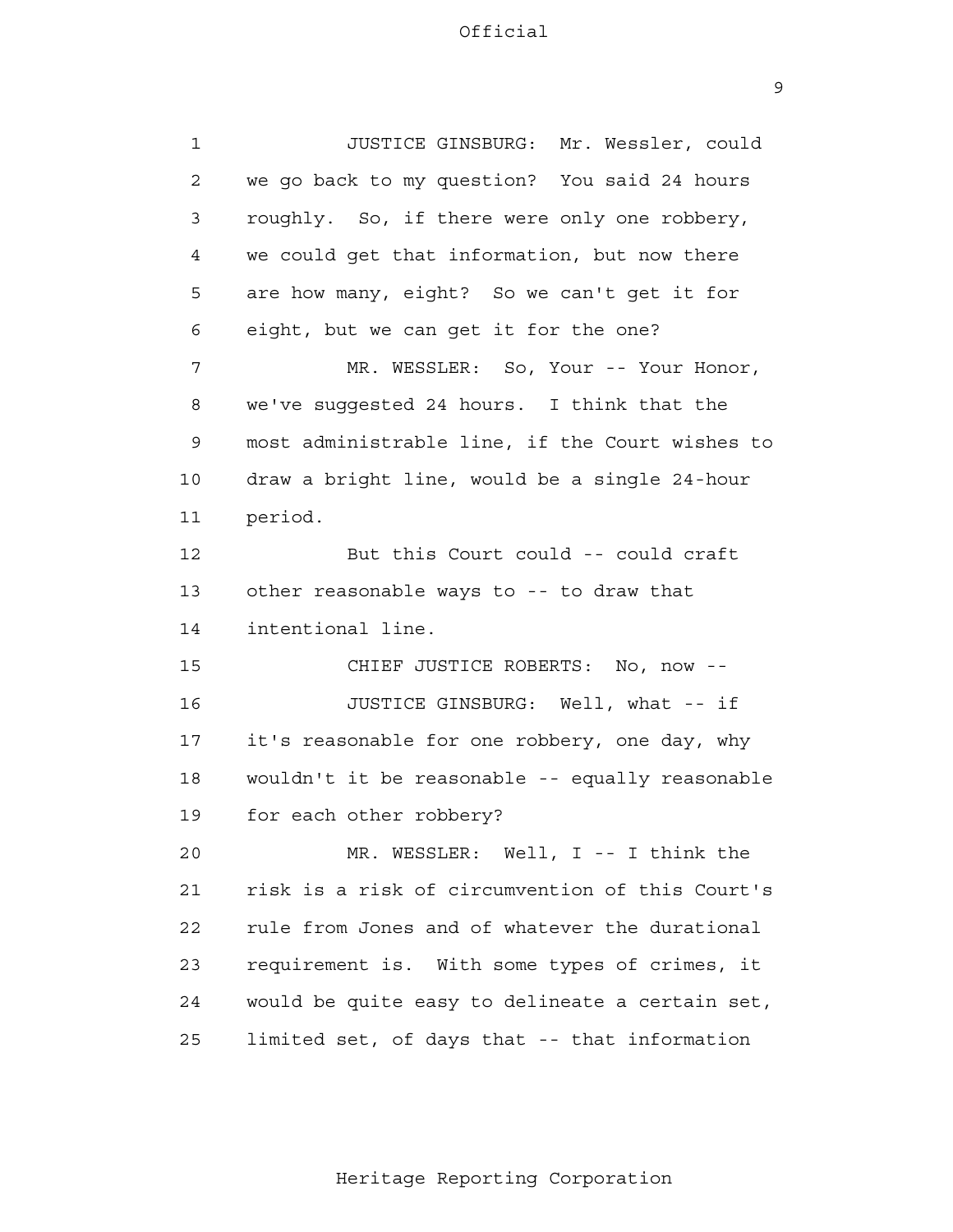10

 1 2 3 4 **5**  6 7 8 9 10 11 12 13 14 15 16 17 18 19 20 21 22 23 24 25 might be worth getting. Others would be more difficult. Now, in -- in this case, it doesn't matter to us, actually, where the Court draws that line because 127 days of data - JUSTICE KENNEDY: But the -- the longer term is more corroborative perhaps of innocence. Suppose he's in the area every day for 120 days. That's because of where he shops and so forth. So what difference? MR. WESSLER: Well --JUSTICE KENNEDY: It seems to me that the -- the rule you're proposing might be avoid in -- exculpatory information. MR. WESSLER: Well, Your Honor, we would fully expect that if the government obtained a short period of data that was appeared to be inculpatory, that would provide probable cause for a warrant to gather a much wider amount of data if -- if needed, or in the pretrial process, the defendant, him or herself, could obtain other records from the carrier and use those as exculpatory evidence. Though the concern here is with the privacy invasion, which is quite severe over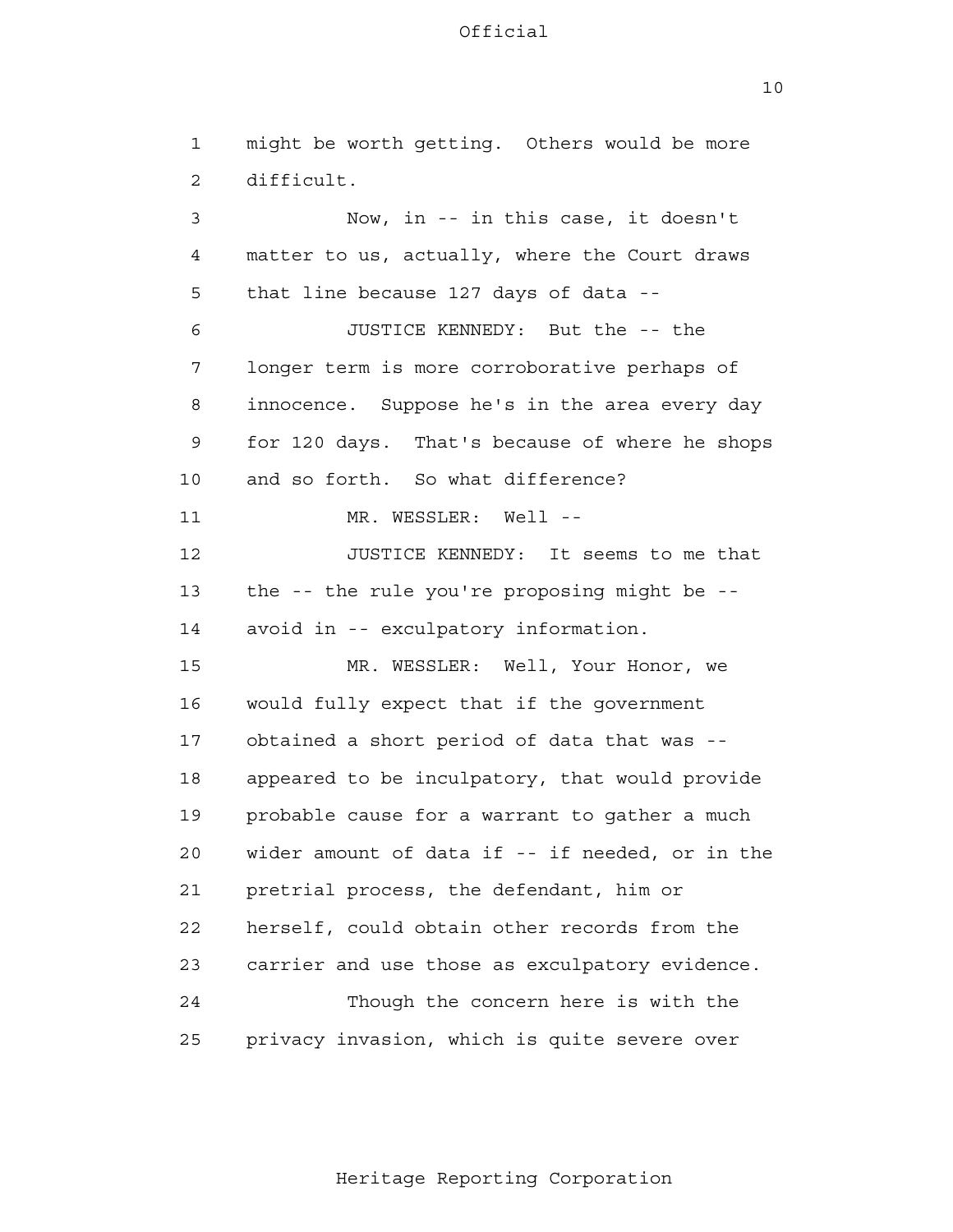$11$ 

 1 2 the long term, over these more than four months of data.

 3 4 **5**  6 7 8 9 10 11 12 JUSTICE KAGAN: It would help me - CHIEF JUSTICE ROBERTS: I want to understand the -- the basis for the 24-hour, however long you want it to be, exception. It seems to me if there's going to be protection extended to the information, it has to involve some compromise of the third-party doctrine, and if that is altered, I don't see why it wouldn't also apply to, you know, one day of information.

 13 14 15 16 17 MR. WESSLER: So the -- the only other court to address this question is the Supreme Judicial Court of Massachusetts, which drew the line at six hours. We have suggested 24 hours because we -

 18 19 20 21 **22**  23 24 CHIEF JUSTICE ROBERTS: Well, I don't understand. What is the line we're drawing? It seems to me the line is between information to which the authorities have access and information to which they don't. I don't know why we're bothering about a line between six hours, three weeks, whatever.

> 25 MR. WESSLER: Well, Your Honor,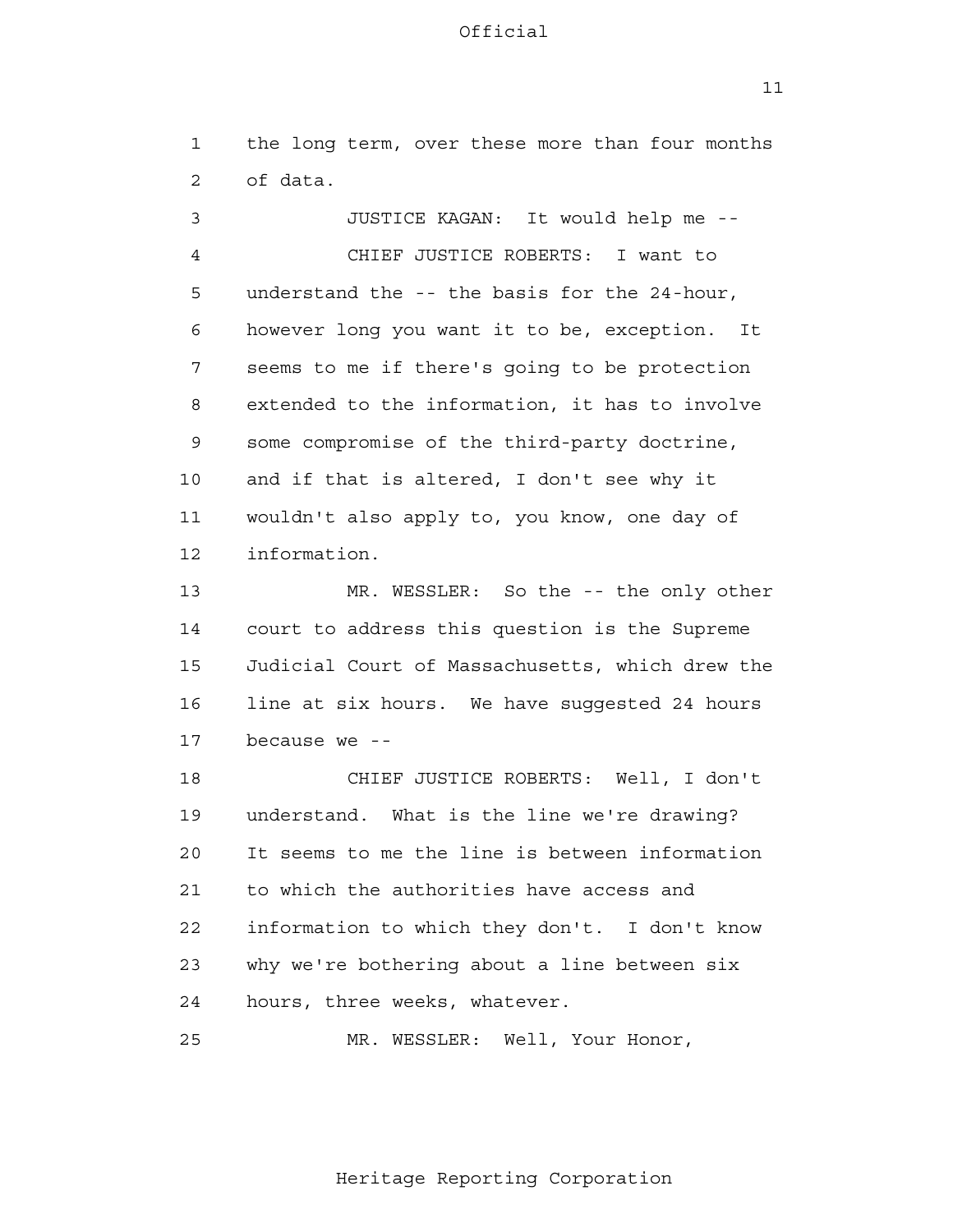1 2 3 4 **5**  6 7 8 9 10 11 12 13 14 15 16 17 18 19 20 21 22 23 24 25 certainly we would be perfectly happy with a rule from this Court requiring a warrant as a per se matter. What we are trying to advance is a -- a suggestion to the Court that takes into account the rationale of the concurrences in Jones and that accords with people's reasonable expectation that although police could have gathered a limited set or span of past locations traditionally by canvassing witnesses, for example, never has the government had this kind of a time machine that allows them to aggregate a long period of people's movements over time. CHIEF JUSTICE ROBERTS: Well, another thing the government's never had is the ability to go back even for 24 hours and basically test everybody, everybody in the whole community or anyone who happened to be there. So I don't know why that isn't a consideration that cuts against preserving 24 hours two months ago. The government didn't have the capability of tracking a particular individual, or every individual, and they find out later that's the one they want, so I -- I don't

 $12$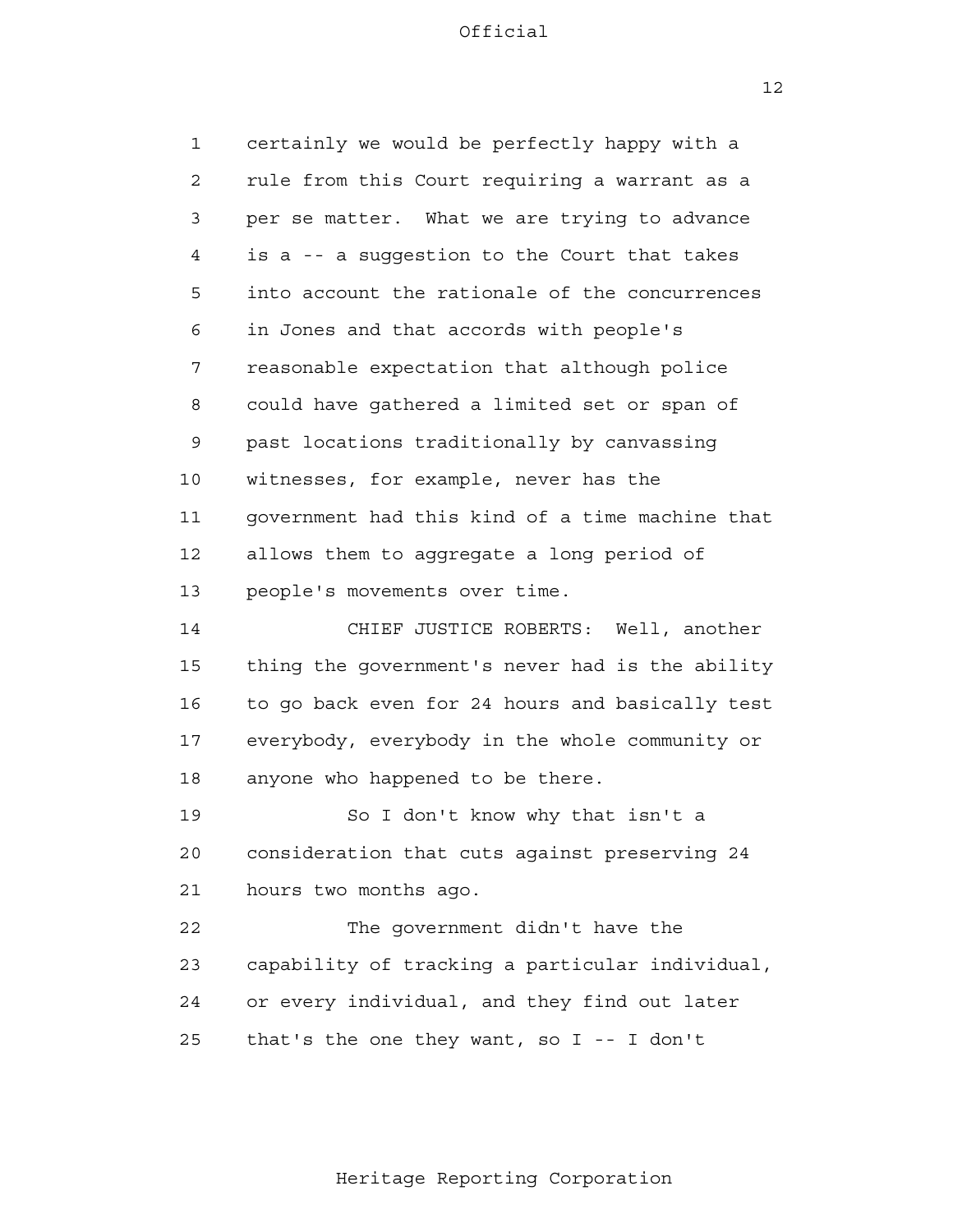13

 1 2 3 4 **5**  6 7 8 9 10  $11$  -- 12 13 14 15 16 17 18 19 20 21 22 23 24 <u>25</u> understand the coherence of your argument on that point. MR. WESSLER: Well, I -- I do think that a different concern would be raised by the -- the tower dump type situation that Justice Sotomayor posited. That might involve concerns about a dragnet search, sweeping in a large number of innocent people. That's not the same concern, I think, directly before the Court here, which involves JUSTICE SOTOMAYOR: But isn't that the same concern here? And that's why I -- I'm differentiating between incident-related searches and basically dragnet searches when you're looking at what a person is doing over 127, 30, 40, even 24 hours, which is it's not related to any legitimate police need to invade the privacy of a person over a 24-hour period, unless there's a suggestion that the crime occurred during that entire 24-hour period. So that's why I asked you is there a difference between saying if police have cause to believe a crime has been committed, can they ask for records related to that individual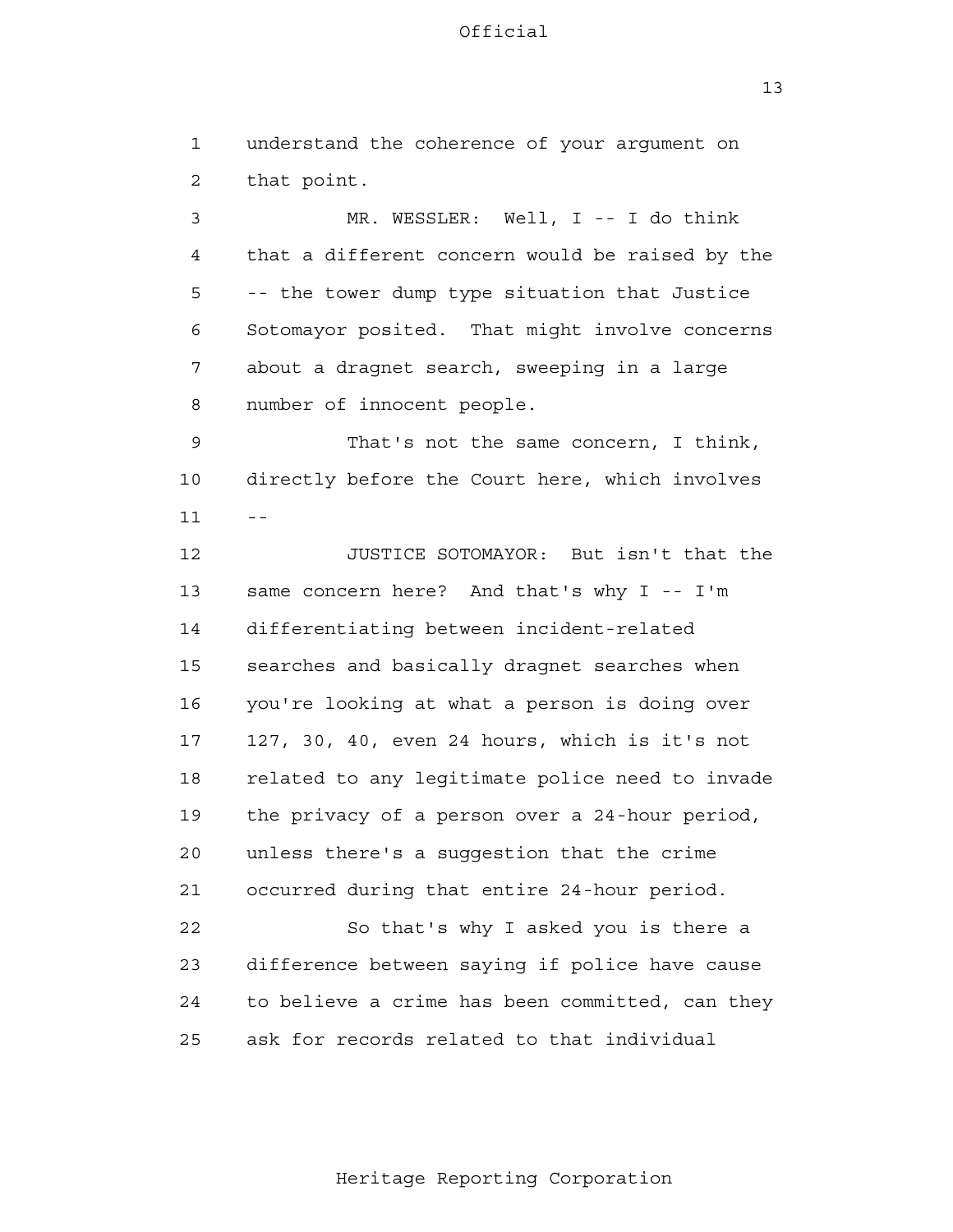1 2 3 4 **5**  6 7 8 9 10 11 12 13 14 crime, even if it happened on one day, a second day, a fourth day, a 10th day, so long as they're limiting their search as related to a criminal activity, as opposed to a dragnet sweep of everybody's intimate details? Because right now we're only talking about the cell sites records, but as I understand it, a cell phone can be pinged in your bedroom. It can be pinged at your doctor's office. It can ping you in the most intimate details of your life. Presumably at some point even in a dressing room as you're undressing. So I am not beyond the belief that

 15 16 someday a provider could turn on my cell phone and listen to my conversations.

 17 18 19 20 21 22 23 24 25 So I'm not sure where your 24-hour rule comes from. Shouldn't your rule be based on incident-related rather than the essence of your complaint, which is that we're permitting police to do a dragnet search of your life? MR. WESSLER: Your Honor, first, you're absolutely correct that today, in the seven years that have elapsed since the data was gathered in this case, network technology

14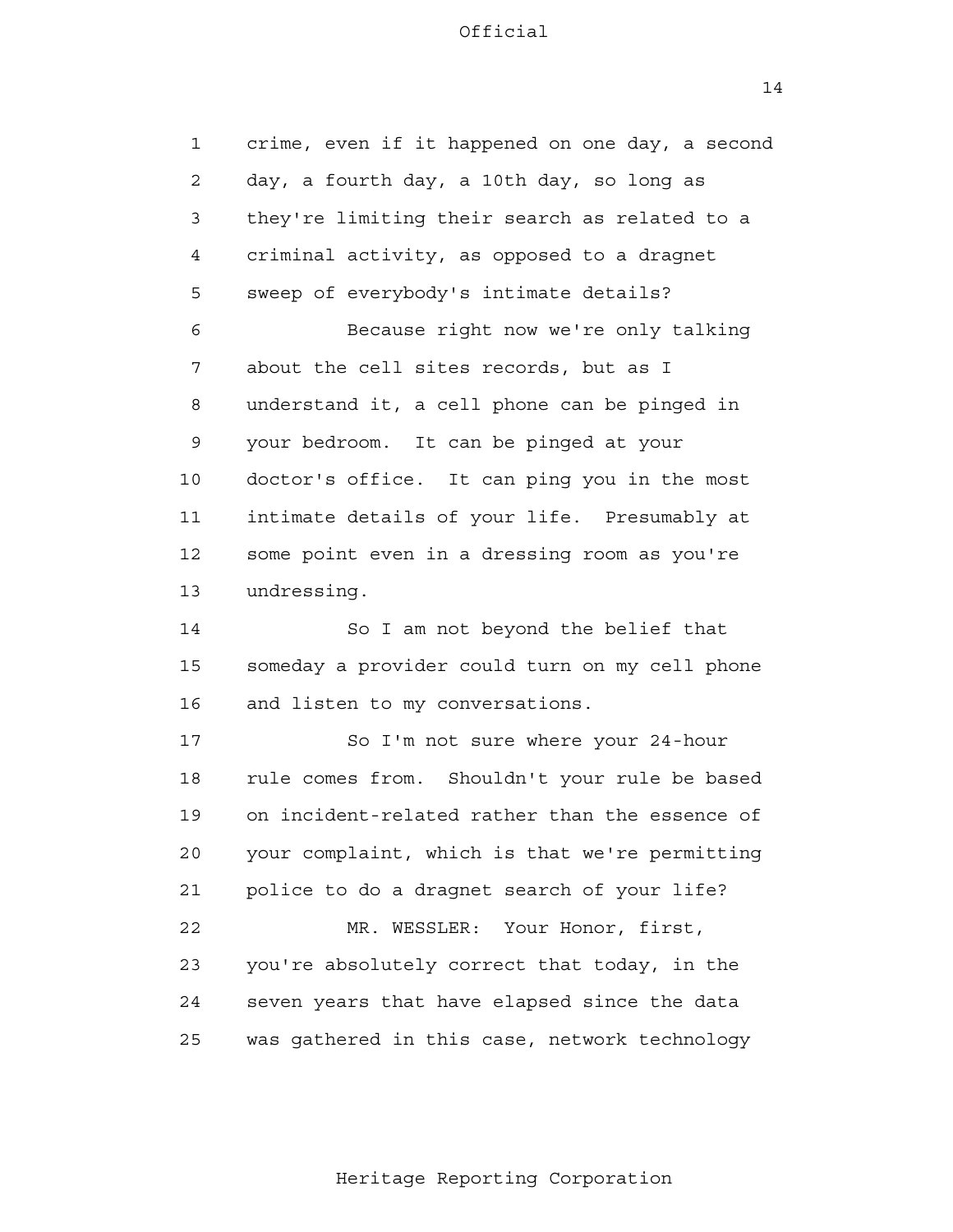15

 1 has advanced quite markedly.

 2 3 4 **5**  6 7 8 9 10 11 12 13 14 15 16 17 18 19 20 21 22 23 24 25 And today not only is data gathered for phone calls but also text messages and data connections, including when a phone is in a pocket passively and automatically checking for new e-mails or social media messages or weather alerts, and today the government is able to obtain historical cell site location information that can locate a person as precisely as half the size of this courtroom. JUSTICE ALITO: Well, you know, Mr. Wessler, I -- I agree with you that this new technology is raising very serious privacy concerns, but I need to know how much of existing precedent you want us to overrule or declare obsolete. And if I could, I'd just like to take you back briefly to -- to Miller and ask on what grounds that can be distinguished. You don't say we should overrule it, and you had you said the information here is more sensitive. We maybe could agree to disagree about that. I don't know. But what else? What -- on what other ground can Miller possibly be distinguished?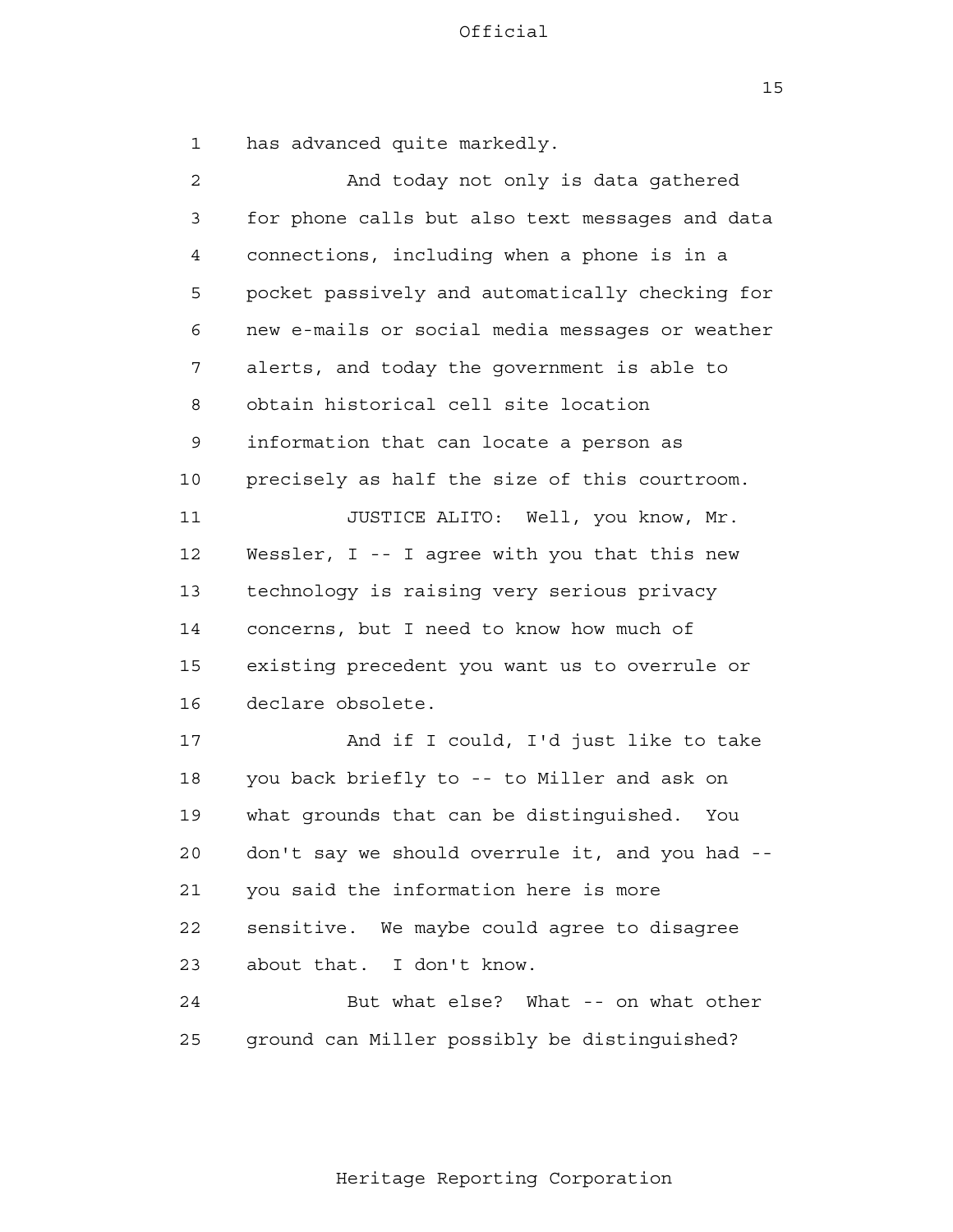16

 1 2 3 4 **5**  6 7 8 9 10 11 12 13 14 15 16 17 18 19 20 21 **22**  23 24 25 MR. WESSLER: So both Miller and Smith identified at least two factors to take into account in the reasonable expectation of privacy analysis: the nature of the records or their sensitivity and whether they're voluntarily conveyed. And I think here there is also a great distinction on voluntariness. Unlike a negotiable instrument passed into commerce or, for that matter, a phone number punched into a touch tone phone, people when they make or receive a phone call, receive a text message, and certainly when their phone is automatically making a data connection, do not provide their location information to the carrier. JUSTICE ALITO: Well, I mean, that's a debatable empirical point whether people realize what's -- what's going on, and there's reason to think maybe they do. I mean, people know, there -- there were all these commercials, "can you hear me now," our company has lots of towers everywhere. What do they think that's about? The contract, the standard MetroPCS contract seems to say -- and I guess we don't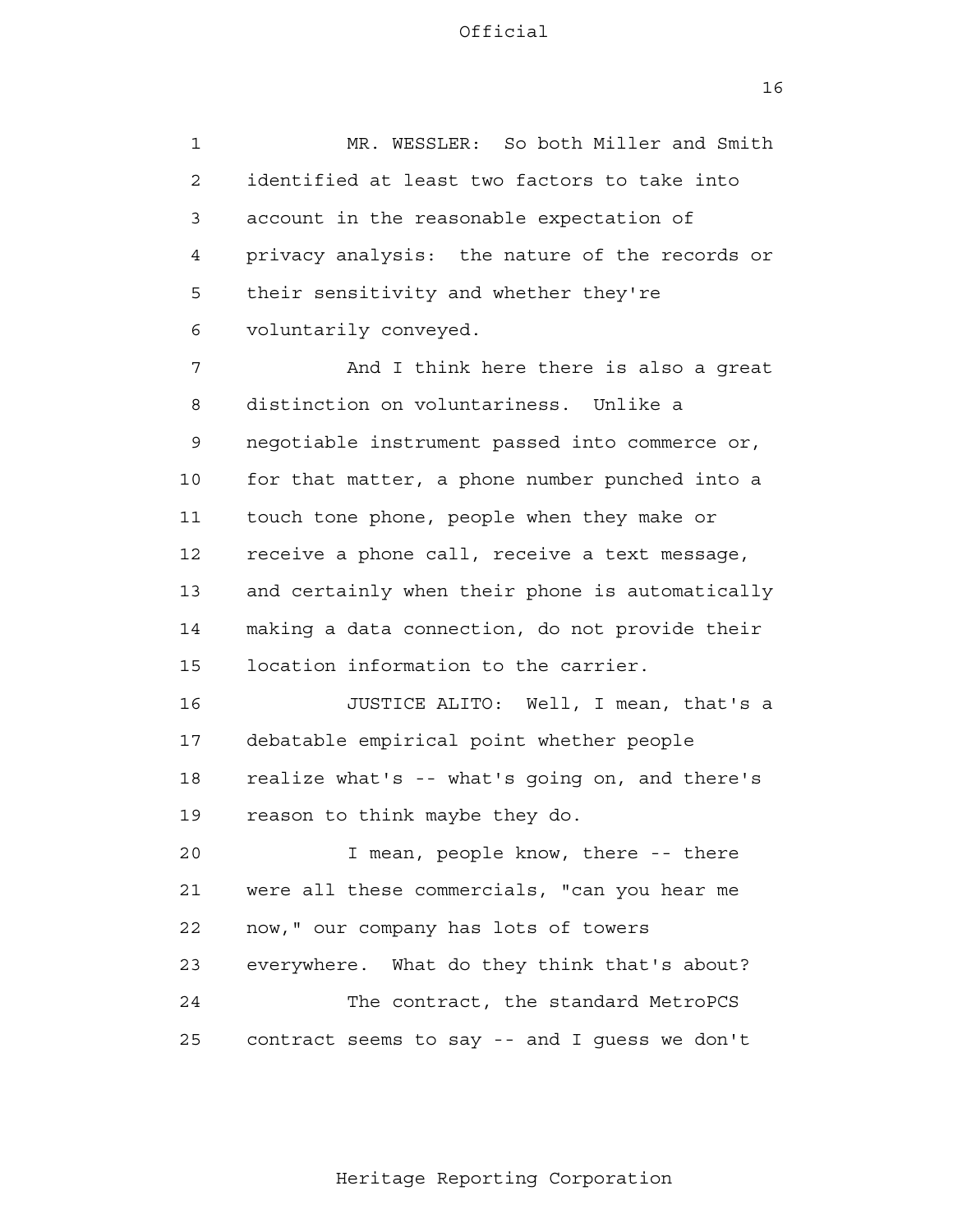17

 1 2 3 4 **5**  6 7 8 9 10 11 12 13 14 15 16 17 18 19 20 21 **22**  23 24 25 have the actual contract in the record here does seem to say that -- advise the customer that we can disclose this information to the to the government if we get a court order. So I don't know whether that will hold up. And even if it were to hold up today, what will happen in the future if people everybody begins to realize that this is this is provided? If you have enough police TV shows where this is shown, then everybody will know about it, just like they know about CSI information. MR. WESSLER: Three points, Your Honor. First, in the empirical scholars' amicus brief at pages 3 through 4, they run through a result of a survey that I think quite strongly shows that a strong majority of Americans do not understand that this information is even accessible to, much less retained by the service providers. Second, I agree that the MetroPCS contract in -- in effect in 2010 and the other company's privacy policies today do disclose that location information can be obtained, but I actually think the disclosures more broadly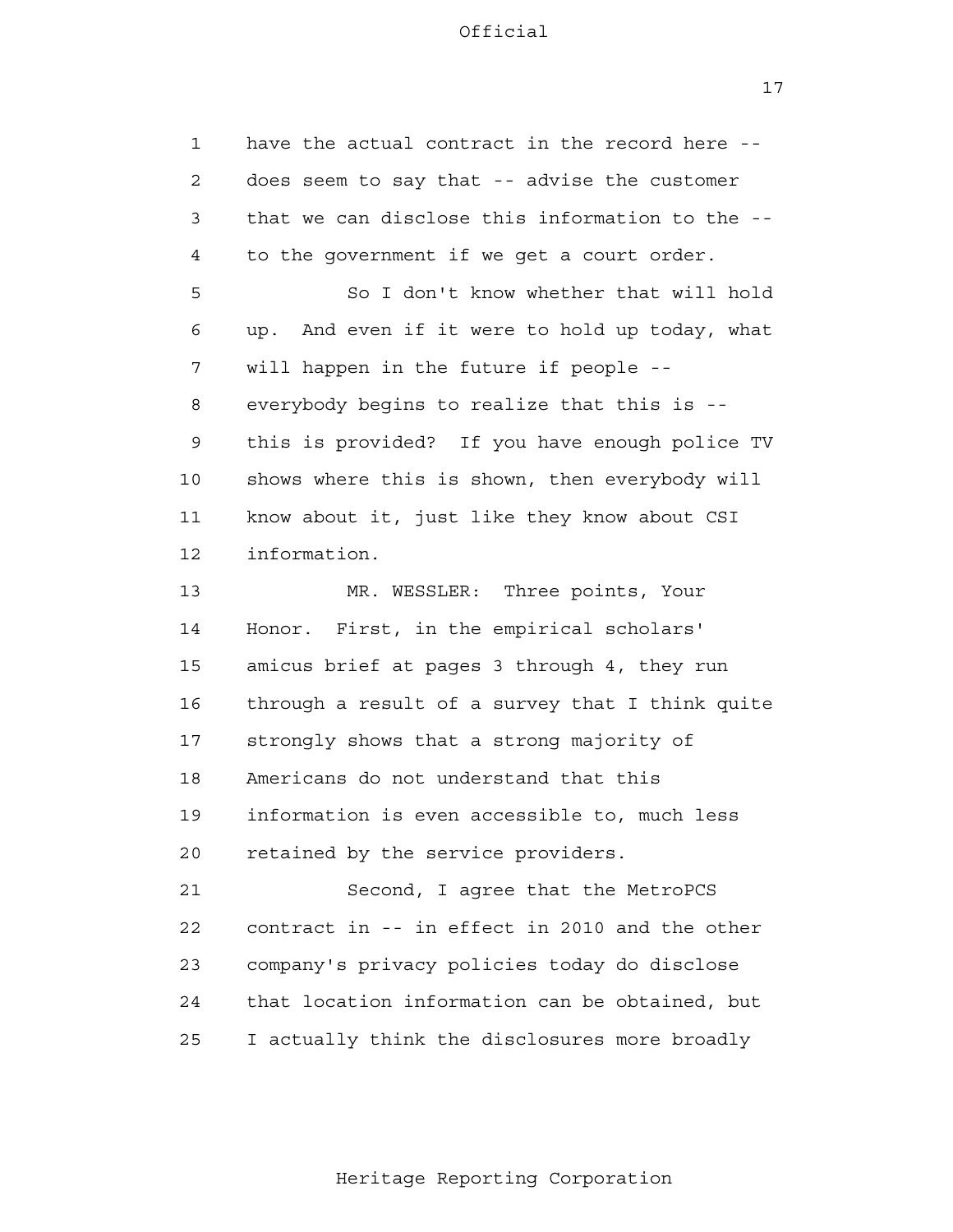18

| $\mathbf{1}$   | in those documents accrue to our favor.         |
|----------------|-------------------------------------------------|
| $\overline{2}$ | I'll explain why that is in one                 |
| 3              | moment, although I -- I think I should caution  |
| 4              | the Court that -- that relying too heavily on   |
| 5              | those contractual documents in either direction |
| 6              | here would, to -- to paraphrase the Court in    |
| 7              | Smith, threaten to make a crazy quilt of the    |
| 8              | Fourth Amendment because we may end up with a,  |
| 9              | you know, hinging constitutional protections on |
| 10             | the happenstance of companies' policies.<br>But |
| 11             | those -- those contractual documents to a       |
| 12             | company restate and contractualize the          |
| 13             | protections of the Telecommunications Act and   |
| 14             | quite strongly promise people that their        |
| 15             | information will remain private without         |
| 16             | consent.                                        |
| 17             | And lastly --                                   |
| 18             | JUSTICE ALITO: Except as provided by            |
| 19             | law.                                            |
| 20             | JUSTICE GINSBURG: As to -- as to                |
| 21             | other -- as to other private persons, not as to |
| 22             | the government.                                 |
| 23             | MR. WESSLER: That's right.<br>There --          |
| 24             | there's a provision to disclose, as required by |
| 25             | law, those four words need to be read in -- in  |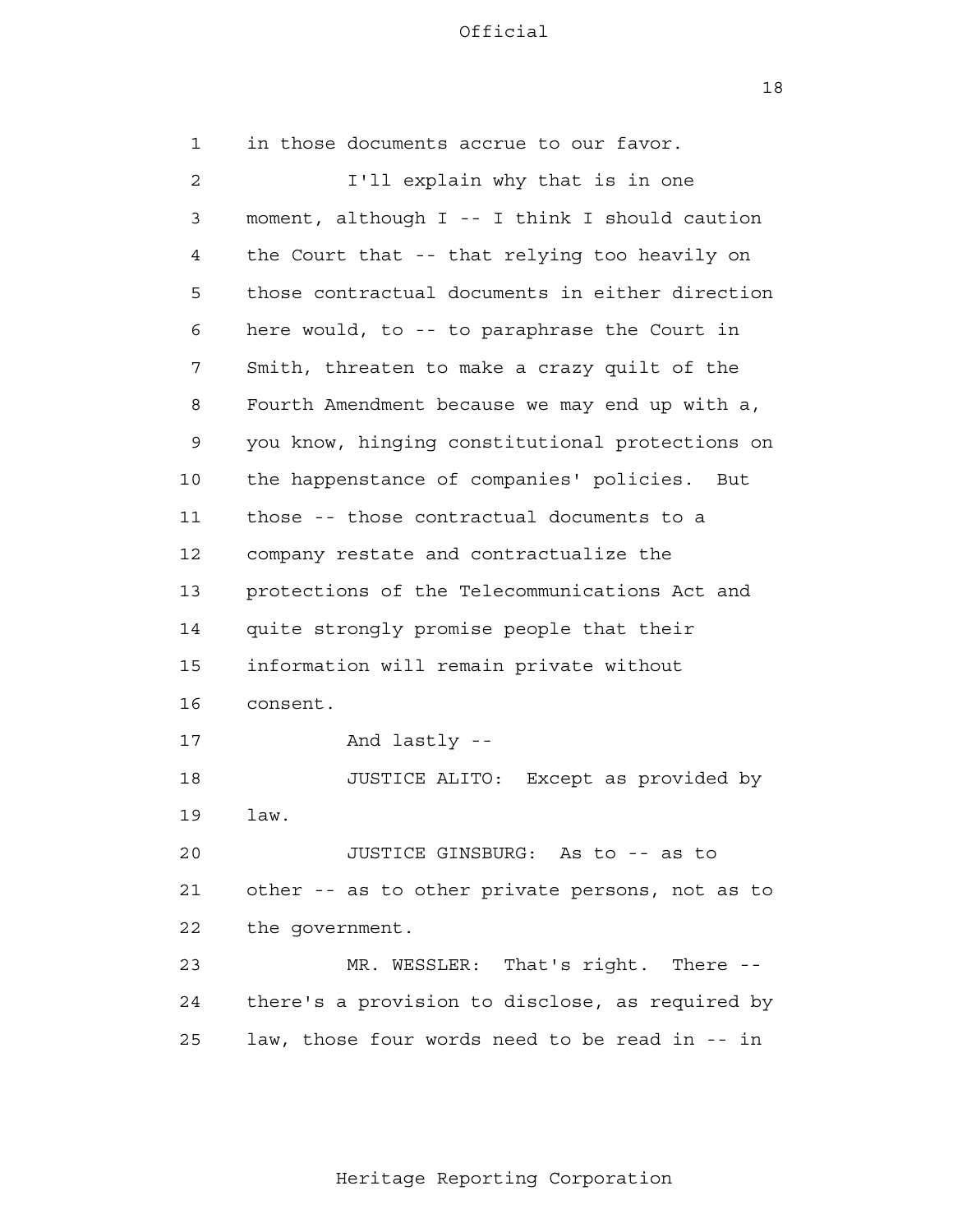19

 1 2 3 4 **5**  6 7 8 9 10 11 12 13 14 15 16 17 18 19 20 21 22 23 24 25 context and in compliance with the Constitution. So if -- if there is a reasonable expectation of privacy in these records, then a warrant is required. But even looking at the statutory framework itself, the government points to the Stored Communications Act as the -- the law requiring disclosure. But when Congress amended that statute in 1994, it provided two mechanisms for access to records: a 2703(d) order, as used here, and a warrant under Section 2703(c)(1)(A). And I think a person looking at that statute would be quite reasonable and right to assume that the reason there's a warrant prong is to deal with records like these in which there's a strong privacy interest. JUSTICE KENNEDY: But your argument, as I understood it from the brief and I'm hearing it today, makes the Stored Communications Act and the 20 -- is it 2703(d) order irrelevant. You don't even talk about it. In an area where we're searching for a compromise, where it's difficult to draw a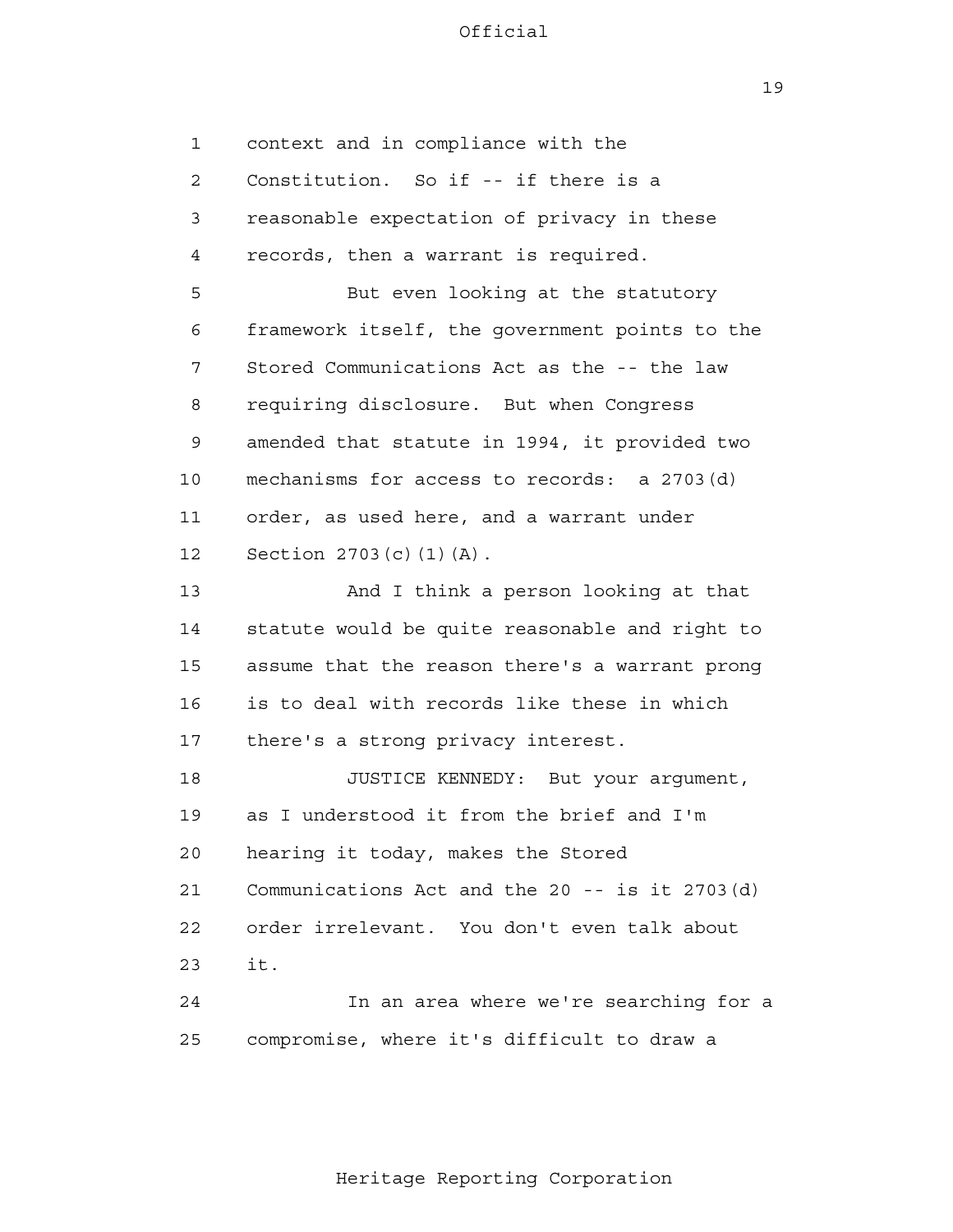20

| 1              | line, why shouldn't we give very significant    |
|----------------|-------------------------------------------------|
| $\overline{c}$ | weight to the Congress's determination that     |
| 3              | there should be and will be some judicial       |
| 4              | supervision over this -- over -- over these     |
| 5              | investigations?                                 |
| 6              | MR. WESSLER: Justice Kennedy,                   |
| 7              | Congress enacted the Stored Communications Act  |
| 8              | in 1986 and amended it in relevant part in      |
| 9              | 1994.<br>Three-tenths of 1 percent of Americans |
| 10             | had cell phones in 1986, only 9 percent in      |
| 11             | 1994.                                           |
| 12             | There were about 18,000 cell towers in          |
| 13             | Today there are over 300,000.<br>1994.          |
| 14             | And $-$                                         |
| 15             | JUSTICE KENNEDY: Well, you mean --              |
| 16             | you mean the Act was more necessary when there  |
| 17             | were fewer cell phones?                         |
| 18             | MR. WESSLER: No, not -- not --                  |
| 19             | JUSTICE KENNEDY: It seems to me just            |
| 20             | the opposite.                                   |
| 21             | MR. WESSLER: Not at all, Your Honor.            |
| 22             | My point is that Congress quite clearly was not |
| 23             | thinking about the existence of, and certainly  |
| 24             | not law enforcement interest in, historical     |
| 25             | cell site location information.<br>There is     |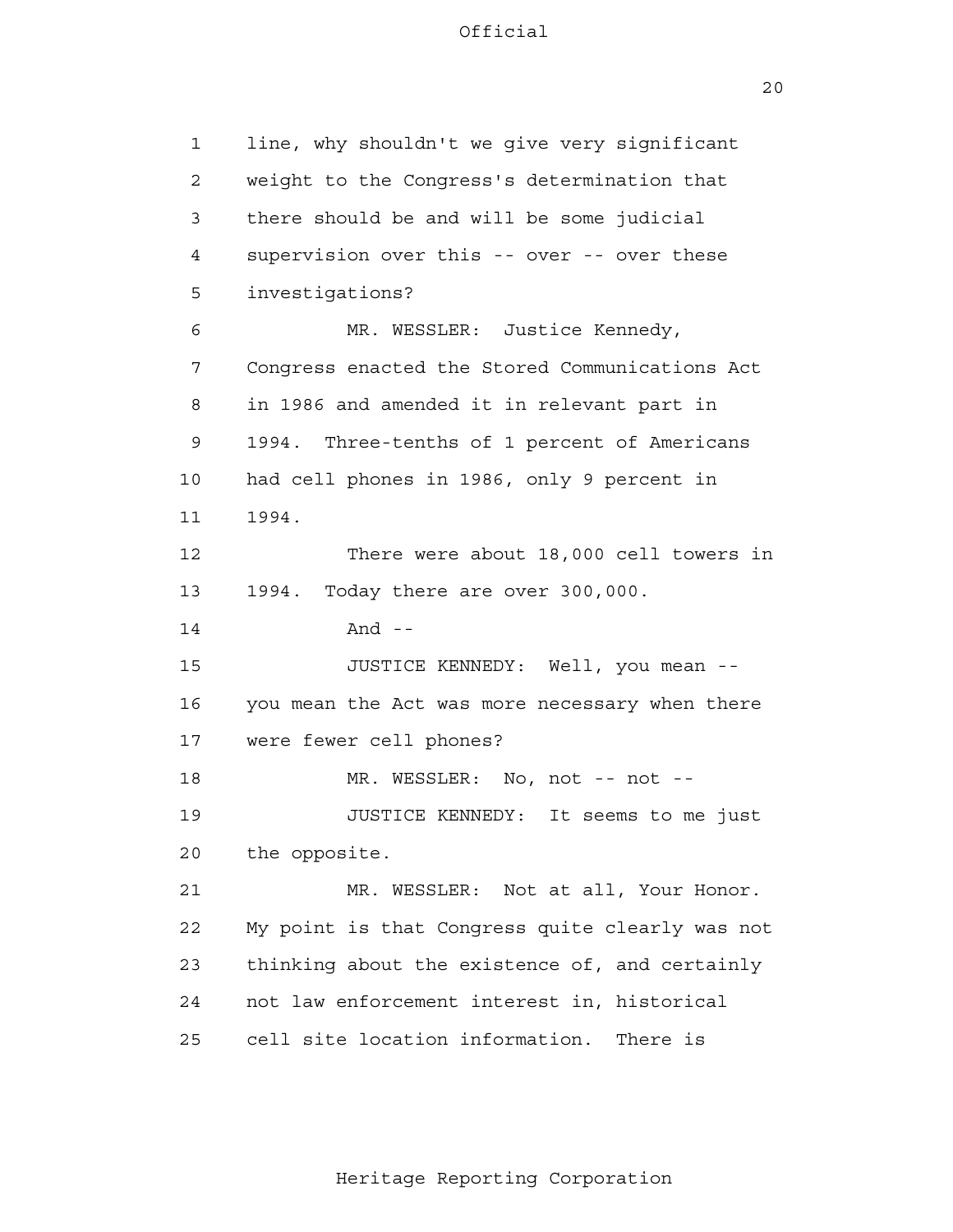21

 1 2 3 4 **5**  6 7 8 9 10 11 12 13 14 15 16 17 18 19 20 21 22 23 24 25 nothing in the historical legislative record for -- for the members of the Court who would look there to indicate any cognizance of these kinds of records. So - JUSTICE KENNEDY: Well, again, my question is, you give zero weight in your arguments to the fact that there is some protection? MR. WESSLER: Your Honor, we acknowledge fully that there is some protection, a touch more than a traditional subpoena because a judge is involved, but we think it is insufficient in the context of records held by a third-party in which the subject of the investigation - JUSTICE GINSBURG: And yet you said, I think you said in your brief, that in most of the cases where you get one of these 2703(d) orders, in the mine run of cases, you said there was probably enough there to get a warrant. So let's take this very case: A confessed robber identifies his collaborators and there are details about the collaborator. Why isn't that enough to get a warrant? MR. WESSLER: In this case, it -- it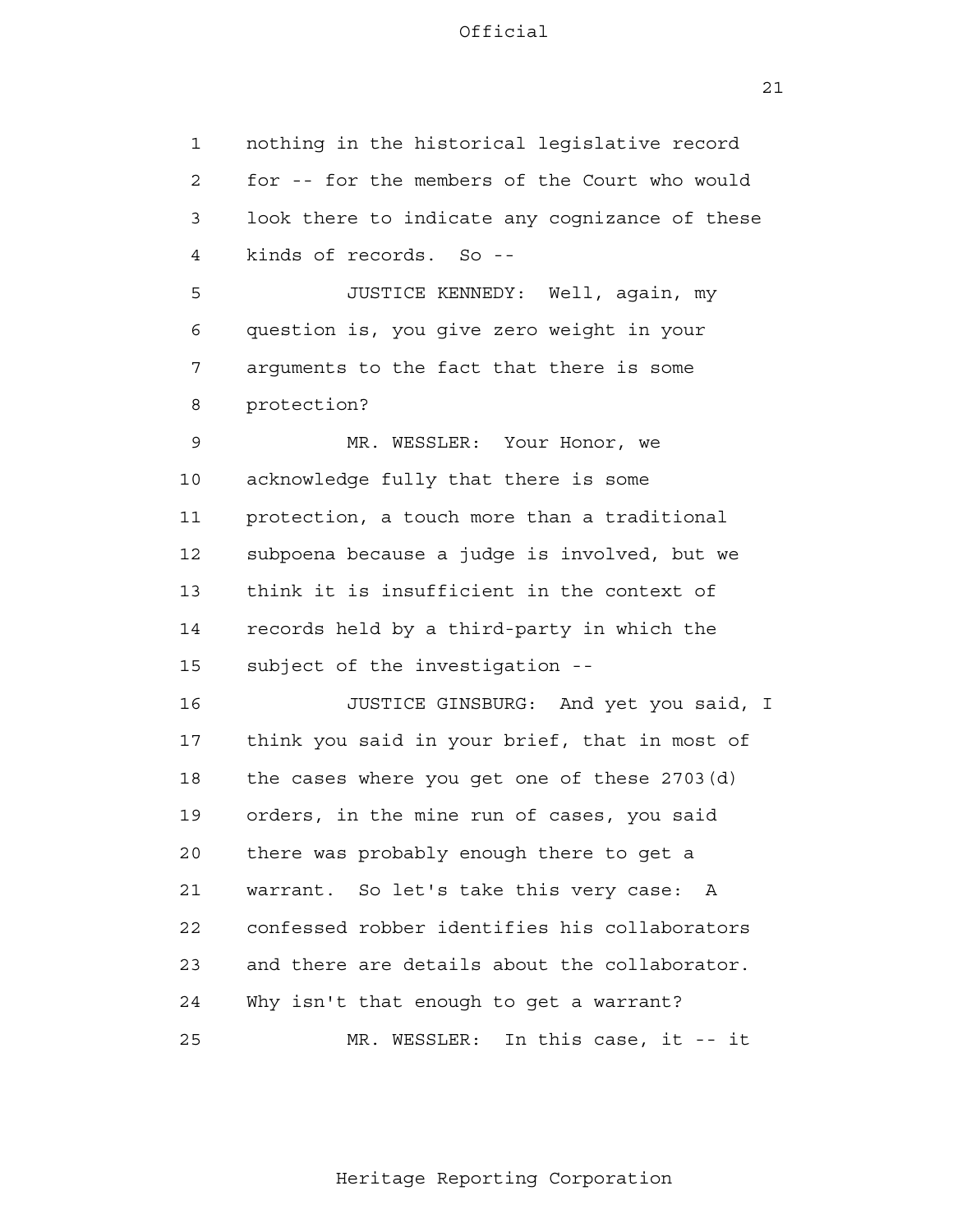1 2 3 4 **5**  6 7 8 9 10 is quite possible that the government could have. Now, I -- I don't think they stated probable cause on the face of their application for the court order. Mr. Carpenter's name is mentioned only once in a conclusory sentence at the end. They did have a cooperating witness at that point, a cooperating co-defendant. And I -- I can't say whether, had they wanted to, they could have made out probable cause. It's entirely possible.

 11 12 13 14 15 16 17 18 19 20 I -- I want to return, Justice Alito, to your question because I think it's important to -- to remember that Miller and Smith were decided four decades ago. The Court could not have -- have imagined the technological landscape today. And accepting the government's invitation to -- to, in my view, radically extend those cases would place beyond the protection of the Fourth Amendment not only those locations records -

 21 **22**  23 24 <u>25</u> JUSTICE SOTOMAYOR: Are we -- are we radically extending them? From the very beginning, Smith, for example, basically said the disclosure at issue doesn't disclose the content of the conversation. As the dissent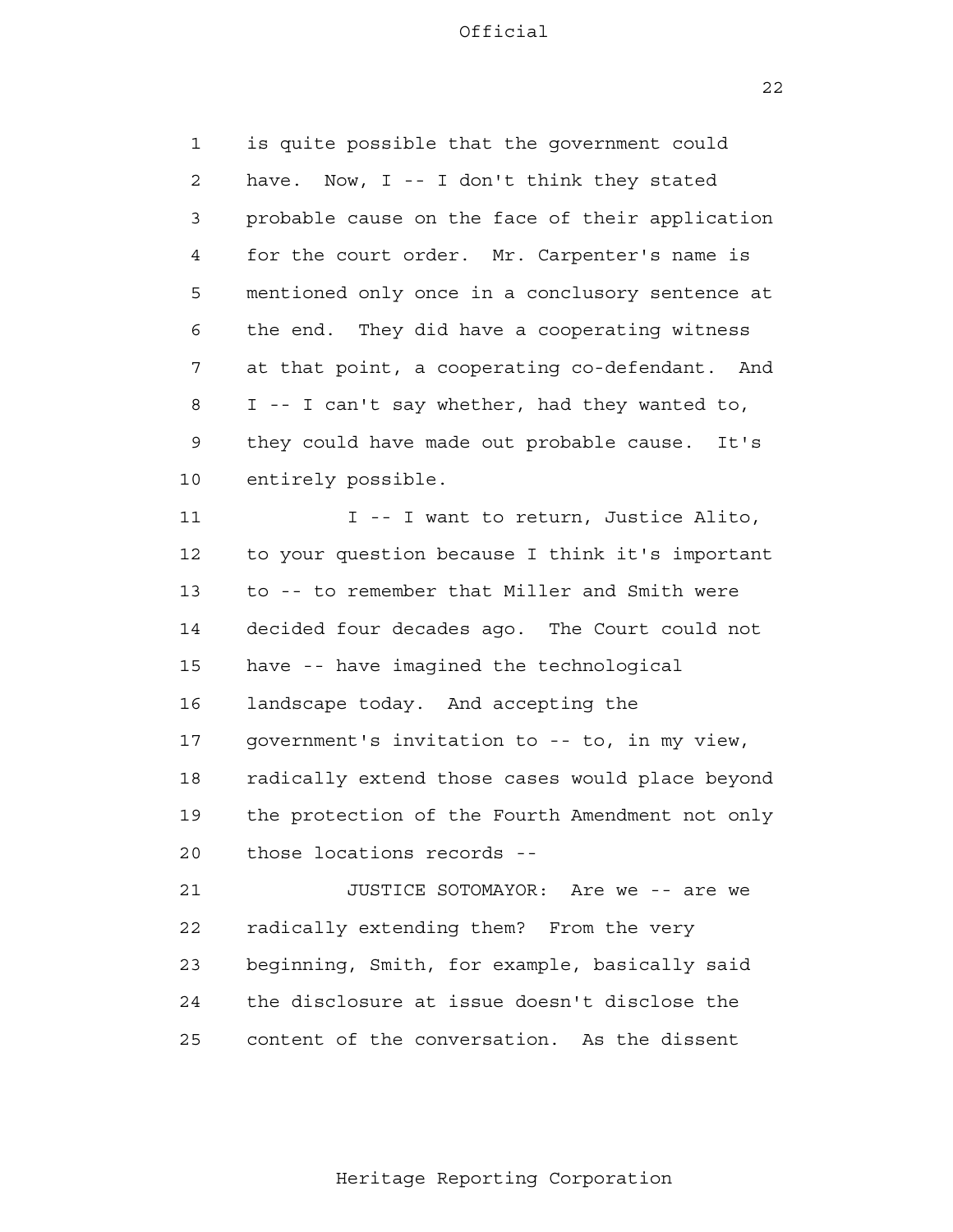1 2 3 4 **5**  6 7 8 9 10 11 12 13 14 15 16 17 18 19 20 21 22 23 24 25 pointed out, the provider had access to the to the content of the conversation. Yet, we drew a line in saying cell phone numbers -- telephone numbers are disclosable because everybody knows that the telephone company is keeping track of those numbers. You get it in your phone bill at the end of each month. But we said people don't know or even if they realize that the phone company can listen in to their conversation, that there's a reasonable expectation that the phone company won't, absent some urgent circumstance, a death threat, almost a special needs circumstance. That suggests, as you started to say earlier, that it never was an absolute rule, the third-party doctrine. We limited it when -- in Bond and Ferguson when we said police can't get your medical records without your consent, even though you've disclosed your medical records to doctors at a hospital. They can't touch your bag to feel what's in your bag because an individual may disclose his or her bag to the public. I think one of my colleagues here said you can -- why

Heritage Reporting Corporation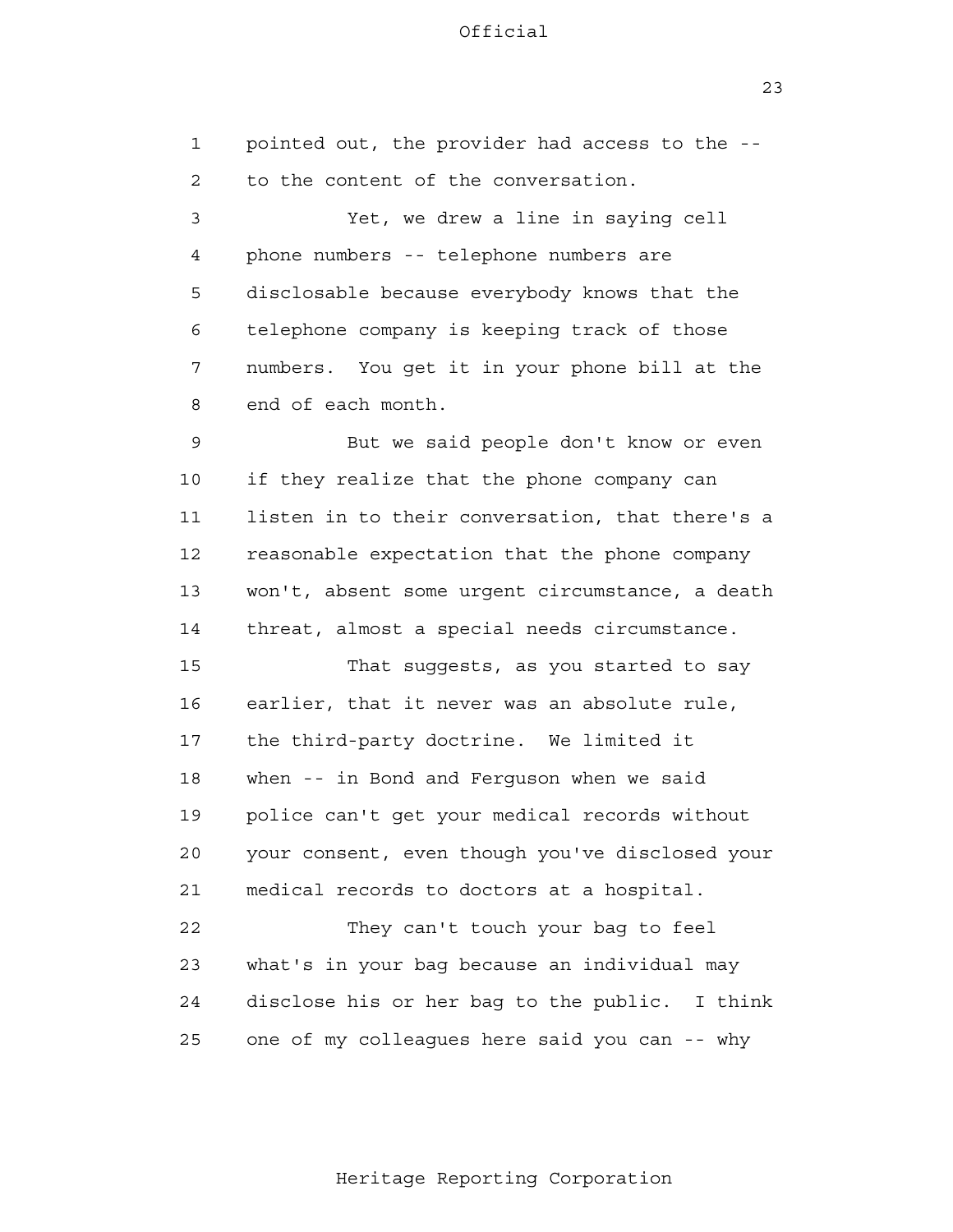1 2 3 4 **5**  6 7 8 9 10 11 12 13 14 15 16 17 18 19 20 21 22 23 24 <u>25</u> shouldn't people expect others to touch their bag as well? Well, and the Court said no because you expose what your bag looks like, but you don't have an expectation that people are going to touch your bag. So is it really that far off to say, yes, I can believe that my location at one moment or other moments might be searched by police, but I don't expect them to track me down for 24 hours over 127 days? MR. WESSLER: Absolutely, Your Honor. We agree that the contents of electronic communications should be protected, as I think the government agrees in its -- its brief. But in the digital age, content as a category is both under-inclusive and unadministrable. Certainly, I think that's one lesson from Jones, from the concurrences. That was not the content of communication. It was location over time in public. But it was still protected. And a great many highly sensitive digital records like search queries entered into Google, a person's complete web browsing history showing everything we read on-line, medical information or fertility tracking data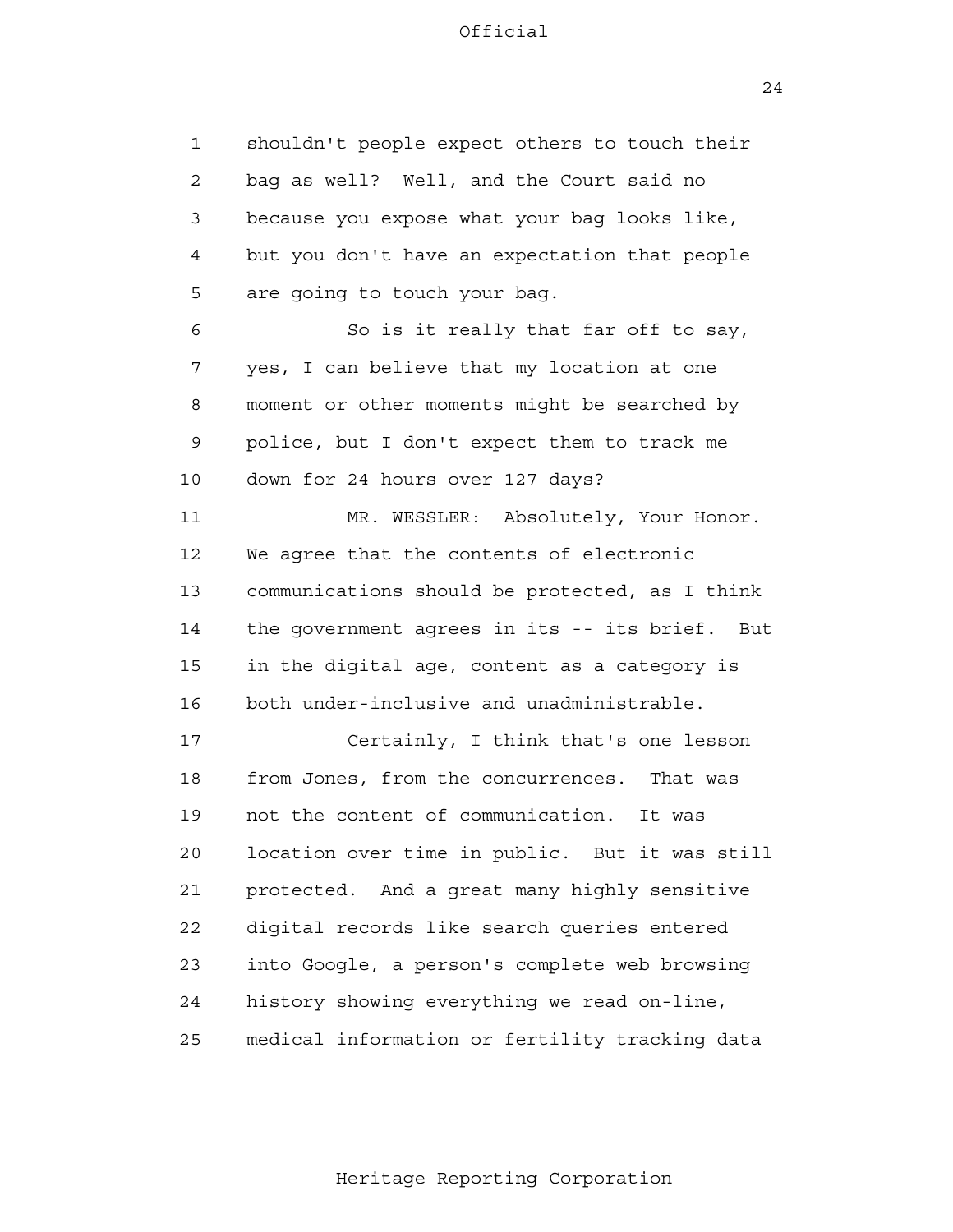$1 - -$  2 3 4 **5**  6 7 8 9 10 11 12 13 14 15 16 17 18 19 20 21 22 23 24 25 JUSTICE BREYER: All right - MR. WESSLER: -- from a smartphone app would -- would be vulnerable. JUSTICE ALITO: Suppose that in this -- suppose that in this case there was a subpoena for the -- the numbers called from the cell phone. Would there be a problem with that in your opinion? MR. WESSLER: No, Your Honor. I think that would fall squarely within the -- the rule of Smith. It would certainly be more voluntary, and I think -- we can disagree, but I think less sensitive. JUSTICE ALITO: You think the numbers called, the people that somebody is calling is -- is less -- that's less sensitive than the person's location? MR. WESSLER: I certainly - JUSTICE ALITO: How -- how are we going to judge the sensitivity of -- of information like this? MR. WESSLER: Well, I -- I think that the -- the concurring opinions in -- in Jones, Your Honor, already judge the sensitivity of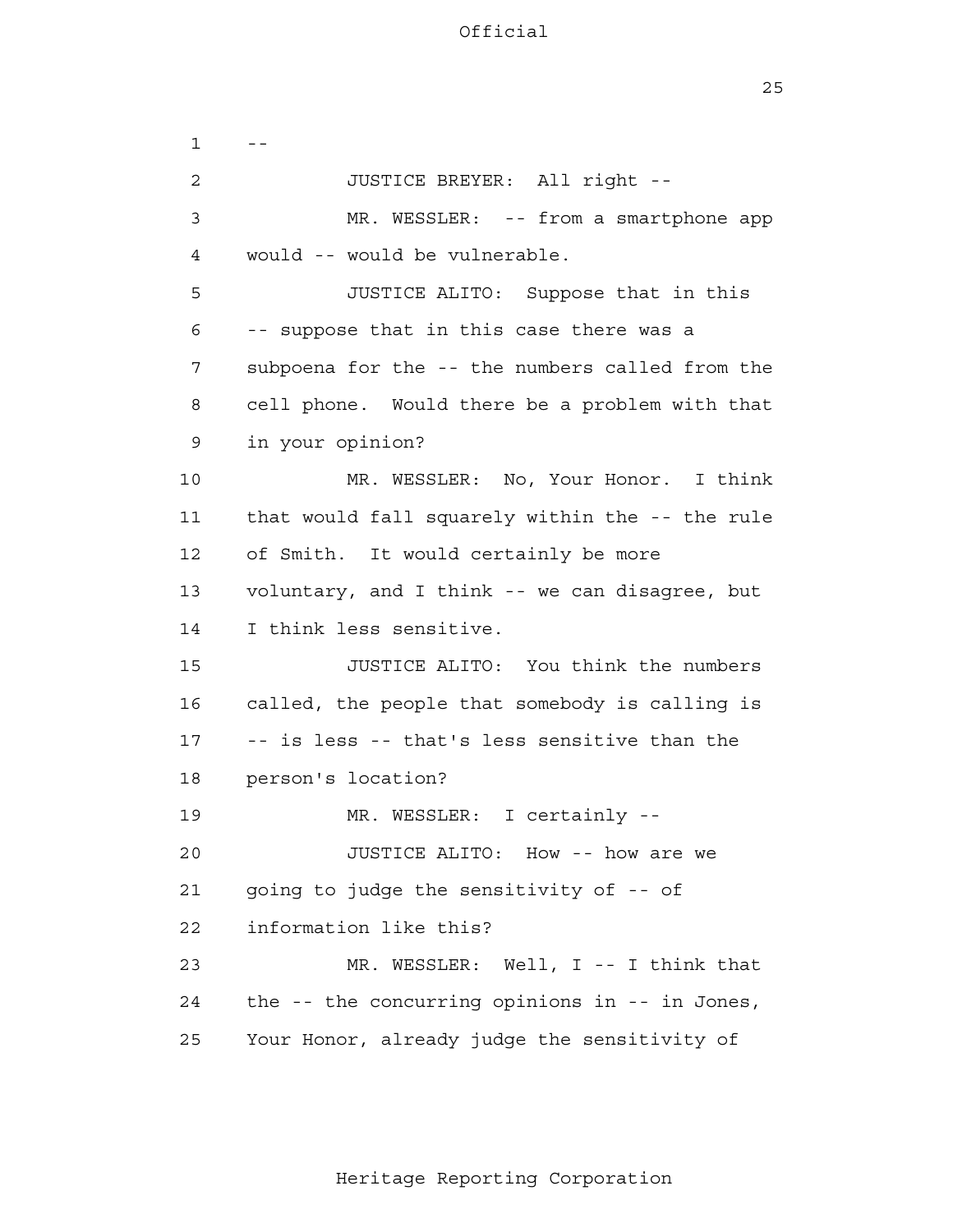26

| $\mathbf{1}$   | this information. The Court need not address    |
|----------------|-------------------------------------------------|
| $\overline{2}$ | every other context --                          |
| 3              | JUSTICE KENNEDY: Suppose law                    |
| 4              | enforcement officers had followed this person   |
| 5              | for 127 days. That would be worse than if they  |
| 6              | followed him for 24 hours?                      |
| 7              | MR. WESSLER: Well, as the                       |
| 8              | concurrences made clear in Jones, that would be |
| 9              | a highly unlikely endeavor, but even more       |
| 10             | unlikely here because this is not real-time.    |
| 11             | JUSTICE KENNEDY: Well, for the                  |
| 12             | hypothetical, suppose it happened. There --     |
| 13             | there can be very serious crimes in which law   |
| 14             | enforcement devotes a tremendous amount of time |
| 15             | to surveillance with -- with multiple vehicles, |
| 16             | multiple agents. And you say if it lasts for    |
| 17             | too long, then it's an invasion of privacy?     |
| 18             | MR. WESSLER: No, I think, you know,             |
| 19             | people's normal expectation is that that        |
| 20             | typically won't happen, but if it does, the     |
| 21             | Fourth Amendment does not protect against that. |
| 22             | Now, here --                                    |
| 23             | JUSTICE KENNEDY: Well, frankly, if --           |
| 24             | if we're going to talk about normal             |
| 25             | expectations and we have to make the judgment,  |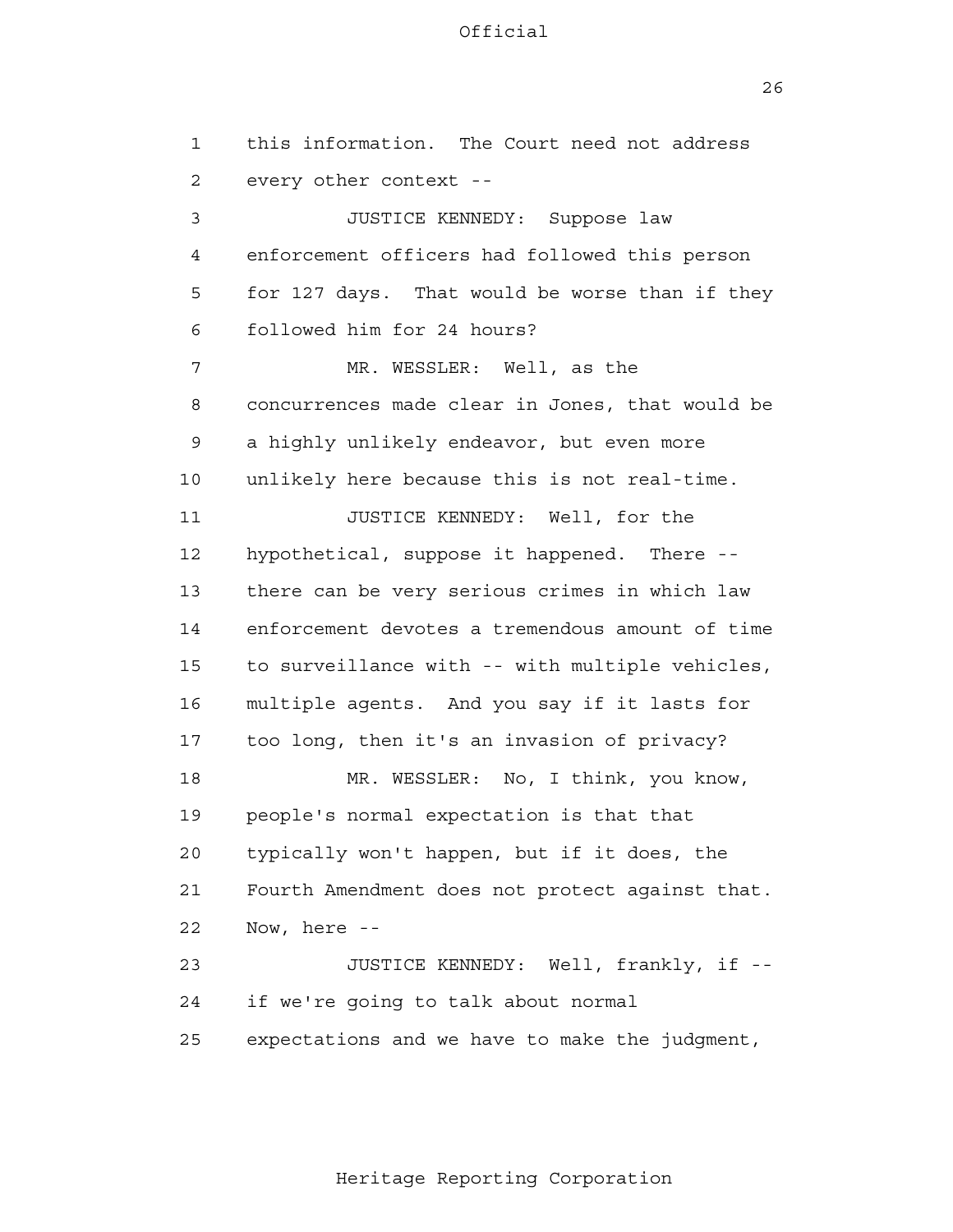27

 1 2 3 4 **5**  6 7 8 9 10 11 12 13 14 15 16 17 18 19 20 21 22 23 24 it seems to me there's a much more normal expectation that businesses have your cell phone data. I think everybody, almost everybody, knows that. If I know it, everybody does. (Laughter.) JUSTICE KENNEDY: But I -- I don't think there's an expectation that people are following you for 127 days. MR. WESSLER: Well, I -- I agree, but there's - JUSTICE KENNEDY: Which is my hypothetical. MR. WESSLER: Well, I agree, Your Honor, but I think that the -- the concurrences in Jones laid out a -- an analysis of why there's a difference between using technology to make that trailing -- tailing possible in every case as opposed to the very rare circumstance where it might happen. But here, it's even a step more removed. Here, never could police have decided today to track me 24 hours a day, seven days a week, five months ago.

25

That is a categorically new power that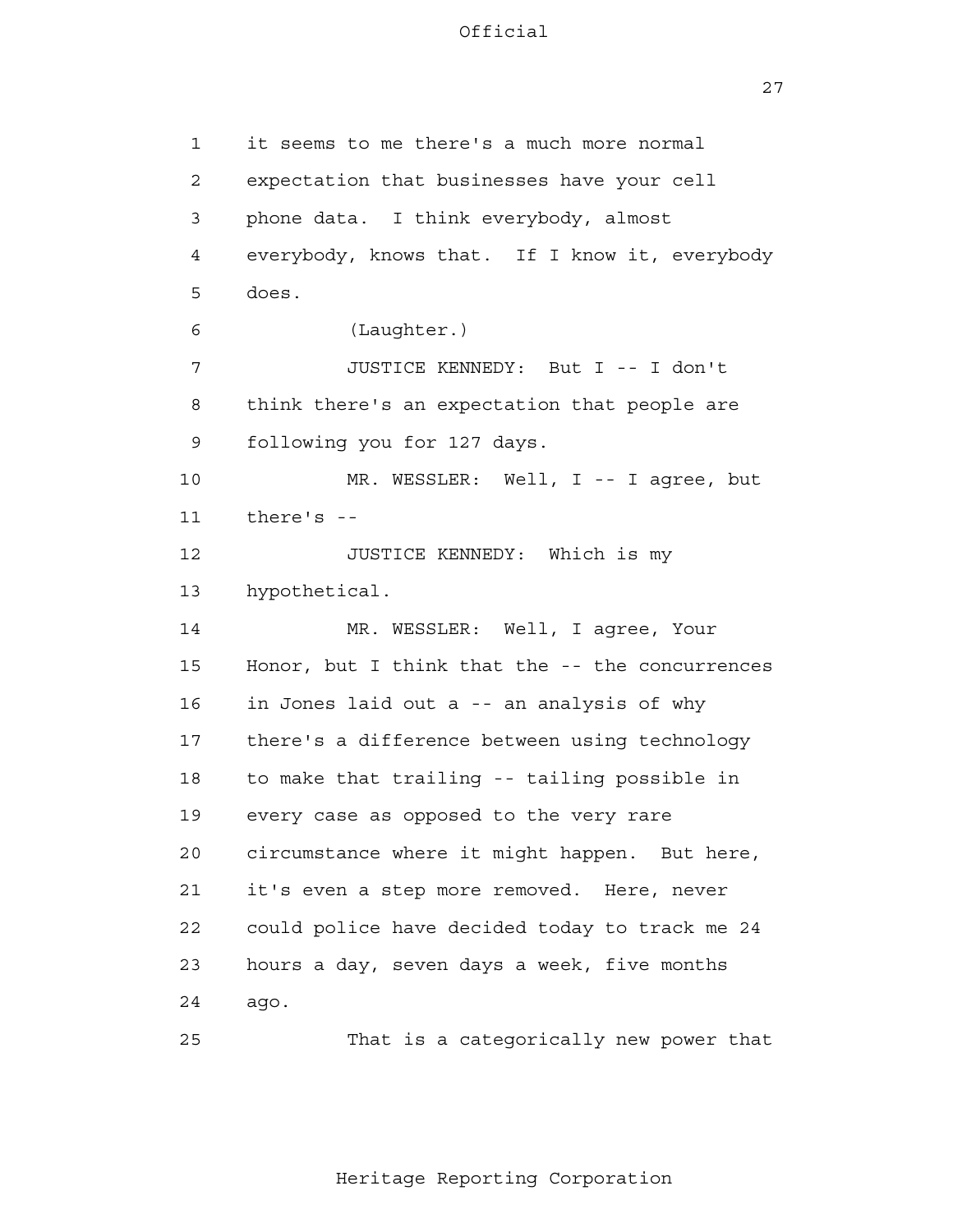1 2 3 is made possible by these perfect tracking devices that 95 percent of Americans carry in their pockets.

 4 **5**  6 7 8 9 10 11 12 13 14 JUSTICE KAGAN: Mr. Wessler, can I ask you about your understanding of the state of the technology now? Because the government represents in -- in its briefs, and it has those pictures in its briefs, suggesting that you -- you -- that the information that's gleaned from this is -- is very -- it's sort of general, it's vague, it doesn't pinpoint exactly where you are, and in order to make effective use of it, it has to be combined with many other pieces of information.

 15 16 17 18 19 20 21 **22**  23 24 <u>25</u> And, you know -- you know, A, do you agree with that, but, B, what is your view of -- of the relevance of the fact that information may not be useful in itself but may be useful in combination with other information? Does that make a difference? MR. WESSLER: Justice Kagan, so on the first point, we agree that, as of 2010 and 2011 where the records in this case come from, they were generally less precise than the GPS data in Jones, but we don't think that that makes a

28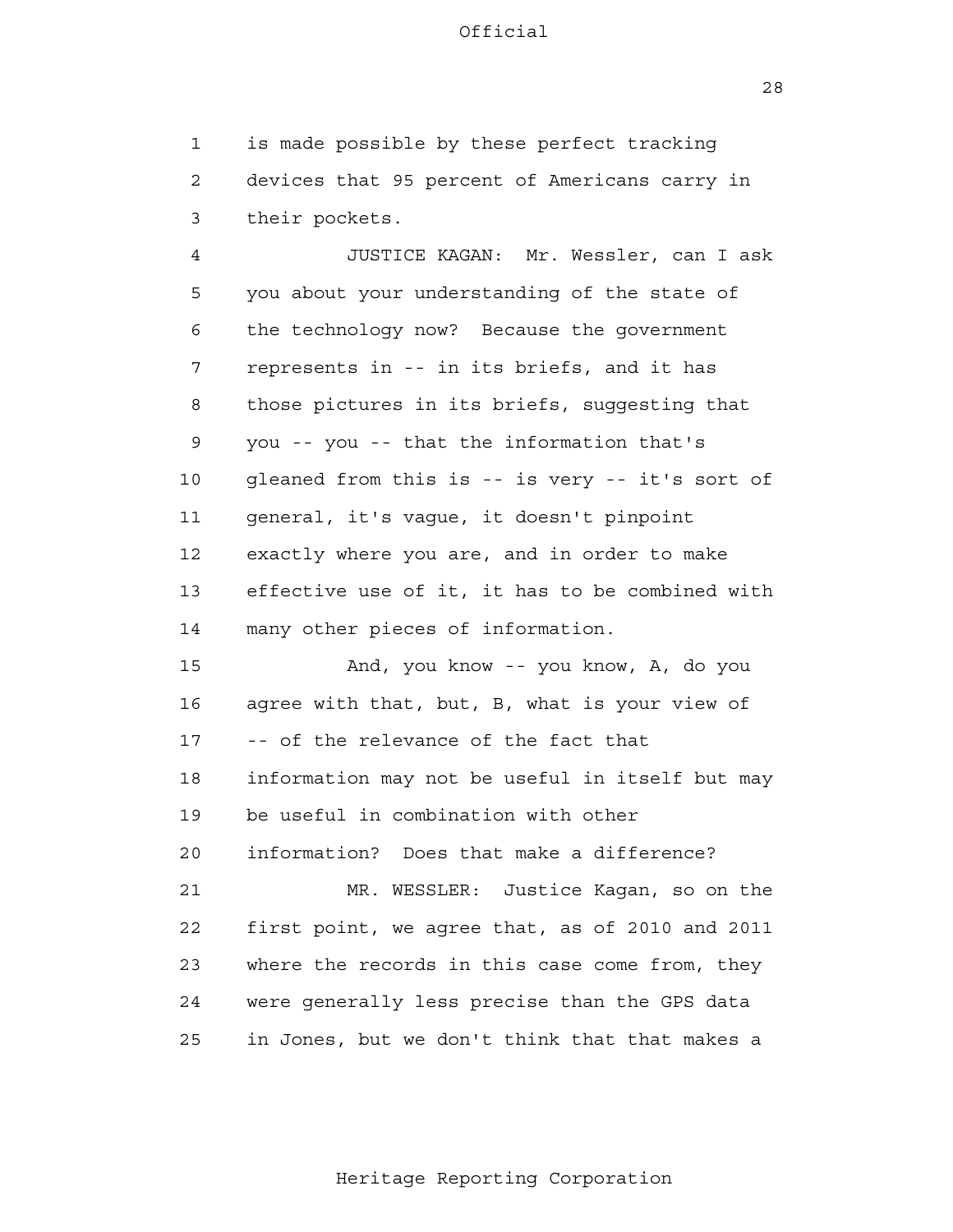1 2 difference for the Fourth Amendment rule for a few reasons.

 3 4 **5**  6 7 8 9 10 11 12 13 14 First, to go to the second part of your -- your question, even in Jones, the data lacked precision. It was accurate only to within 50 to 100 feet and only tracked where a car went. So, if a person parks in a parking lot or on a street, that GPS data by itself can't tell if they go to a jewelry store for a stick-up or a medical clinic for a checkup or a cafe to meet with a friend. Some other amount of evidence or inference was required. That makes it no less a search in that the same is true here.

 15 16 17 18 19 20 21 **22**  23 24 25 Now, in the intervening seven years, the data has become markedly more precise. The proliferation of small cells which can have a broadcast radius as small as 10 meters, about half the size of this -- this courtroom, the ability now of providers to estimate the actual location of the phone based on the time and angle that the signal from the phone reaches the towers, and the just skyrocketing amount of data usage by normal smartphone users means that even the large traditional cell towers are

29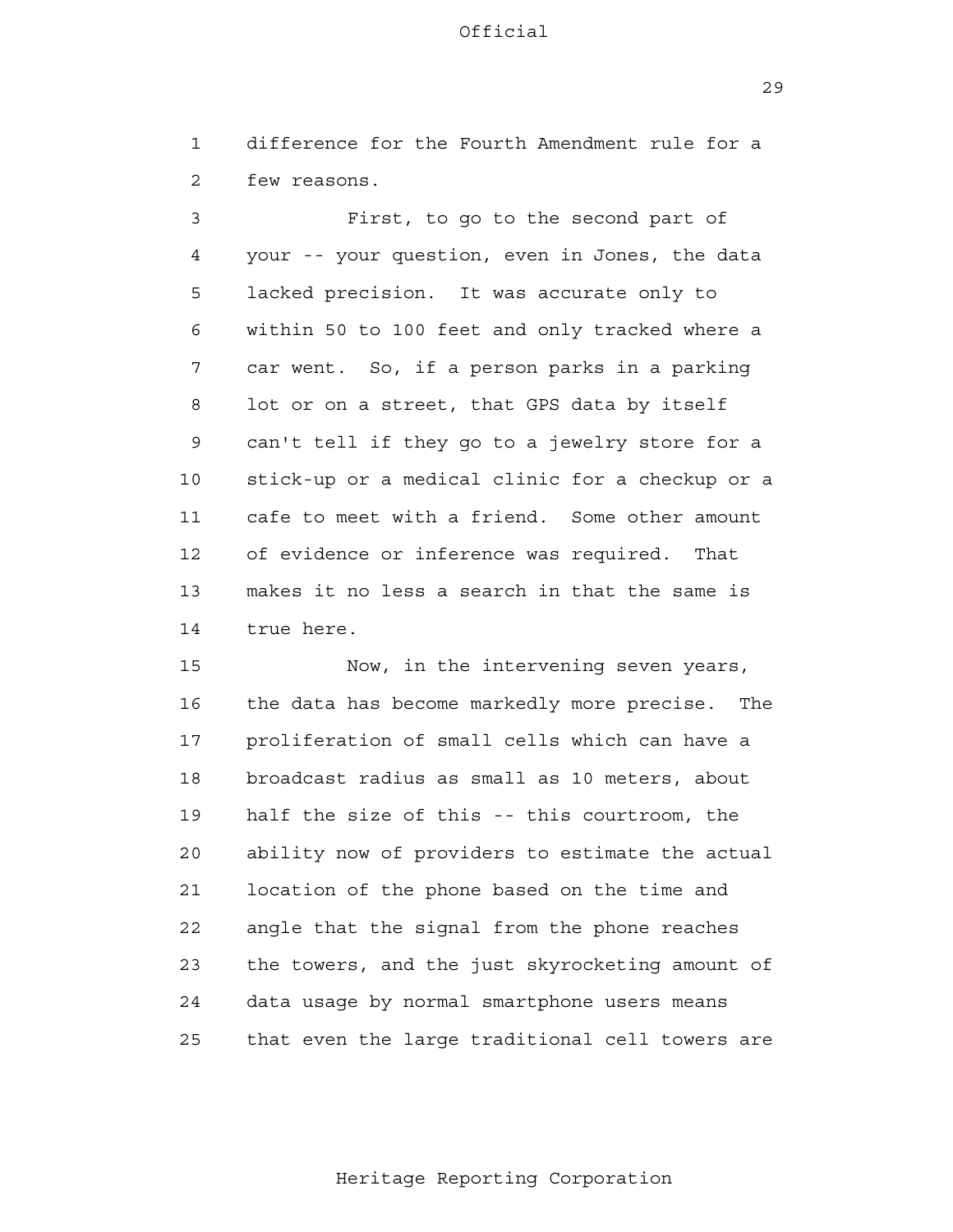30

 1 2 3 4 **5**  6 7 8  $9 - -$  10 11 12 13 14 15 16 17 18 19 20 21 22 23 24 <u>25</u> much closer together in urban and dense suburban areas, so the distance between them is less, so they are significantly -- the location information is more precise. It's also more voluminous because now data connections create location information. And so the -- the 101 data points per day on average in this case pale in comparison to what JUSTICE GORSUCH: Just, Mr. -- Mr. Wessler, along those lines, one more kind of technical question. There was a suggestion in the briefs that some of this information is required to be kept by governmental regulation, the E911 program. Do you have any insight on that for us? MR. WESSLER: Yeah, there's no -there's no direct requirement that these location records be kept. Now, what is true is that the -- the capability of the cell companies to track cell phones in real-time is a government mandate as part of the E911 system. That is -- that capability is related to the -- the capability that is relatively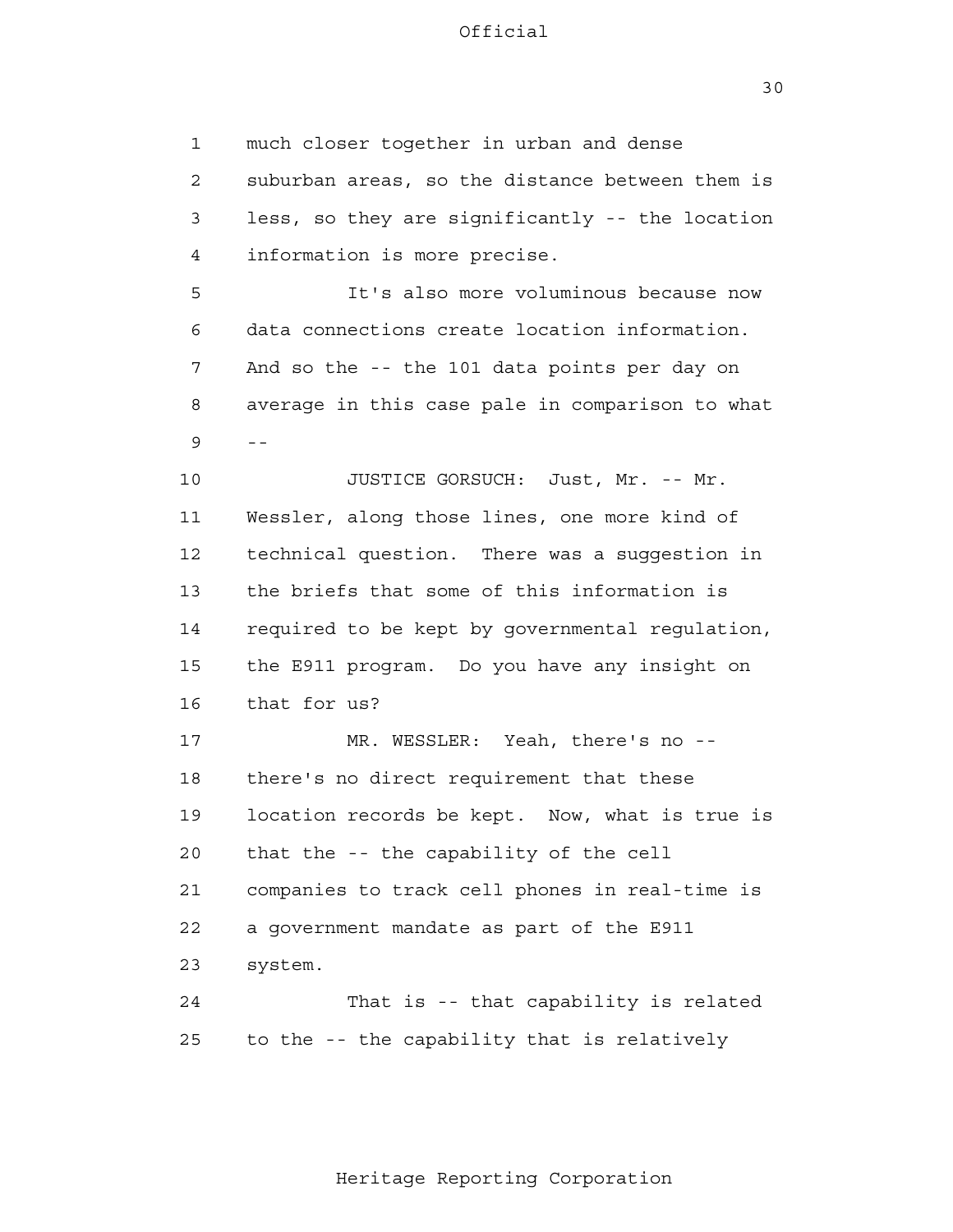1 2 3 4 **5**  6 7 8 9 10 11 12 13 14 15 16 17 18 19 20 21 22 23 24 25 newer to estimate the actual location of the phone based on time and angle of the signal, historically, coming in. But there's -- there's no data retention mandate for these historical cell phone location records. JUSTICE BREYER: Are - CHIEF JUSTICE ROBERTS: Counsel, you avoid taking a position on the question in your brief, but I'd like you to do -- take one today. Is there any reason to treat grand jury subpoenas differently than you would treat subpoenas under other -- under legislation? MR. WESSLER: No, I -- I don't think there is any reason. This Court's Fourth Amendment decisions involving grand jury subpoenas has held on to the same Fourth Amendment standard as any other subpoena. Now, a grand jury subpoena is not at issue here, but -- but we think it would be held to the same standard as any other subpoena or subpoena-like request for these highly sensitive records. JUSTICE BREYER: Since I'm seeing your argument, it -- it -- it starts with a place

Heritage Reporting Corporation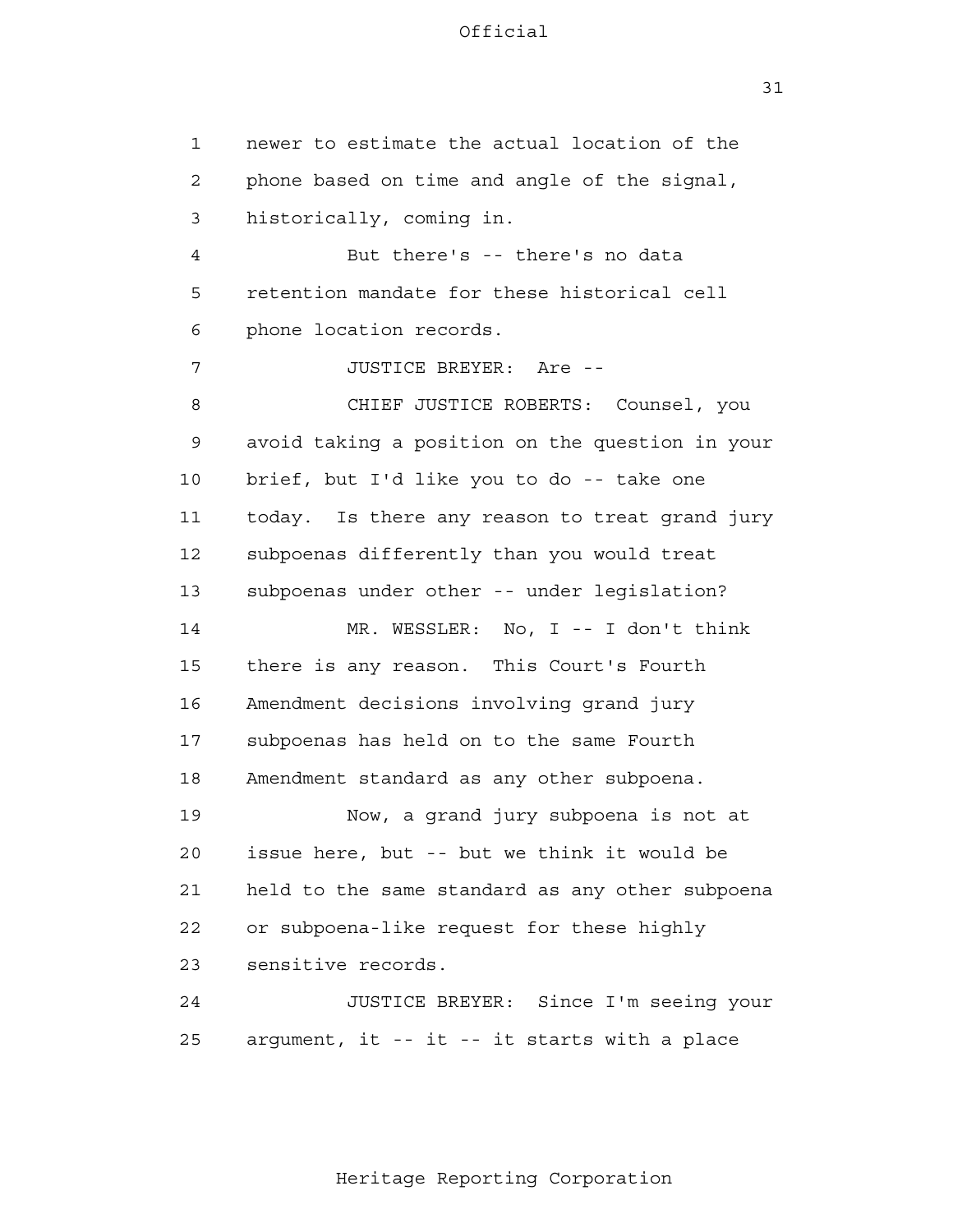32

 1 2 3 4 **5**  6 7 8 9 10 11 12 13 14 15 16 17 18 19 20 21 22 23 24 25 where I completely agree. The village snoop had a fallible memory and didn't follow people for 127 days. The electronic information is infallible. You can follow them forever. That's a big change. So, I agree that that change is there. It's there in many aspects of life, not just location. Now, on the other side of it is that probably, I'm not sure, but probably police and FBI and others, when they get word of white collar crime, money laundering, drugs, financing terrorism, we could go through the list, large numbers of cases, of important criminal cases, they don't have probable cause. They do have reasonable ground to think. And they start with bank records, with all kinds of financial information, purchases. So, if I accept your line, there's no such thing in the law as location. There is, but, I mean, people immediately say and why? And then, when they say why, we're going to have to say something like: X days, at least arbitrary, but X days, are very personal. It was given under circumstances where they didn't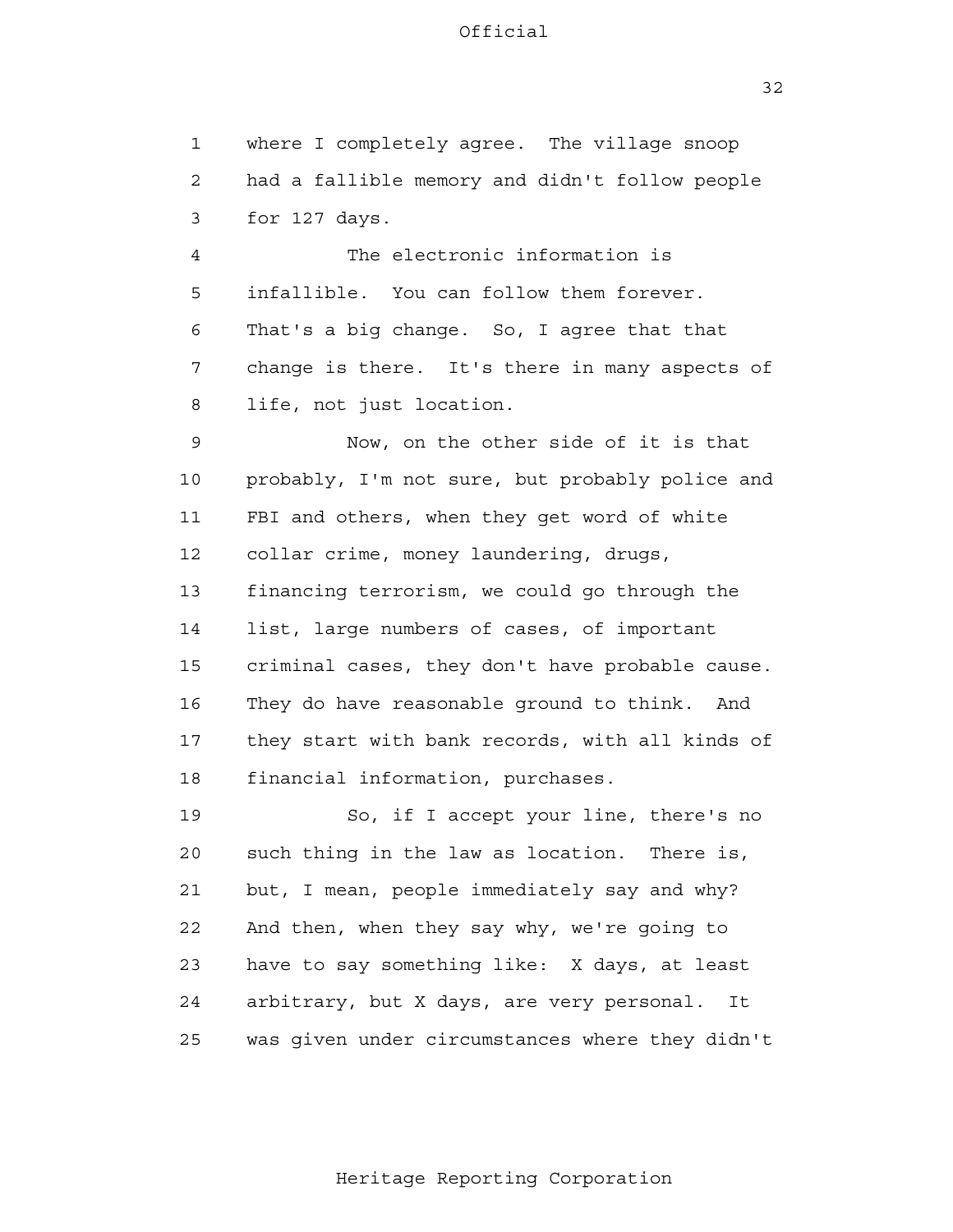know they were giving it or they certainly

33

 1 2 3 4 **5**  6 7 8 9 10 11 12 13 14 15 16 17 18 19 20 21 22 23 24 25 didn't consent to it. And that is basically the reason. Maybe we throw a few other things in there to get an exception from Miller. That will be taken immediately to the lower courts, and eventually here, and people will say: Well, what about financial information, i.e., credit card purchases where the most intimate credit card purchases, wherever they are, are immediately records, and what about -- and they'll think of five others -- I can only think of one or two, but, believe me, the legal profession and those interested in this understand it very well. So where are we going? Is this the right line? How do we, in fact, write it? Not, you see, for location. I have less trouble with that. But where is it going? Can you say -- it's a very open question, but I'm very interested in your reactions. MR. WESSLER: Justice Breyer, I think in -- in future cases in the lower courts and perhaps back before Your Honors, it would be relatively straightforward to define discrete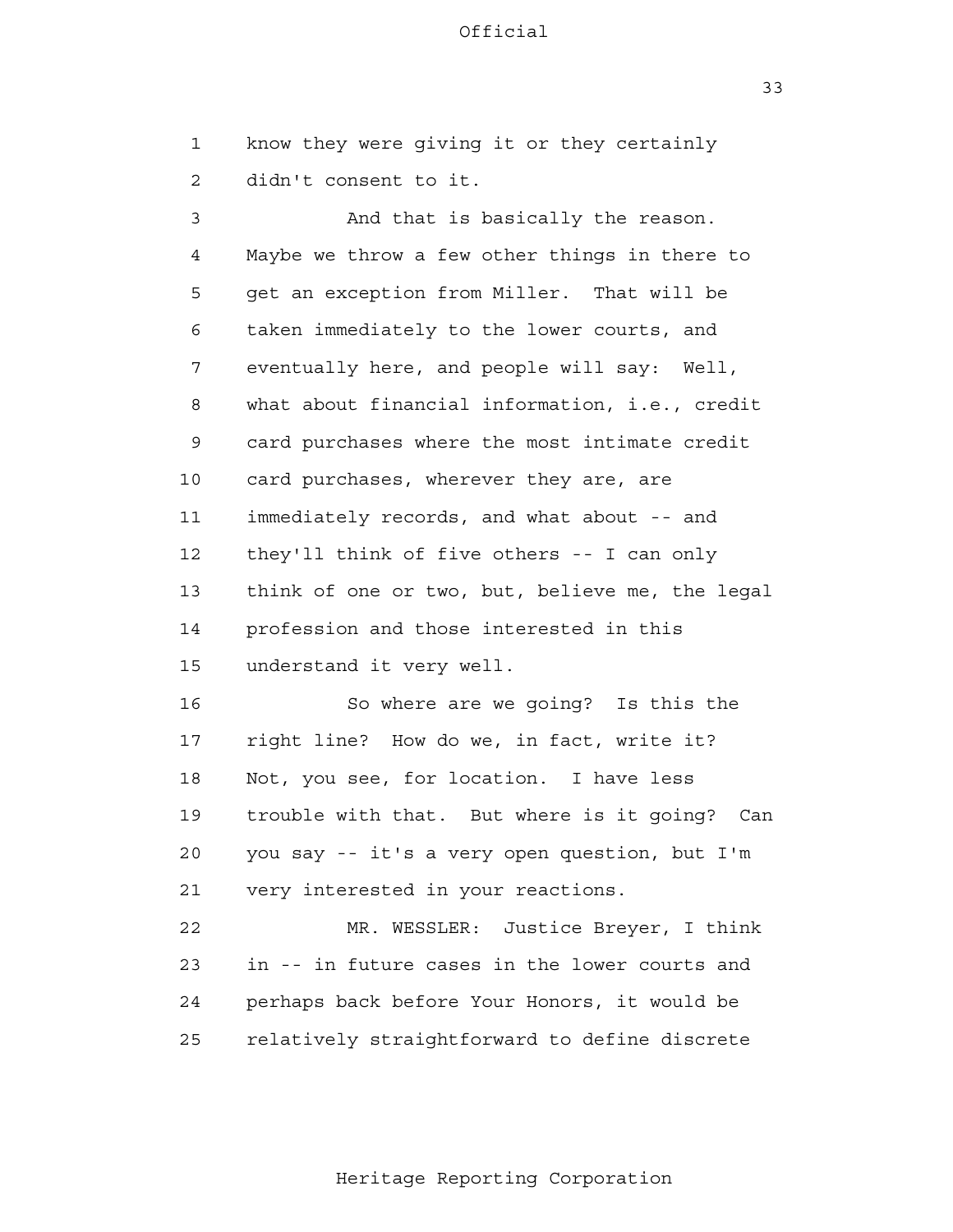34

 1 categories of information that may be

 2 protected.

 3 4 **5**  6 7 8 9 10 11 12 13 14 15 16 17 18 19 20 21 22 23 24 I think perhaps certain other types of location records, information about the state of the body, like heart rate data from a smart watch, or fertility tracking data from a smartphone app, information about the interior of a home, for example, from a smart thermostat that knows when the homeowner is at home and perhaps what room they're in, communicative contents, not only the contents of e-mails but I think search queries to Google, not every record will or should be protected, and I think it is totally consistent with the role of the lower courts to take an interpretive principle from this Court and begin to apply it and over time - CHIEF JUSTICE ROBERTS: One - MR. WESSLER: -- clarity will emerge. JUSTICE BREYER: You want to add one  $-$ CHIEF JUSTICE ROBERTS: One thing - I'm sorry. Please. JUSTICE BREYER: Maybe you want to add

> 25 one thing, because I suspect you'll hear in a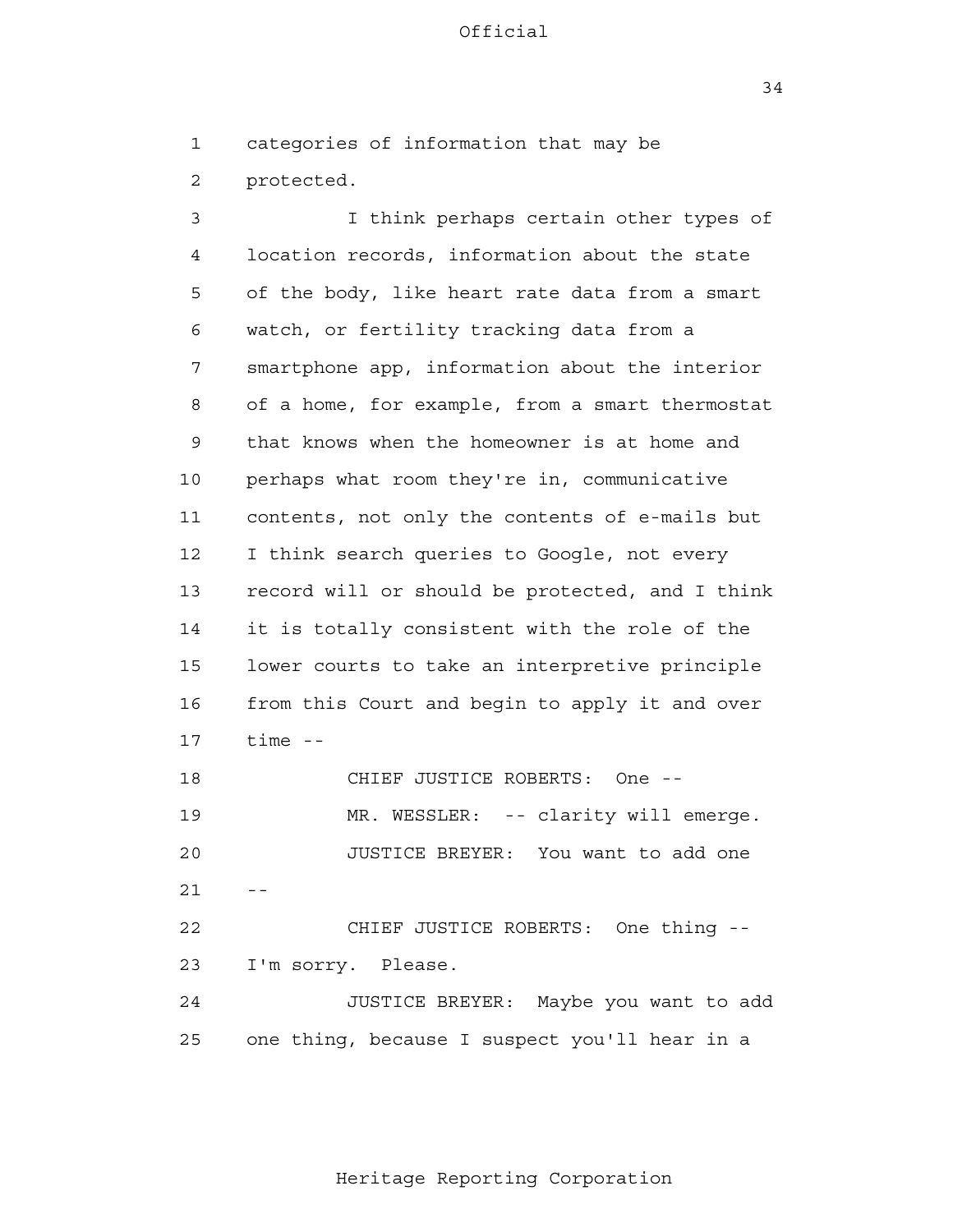35

 1 2 3 4 **5** minute that all the imperfections of Miller, given your answer, and what I'm thinking, too, I quite agree with you, this is an open box. We know not where we go. Unadministrable, et cetera.

 6 7 8 9 10 Anything else you want to add? MR. WESSLER: Well, Your Honor, lower courts have been struggling mightily to apply Miller and Smith to highly sensitive digital age records.

 11 12 13 14 15 16 17 18 And as to these historical location records, the five courts of appeals to address this have generated 20 majority concurring and dissenting opinions, many of them virtually begging this Court to provide guidance for how to protect these sensitive digital records that the Court simply could not have imagined four decades ago.

> 19 20 21 22 23 CHIEF JUSTICE ROBERTS: A lot of what you're talking about and a lot of what the questions concern, I think, is addressed under the question whether a warrant should issue as opposed to whether a warrant is required.

 24 25 Under current practice, when you're getting a warrant, it makes a difference if you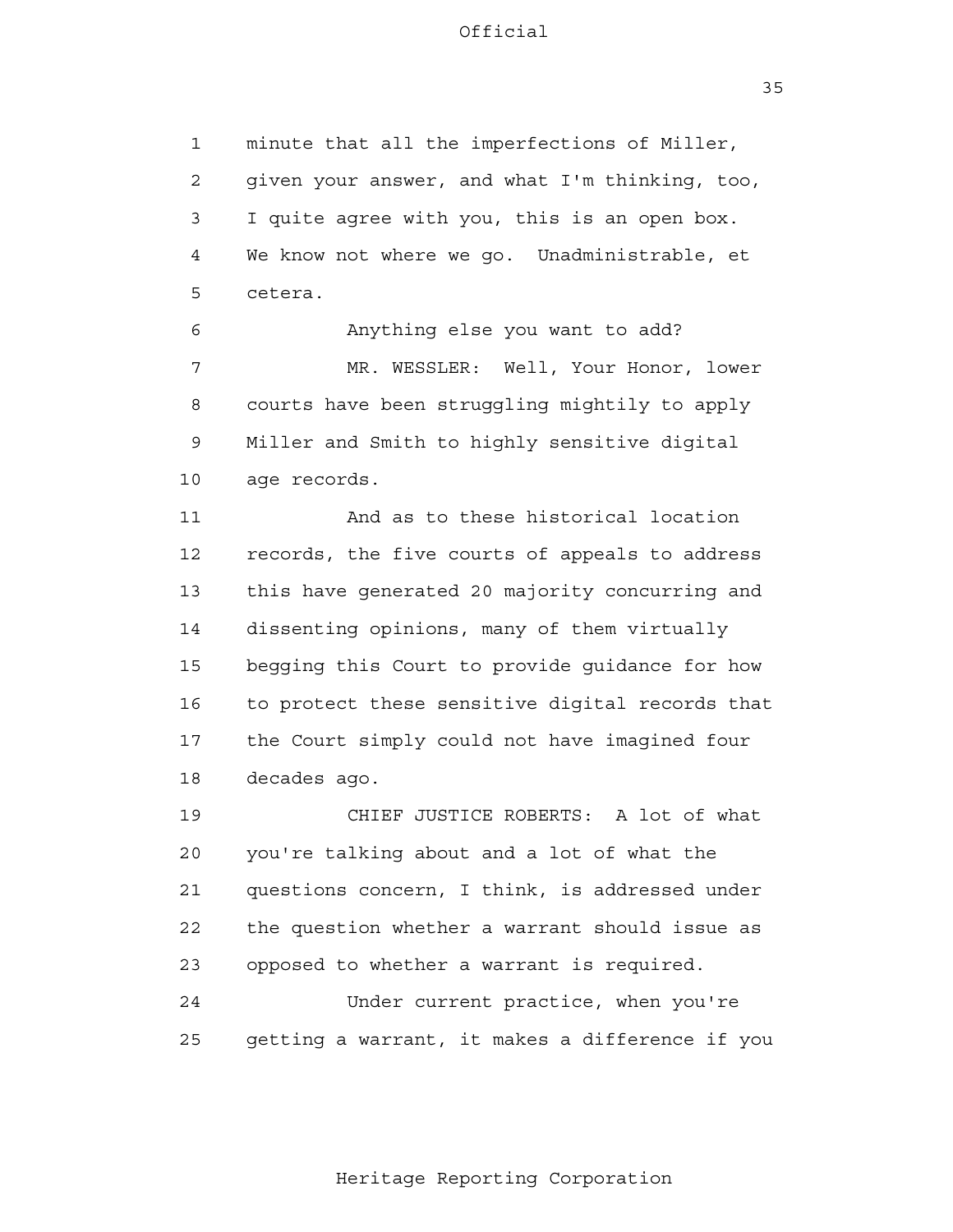1 2 3 4 **5**  6 7 8 9 10 11 12 13 14 15 16 17 18 19 20 21 **22**  23 24 25 go in and say I want to search the entire house for anything I can find and if you say I want to search the drawers for business records that we think are related to blah, blah, blah. And so it's the same thing here. Yes, the technology affects every aspect of -- of life. That doesn't mean that the warrant has to. And in terms of reasonableness, if you can focus on, you know, we want to talk about simply whatever it is, purchases, because we have reason to believe he's purchasing the stuff that goes in to make, you know, methamphetamine, but that doesn't mean we're going to go look at location information. MR. WESSLER: Your Honor, we certainly think that the -- the probable cause and particularity requirements of a warrant will will do a lot of work to -- to focus investigations. In an investigation like this, perhaps 127 days or 152, as the original request was, would not all be appropriate. Maybe under a warrant a two or three-day span around each of the robberies would actually be particularly relevant to the probable cause determination.

36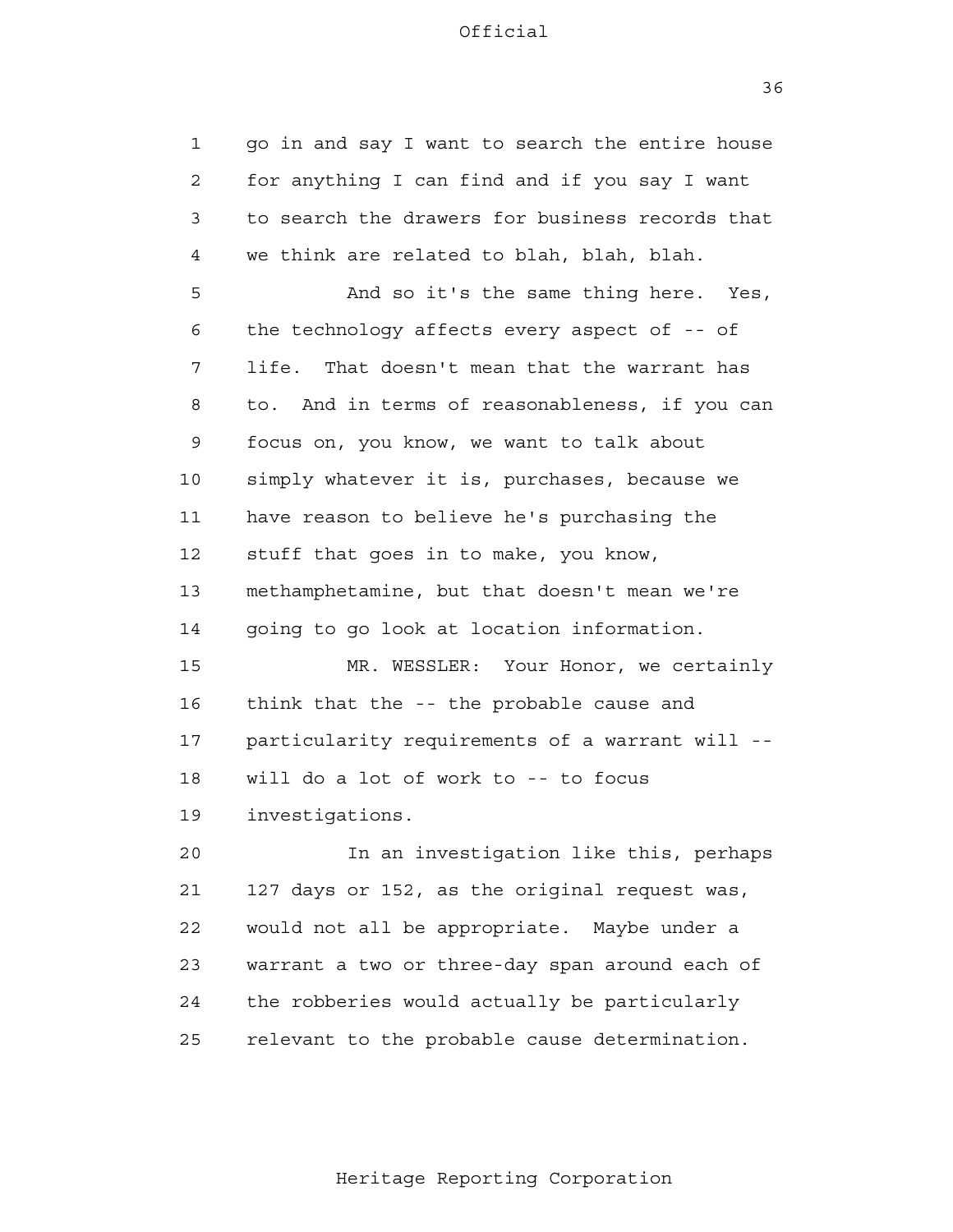37

| $\mathbf{1}$   | But -- but our basic submission is              |
|----------------|-------------------------------------------------|
| $\overline{2}$ | that a warrant is required in this context      |
| 3              | because it's unlike the other subpoena cases    |
| 4              | that the government has identified. In the      |
| 5              | normal subpoena case, this Court has identified |
| 6              | two factors that weigh on -- on the             |
| 7              | reasonableness categorically of subpoenas:      |
| 8              | first that the recipient complies with it, they |
| 9              | -- they select the responsive records and       |
| 10             | provide them to the government, which is --     |
| 11             | poses less of a risk of -- of abuse, and,       |
| 12             | second, that there is notice and an opportunity |
| 13             | for pre-compliance review.                      |
| 14             | Neither of those obtained here, where           |
| 15             | the subpoena goes to a third-party, but the     |
| 16             | subject of the investigation receives no notice |
| 17             | and has no opportunity to --                    |
| 18             | JUSTICE GINSBURG: Can you tell me               |
| 19             | what is the difference between the $2703(d)$    |
| 20             | order and a warrant? What are situations where  |
| 21             | you could get the order but not a warrant?      |
| 22             | MR. WESSLER: So the -- the standard             |
| 23             | for issuance of the order is lower. Some lower  |
| 24             | courts have -- have likened it to a reasonable  |
| 25             | suspicion standard. I think it's probably a     |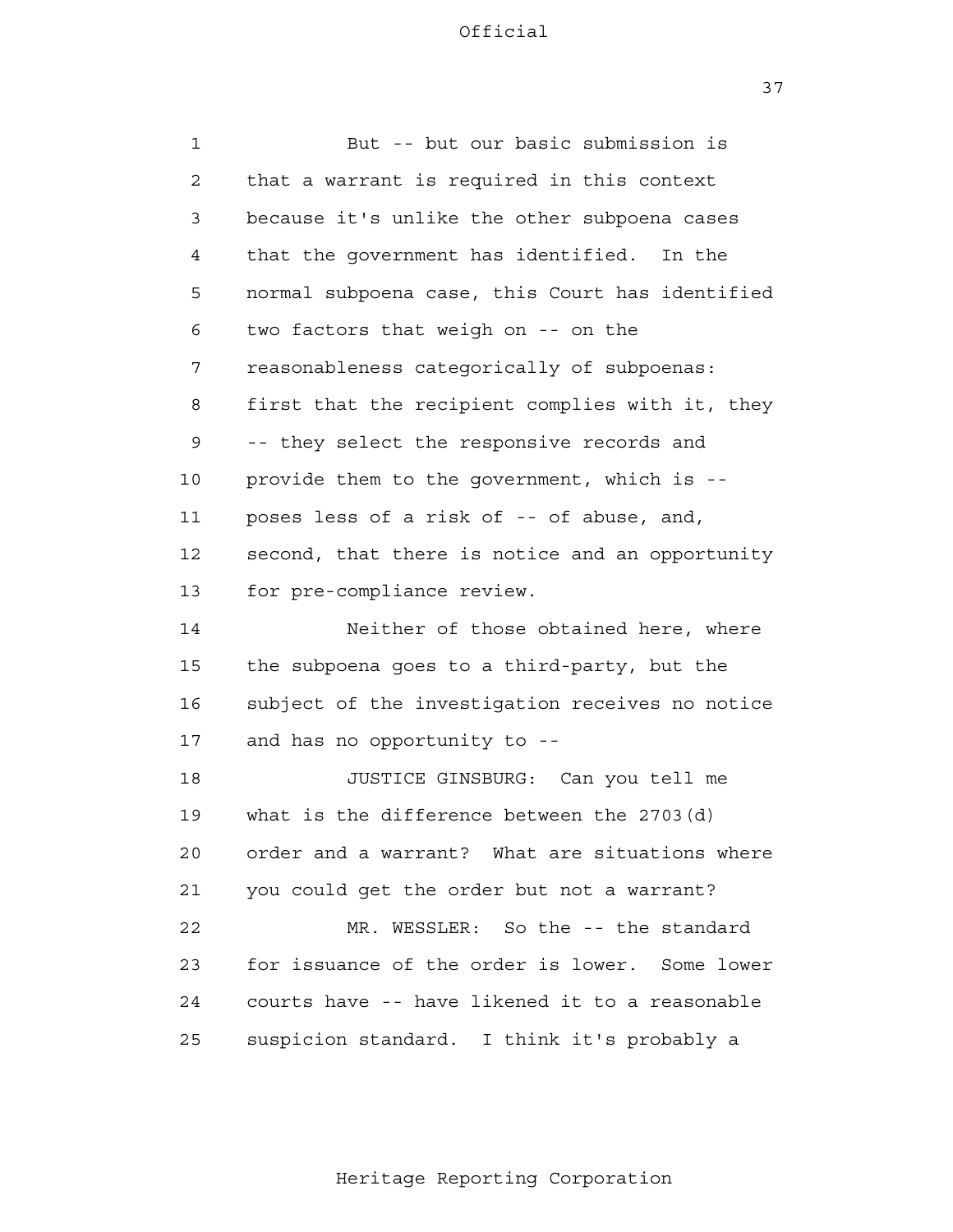38

| 1  | touch above pure reasonableness, but it's       |
|----|-------------------------------------------------|
| 2  | certainly short of probable cause.              |
| 3  | It also lacks a requirement for a               |
| 4  | sworn statement. There's no affidavit. It's     |
| 5  | -- it's placed before a magistrate judge by a   |
| 6  | prosecutor.                                     |
| 7  | And it lacks a particularity                    |
| 8  | requirement, which has led in -- in cases to    |
| 9  | extraordinarily broad requests. We identify in  |
| 10 | our reply brief one case where the government   |
| 11 | obtained 454 days of historical location data   |
| 12 | for one defendant, 388 for another.             |
| 13 | You have 127 days here, 221 days in             |
| 14 | Graham from the Fourth Circuit, with a cert     |
| 15 | petition currently pending. That is a quite     |
| 16 | extraordinary amount of time.                   |
| 17 | If I could, I'd like to reserve the             |
| 18 | balance of my time.                             |
| 19 | JUSTICE GORSUCH: Mr. Wessler, I'm               |
| 20 | sorry, one quick question. Focusing on the      |
| 21 | property-based approach, putting aside          |
| 22 | reasonable expectation for just a moment, what  |
| 23 | do we know about what state law would say about |
| 24 | this information?                               |
| 25 | So say -- say a thief broke into                |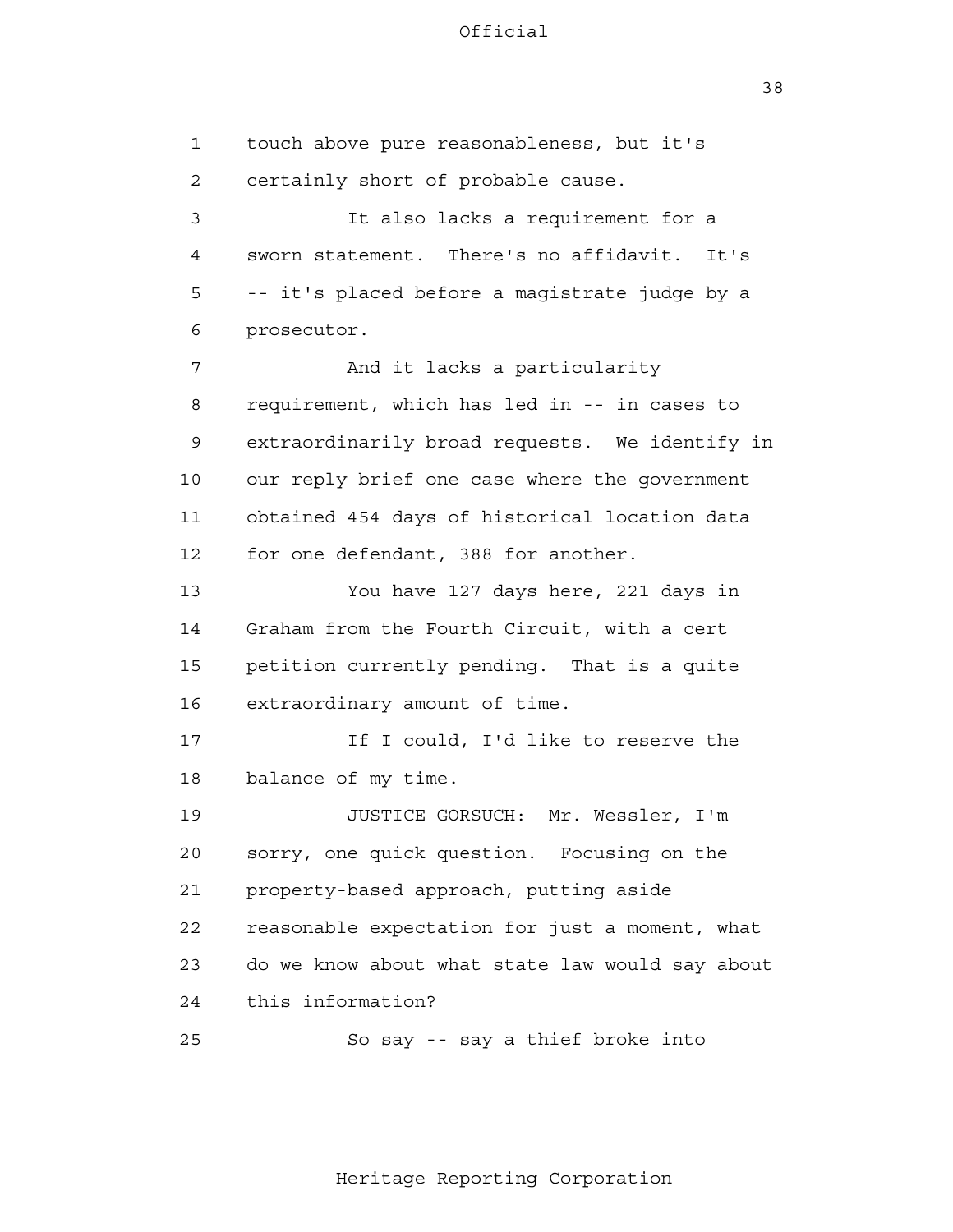39

 1 2 3 4 **5**  6 7 8 9 10 11 12 13 14 15 16 17 18 19 20 21 22 23 24 25 T-Mobile, stole this information and sought to make economic value of it. Would you have a conversion -- would your client have a conversion claim, for example, under state law? Have you explored that at all? MR. WESSLER: So I -- I think it's possible. And I think conversion is the -- the closest - JUSTICE GORSUCH: Uh-huh. MR. WESSLER: -- sort of tort analog to what we have here. But we -- we placed the source of the property right here in federal law, not state law. JUSTICE GORSUCH: No, I understand 222. I've got that argument. I'm just wondering have you -- have state courts developed this at all? MR. WESSLER: State -- state courts have not, to my knowledge. I think in roughly analogous contexts, like trade secrets - JUSTICE GORSUCH: Right. MR. WESSLER: -- certainly conversion applies - JUSTICE GORSUCH: Right. MR. WESSLER: -- but not directly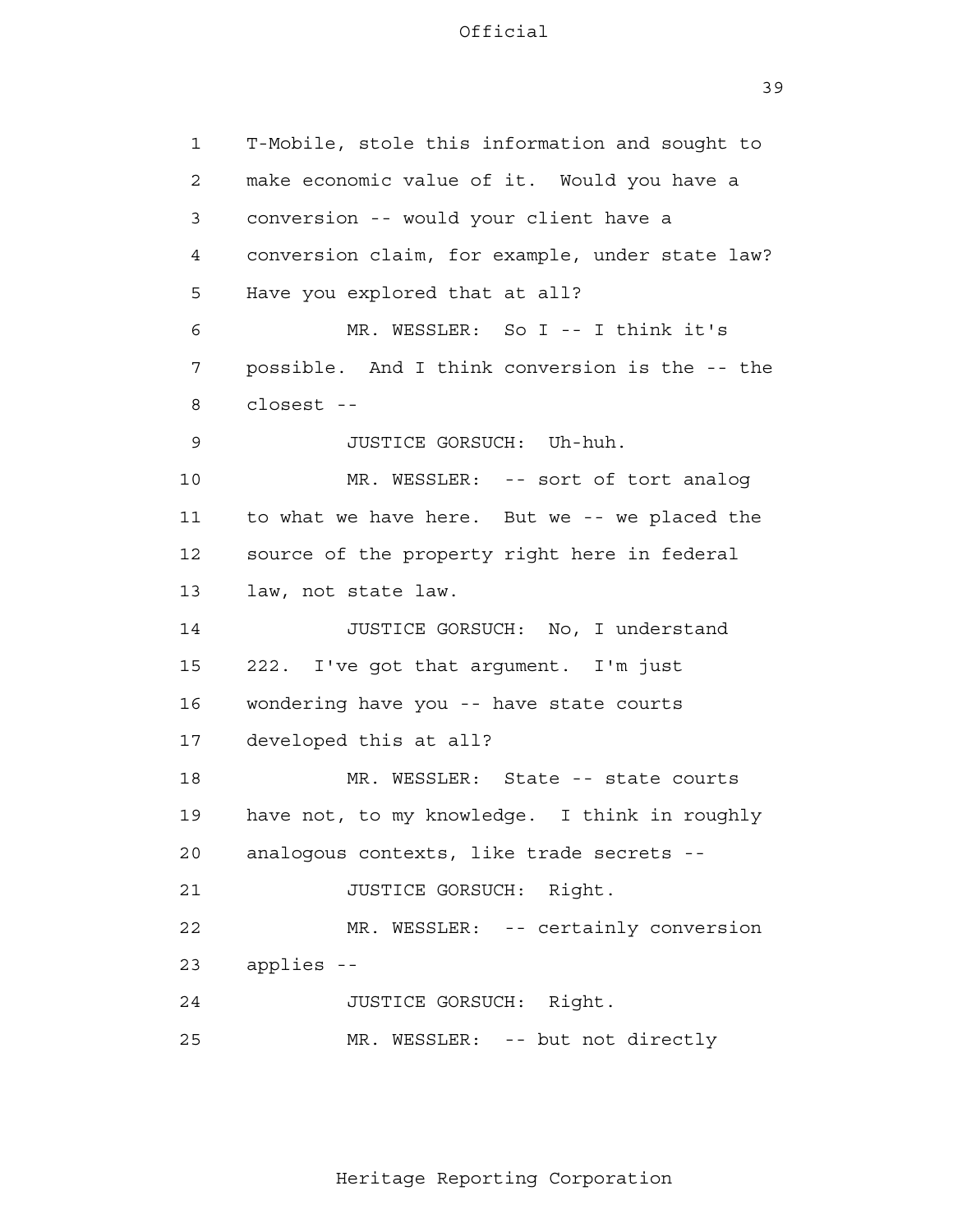40

| $\mathbf 1$ | here.                                             |
|-------------|---------------------------------------------------|
| 2           | JUSTICE GORSUCH: Okay. Thank you.                 |
| 3           | MR. WESSLER: Thank you.                           |
| 4           | CHIEF JUSTICE ROBERTS: Thank you,                 |
| 5           | counsel.                                          |
| 6           | Mr. Dreeben.                                      |
| 7           | ORAL ARGUMENT OF MICHAEL R. DREEBEN               |
| 8           | ON BEHALF OF THE RESPONDENT                       |
| 9           | MR. DREEBEN: Mr. Chief Justice, and               |
| 10          | may it please the Court:                          |
| 11          | The technology here is new, but the               |
| 12          | legal principles that this Court has              |
| 13          | articulated under the Fourth Amendment are not.   |
| 14          | The cell phone companies in this case             |
| 15          | function essentially as witnesses being asked     |
| 16          | to produce business records of their own          |
| 17          | transactions with customers.                      |
| 18          | The cell systems cannot function                  |
| 19          | without information about where the phones are    |
| 20          | located. Anyone who subscribes to a cell phone    |
| 21          | service will communicate that information to      |
| 22          | towers in order to receive calls.<br>The cell     |
| 23          | phone companies get that information to operate   |
| 24          | the cell network. They choose to make their       |
| 25          | own business records of that information.<br>It's |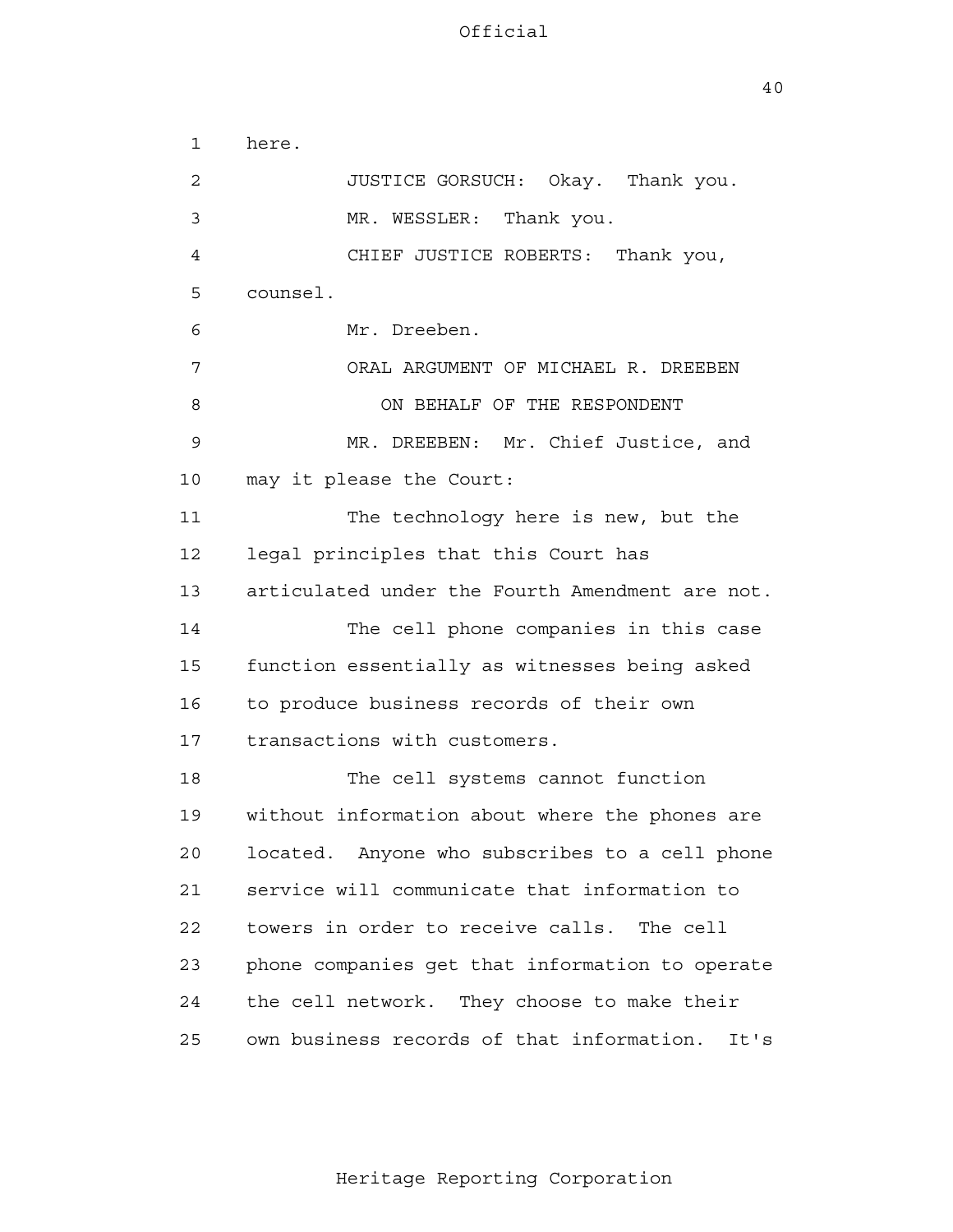41

 1 2 3 4 **5**  6 7 8 9 10 11 12 13 14 15 16 17 18 19 20 21 22 23 24 25 not a government mandate. They make decisions based on their own business needs about what they're going to retain. And when the government comes and asks them to produce it, it is doing the same thing that it did in Smith. It is doing the same thing that it did in Miller. It is asking a business to provide information about the business's own transactions with a customer. And under the third-party doctrine, that does not implicate the Fourth Amendment rights of the customer. JUSTICE SOTOMAYOR: But asking - CHIEF JUSTICE ROBERTS: This is not simply created by the company, though. It's a joint venture with the individual carrying the phone. That person helps the company create the record by being there and sending out the pings or whatever. MR. DREEBEN: Well, that's certainly true, but it's no less true in Smith and Miller. In order for the phone company to have a record of who a person called, the person has to make the call. The information goes to the phone company. The phone company uses that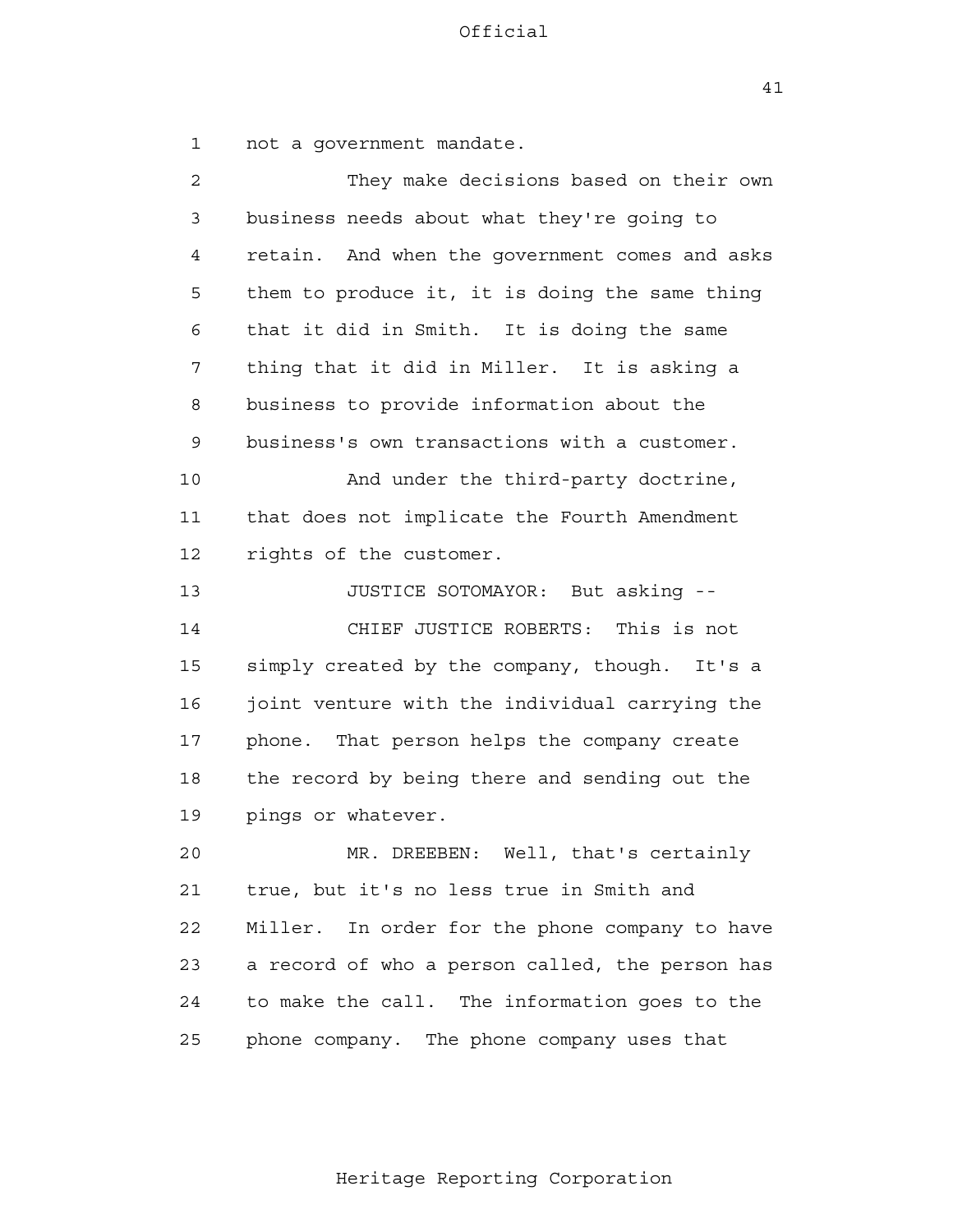42

 1 2 3 4 **5**  6 7 8 9 10 11 12 13 14 15 16 17 18 19 20 21 **22**  23 24 <u>25</u> information to route the call. Here, the cell phone provider gets information from the phone about where the phone is so that it can route calls to the phone and that it can route calls from the phone. That's just the basic technological nature of cell phones, but it doesn't differ in principle from what was going on in Smith. And you could say the same thing about Miller. Somebody has to engage in banking transactions through a bank. They write a check. They give the check to the bank. The bank uses it to carry out the bank's business. JUSTICE SOTOMAYOR: No, they don't give it to the bank. They give it to a person, who gives it to the bank. It's a big difference. MR. DREEBEN: Well, Justice Sotomayor, I think that there are a zillion different ways to carry out financial transactions, including some that involve giving a check to a person. Many involve going to the bank directly and having the bank conduct the financial transaction.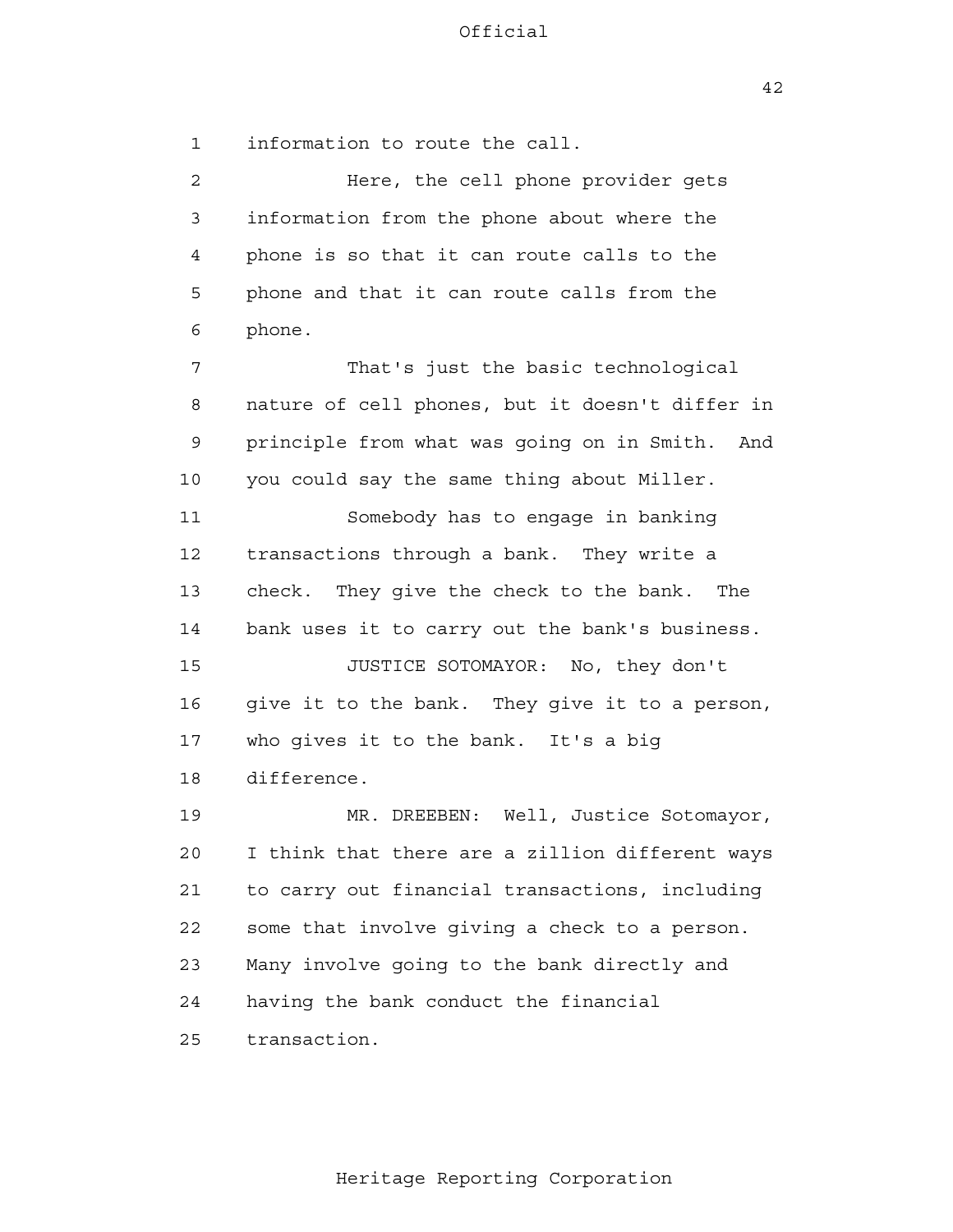43

 1 2 3 4 **5**  6 7 8 9 10 11 12 13 14 15 16 17 18 19 20 21 22 23 24 <u>25</u> Anybody who writes a check understands that the check will be submitted to the bank so that the bank can pay. JUSTICE SOTOMAYOR: Mr. Dreeben, why is it not okay, in the way we said about beepers, to plant a beeper in somebody's bedroom, but it's okay to get the cell phone records of someone who I -- I don't, but I know that most young people have the phones in the bed with them. (Laughter.) JUSTICE SOTOMAYOR: All right? I know people who take phones into public restrooms. They take them with them everywhere. It's an appendage now for some people. If it's not okay to put a beeper into someone's bedroom, why is it okay to use the signals that phone is using from that person's bedroom, made accessible to law enforcement without probable cause? MR. DREEBEN: So, Justice Sotomayor, I will answer the question about cell phone location in a house, but I think it's important that the Court understand that this case involves very generalized cell sector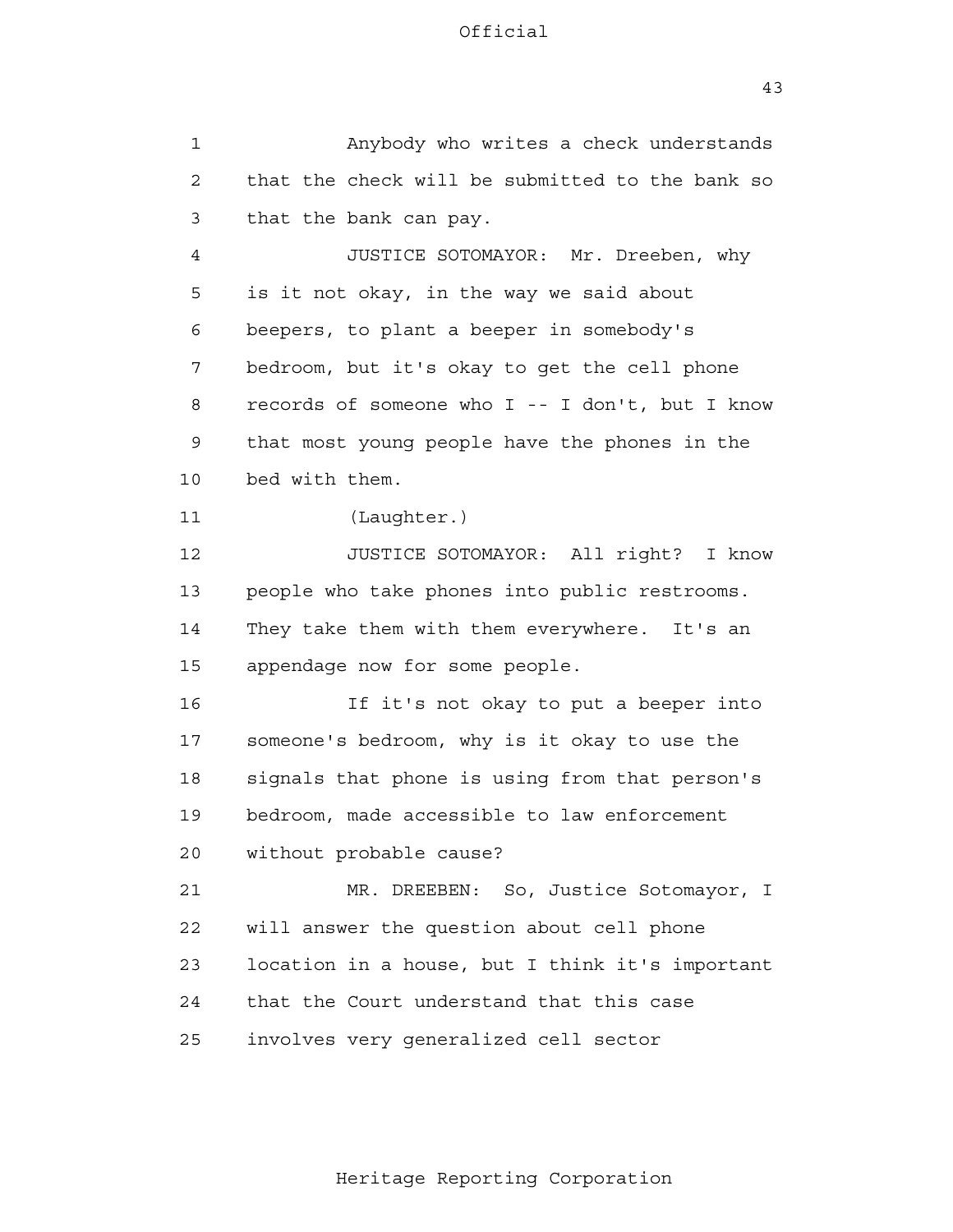44

 1 2 3 4 **5**  6 7 8 9 10 11 12 13 14 15 16 17 18 19 20 21 22 23 24 25 information - JUSTICE SOTOMAYOR: That's today, Mr. Dreeben, but we need to look at this with respect to how the technology is developing. MR. DREEBEN: Well, I think Justice Sotomayor - JUSTICE SOTOMAYOR: You -- we can beep phones in a bedroom now. MR. DREEBEN: You -- you -- well, there's a distinction between acquiring GPS information from a phone and acquiring cell site information from a business. This case involves acquiring cell site information from a business. It's a wide area. Our brief attempted to illustrate how in Detroit - JUSTICE SOTOMAYOR: Well, this is no different than a telephone company having access to your telephone conversations. But we protected those - MR. DREEBEN: No, I think --JUSTICE SOTOMAYOR: -- in Smith. MR. DREEBEN: -- it's -- it's very different from it. The expectations of privacy about the contents of a one-to-one communication or a one-to-many communication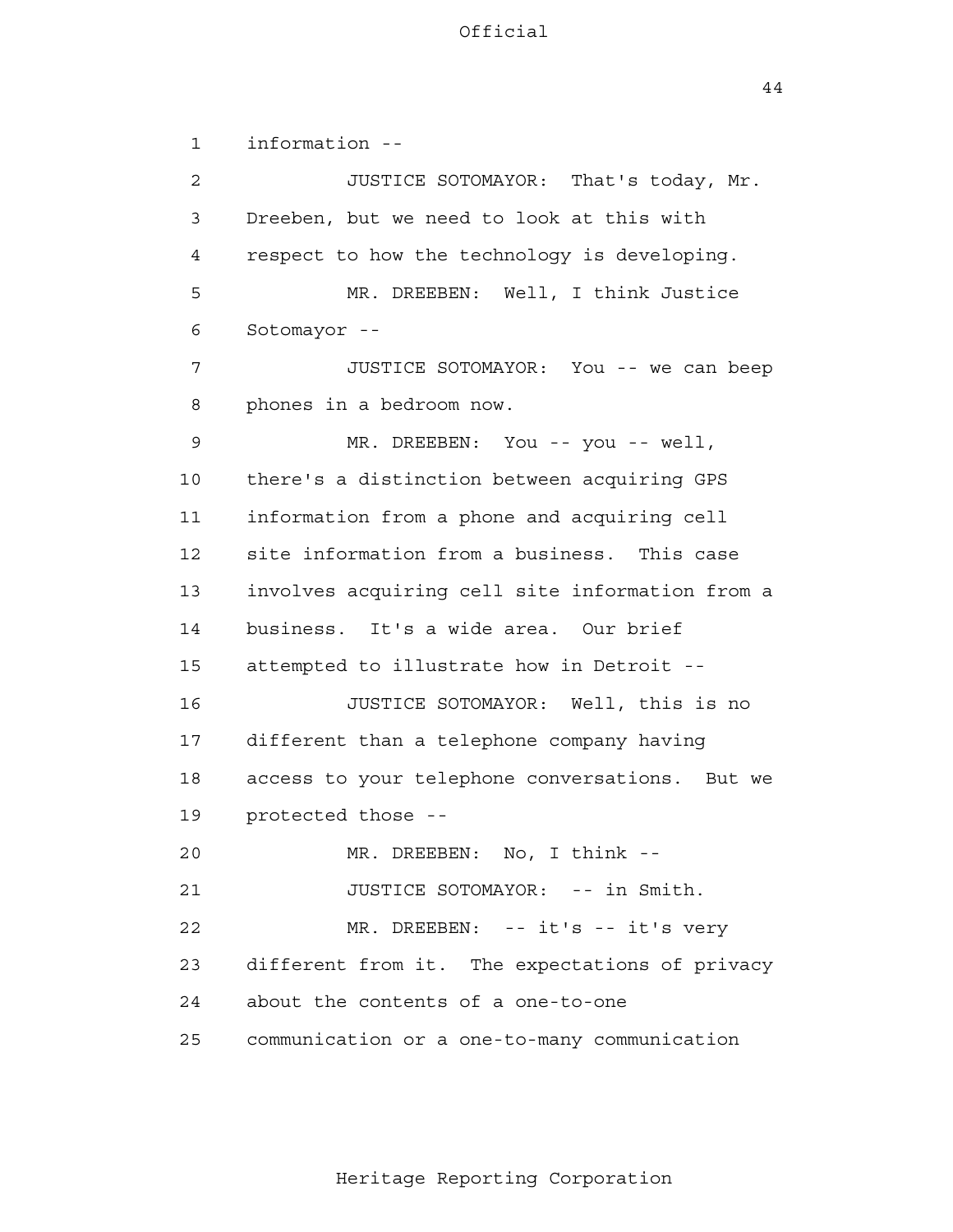45

 1 2 3 4 **5**  6 are quite different. They grow out of the bedrock understanding that a letter mailed through the mail, the routing information is available to the government, the address of where it's going - JUSTICE SOTOMAYOR: Yeah, but -- but

 7 8 9 an -- in an envelope, you seal the envelope. You can -- you can yourself control the public disclosure.

 10 11 12 13 14 15 But with telephones, the telephone company could have plugged in and listened to your conversation just as easily as these telecommunications companies can read your e-mails if they choose. Yet, we've said we would protect e-mail content.

> 16 17 18 19 MR. DREEBEN: That is true. And I think that that is because there is a different between content and routing information that the Court recognized in Smith itself.

 20 21 22 23 24 <u>25</u> We're dealing here with routing information. We're not dealing with the contents of communications. I agree with you that Katz makes clear that incidental access of a provider to the contents of a communication when the -- when the provider is functioning as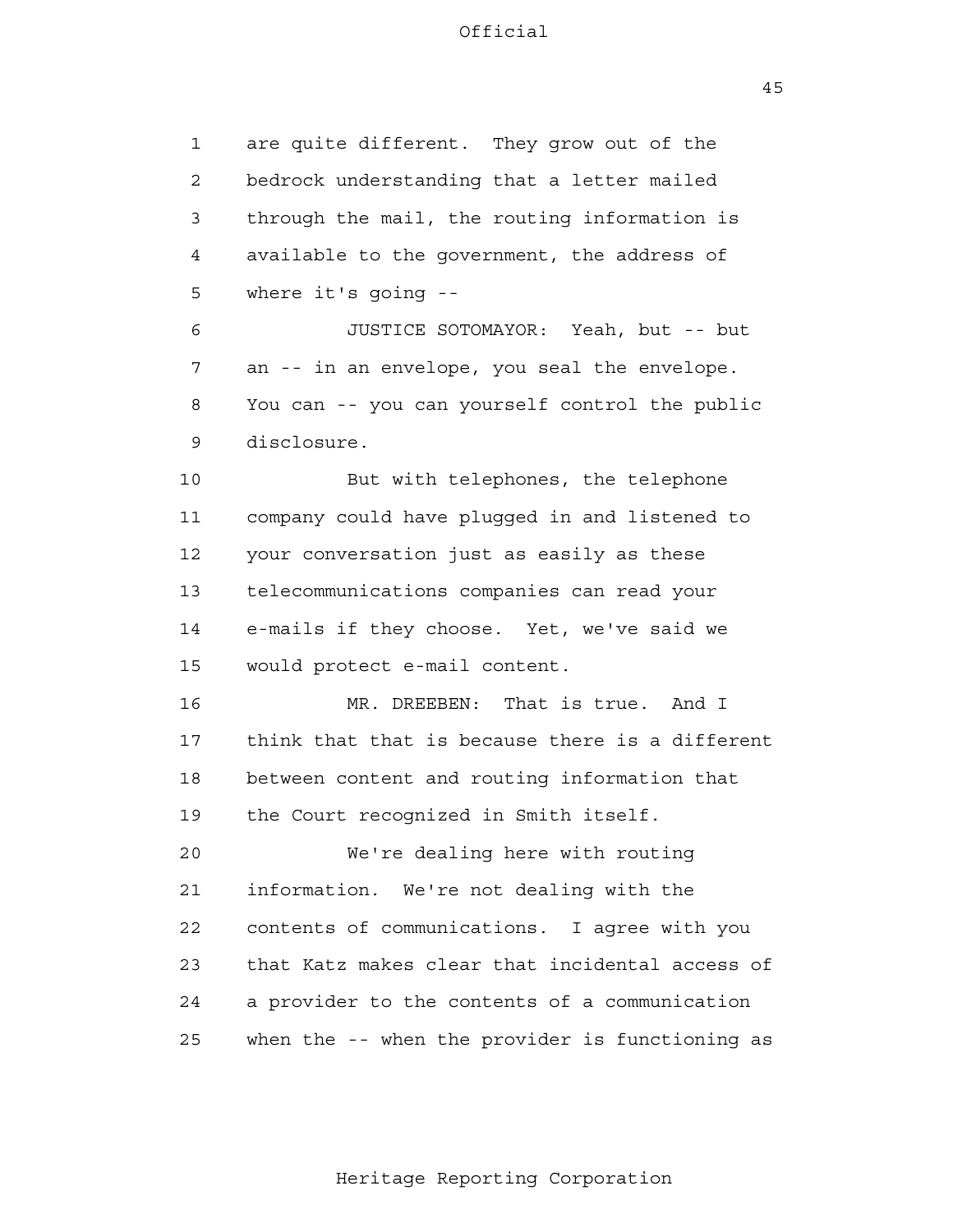46

 1 2 3 4 **5**  6 7 8 9 10 11 12 13 14 15 16 17 18 19 20 21 22 23 24 25 an intermediary doesn't vitiate Fourth Amendment protection. We're not here to argue that it does. We're here to argue that routing information of the sort that was available in Smith and the sort that's available here functions as a business record because the business is using it in its transaction with the customer to route the calls. The content information is being provided through a provider as an intermediary so that somebody can communicate with another person. And - JUSTICE KAGAN: Mr. Dreeben, how is this different from Jones? You know, in Jones, there were a couple of different opinions, but five justices, as -- as I count it, said this -- this is from Justice Alito's opinion: "Society's expectation has been that law enforcement and others would not, and indeed in the main simply cannot, monitor and catalogue every single movement of an individual's" there it was a car -- "for a long period." So how is it different from that? MR. DREEBEN: I think it's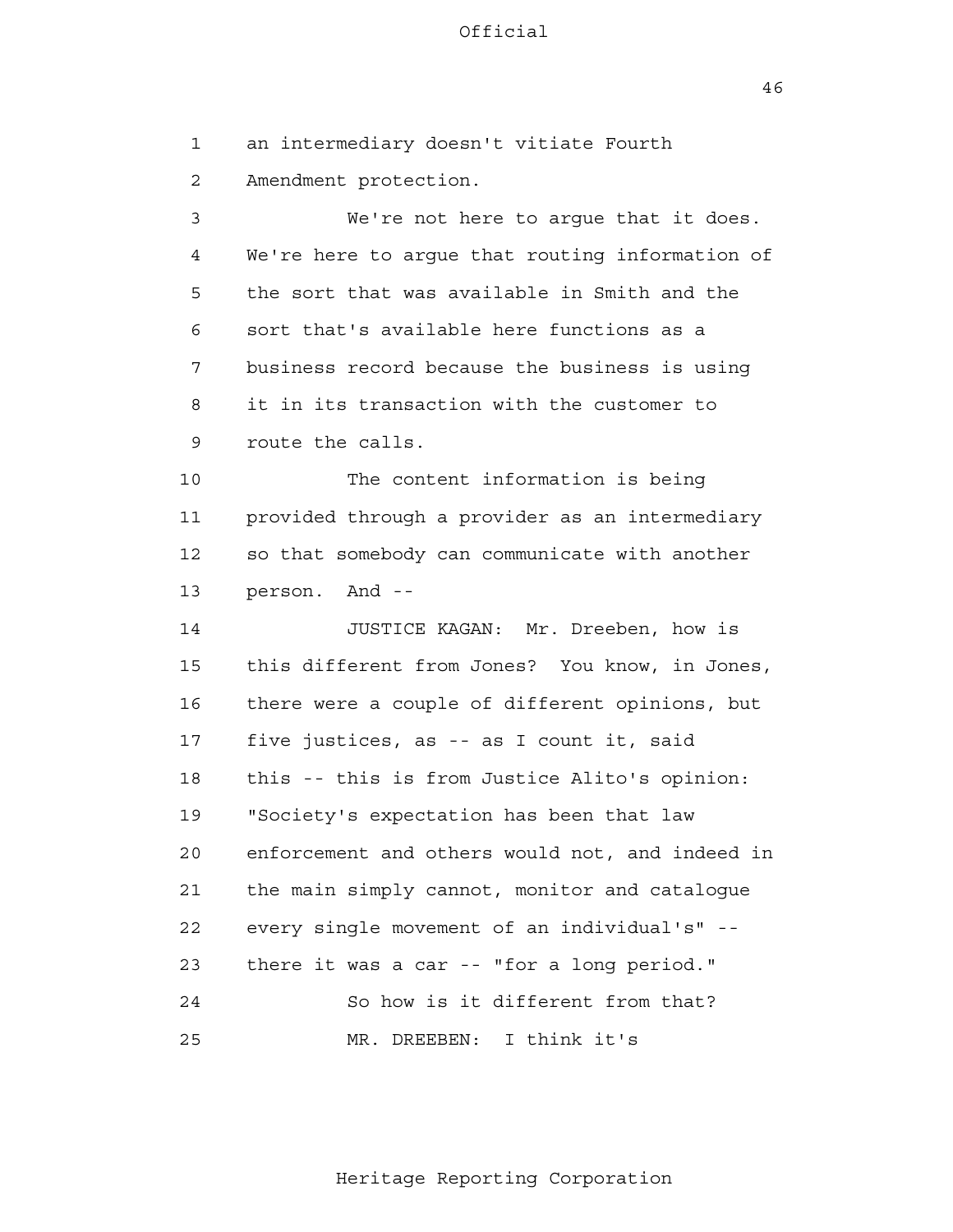1 2 3 4 **5**  6 7 8 9 10 11 12 13 14 15 16 17 18 19 20 21 22 23 24 25 fundamentally different, Justice Kagan, because this involves acquiring the business records of a provider which has determined to keep these records of the cell site information. Jones involved government surveillance. It involved attaching a GPS device to the car. Five members of the Court regarded that as a trespatory search. Five other members of the Court were prepared to analyze that under reasonable expectations of privacy. But in both cases, it was direct surveillance of the suspect in the crime. JUSTICE KAGAN: So the question is why that should make more of a difference than the obvious similarity between this case and Jones? And the obvious similarity is that, in both cases, you have reliance on a new technology that allows for 24/7 tracking. Now, you're exactly right, there were different means, but in both cases, you have a new technology that allows for 24/7 tracking and a conclusion by a number of justices in Jones that that was an altogether new and different thing that did intrude on people's expectations of who would be watching them

47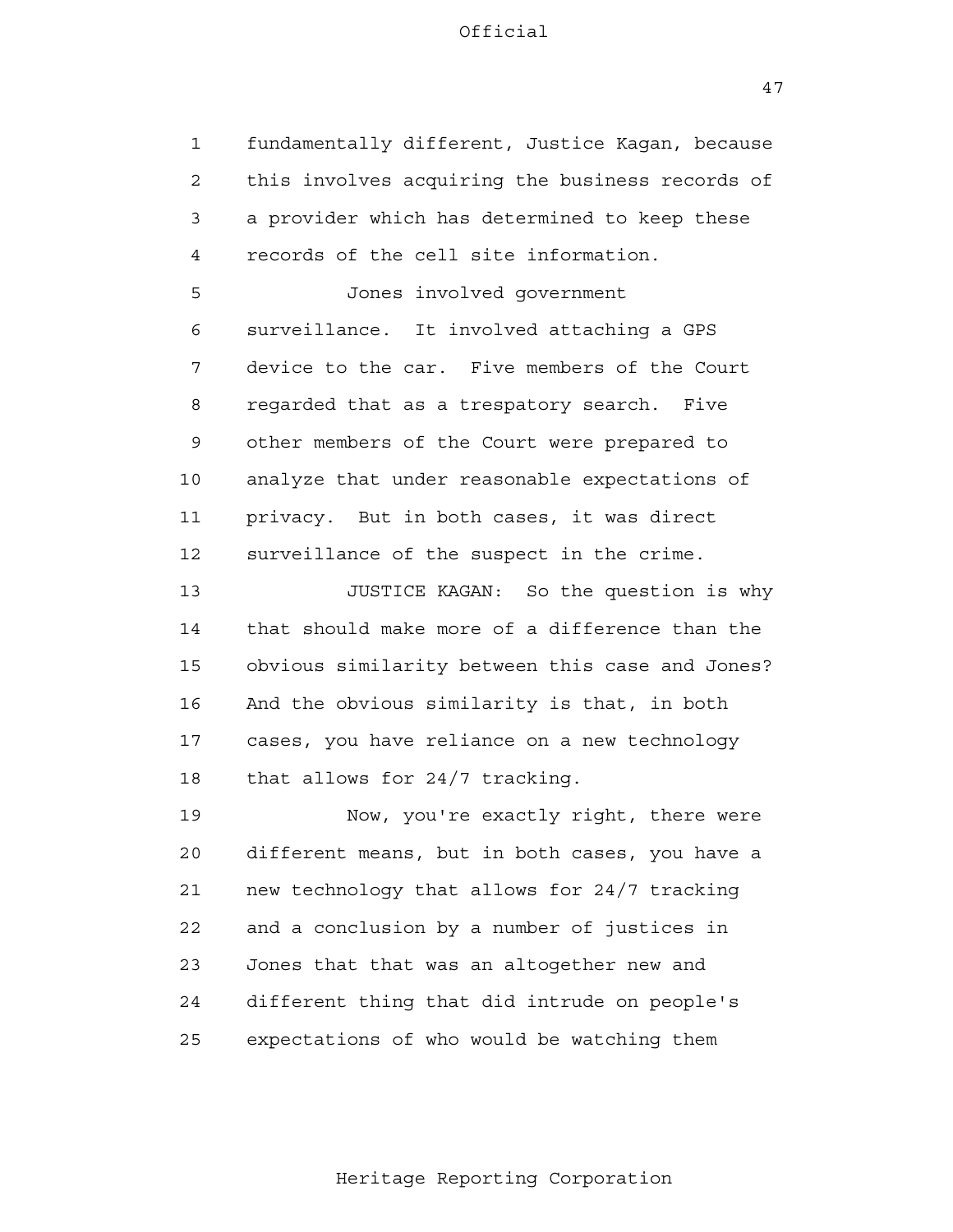48

 1 2 3 4 **5**  6 7 8 9 10 11 12 13 14 15 16 17 18 19 20 21 22 23 24 <u>25</u> when. MR. DREEBEN: So the -- the people who are watching in this case are the phone companies because people have decided to sign up for cellular service in which it is a necessity of the service that your phone communicate with a tower and a business record is generated. People who dial phone numbers on calls know that they're being routed through a cell phone or a landline provider. Those records can be made available to the government. They could be made available for quite extensive periods of time. I think in many ways it's far more revealing to know who a person is calling than to know the generalized cell sector where their phone is located. The cell site information doesn't tell you the person was with the phone; it doesn't tell you - JUSTICE SOTOMAYOR: Mr. Dreeben, what do you do with the survey mentioned by your opposing colleague that says that most Americans, I still think, want to avoid Big

Heritage Reporting Corporation

Brother. They want to avoid the concept that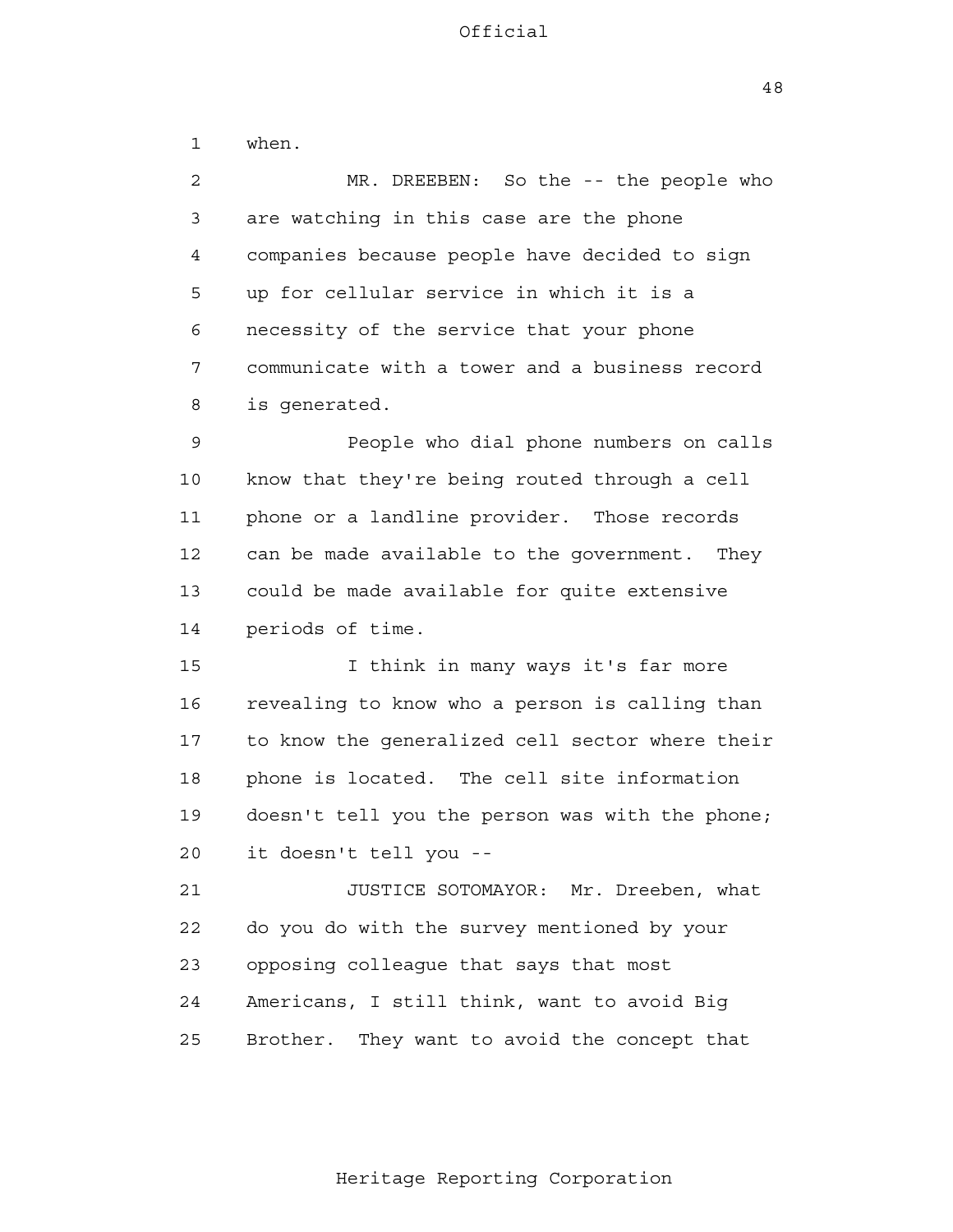49

 1 2 3 4 **5**  6 7 8 9 10 11 12 13 14 15 16 17 18 19 20 21 22 23 24 25 government will be able to see and locate you anywhere you are at any point in time. Is it -- do you really believe that people expect that the government will be able to do that without probable cause and a warrant? MR. DREEBEN: I don't - JUSTICE SOTOMAYOR: The -- the Constitution protects the rights of people to be secure. Isn't it a fundamental concept, don't you think, that that would include the government searching for information about your location every second of the day - MR. DREEBEN: So, in instances like this, Justice Sotomayor - JUSTICE SOTOMAYOR: -- for months and months at a time? MR. DREEBEN: -- involving rapidly changing technology and privacy expectations that are being measured here by surveys, the proper body to address that is Congress. And Congress has been active in this area. This is not an instance of political failure - JUSTICE SOTOMAYOR: Well, the question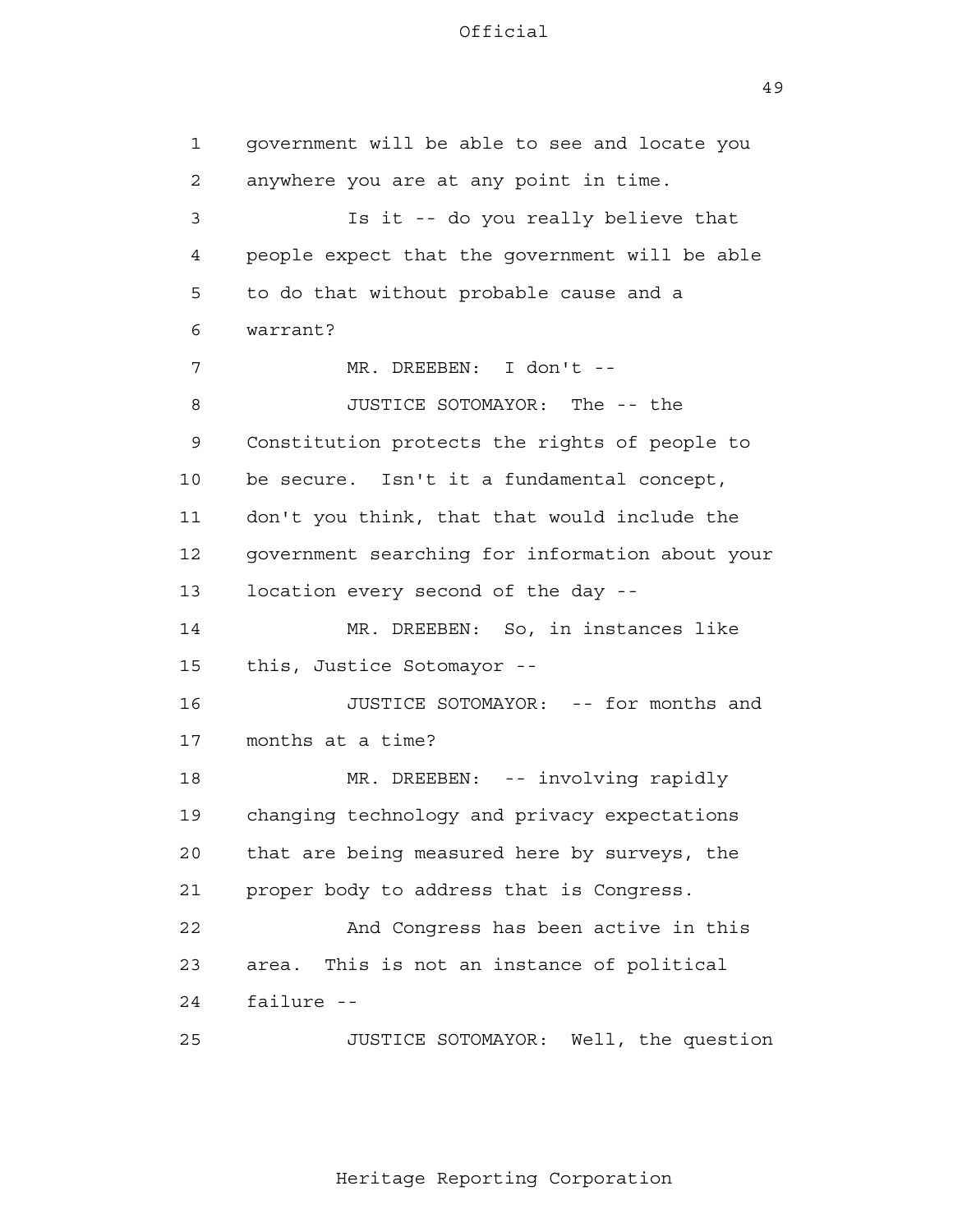1 2 3 4 **5**  6 7 8 9 10 11 12 13 14 15 16 17 18 19 20 21 22 23 24 25 is, was it -- the fact that Congress recognized how sensitive this information is, is quite laudatory, but did it understand the measure of the constitutional requirement of what protections should be given to that? I mean, I -- I can defer to Congress's understanding of the privacy needs, but does that create an obligation for me to defer to their judgment of what protections the Constitution requires? The Constitution has always said government can't intrude, except in some carefully defined situation, special needs being foremost among them -- can't intrude on those privacy interests without a warrant. We're not saying they can't ever. They've just got to have articulable facts based on reliable information, sworn to in an affidavit, that can provide probable cause to believe that this individual is involved in criminal activity. That's not a new standard. That's an old standard. MR. DREEBEN: But the new standard here would be saying that the business records of a third party, when acquired by the

50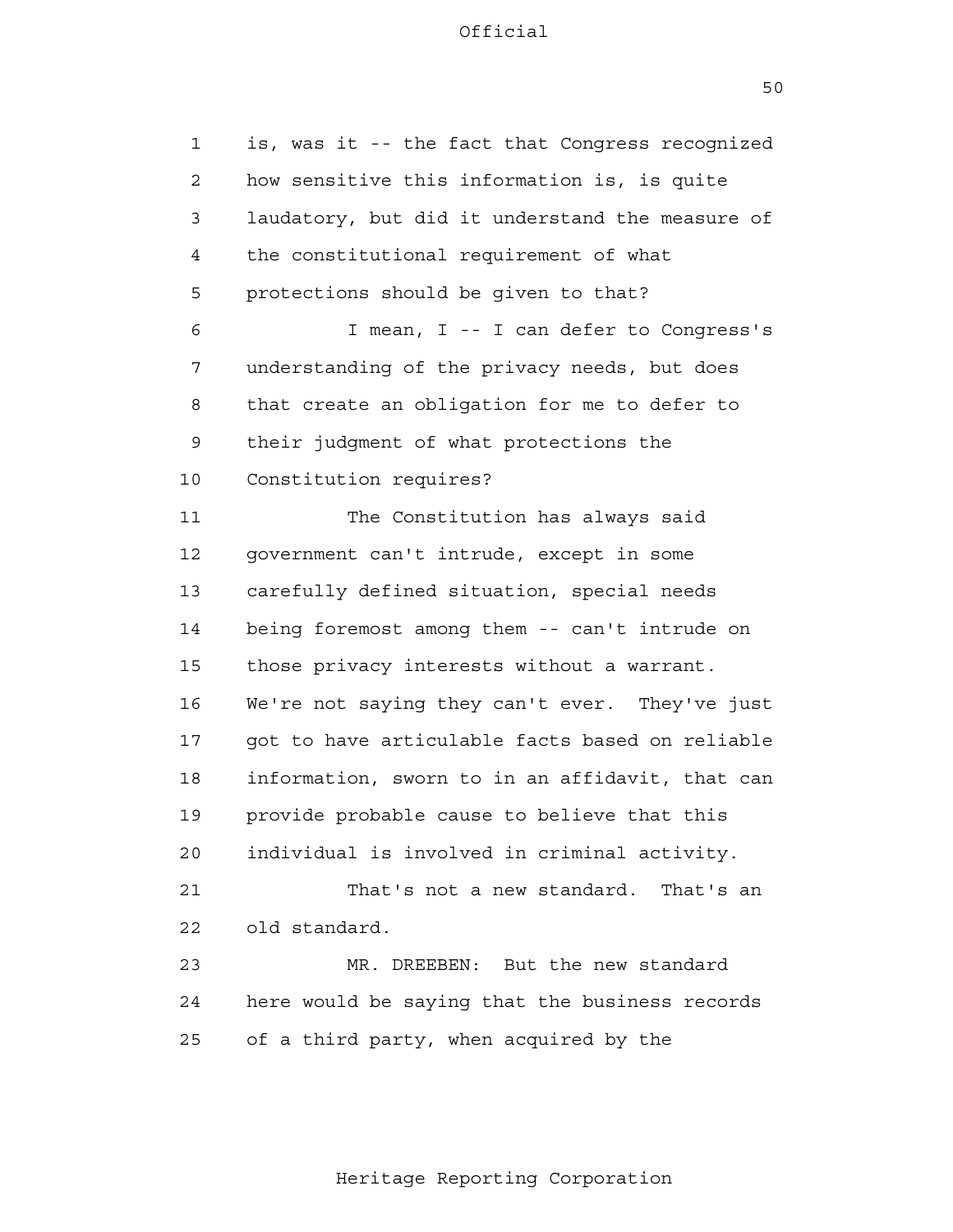51

 1 2 3 4 **5**  6 7 8 9 10 11 12 13 14 15 16 17 18 19 20 21 22 23 24 25 government, constitute a - JUSTICE SOTOMAYOR: But we have - MR. DREEBEN: -- search of --JUSTICE SOTOMAYOR: -- we have said you know, we have made exceptions all the time, Ferguson, Bond, even in creating Smith and Miller, we created an exception. People disclose the content of telephone calls to third parties. But we said the government can't intrude without a warrant in that situation. MR. DREEBEN: I think there was a well-developed framework at the time of Smith and Miller that the Court applied to Smith and Miller. And it basically says, in our society, if you communicate information to a third person, the public has an interest in that person's witnessing of what they heard or what they said, and it can acquire it through means short of a warrant. That was the basic framework that led the Court in Katz to conclude that what you maintain privately in your house or in the content of your phone calls requires special process.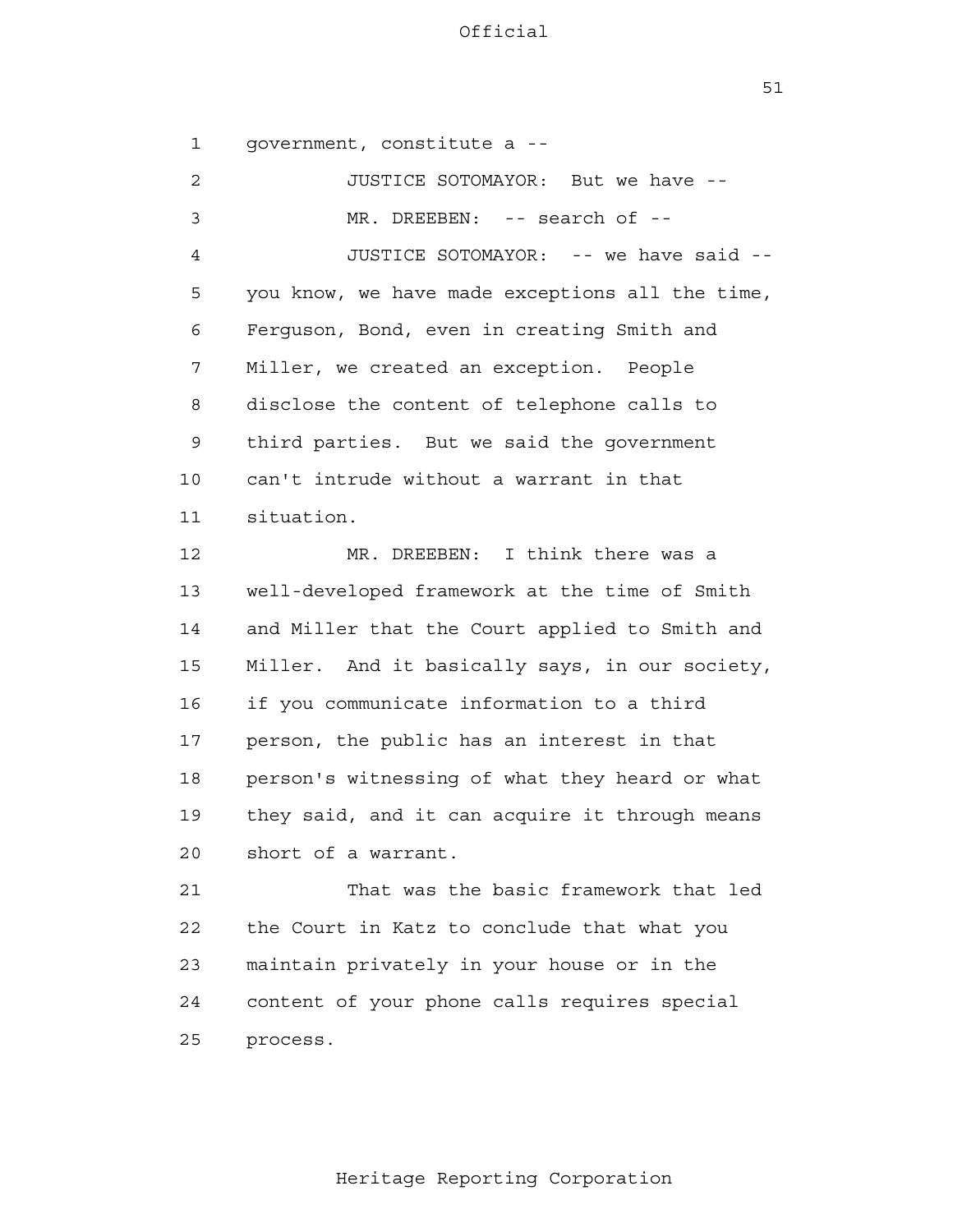52

 1 2 3 4 **5**  6 7 8 9 10 11 12 13 14 15 16 17 18 19 20 21 **22**  23 24 25 JUSTICE GORSUCH: Mr. Dreeben, I'd like to -- I'd like to drill down on that and return to Justice Kagan's question. You know, the facts here wind up looking a lot like Jones. One thing Jones -- Jones taught us is -- and reminded us, really, is that the property-based approach to privacy also has to be considered, not just the reasonable expectation approach. So, if we put aside the reasonable expectation approach for just a moment, Katz, Miller, Smith, and ask what is the property right here, let's say there is a property right. Let's say I have a property right in the conversion case I posited with your colleague, so that if someone were to steal my location information from T-Mobile I'd have a conversion claim, for example, against them for the economic value that was stolen. Wouldn't that, therefore, be a search of my paper or effect under the property-based approach approved and reminded us in Jones? MR. DREEBEN: I suppose that if you are insisting that I acknowledge that it's a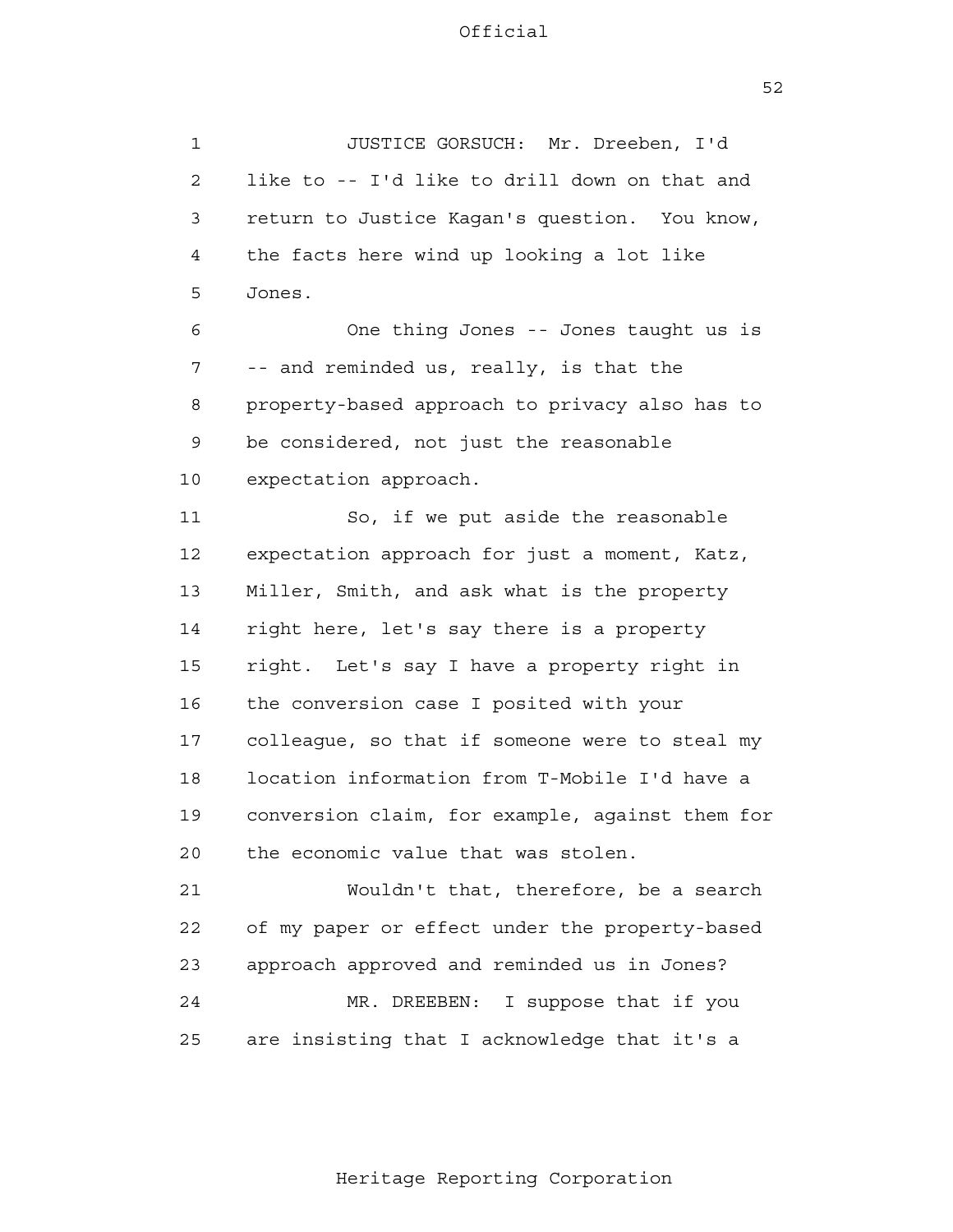53

 1 2 3 4 **5**  6 7 8 9 10 11 12 13 14 15 16 17 18 19 20 21 22 23 24 25 property right, some consequences are going to follow - JUSTICE GORSUCH: Right. MR. DREEBEN: -- from that. JUSTICE GORSUCH: Okay. MR. DREEBEN: I don't think you can --JUSTICE GORSUCH: But let's just  $let's - -$ MR. DREEBEN: I don't think you can make that assumption. JUSTICE GORSUCH: -- let's stick with my hypothetical, counsel, okay? I know you don't like it. I got that. (Laughter.) JUSTICE GORSUCH: But let's say that, in fact, I've got positive law that indicates it is a property right. Would you there therefore, agree that that's a search of my paper and effect? MR. DREEBEN: I wouldn't, and I --JUSTICE GORSUCH: But why not? MR. DREEBEN: Because it's not your paper or your effect. JUSTICE GORSUCH: If property law says it is.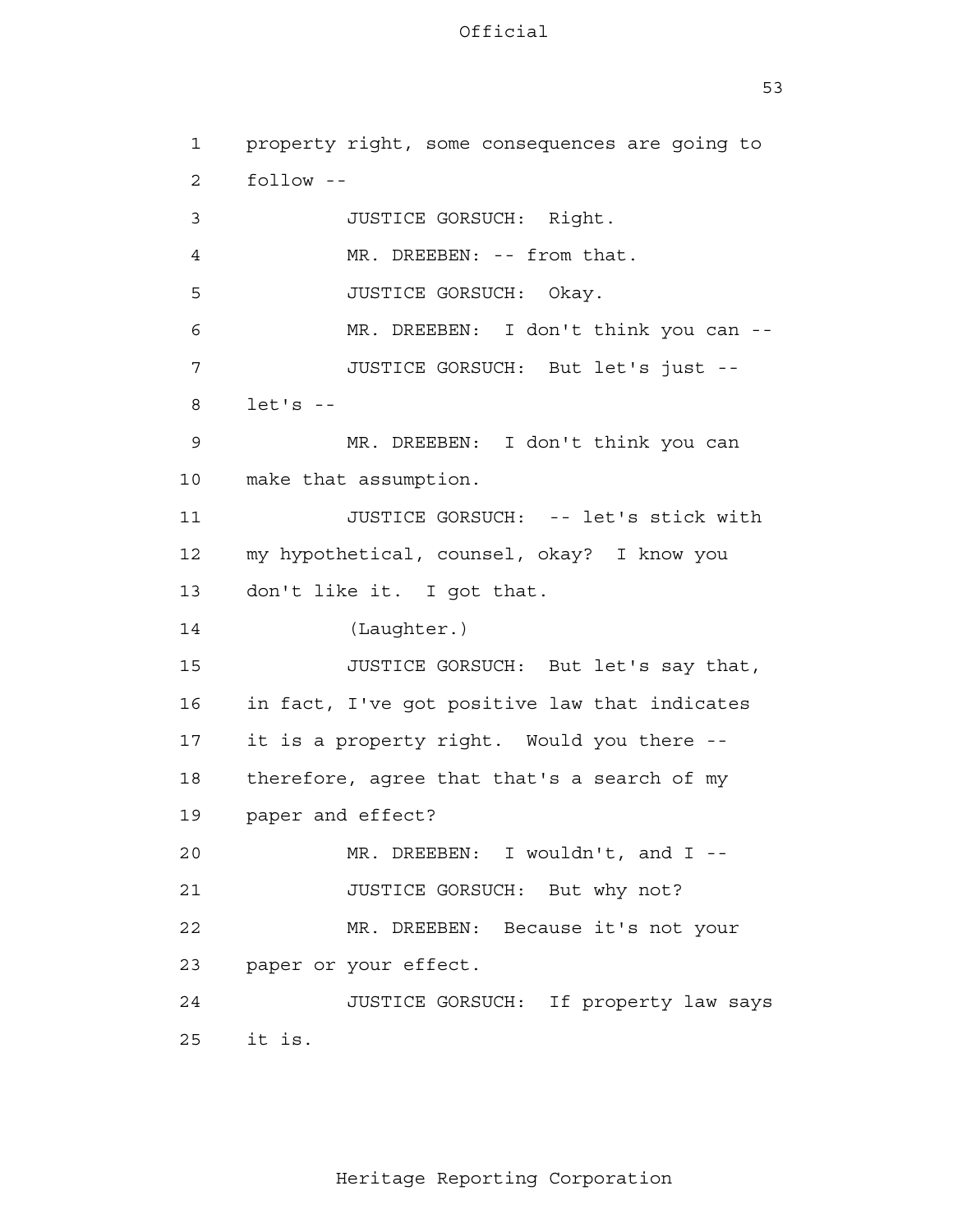54

 1 2 3 4 **5**  6 7 8 9 10 11 12 13 14 15 16 17 18 19 20 21 22 23 24 25 MR. DREEBEN: Well, I don't think property law does say that it is. And I think that - JUSTICE GORSUCH: Well, that's fighting the hypothetical, counsel. And I know I -- I didn't like hypotheticals, too, when I was a lawyer sometimes, but I'm asking you to stick with my hypothetical. MR. DREEBEN: Justice Gorsuch, I think that the problem with the hypothetical is that it creates a property interest - JUSTICE GORSUCH: All right. MR. DREEBEN: -- out of transfers of information. JUSTICE GORSUCH: Please -- please, could you stick with my hypothetical and then you can tell me why it's wrong. MR. DREEBEN: All right. JUSTICE GORSUCH: Under my hypothetical, you have a property right in this information. Would it be a search of my paper and effect? Yes or no. MR. DREEBEN: I am not sure. And the reason that I am not sure is there has never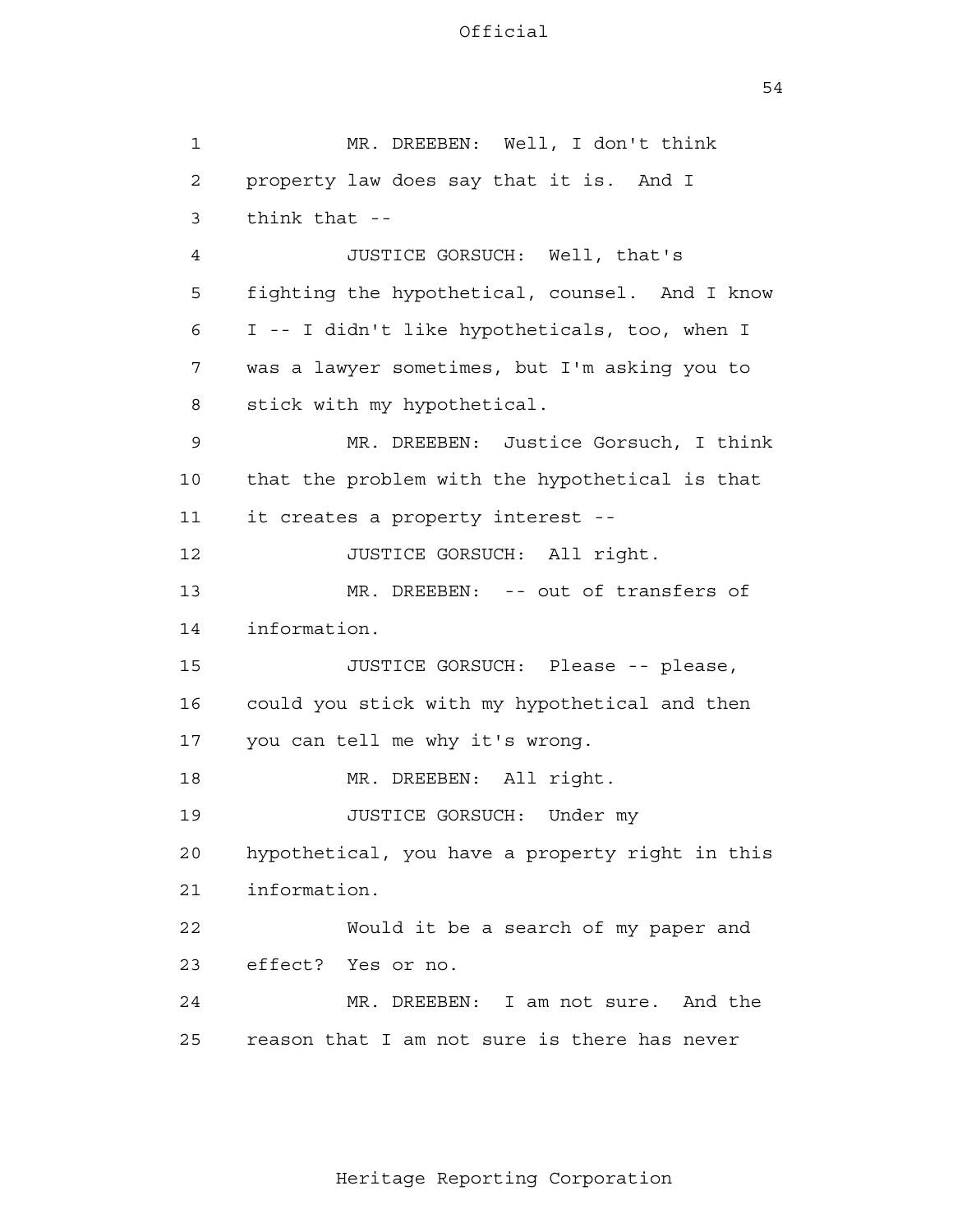$55$ 

 1 2 3 4 **5**  6 7 8 9 10 11 12 13 14 15 16 17 18 19 20 21 22 23 24 25 been a property right recognized in information that's conveyed to a business of this character. If we were talking about e-mail, as Your Honor's opinion in Ackerman sought to analogize to property, I think we would have a more complex discussion about it. I'm not sure that it would achieve any different result. JUSTICE GORSUCH: You're not here to deny that there might be a property interest and, therefore, a search? MR. DREEBEN: No, I am -- I'm here to deny there's a property interest in cell site information about e-mail - JUSTICE GORSUCH: In my -- in my hypothetical, if there were a property interest, you're not here to deny that that would be a search of my paper and effect? MR. DREEBEN: I'm not here to concede it either. JUSTICE GORSUCH: Okay. MR. DREEBEN: And the reason that --(Laughter.) MR. DREEBEN: The reason that I can't concede it is it's a property right that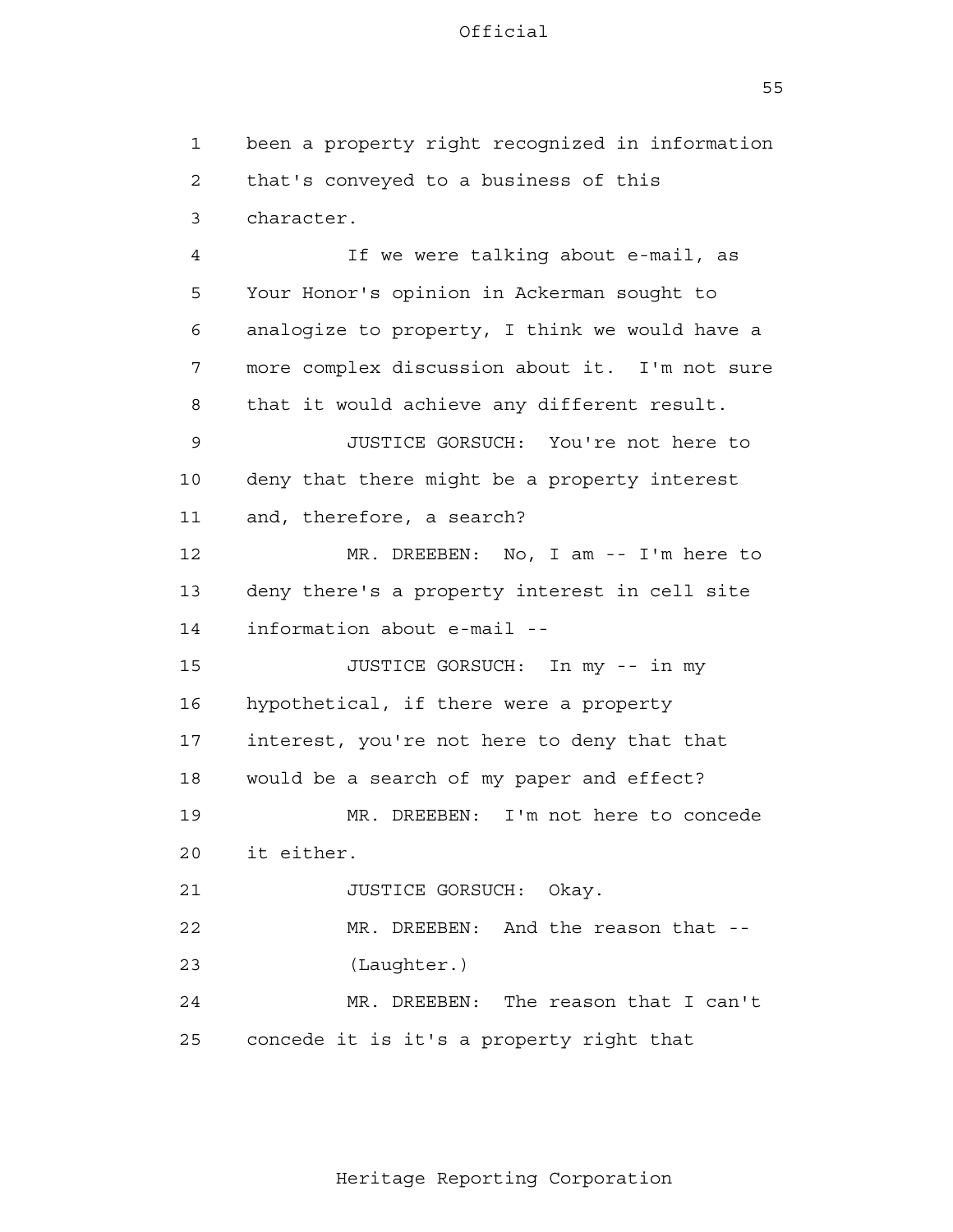56

| $\mathbf{1}$   | resembles no property right that's existed.               |
|----------------|-----------------------------------------------------------|
| $\overline{2}$ | JUSTICE GORSUCH: I think you --                           |
| 3              | JUSTICE ALITO: Yeah, Mr. Dreeben,                         |
| 4              | along those lines, I was trying to think of an            |
| 5              | example of a situation in which a person would            |
| 6              | have a property right in information that the             |
| 7              | person doesn't ask a third-party to create, the           |
| 8              | person can't force the third-party to create it           |
| 9              | or to gather it. The person can't prevent the             |
| 10             | company from gathering it. The person can't               |
| 11             | force the company to destroy it. The person               |
| 12             | can't prevent the company from destroying it.             |
| 13             | And according to Petitioner, the                          |
| 14             | customer doesn't even have a right to get the             |
| 15             | information.                                              |
| 16             | MR. DREEBEN: So, Justice Alito, those                     |
| 17             | are a lot of good reasons on why this should              |
| 18             | not be recognized as a property interest.<br>$\mathbb{I}$ |
| 19             | can't think of anything that would be                     |
| 20             | characterized as a property interest with those           |
| 21             | traits. And it would be a -- really a                     |
| 22             | watershed change in the law to treat                      |
| 23             | transferred information as property.                      |
| 24             | JUSTICE GORSUCH: Well, what does                          |
| 25             | Section 222 do, other than declare this                   |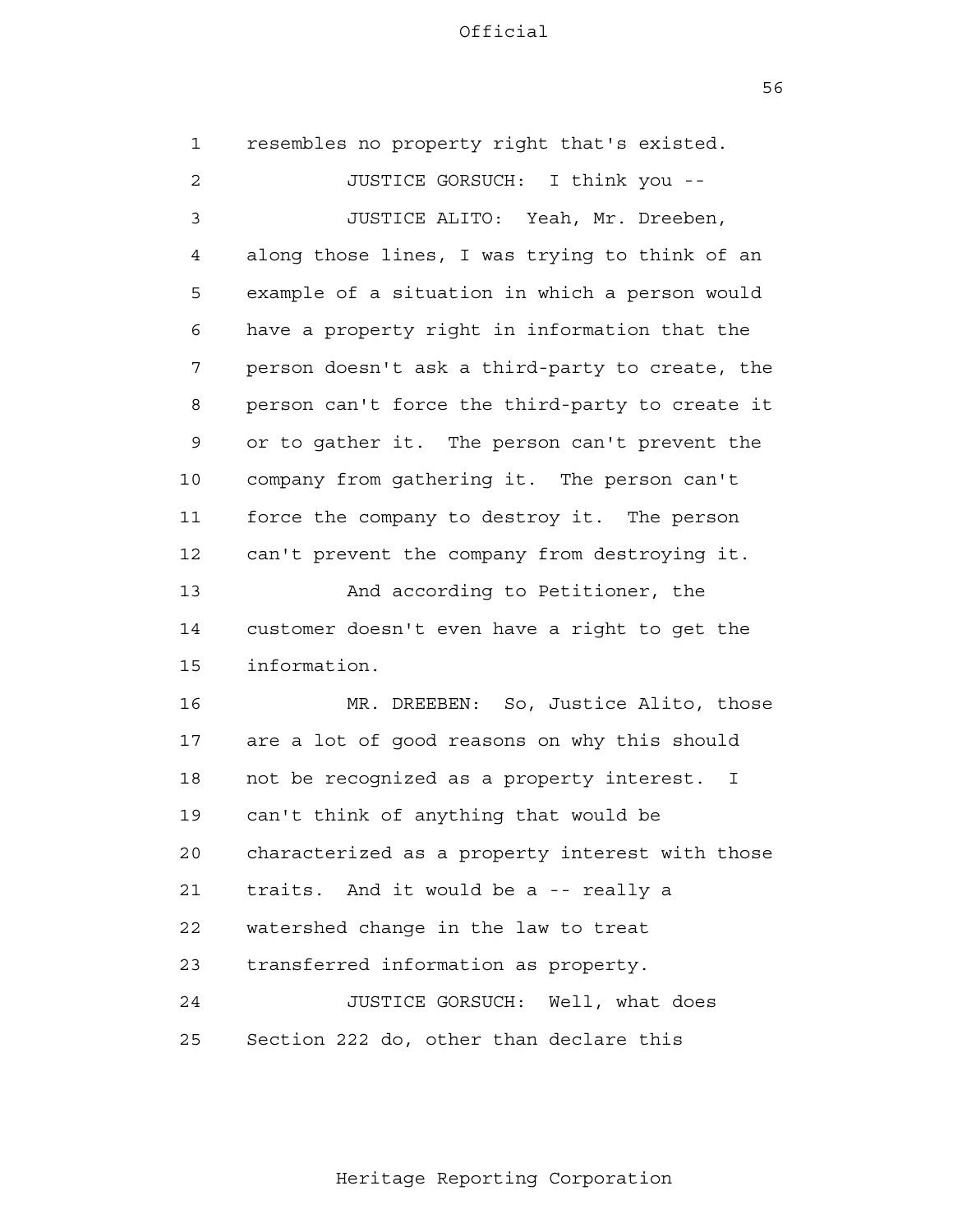57

| $\mathbf 1$  | customer proprietary network information --    |
|--------------|------------------------------------------------|
| $\mathbf{2}$ | MR. DREEBEN: So that --                        |
| 3            | JUSTICE GORSUCH: -- that the carrier           |
| 4            | cannot disclose?                               |
| 5            | MR. DREEBEN: It -- it does that in             |
| 6            | conjunction with a provision that it shall be  |
| 7            | disclosed as required by law.                  |
| 8            | JUSTICE GORSUCH: So -- so, but let me          |
| 9            | ask you that. So -- so the government can      |
| 10           | acknowledge a property right but then strip it |
| 11           | of any Fourth Amendment protection. Is that    |
| 12           | the government's position?                     |
| 13           | MR. DREEBEN: No, no, but I think that          |
| 14           | the $-$                                        |
| 15           | JUSTICE GORSUCH: And so -- so could            |
| 16           | we also say maybe that they also get this      |
| 17           | property right subject to having a non-Article |
| 18           | III judge decide the case, or quartering of    |
| 19           | troops in your home? Could we strip your       |
| 20           | property interests of all constitutional       |
| 21           | protection?                                    |
| 22           | MR. DREEBEN: Well, those are pretty            |
| 23           | far afield. I -- I think what's going on       |
| 24           | here --                                        |
| 25           | JUSTICE GORSUCH: Are they?                     |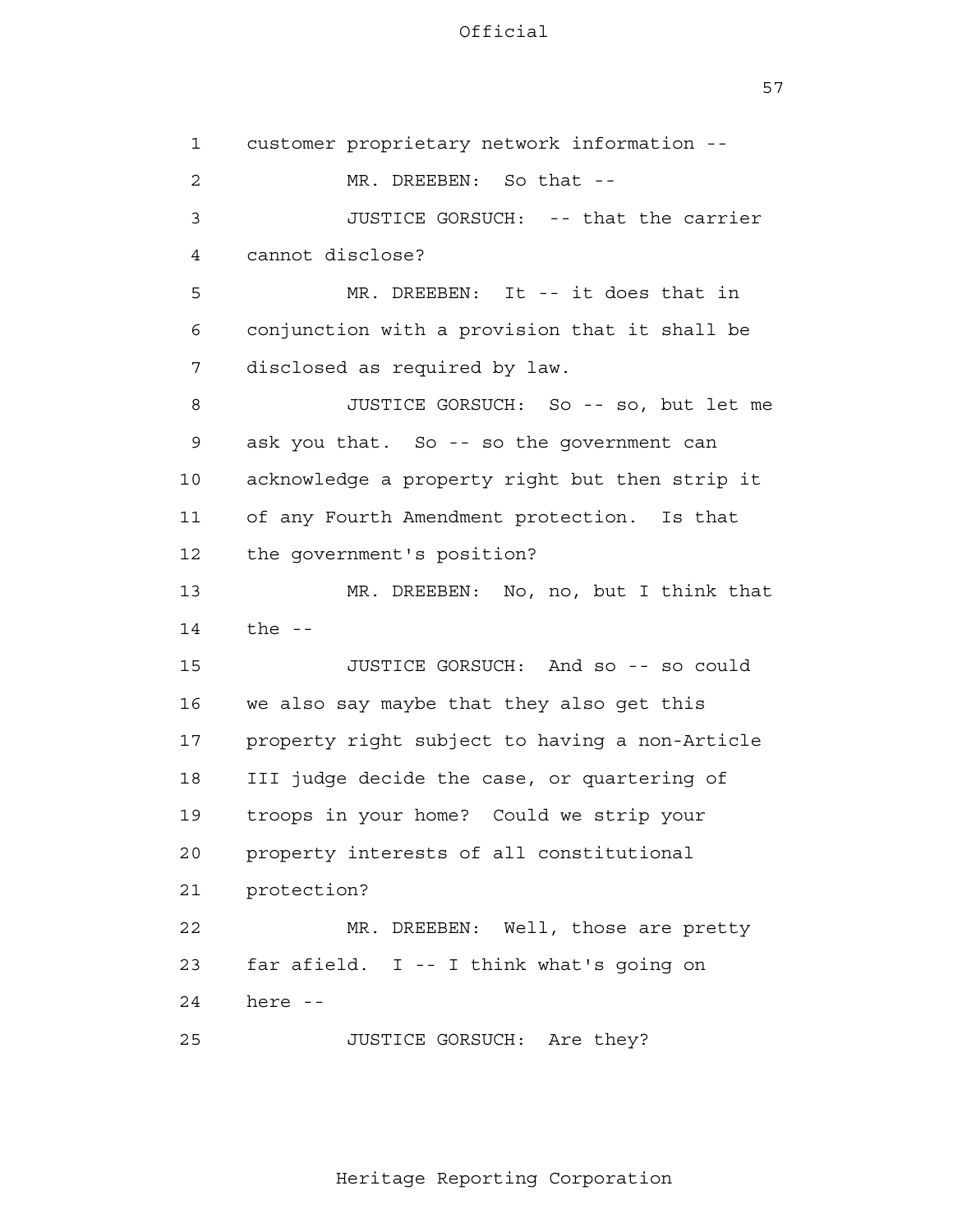58

| $\mathbf{1}$    | MR. DREEBEN: -- is that Congress has            |
|-----------------|-------------------------------------------------|
| 2               | set up a regime to protect privacy interests in |
| 3               | information. I think this is also an            |
| 4               | illustration of why this Court does not have to |
| 5               | leap ahead with the Fourth Amendment to         |
| 6               | constitutionalize interests in property.        |
| 7               | And Congress has calibrated under what          |
| 8               | circumstances that privacy -- privacy interest  |
| 9               | shall be protected. It yields in the face of    |
| 10              | legal statutes that Congress has also passed -- |
| 11              | JUSTICE GORSUCH: But does Congress's            |
| 12              | determination also yield in the face of the     |
| 13              | Fourth Amendment, Mr. Dreeben?                  |
| 14              | MR. DREEBEN: It does not. But --                |
| 15              | JUSTICE GORSUCH: It does not.<br>The            |
| 16              | Fourth Amendment is trumped by this statute?    |
| 17              | MR. DREEBEN: But what interests the             |
| 18              | statute --                                      |
| 19              | JUSTICE GORSUCH:<br>In the government's         |
| 20 <sub>o</sub> | -- in the government's view. Is that -- is      |
| 21              | that right? The statute trumps the Fourth       |
| 22              | Amendment?                                      |
| 23              | MR. DREEBEN: I think I said the                 |
| 24              | opposite.                                       |
| 25              | JUSTICE GORSUCH: Oh, good. All                  |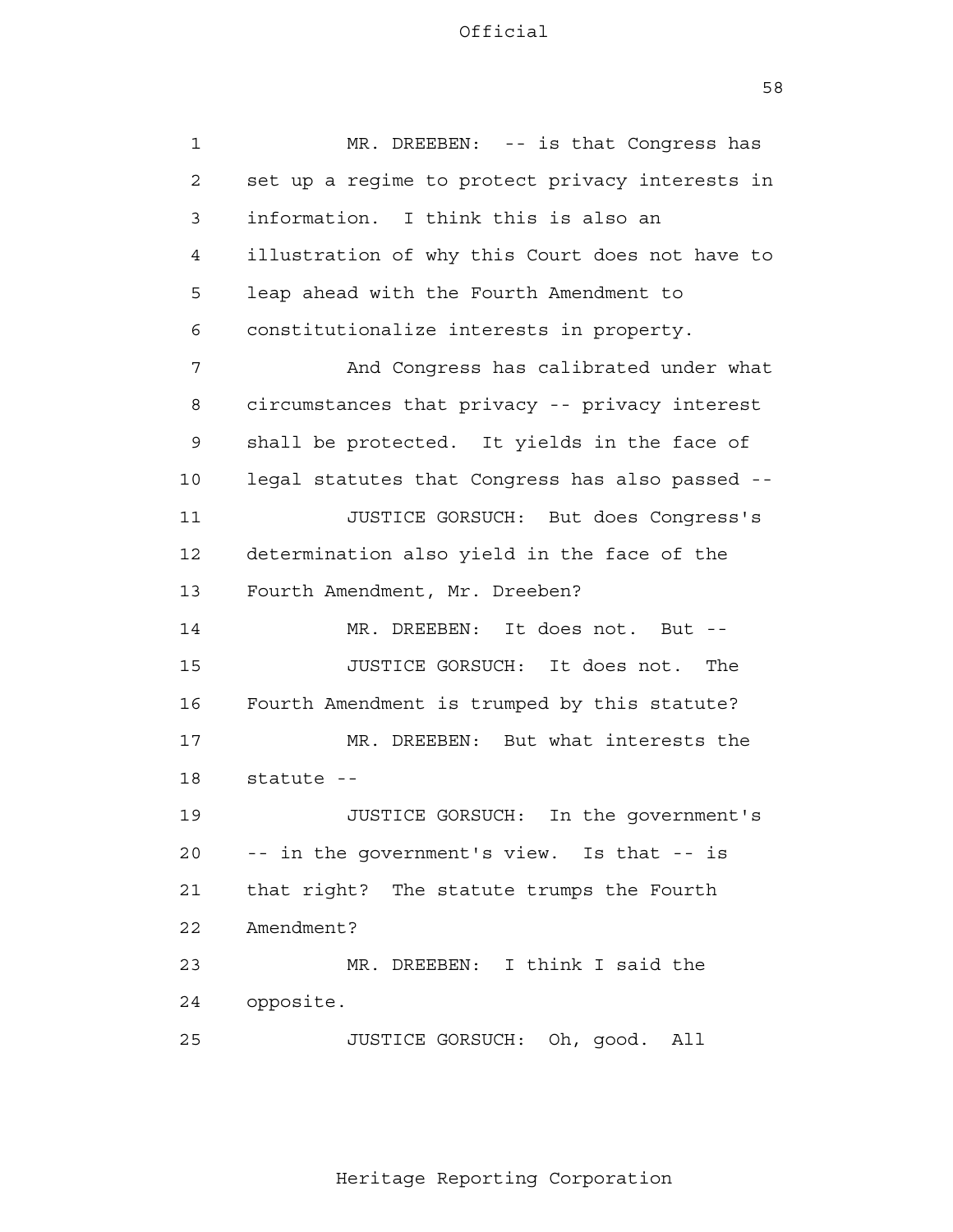59

 1 2 3 4 **5**  6 7 8 9 10 11 12 13 14 15 16 17 18 19 20 21 22 23 24 25 right. I hoped so. MR. DREEBEN: So I think we're on common ground that the Fourth - JUSTICE GORSUCH: So the Fourth Amendment controls, not -- not what the statute says - MR. DREEBEN: Well --JUSTICE GORSUCH: -- with respect to the disclosure of the information? MR. DREEBEN: -- the Fourth Amendment applies once the Court has identified what interest the statute creates. JUSTICE GORSUCH: Right. The statute creates customer proprietary information - MR. DREEBEN: Well, it --JUSTICE GORSUCH: -- in Section 222 and then the Fourth Amendment will determine when it can be revealed. Right? MR. DREEBEN: No. The statute actually creates - JUSTICE GORSUCH: Why does the statute control the Constitution? I think you are saying the statute controls the Constitution. MR. DREEBEN: No, I think that the interests that the statute creates have to be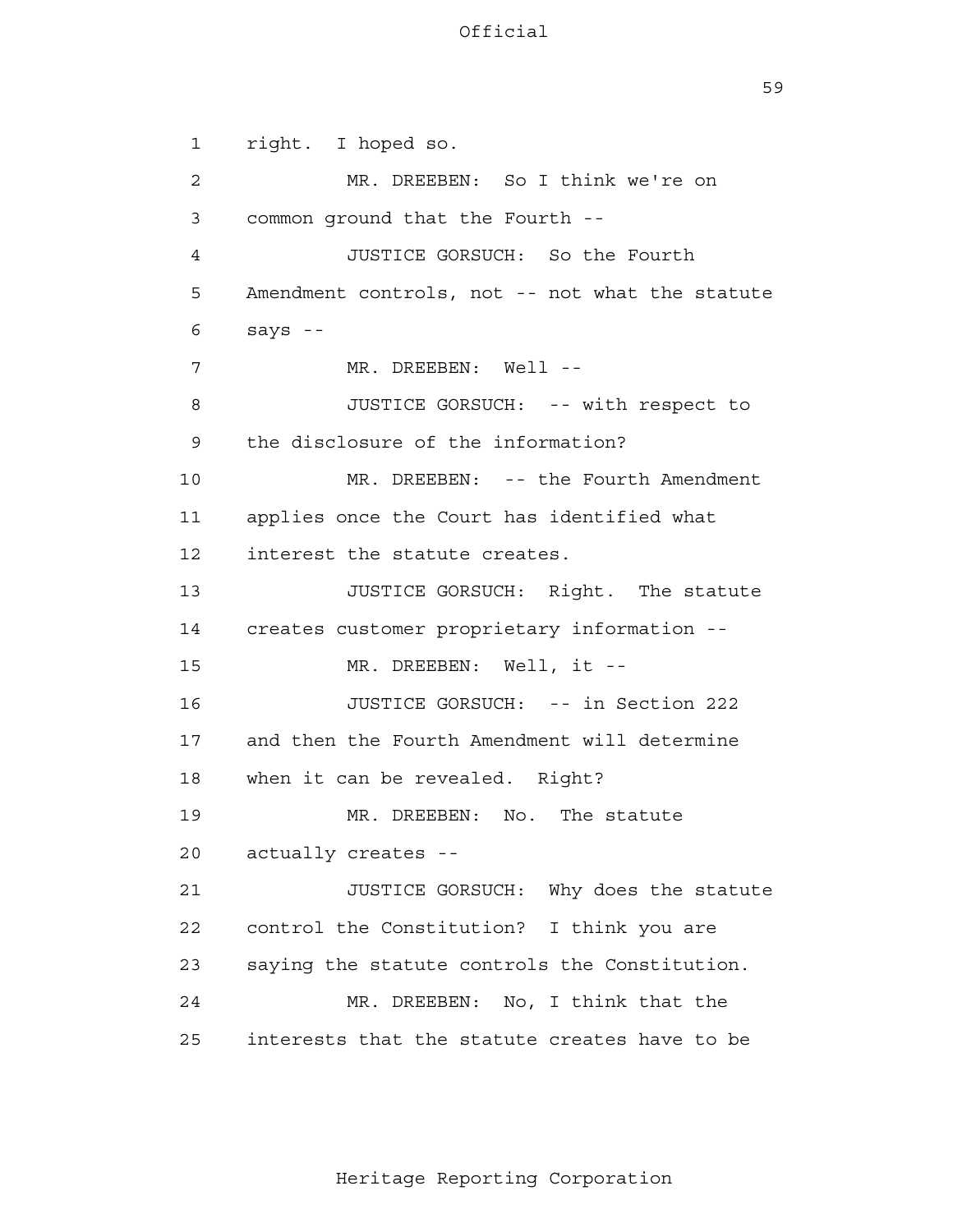60

 1 2 3 4 **5**  6 7 8 9 10 11 12 13 14 15 16 17 18 19 20 21 22 23 24 25 looked at as a whole. And this Court has been very careful to - JUSTICE GORSUCH: So the bitter -- the bitter with the sweet. MR. DREEBEN: Yeah, I know the Court has rejected that in the due process context, but here we are looking at what interests Congress has sought to protect and - JUSTICE GORSUCH: So -- so why - CHIEF JUSTICE ROBERTS: Mr. Dreeben --JUSTICE GORSUCH: -- why -- why -- why couldn't Congress also say you don't get an Article III judge to determine this issue? MR. DREEBEN: That seems so non-germane to what Congress was trying to do. In Section 222, what Congress was trying to do was to say, look, the -- the companies are collecting a large amount of information. We recognize that there are privacy interests in this. We want to give recognition to those privacy interests. We do not want to hamper legitimate law enforcement. So the interests - JUSTICE ALITO: Yeah, Mr. Dreeben, I would read the -- the -- the phrase "customer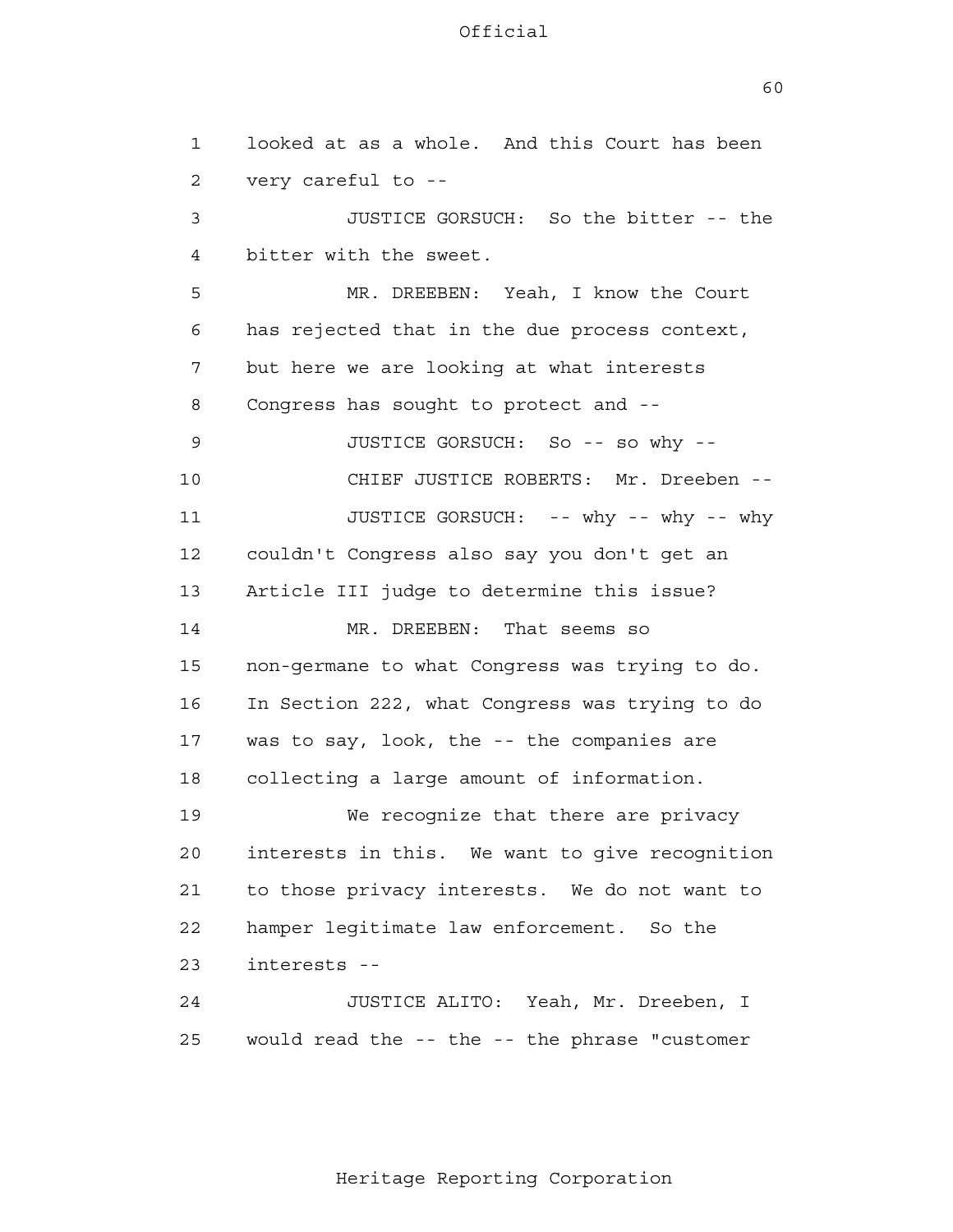61

 1 2 3 4 **5**  6 7 8 9 10 11 12 13 14 15 16 17 18 19 20 21 22 23 24 25 proprietary information" to mean that it is proprietary to the cell phone company and, therefore, not to the customer. It's customer information, but it's proprietary information about the cell phone company because, if you got that information in the aggregate, you could tell a lot about the company's operation. I assume that -- that that kind of information would be available to the FCC. And so, if the FCC obtained it, they would have to treat it as proprietary information of the company. MR. DREEBEN: Justice Alito - JUSTICE ALITO: Am I wrong in that? MR. DREEBEN: I am not sure that that is the way that Congress intended it, but I think that what is significant is not the label but what actual underlying rights were created. JUSTICE ALITO: Well, if it were proprietary to the customer, in what sense is it proprietary to the customer, since it has all of those attributes that I mentioned? MR. DREEBEN: That's precisely my point. As a label to indicate that Congress wanted to show some respect for privacy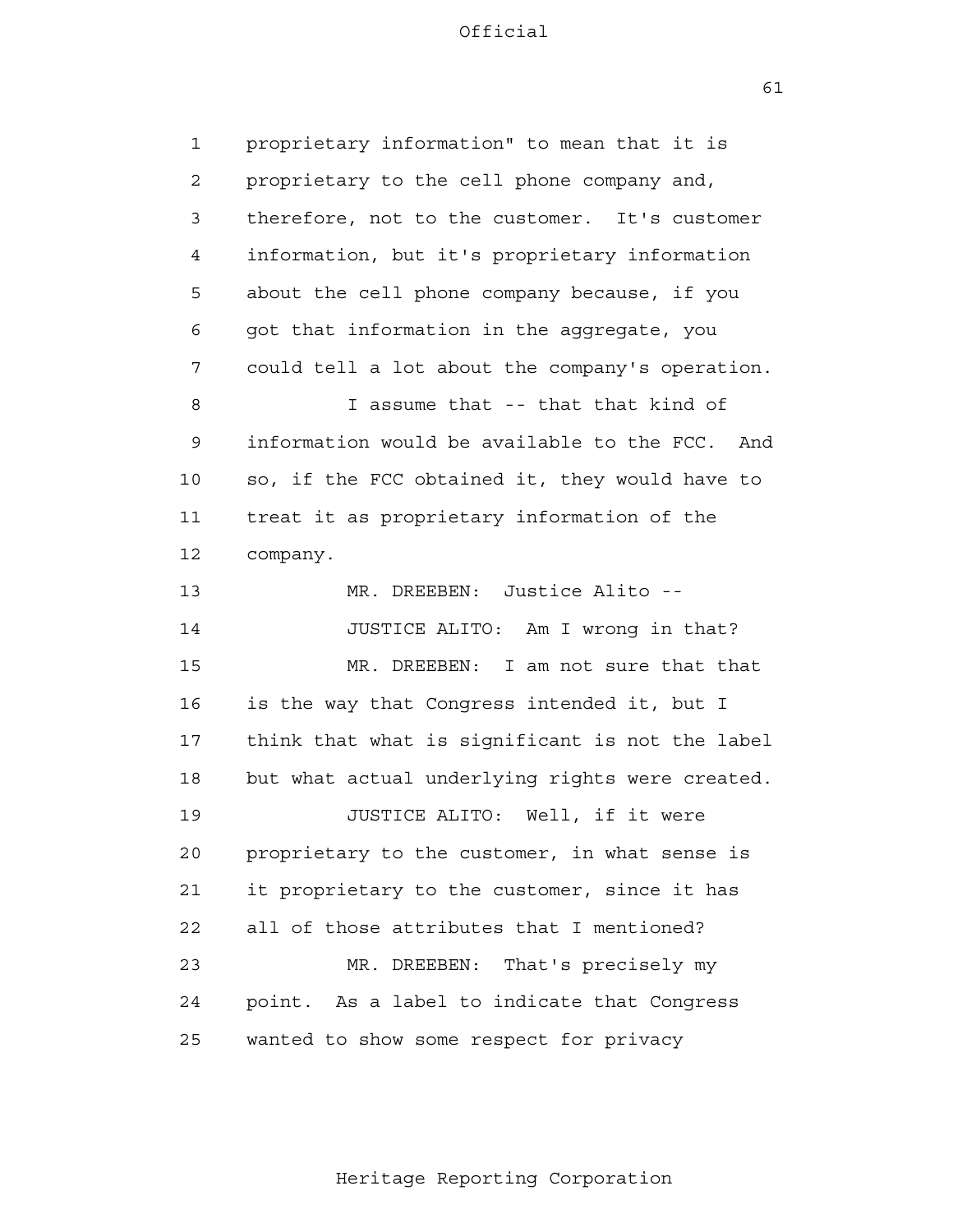$62$ 

 1 2 3 4 **5**  6 7 8 9 10 11 12 13 14 15 16 17 18 19 20 21 22 23 24 25 interests, when people interact with telecommunications companies, it provided certain nondisclosure rules. It also made clear that it - JUSTICE SOTOMAYOR: Could the government say to telecommunications providers, you cannot use this kind of information, you can't keep it? MR. DREEBEN: Yes, I'm sure that in regulating that telephone companies are given a broad range - JUSTICE SOTOMAYOR: So what's the difference between that and saying, if you want to create this information, you are taking this information from customers and it's the customer's information? You can't disclose it without the customer saying yea or nay. MR. DREEBEN: Congress --JUSTICE SOTOMAYOR: Isn't what that Congress did? MR. DREEBEN: No, because Congress provided that it shall be disclosed as required by law. And the same Congress that passed - JUSTICE SOTOMAYOR: Well, but then we -- then you're begging the question, which is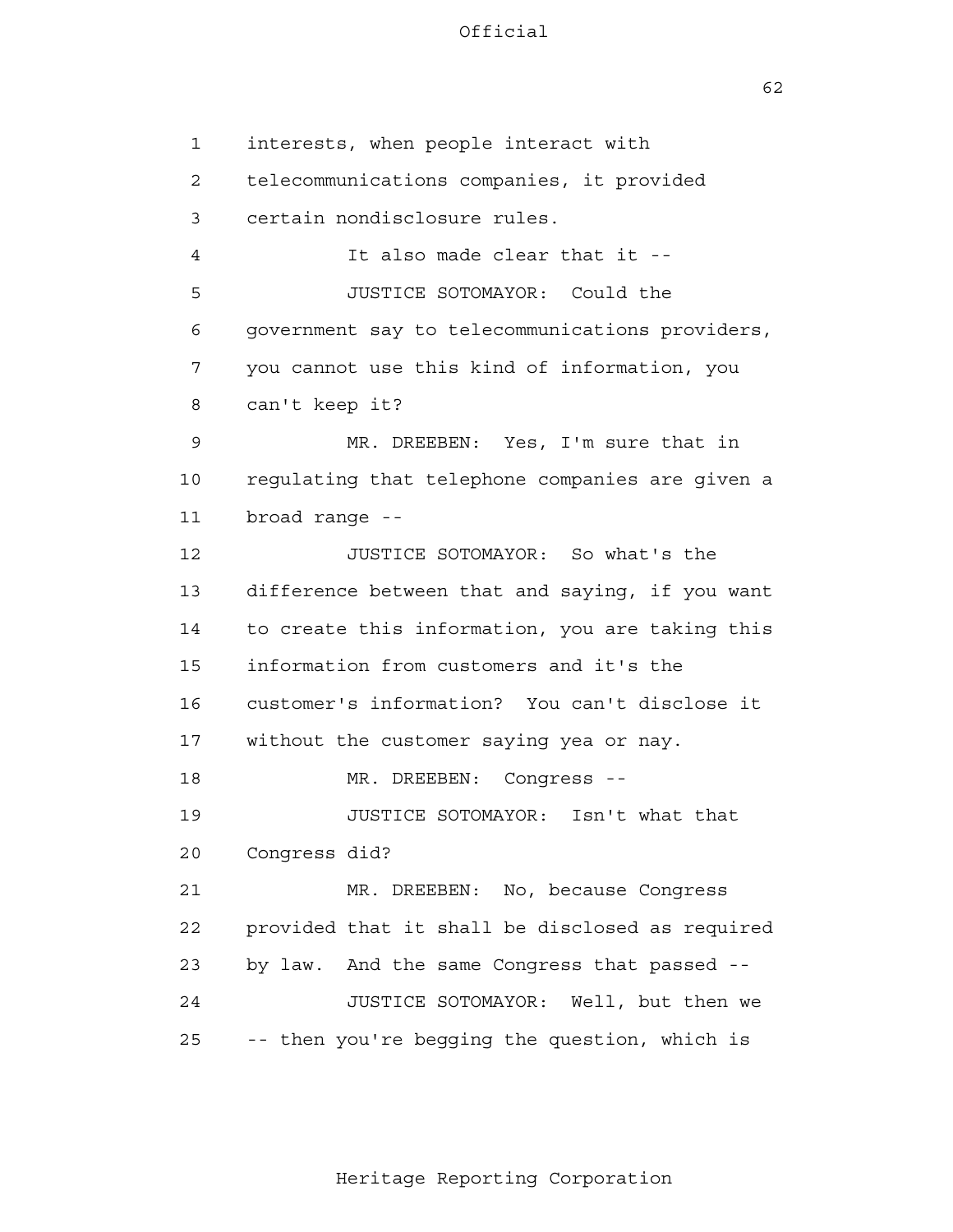63

 1 2 3 4  $5 - -$  6 7 8 9 10 11 12 13 14 15 16 17 18 19 20 21 22 23 24 25 Justice Gorsuch's question, which is: What's the -- what does the law, the Fourth Amendment, require in those circumstances? MR. DREEBEN: So this Court has been JUSTICE SOTOMAYOR: You're -- you're saying Congress can set the level of what the Constitution requires, but I don't know that that's true. MR. DREEBEN: Well, I think it's definitely not true. This Court is the arbiter of the Fourth Amendment, but it has already decided that question. It has decided two things: One, under the third-party doctrine, business information that is obtained from a company in the ordinary course of its business - JUSTICE SOTOMAYOR: But that's - MR. DREEBEN: -- is not a search of the customer. JUSTICE SOTOMAYOR: But that's begging the question. Is it the third-party's information when Congress says it's customer information? MR. DREEBEN: Well, Congress can say a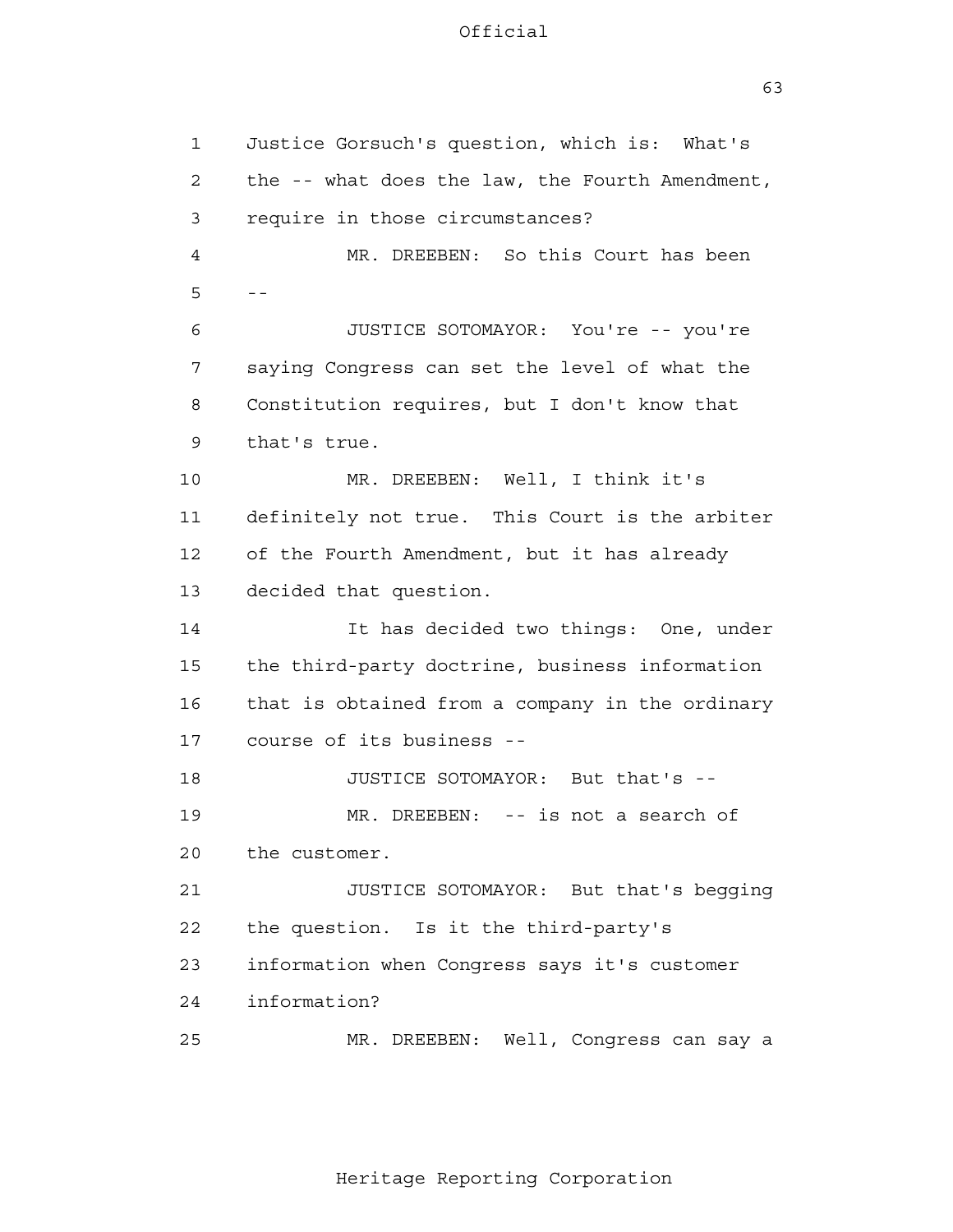1 2 3 4 **5**  6 7 lot of things, and I think that the important thing that this Court has said as a corollary to my point about what the third-party doctrine is, is the Court has made clear that state laws that provide additional enhanced privacy protection do not alter Fourth Amendment baselines.

 8 9 10 11 12 13 14 15 16 17 18 It said that in Greenwood. It said that in Moore. It said it most recently in Quon, where it confronted a claim that the Stored Communications Act, the same law that's at issue here, created some sort of an expectation of privacy above and beyond what the Fourth Amendment required, and the Court said: We don't measure Fourth Amendment rules about privacy expectations in text messaging by what Congress has provided in the context of the Stored Communications Act.

 19 20 21 22 23 And I think it, in fact, illustrates that Congress's efforts to provide enhanced protection above and beyond what the Fourth Amendment requires do not alter the content of the Fourth Amendment.

> 24 25 JUSTICE KAGAN: Mr. -- Mr. Dreeben, can  $I - -$

64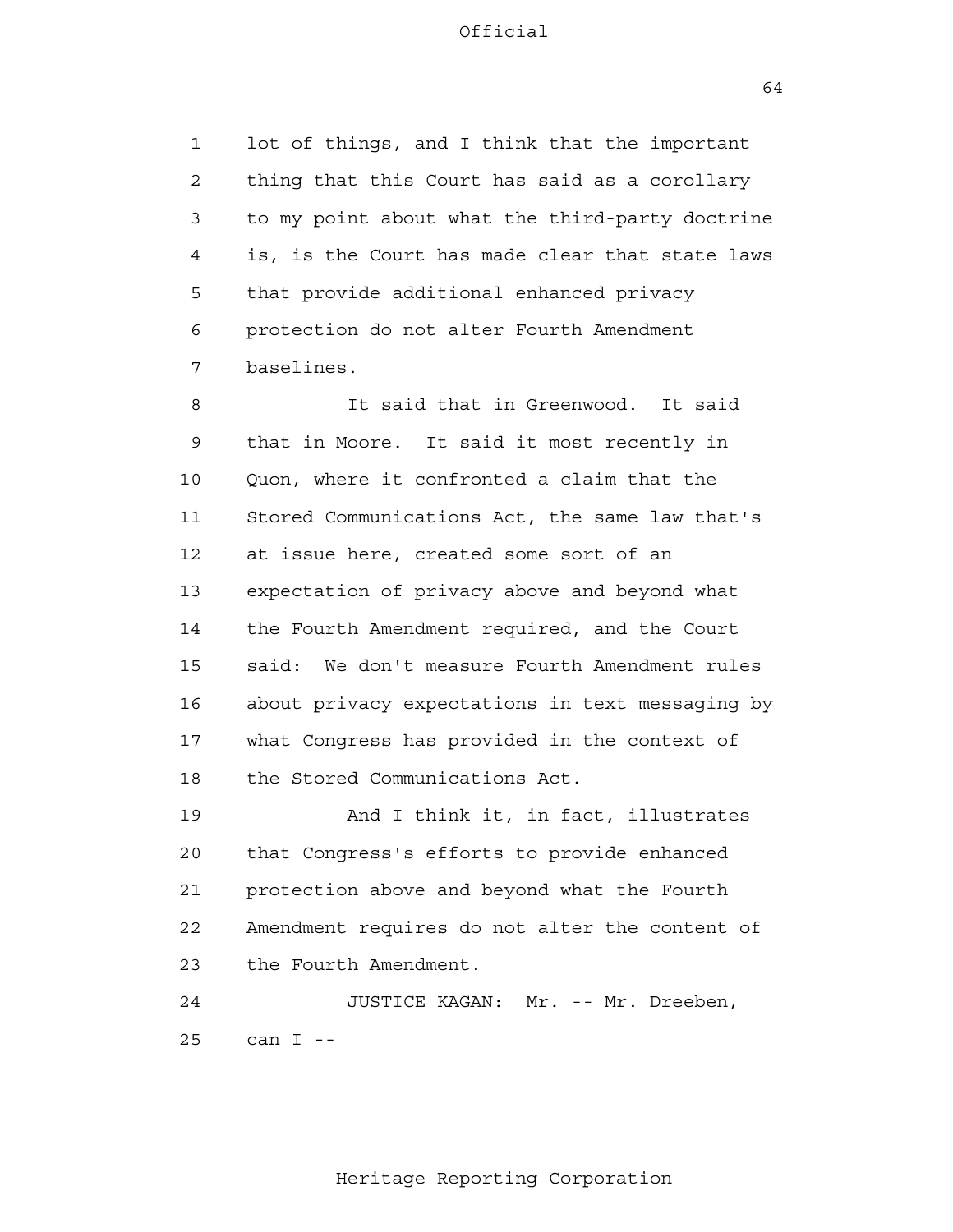$65$ 

 1 2 3 4 **5**  6 7 8 9 10 11 12 13 14 15 16 17 18 19 20  $21$  -- 22 23 24 <u>25</u> CHIEF JUSTICE ROBERTS: Justice - Justice Breyer. JUSTICE BREYER: I just want your reaction to what I asked the other side. I agree with you that the law is at the moment third-party information is third-party, with a few exceptions, but it may be that here another exception should exist for the reason that the technology, since the time those cases have has changed dramatically to the point where you get the cell phone information, the tower information, and put it together in a way that tracks a person's movement for 274 days or whatever, is an unreasonable thing for the government to do. Assume that's so. Now, one thing that is bothering me about that line is what I said before. I would like your reaction as to how to draw such a line, if we draw it. MR. DREEBEN: So I don't think there JUSTICE BREYER: Because -- wait, there are other things, and I want to -- I'll be very specific about them through. I said, and I didn't have much basis in your brief for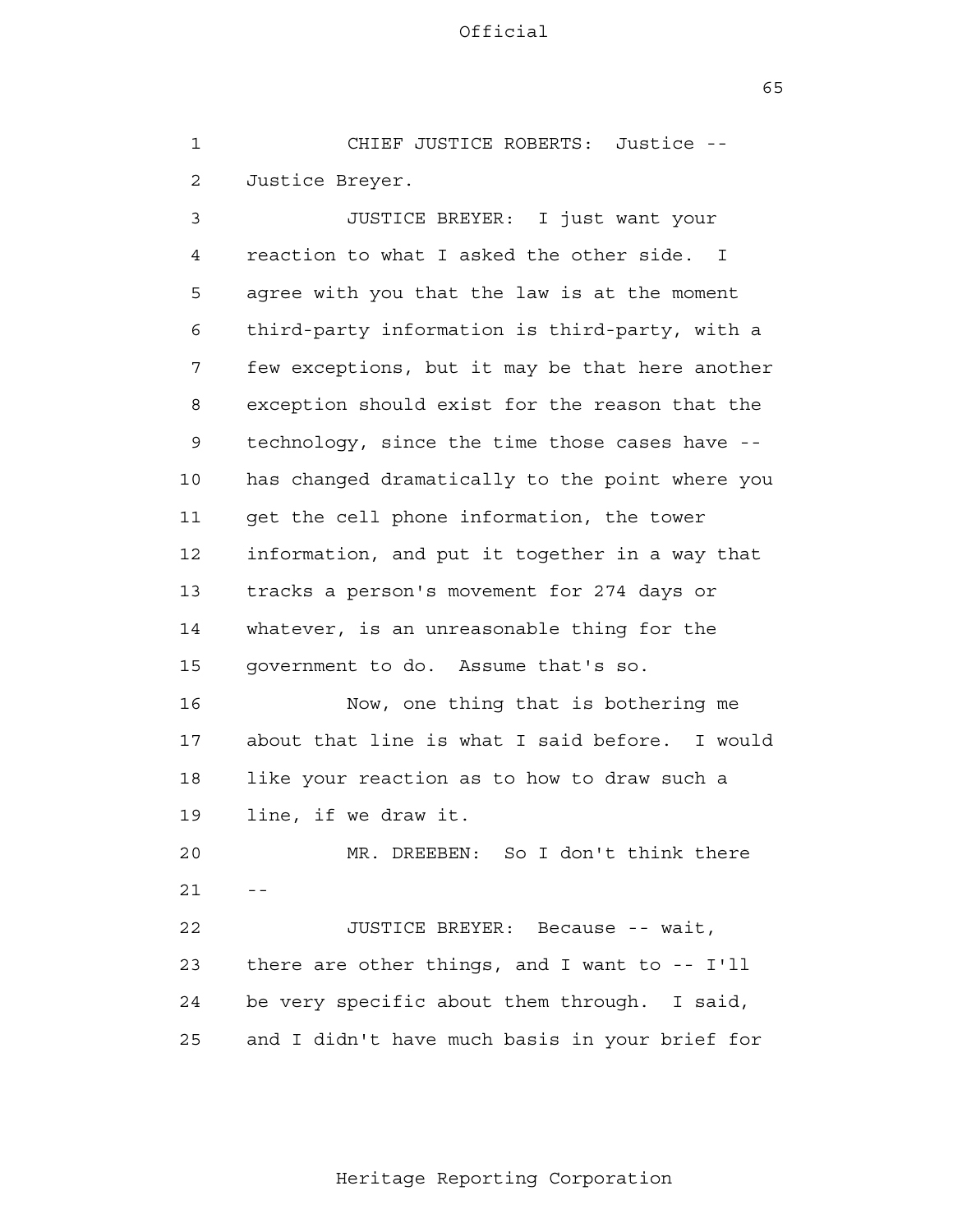$66$ 

| $\mathbf 1$  | saying it, is it true that it's quite frequent   |
|--------------|--------------------------------------------------|
| $\mathbf{2}$ | or, at least, not abnormal for the government,   |
| 3            | when faced with reason to believe that there     |
| 4            | are securities violations, white-collar crime    |
| 5            | violations, terrorism financing violations, all  |
| 6            | kinds of things like that, that they do go to    |
| 7            | banks and they do ask for purchase information   |
| 8            | or to the credit card companies, et cetera,      |
| 9            | without a warrant, just reasonable? Now --       |
| 10           | MR. DREEBEN:<br>Yes.                             |
| 11           | JUSTICE BREYER: -- therefore, you                |
| 12           | don't want that interfered with.                 |
| 13           | MR. DREEBEN:<br>No.                              |
| 14           | JUSTICE BREYER: No. But -- but it                |
| 15           | may not worry you so much that -- that they      |
| 16           | can't track a -- a person's physical, which is   |
| 17           | like his body, you know, where it is, and the    |
| 18           | technology has changed dramatically there.<br>So |
| 19           | maybe it's an unfair question to ask you --      |
| 20           | MR. DREEBEN: Well, I'd -- I'd --                 |
| 21           | JUSTICE BREYER: -- but how would you             |
| 22           | draw that line because that's the problem        |
| 23           | that's $-$                                       |
| 24           | MR. DREEBEN: I'm not going to draw,              |
| 25           | Justice Breyer --                                |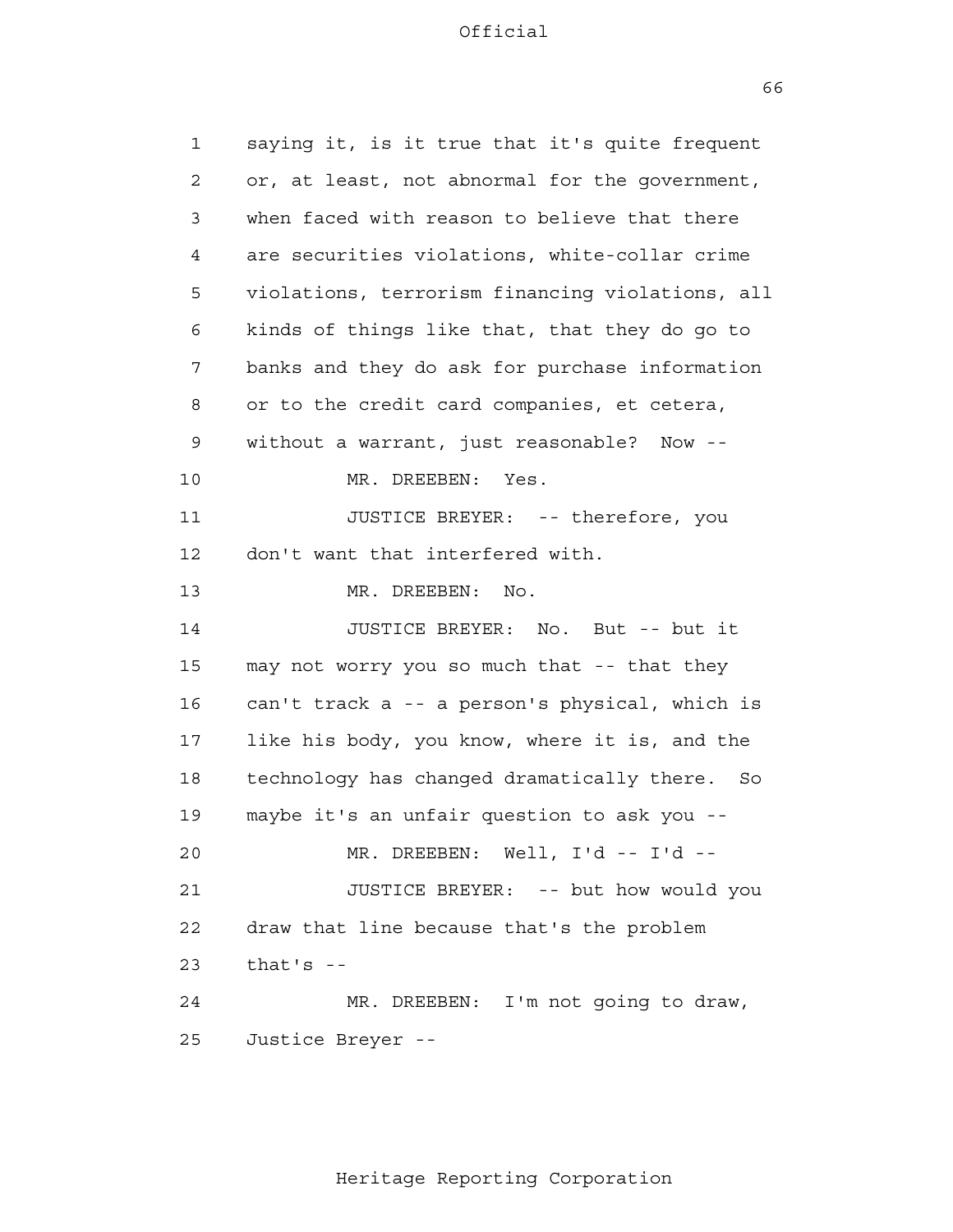67

 1 2 3 4 **5**  6 7 8 9 10 11 12 13 14 15 16 17 18 19 20 21 22 23 24 25 JUSTICE BREYER: All right. JUSTICE SOTOMAYOR: How would -- how would you like to lose? (Laughter.) MR. DREEBEN: I do not think that -- I don't think it can be drawn coherently - JUSTICE BREYER: Well, why not just say what he said on the other side? Say what's wrong with that? What we say is, look, what we have here is many, many days of the government taking previously unavailable tower information at the time of Miller, et cetera, now putting it together in order to track where this human being has been for a long period of time, something that never could have been gotten before, and to do that without some probable cause is an unreasonable thing. What's wrong with that as an exception welded onto the basic rule? MR. DREEBEN: It doesn't have a coherent principle that will explain why a similar rule shouldn't be applied to credit card records or debit card records or records of one's travel through Uber or through a myriad of other kinds of digital records that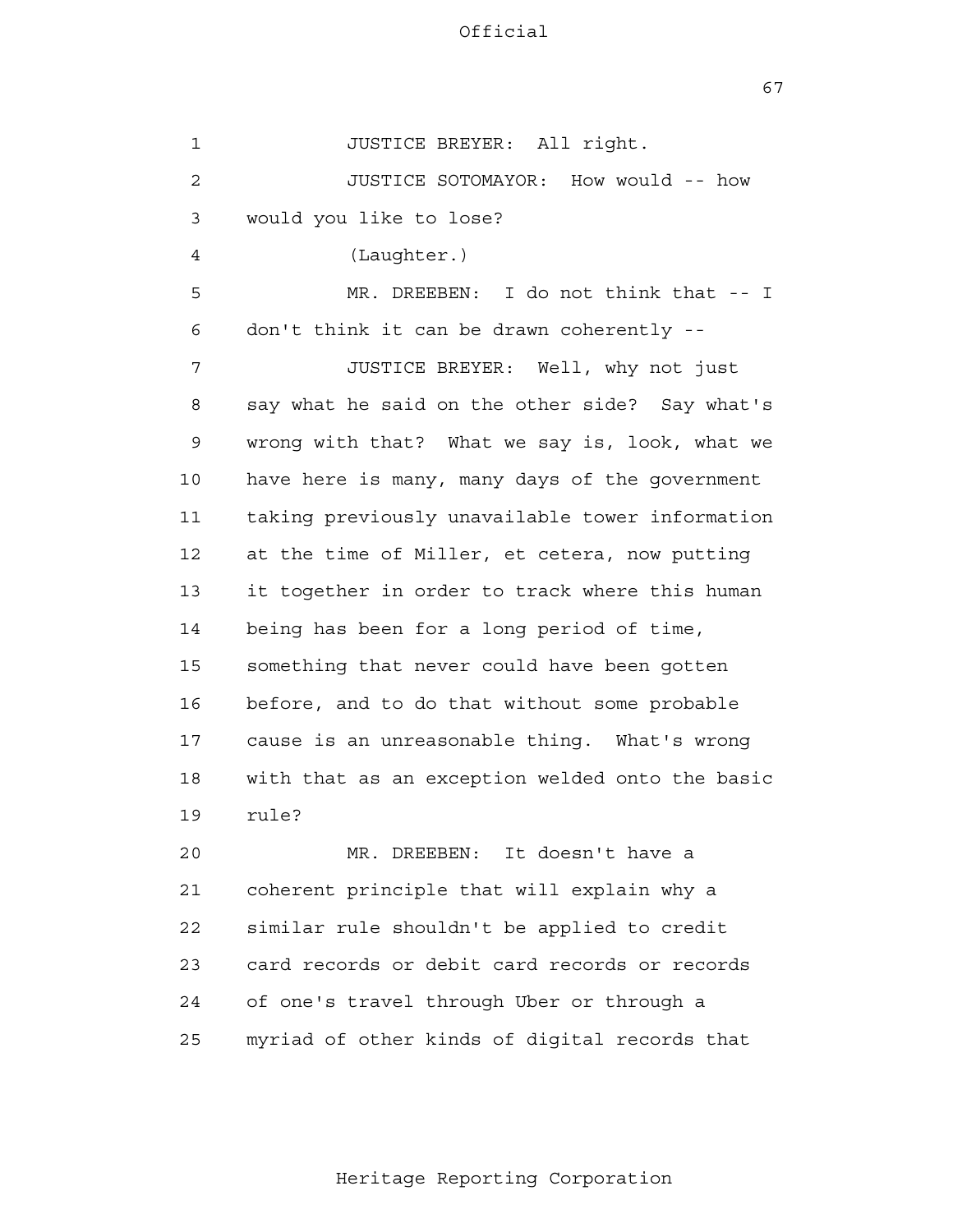$68$ 

 1 2 3 4 **5**  6 7 8 9 10 11 12 13 14 15 16 17 18 19 20 21 22 23 24 <u>25</u> are created. JUSTICE BREYER: Or, well -- well, maybe it does have a principle. Maybe the principle is that look at the exception they've made for diagnostic hospital records. That is an exception. And it has to do with physical bodies, and it has to do with the private information related to those physical bodies. And here, if, in fact, there are similar things in similar circumstances of highly private information, you draw, you know, several -- you draw several factors there and -- and you have it over here, if you had the similar thing, all those factors are met in these other cases, so be it. MR. DREEBEN: So, Justice Breyer, there is a significant difference between the kinds of cases you're talking about involving direct governmental searching activity and governmental acquisition of information from businesses. The government is not monitoring the movements of this person by attaching a device to their person or by surveilling them, an issue that I think itself raises difficult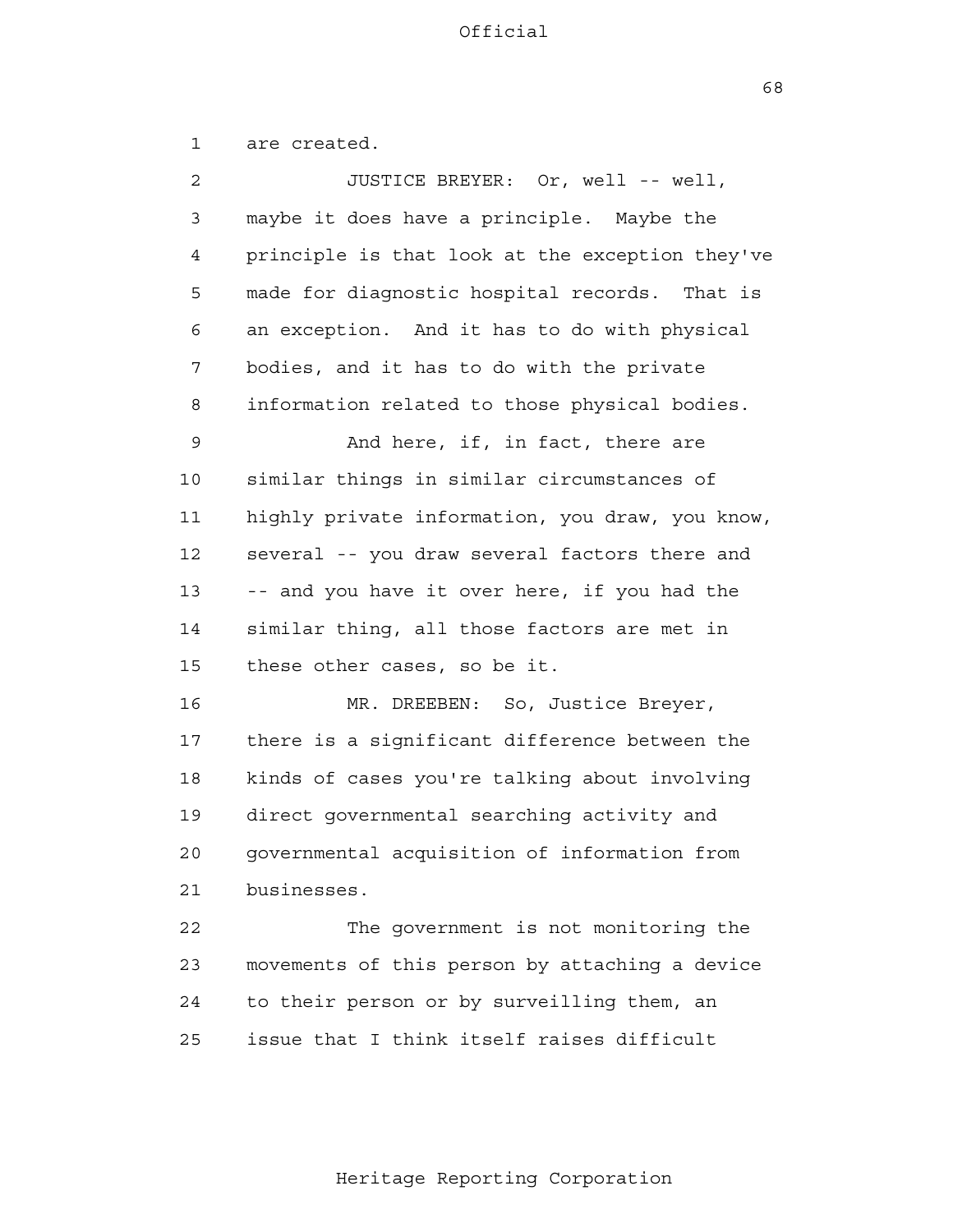$69$ 

 1 2 3 4 **5** questions since it does not appear that Petitioner objects to tailing somebody in multiple cars, even over 127 days. What we're talking about here is the distinction between the government going and

 6 7 8 getting information from an individual and the government going to a business and asking the business to serve as a witness.

 9 10 11 12 13 14 15 16 17 18 And I think Your Honor's point about how investigations proceed is exactly right. What the government does at the early stages of an investigation is reach out to third parties because it may not have enough information about whether a crime has been committed or whether a particular individual is culpable for that crime. It goes to third-party providers who have information that allows them to narrow the field, to find out what's going on.

 19 20 21 22 23 24 25 JUSTICE KENNEDY: If -- if there -- if there's a shooting into a house, someone is killed, and witnesses say the shooter was running away with a cell phone, and the police ask the company to release all information about cell phones in that area, you don't have to go to the -- to get a 2703(d) order?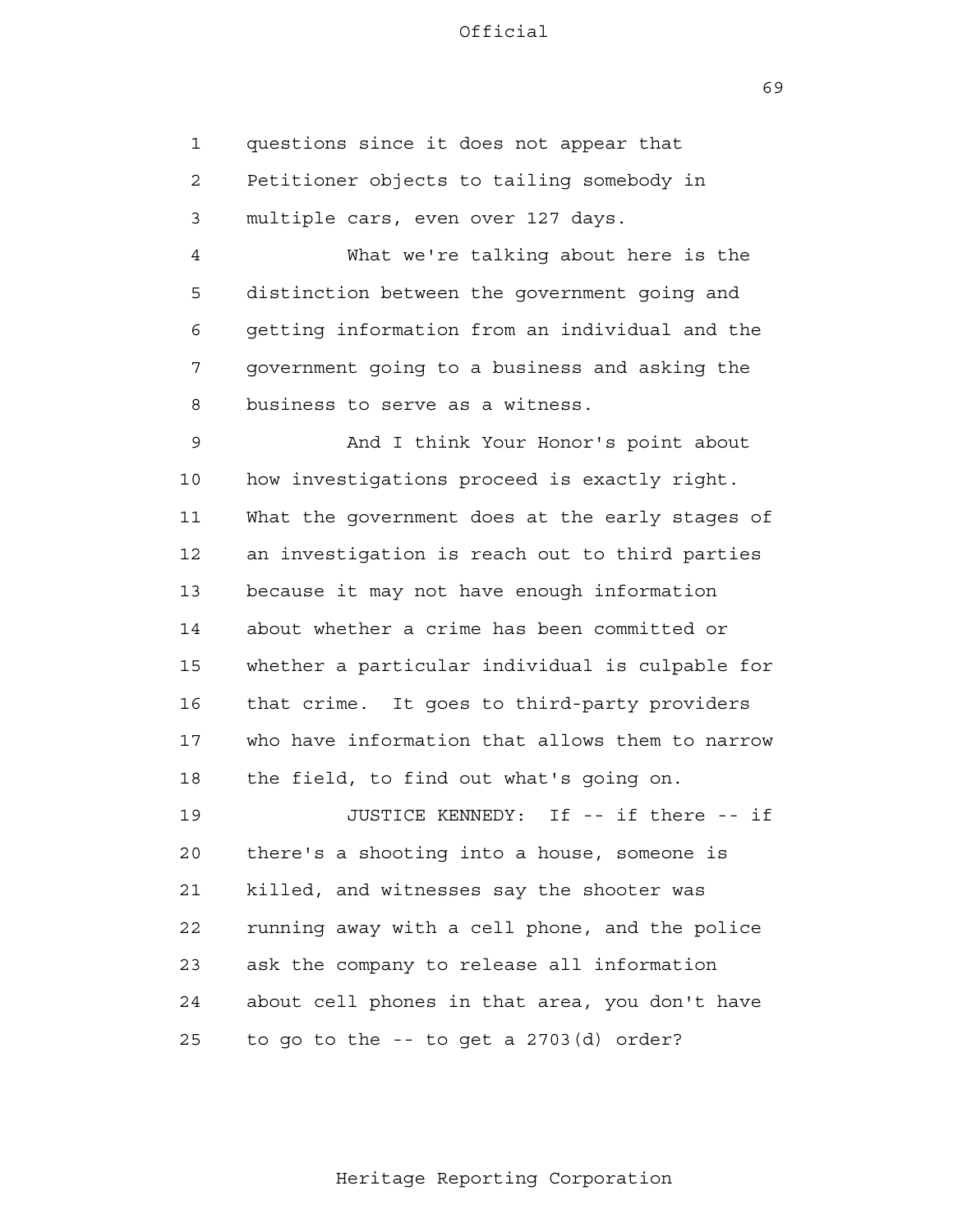70

| $\mathbf{1}$ | MR. DREEBEN: No, we do have to get a            |
|--------------|-------------------------------------------------|
| 2            | 2703(d) order. And, in fact, we used that --    |
| 3            | JUSTICE KENNEDY: You do even -- even            |
| 4            | for $-$                                         |
| 5            | MR. DREEBEN: Yes.                               |
| 6            | JUSTICE KENNEDY: -- a blanket search?           |
| 7            | MR. DREEBEN: Well, for -- I think               |
| 8            | what Justice Sotomayor described earlier is     |
| 9            | getting tower information. We used exactly      |
| 10           | that technique when a bullet was fired through  |
| 11           | the window of a federal judge --                |
| 12           | JUSTICE KENNEDY: Right.                         |
| 13           | MR. DREEBEN: -- in Florida, and the             |
| 14           | government did not have a clear idea of who the |
| 15           | suspects would be. It attempted to narrow down  |
| 16           | the field by figuring out --                    |
| 17           | JUSTICE KENNEDY: But you did need an            |
| 18           | order?                                          |
| 19           | MR. DREEBEN: Yes, we did need an                |
| 20           | order and we got an order. And I think this is  |
| 21           | another answer to your concern, Justice Breyer. |
| 22           | Not only are we going to less sensitive sources |
| 23           | of information at the early stages of an        |
| 24           | investigation to gather information and figure  |
| 25           | out what the criminal activity is and who might |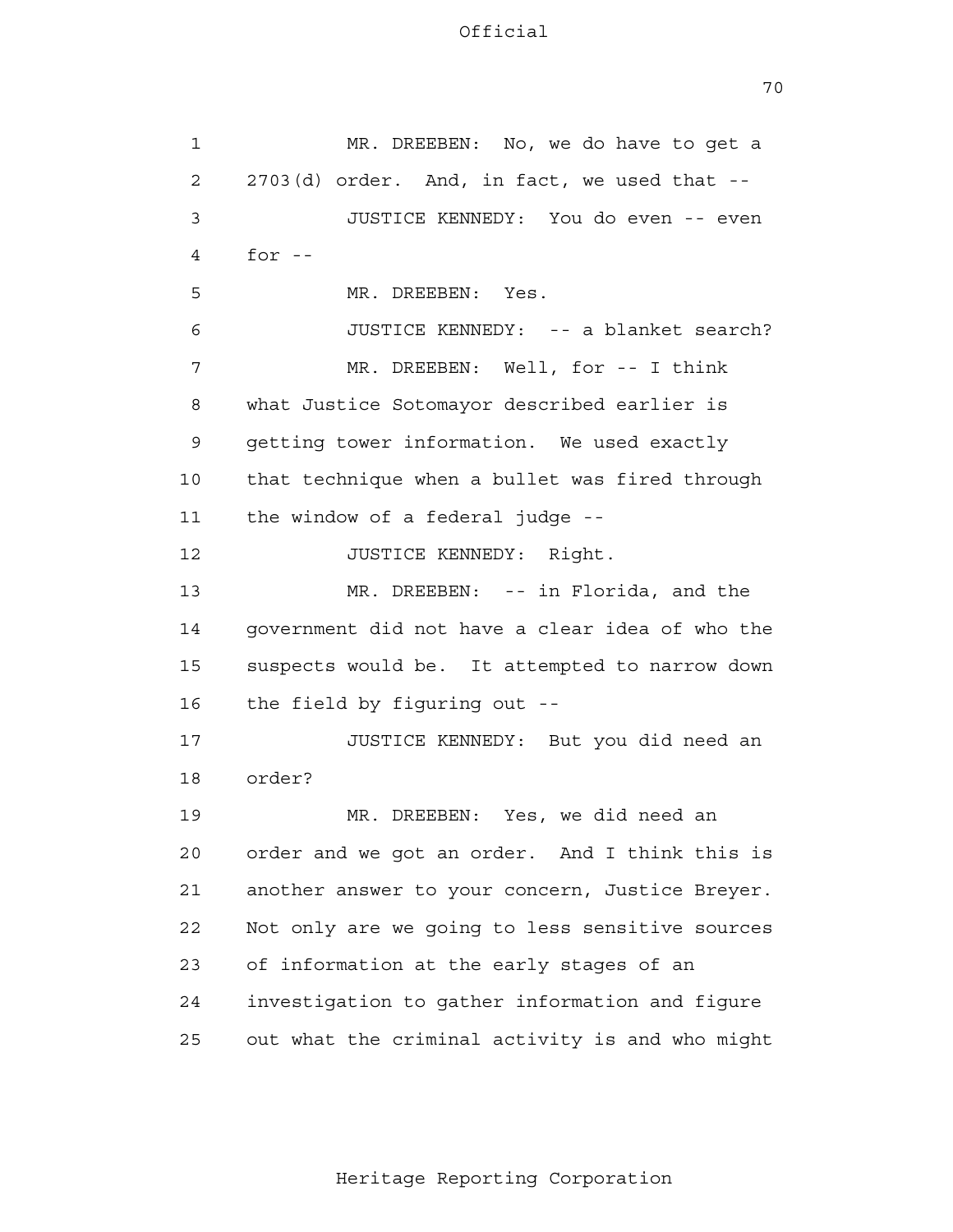71

 1 2 3 4 **5**  6 7 8 9 10 11 12 13 14 15 16 17 18 19 20 21 **22**  23 24 25 be inculpated in it, but we also are operating under a statutory regime that requires us to make a particularized showing. It's not the case that we can just walk in and get - JUSTICE KAGAN: Right. But, Mr. Dreeben, that could go away tomorrow. The question here is the constitutional question, not the statutory one. So can I take you back to what, it seems to me, is the essential identity between the factual circumstances here and in Jones, which is that the government is getting 24/7 information. I mean, in some ways, you could say this is more. Jones was just about a car; this is about every place that you are, whether you're in a car or not. And you said to me that what makes it different is that you've given the information to another person. But I recall that when you were here in the Jones case, your theory for why that was permissible was essentially that you had given that information to the entire public; in other words, just by being in the world, everybody sees you, everybody watches you, and you've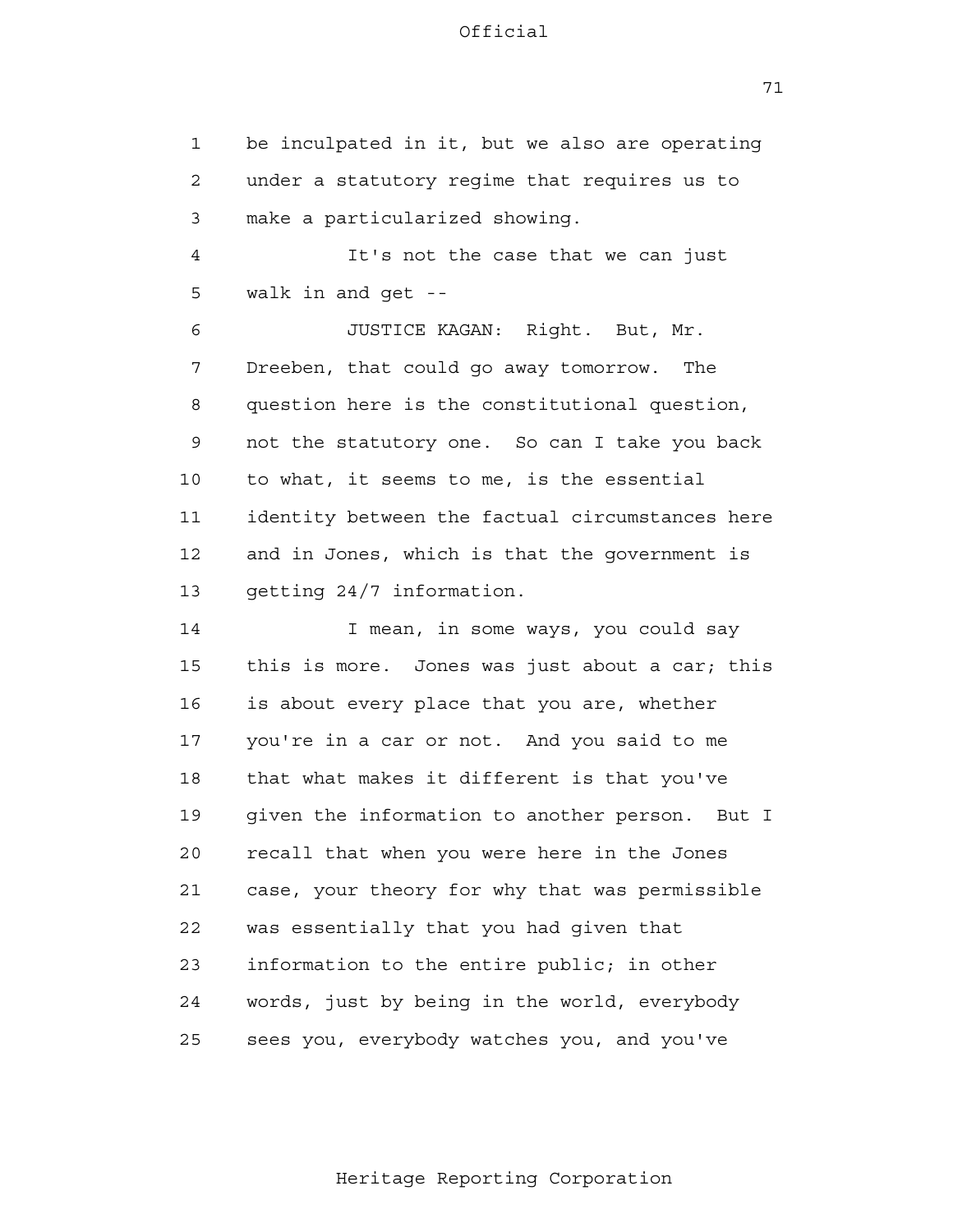1 2 3 4 **5**  6 7 8 9 10 11 12 13 14 15 16 17 18 19 20 21 22 23 24 25 lost your expectation of privacy in that way. Now, we pretty conclusively rejected that argument. Why is it different when it's giving it to one person, the same information, this 24/7 tracking, than we said it was when you give it to the entire world? MR. DREEBEN: So I -- I think that it is fundamentally different in the means that we chose to employ in Jones versus this case, and it's also different in what information we're acquiring. We did not acquire, in this case, 24/7 tracking of the precise movements of an individual everywhere he went. We acquired information of the cell tower where a call started - JUSTICE KAGAN: But let's assume you could. Let's assume Mr. Wessler is right that the -- the technology keeps on getting better and better, more and more precise, it's not 10 football fields anymore; it's half of this courtroom. Next month, it may be an eighth of this courtroom. You know, so let's assume that we're looking ahead just a little bit and it's pretty precision-targeting.

72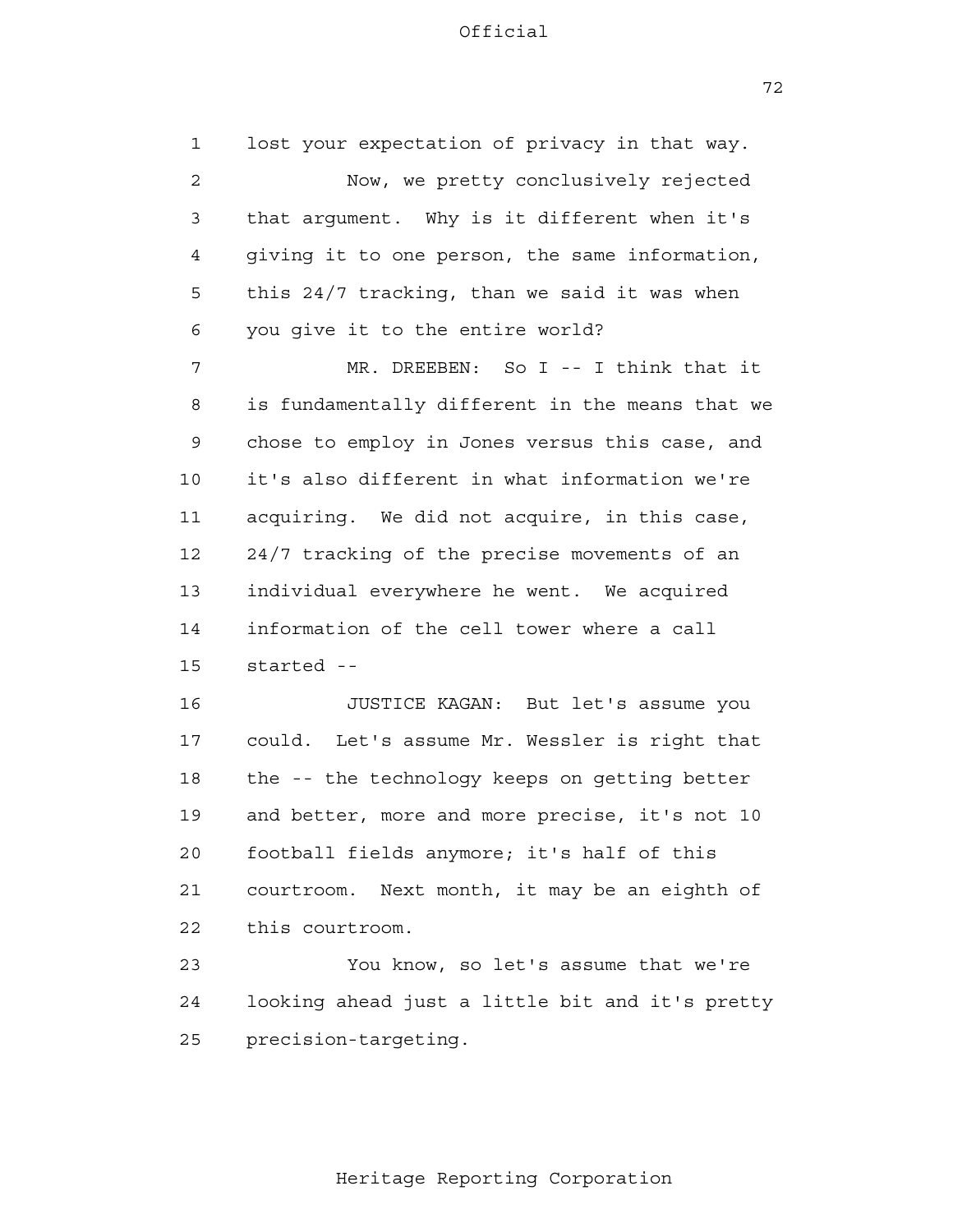1 2 3 4 **5**  6 7 8 9 10 11 12 13 14 15 16 17 18 19 20 21 22 23 24 25 MR. DREEBEN: So I would say that the third-party doctrine doesn't change. I also think that this Court could disagree and draw a line on more precise information that involves 24/7 tracking. This information is just simply far more similar to what was going on in the Smith case, where we got dialed phone numbers that would reveal a much more precise location where the dialed phone number came from and the person that was being spoken to. This case does not present the Court with the opportunity to decide the kind of granularity that Petitioner posits may happen in the future. And if it does happen in - JUSTICE KAGAN: Would it be permissible for the government to ask a cell phone company for lifetime information? MR. DREEBEN: Not under the current statutory regime and - JUSTICE KAGAN: No, under your view of the Constitution. MR. DREEBEN: I think it would be highly questionable under the Constitution, and here's why: Providers, which are hardly shy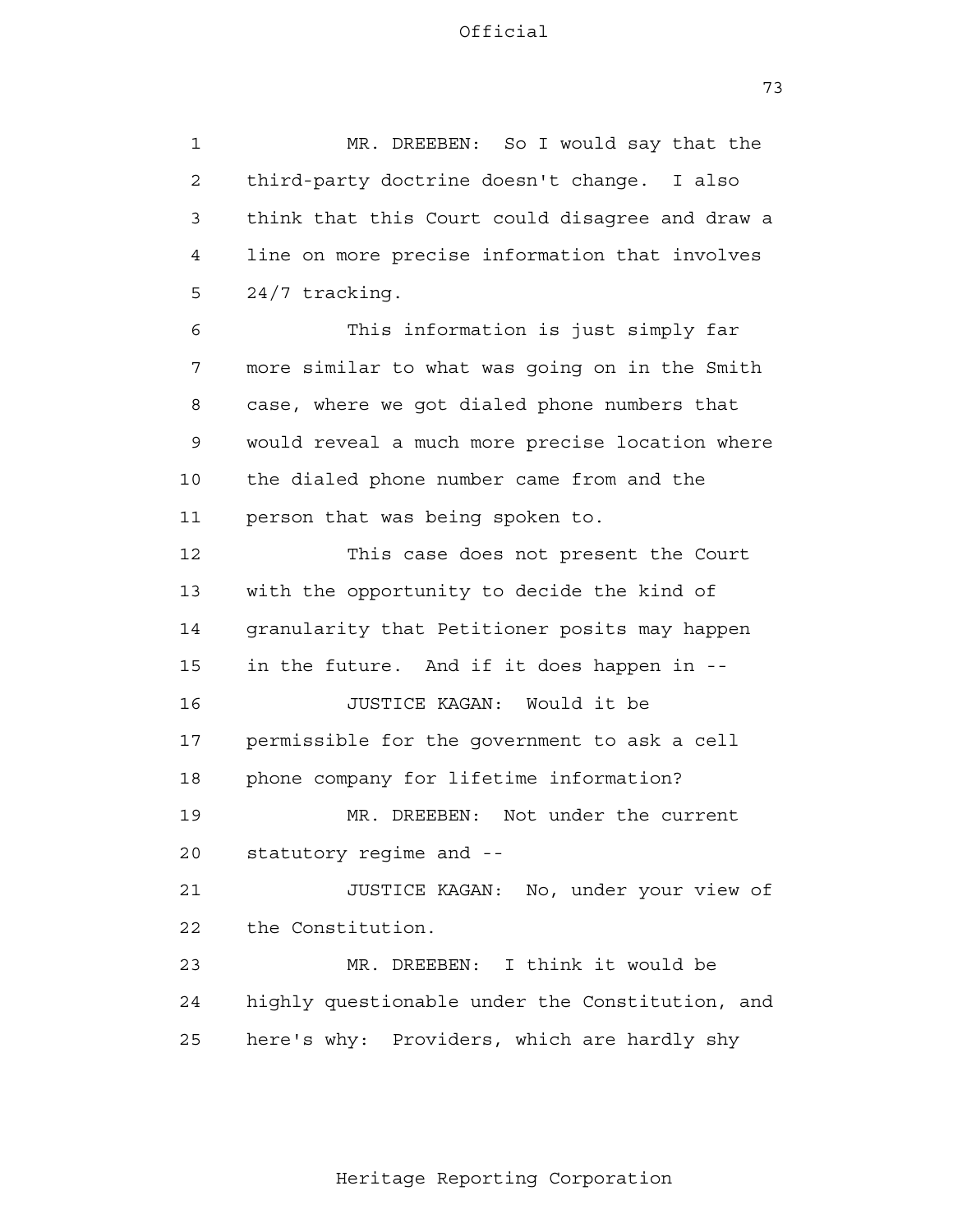74

 1 2 3 4 **5**  6 7 8 9 10 11 12 13 14 15 16 17 18 19 20 21 22 23 24 <u>25</u> about asserting Fourth Amendment rights, have protections against unduly broad subpoenas that this Court has recognized in a line of cases summed up in Donovan versus Lone Steer and summarized in our -- in our brief. There has to be a showing of - JUSTICE KAGAN: Where is the line? MR. DREEBEN: There has to be a showing of relevance. There has to be a showing of congressional authorization. There has to be a showing of specificity. And it cannot be unduly broad so as to be unduly burdensome. So the - CHIEF JUSTICE ROBERTS: Well, all those protections are available in the magistrate's decision whether to issue the warrant, right? I -- I mean, you can - MR. DREEBEN: Yes. But -- but we -we have to demand this information somehow. If we assume that the statute went away, which for reasons that I'd like to come back to, I think the Court could decide the case based on the statute's compliance with the Constitution, even if you assume that there's a privacy interest at stake, but if there's no statute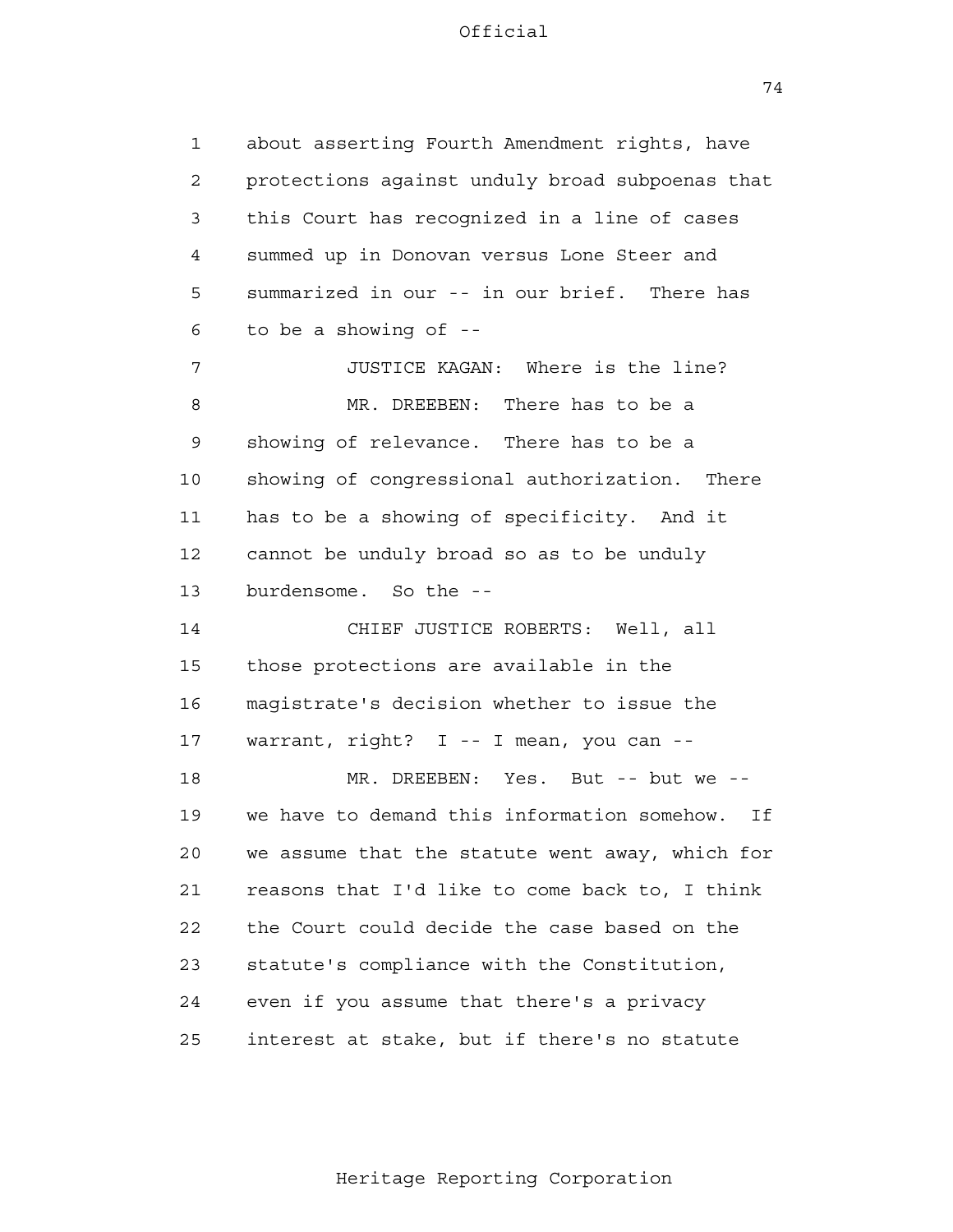1 2 3 4 **5** and we're going just under a subpoena, there is a long-standing recognition in this Court's cases that unduly broad subpoenas are subject to being squashed -- quashed under Fourth Amendment principles.

 6 7 8 9 10 11 12 13 14 15 16 17 18 And the principles that are considered in that context are raised by the provider. They can include the sensitivity of the information. This Court, in Footnote 6 of the Miller decision, expressly said: Look, we understand there's a lot of sensitive banking information that's going on here. There are other protections besides abolishing the third-party doctrine. They include the First Amendment and they include objections to the overbreadth of a request. So, in response to your question, could the government just walk in with a

 19 subpoena and get a lifetime of this

 20 information, no, I don't think that we could,

 21 and I do not think that we would.

 22 23 24 25 We are still limited by basic Fourth Amendment principles that apply even to subpoenas where there's not additional statutory protection.

75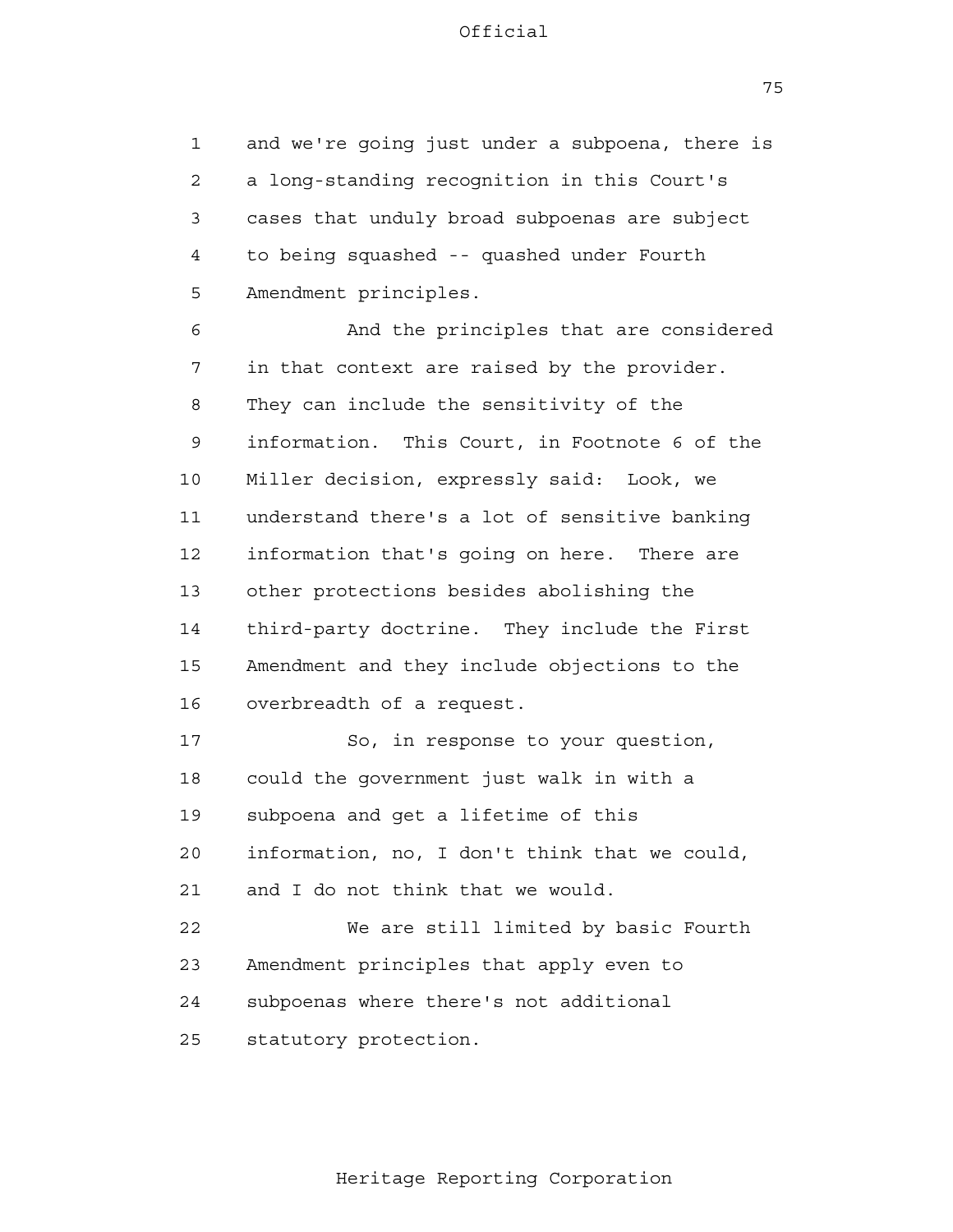1 2 3 4 **5**  6 7 8 9 10 11 12 13 14 15 16 17 18 19 20 21 22 23 24 25 JUSTICE ALITO: Now, yeah, Mr. Dreeben, in order to understand the issue here and to see the difference between this case and Jones, isn't it necessary to go back to old Supreme Court cases that describe -- that explain how the Fourth Amendment applies to a subpoena? Asking another -- asking a party or ordering a party to produce documents is not a search in the literal sense of the word, nor is it a seizure in the literal sense of the word, but cases going back to Boyd, and Hale versus Henkel, old cases say that it's a -- it's a constructive search. But in the situation where there's this constructive search, then the Fourth Amendment standards that apply to a literal search, what the Court called an actual search, are different. Isn't that -- so it's a fundamentally - MR. DREEBEN: Yes. JUSTICE ALITO: -- different framework. MR. DREEBEN: It is a completely different framework because of both a lesser degree of intrusion, because the government is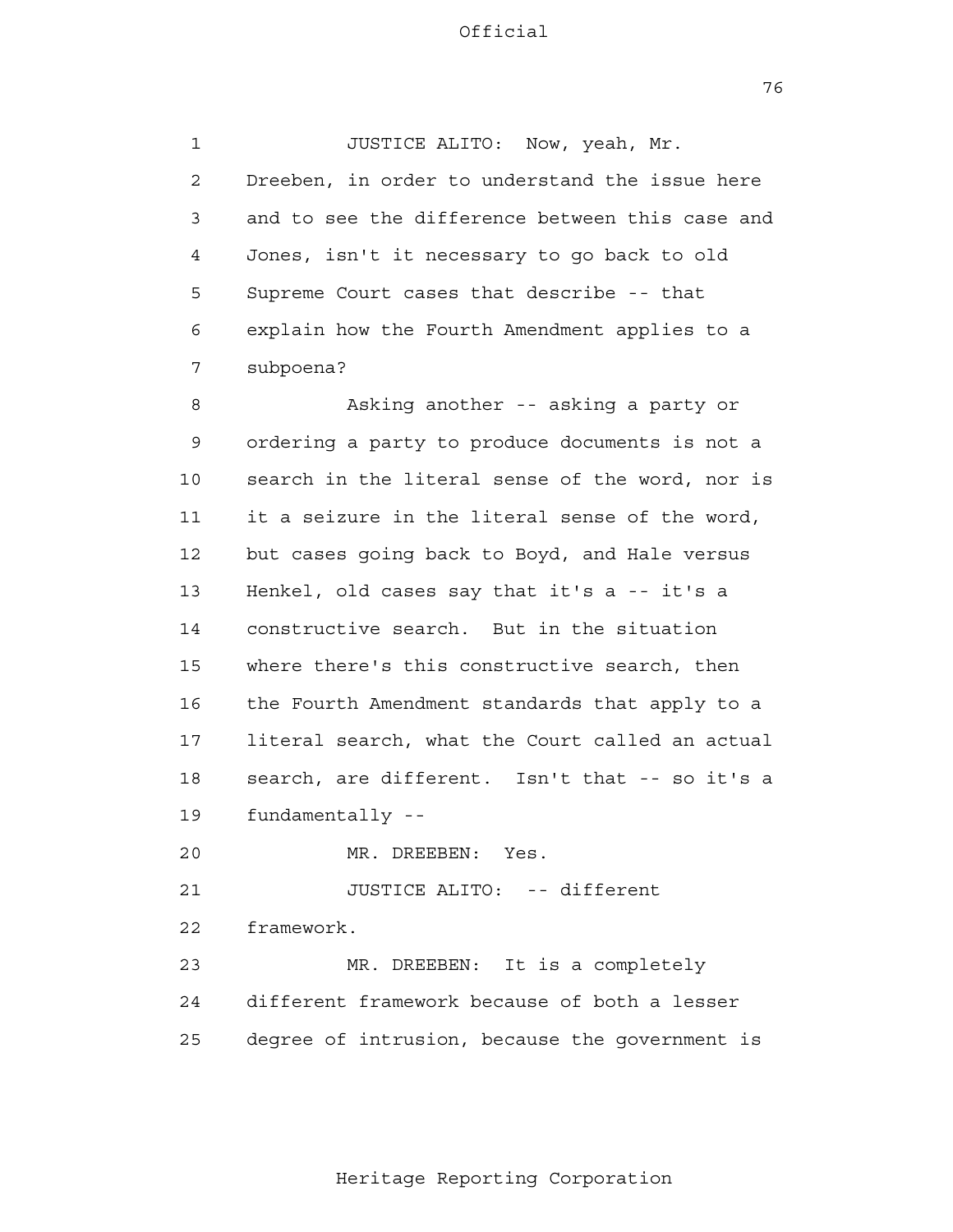77

 1 2 3 4 **5**  6 7 8 9 10 11 12 13 14 15 16 17 18 19 20 21  $22$  -- 23 24 25 not going in itself and conducting search activity, and because there's an opportunity for pre-compliance judicial review. JUSTICE BREYER: All right. Maybe you've got the answer to -- right there. You say how do we distinguish this case from all the cases where you wanted to get the commercial information. In respect to the commercial information, banking and, you know, all the things for white-collar crime, it's commercial information. And you have the subpoenas and you can perhaps have the protections there that -- that you were talking about here, but this is highly personal information on a -- on a line, you say, it's somewhat closer to the diagnostic testing than it is to purely commercial information. Now, I could imagine writing a paragraph like that and saying leaving the other for the future. Does that work or does MR. DREEBEN: No. It --JUSTICE BREYER: Now, I know you'd say  $no - -$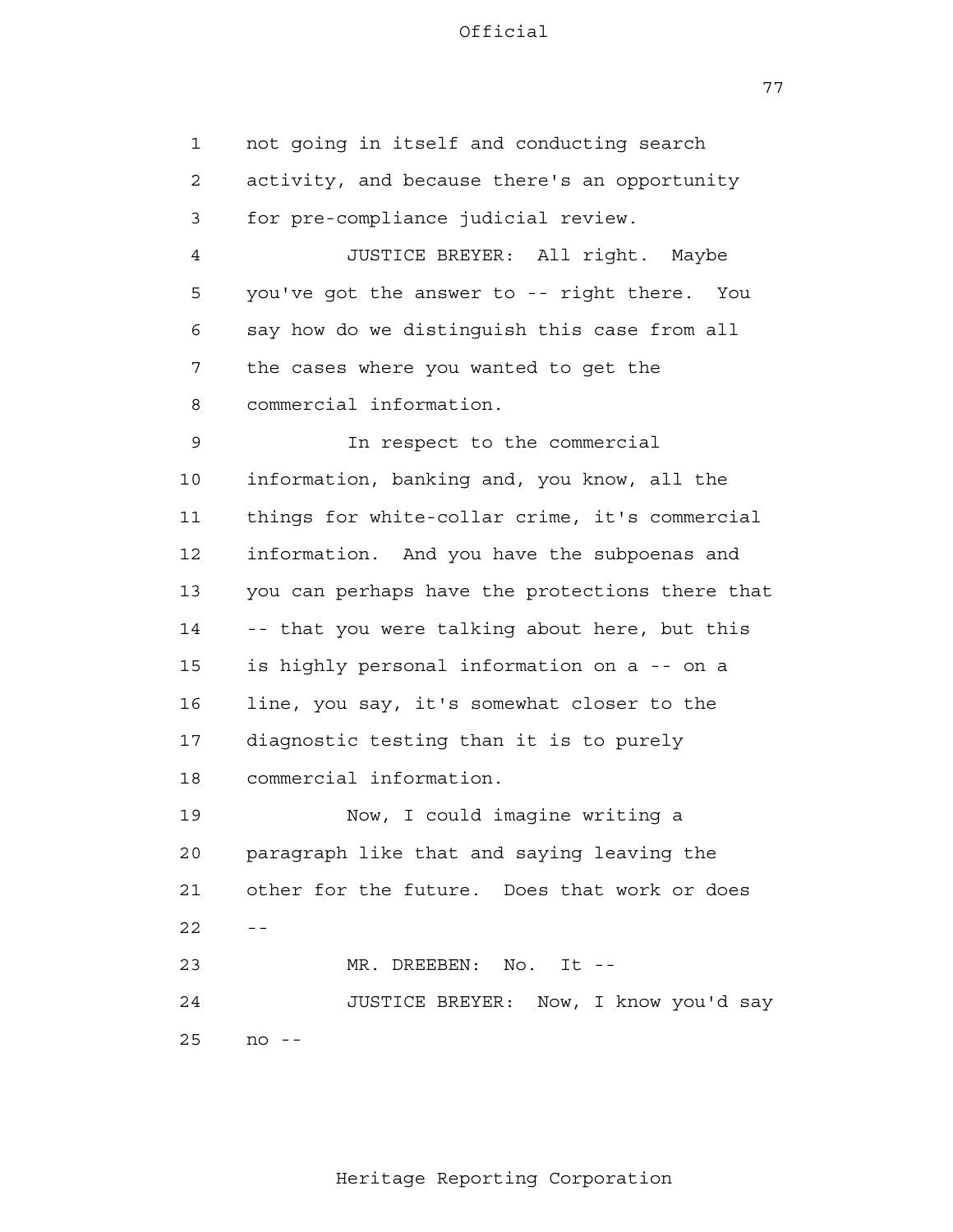78

 1 2 3 4 **5**  6 7 8 9 10 11 12 13 14 15 16 17 18 19 20 21 22 23 24 25 MR. DREEBEN: It doesn't -- doesn't work. JUSTICE BREYER: -- but I need to know the reason. (Laughter.) MR. DREEBEN: Well, let me -- the basic principle here in the Fourth Amendment is how the government acquires information matters, not the sensitivity of the information. I have to disagree, Justice Breyer, that medical information is given heightened protection under the Fourth Amendment. This - JUSTICE BREYER: But the diagnostic the diagnostic test to the hospital. MR. DREEBEN: Well, no. The Ferguson case, which I think - JUSTICE BREYER: Yeah. MR. DREEBEN: -- you're referring  $to$   $-$ JUSTICE BREYER: Yeah, I am. MR. DREEBEN: -- involved a compelled search by the government, a urine test that the Court assumed was given without informed consent, so it was a government search by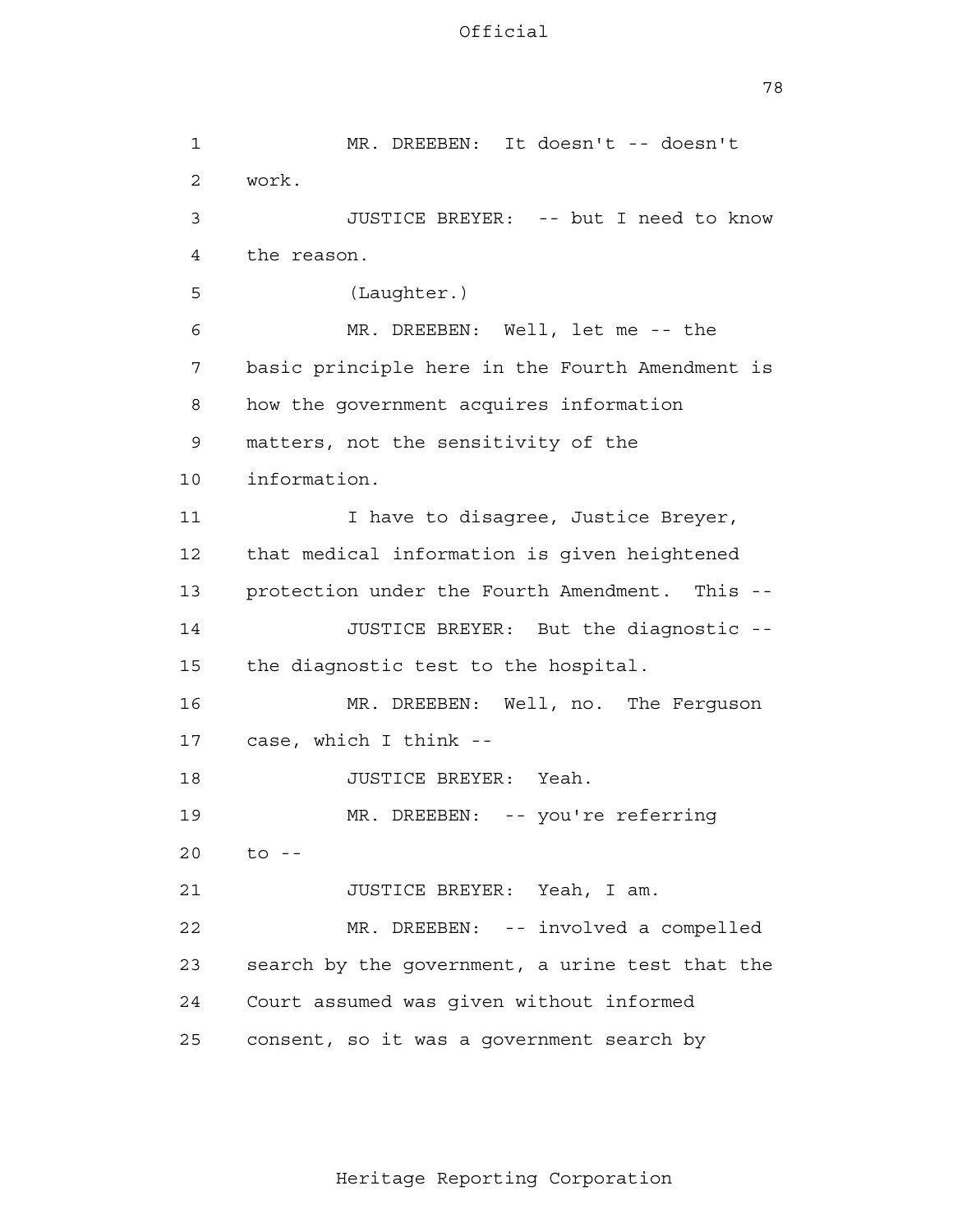79

| $\mathbf 1$    | government hospital personnel that acquired the         |
|----------------|---------------------------------------------------------|
| 2              | urine --                                                |
| 3              | JUSTICE BREYER: All right.                              |
| $\overline{4}$ | MR. DREEBEN: -- for law enforcement                     |
| 5              | purposes. That's the government search.<br>$\mathbf{I}$ |
| 6              | think this also answers Justice Sotomayor's             |
| 7              | question about acquiring GPS information under          |
| 8              | E911 from a handset. The government reaches             |
| 9              | into the phone, pulls out information.<br>That, I       |
| 10             | would concede, is a search.                             |
| 11             | What we're doing here is not going to                   |
| 12             | the individual and extracting information from          |
| 13             | We're getting information from a<br>him.                |
| 14             | third-party provider, relying on the line of            |
| 15             | cases that Justice Alito alluded to, that allow         |
| 16             | us to use subpoenas.                                    |
| 17             | JUSTICE KAGAN: But -- but, Mr.                          |
| 18             | Dreeben, that line of cases was developed in a          |
| 19             | period in which third parties did not have this         |
| 20             | kind of information, valid --                           |
| 21             | Not this kind<br>MR. DREEBEN:                           |
| 22             | specifically, Justice Kagan, but in -- in the           |
| 23             | dissenting opinion in Smith, Justice Stewart            |
| 24             | warned that you're getting incredibly intimate          |
| 25             | information when you get the phone numbers of           |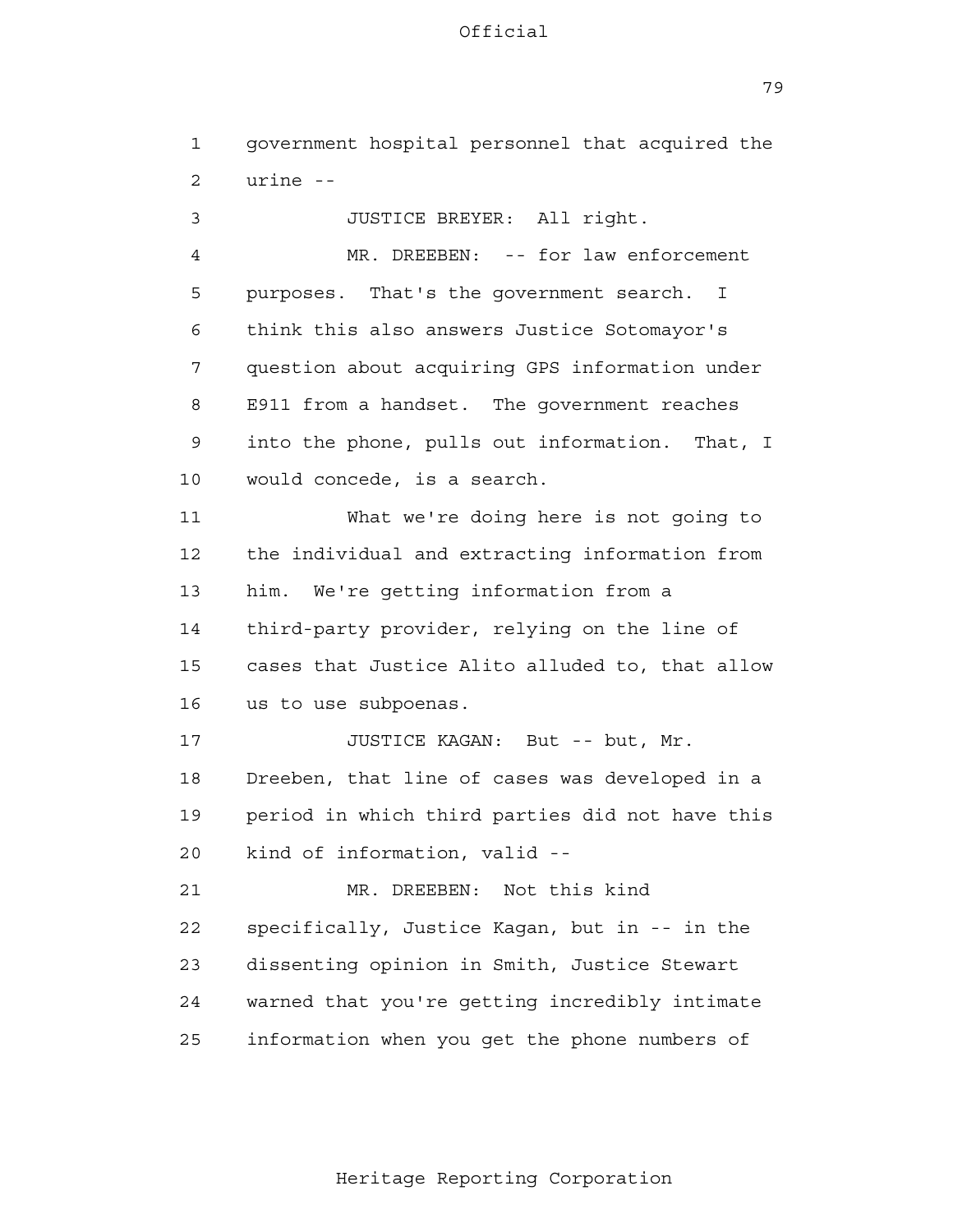80

 1 2 3 4 **5**  6  $7 - -$  8 9 10 11 12 13 14 15 16 17 18 19 20 21 22 23 24 <u>25</u> people who you have called. And I would submit that if the Court thinks about it, the information you get if you know who you are calling and the inferences you can draw about what kinds of conversations people are having are extremely sensitive with JUSTICE KAGAN: Yeah, but if - MR. DREEBEN: -- dialed phone numbers. JUSTICE KAGAN: -- I understand what you're saying, you're basically saying, well, because the government is going to a third-party here and doing it by subpoena, it doesn't matter how sensitive the information is. It doesn't matter whether there's really a lack of voluntariness on the individual's part in terms of conveying that information to the third-party. And we could go on and we could give, you know, other factors that you might think in a sensible world would matter to this question. And you're saying that all of that is trumped by the fact that the government is doing this by subpoena, rather than by setting up its own cell towers.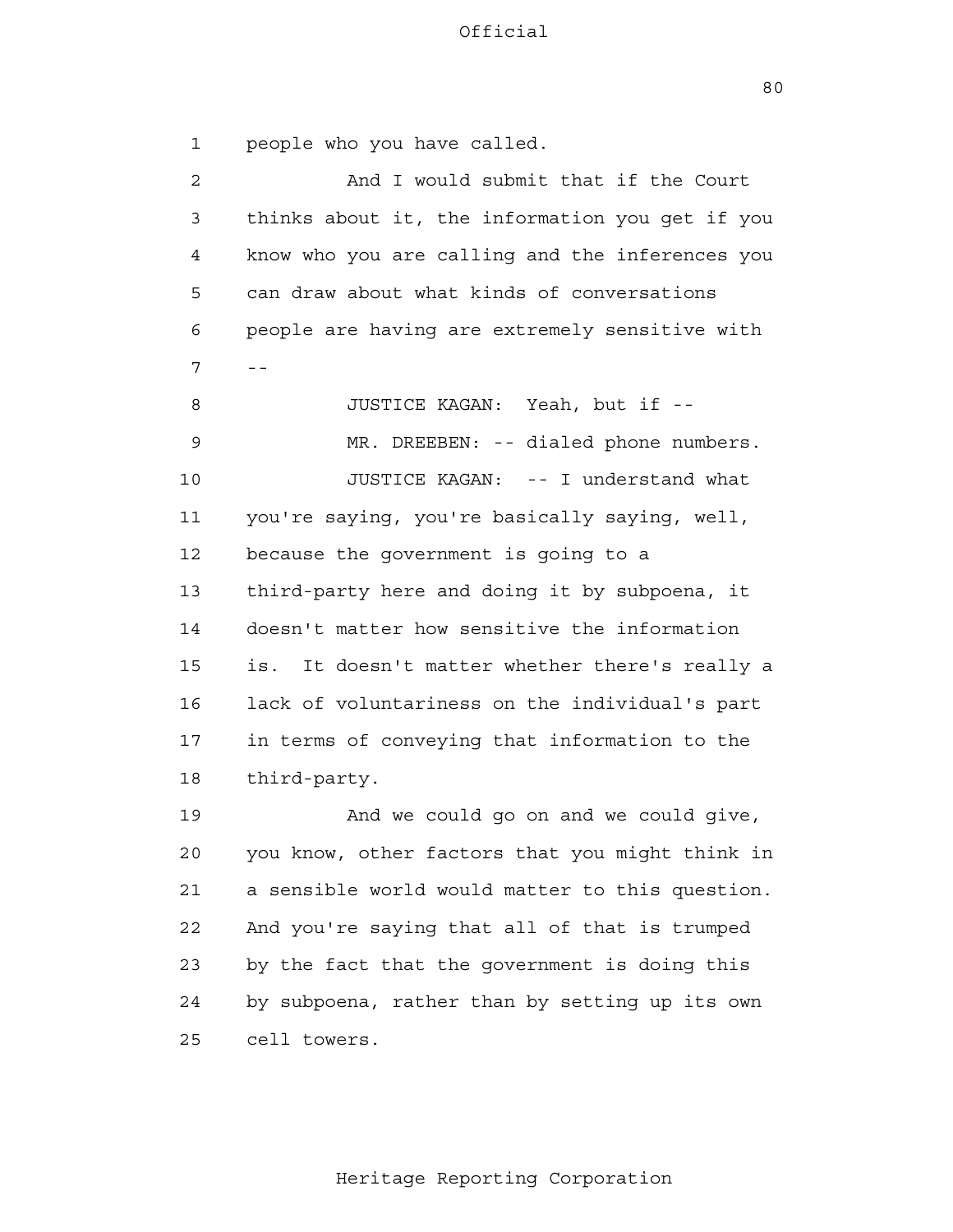| $\mathbf 1$    | I don't think I did say<br>MR. DREEBEN:         |
|----------------|-------------------------------------------------|
| $\overline{2}$ | that, Justice Kagan, because there is an        |
| 3              | element here of voluntariness in deciding to    |
| 4              | contract with a cell company, just like there's |
| 5              | an element of voluntariness in getting a        |
| 6              | landline phone and making calls, and there's an |
| 7              | element of voluntariness in signing up for a    |
| 8              | bank account and using a debit card to purchase |
| 9              | $- -$                                           |
| 10             | CHIEF JUSTICE ROBERTS:<br>That $-$              |
| 11             | MR. DREEBEN: -- everything in your              |
| 12             | life.                                           |
| 13             | CHIEF JUSTICE ROBERTS: -- that sounds           |
| 14             | inconsistent with our decision in Riley,        |
| 15             | though, which emphasized that you really don't  |
| 16             | have a choice these days if you want to have a  |
| 17             | cell phone.                                     |
| 18             | MR. DREEBEN: Well, and not -- not in            |
| 19             | a practical sense, I agree with you, Chief      |
| 20             | Justice Roberts, that Riley did point out that  |
| 21             | cell phones were necessities. The dissents in   |
| 22             | Smith and Miller pointed out that a private     |
| 23             | telephone has become a necessity of business    |
| 24             | and personal life, and a bank account is a      |
| 25             | necessity of carrying out financial             |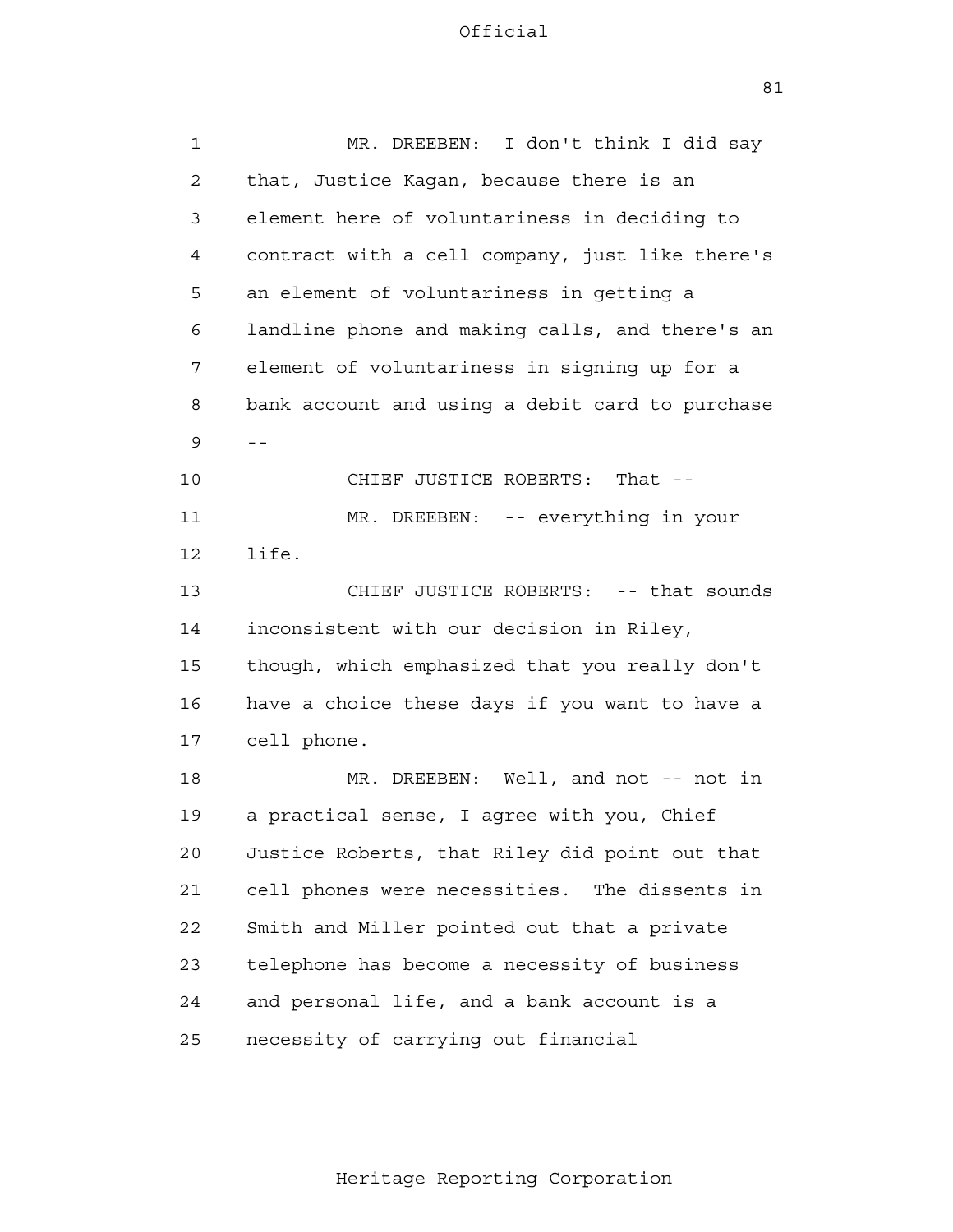82

 1 2 3 4 **5**  6 7 8 9 10 11 12 13 14 15 16 17 18 19 20 21 22 23 24 25 transactions. JUSTICE GINSBURG: Mr. Dreeben - MR. DREEBEN: The fact that --JUSTICE GINSBURG: -- what you do in bringing up Riley with the distinction you made between -- you say it's the means that the government is using -- MR. DREEBEN: Uh-huh. JUSTICE GINSBURG: -- we must be concerned about, not the information it obtains. But in Riley, it was the most traditional means. It was a search incident to an arrest. MR. DREEBEN: Yes, it was a search. And I think that that's the key point. The Court in Footnote 1 of Riley actually reserved whether acquiring aggregated information through other means would be subject to a different Fourth Amendment analysis. JUSTICE GORSUCH: Mr. Dreeben, it seems like your whole argument boils down to if we get it from a third-party we're okay, regardless of property interest, regardless of anything else. But how does that fit with the original understanding of the Constitution and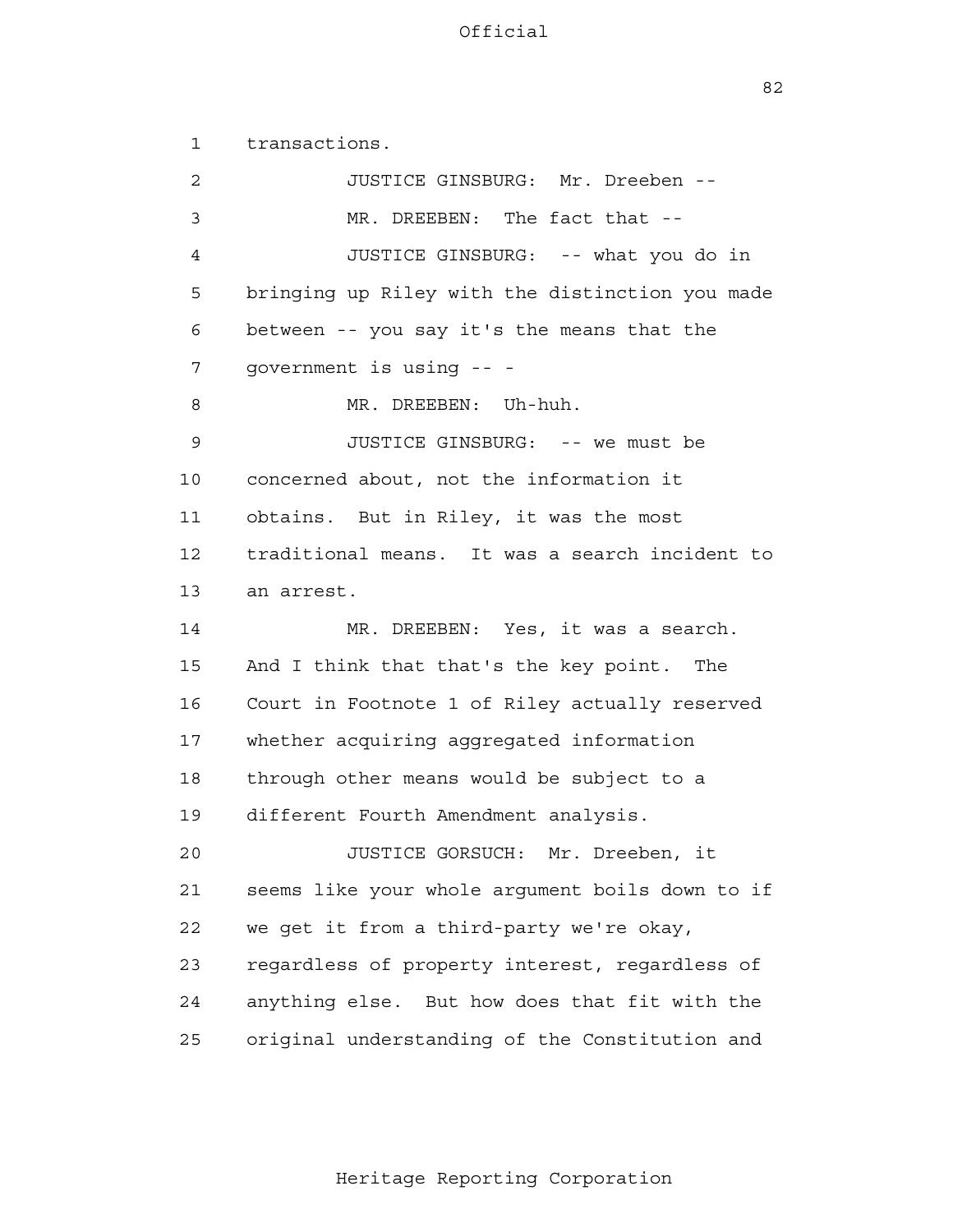writs of assistance?

 1 2 3 4 **5**  6 7 8 9 10 11 12 13 14 15 16 17 18 19 20 21 22 23 24 25 You know, John Adams said one of the reasons for the war was the -- the use by the government of third parties to obtain information -- force them to help as their snitches and snoops. Why -- why isn't this argument exactly what the framers were concerned about? MR. DREEBEN: Well, I think that those -- those were writs that allowed people acting under governmental power to enter any place they wanted to search for anything that they wanted. JUSTICE GORSUCH: Isn't that exactly your argument here, that so long as a third party's involved, we can get anything we want? MR. DREEBEN: Well, I think the search is being carried out under a writ of assistance by a government agent, operating under government authority; whereas here, we -- the -- if there's a search in the acquisition of cell site information, then it's the cell site company that is acquiring that information without governmental instigation, without - JUSTICE GORSUCH: The subpoena -

83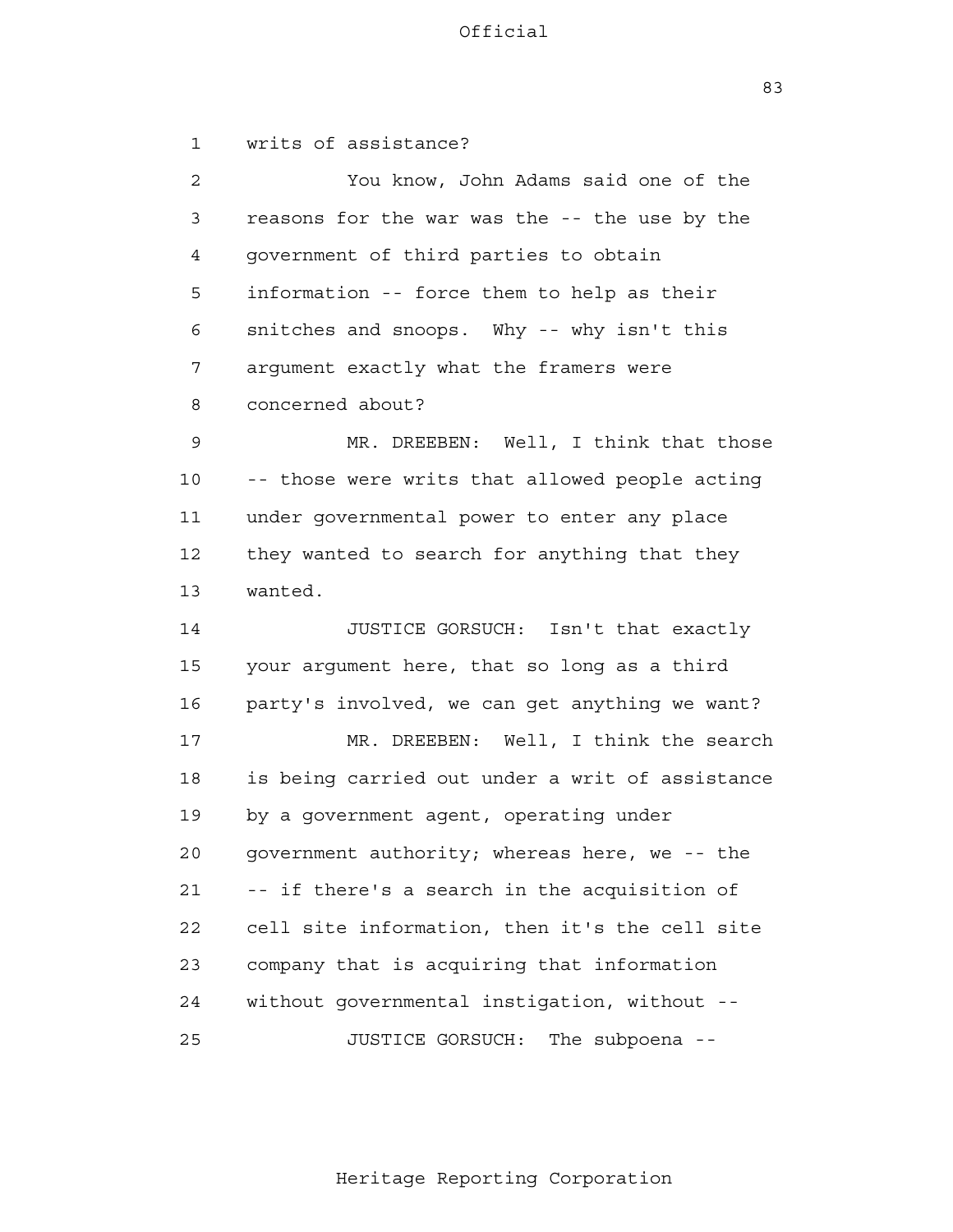84

| $\mathbf{1}$   | MR. DREEBEN: -- governmental                    |
|----------------|-------------------------------------------------|
| $\overline{2}$ | agency --                                       |
| 3              | JUSTICE GORSUCH: -- being, though,              |
| 4              | the equivalent of a writ of assistance?         |
| 5              | MR. DREEBEN: Oh, I don't think a                |
| 6              | subpoena is an equivalent of a writ of          |
| 7              | assistance. A writ of assistance allowed the    |
| 8              | agent to go into any house, to rip open         |
| 9              | anything looking for contraband --              |
| 10             | JUSTICE GORSUCH: Yeah. And -- and               |
| 11             | you can subpoena --                             |
| 12             | MR. DREEBEN: -- no limitations.                 |
| 13             | JUSTICE GORSUCH: -- anything that any           |
| 14             | company has anywhere in the globe regardless of |
| 15             | any property rights, regardless of any privacy  |
| 16             | interests, simply because it's a third-party?   |
| 17             | MR. DREEBEN: So I -- I think that, as           |
| 18             | Justice Alito was explaining, there is a        |
| 19             | traditional understanding that dates back to    |
| 20             | the time of the founding that subpoenas stand   |
| 21             | on a different footing from search warrants.    |
| 22             | And they do that because they are less          |
| 23             | intrusive, since they do not require the        |
| 24             | government going into private property and      |
| 25             | searching itself.                               |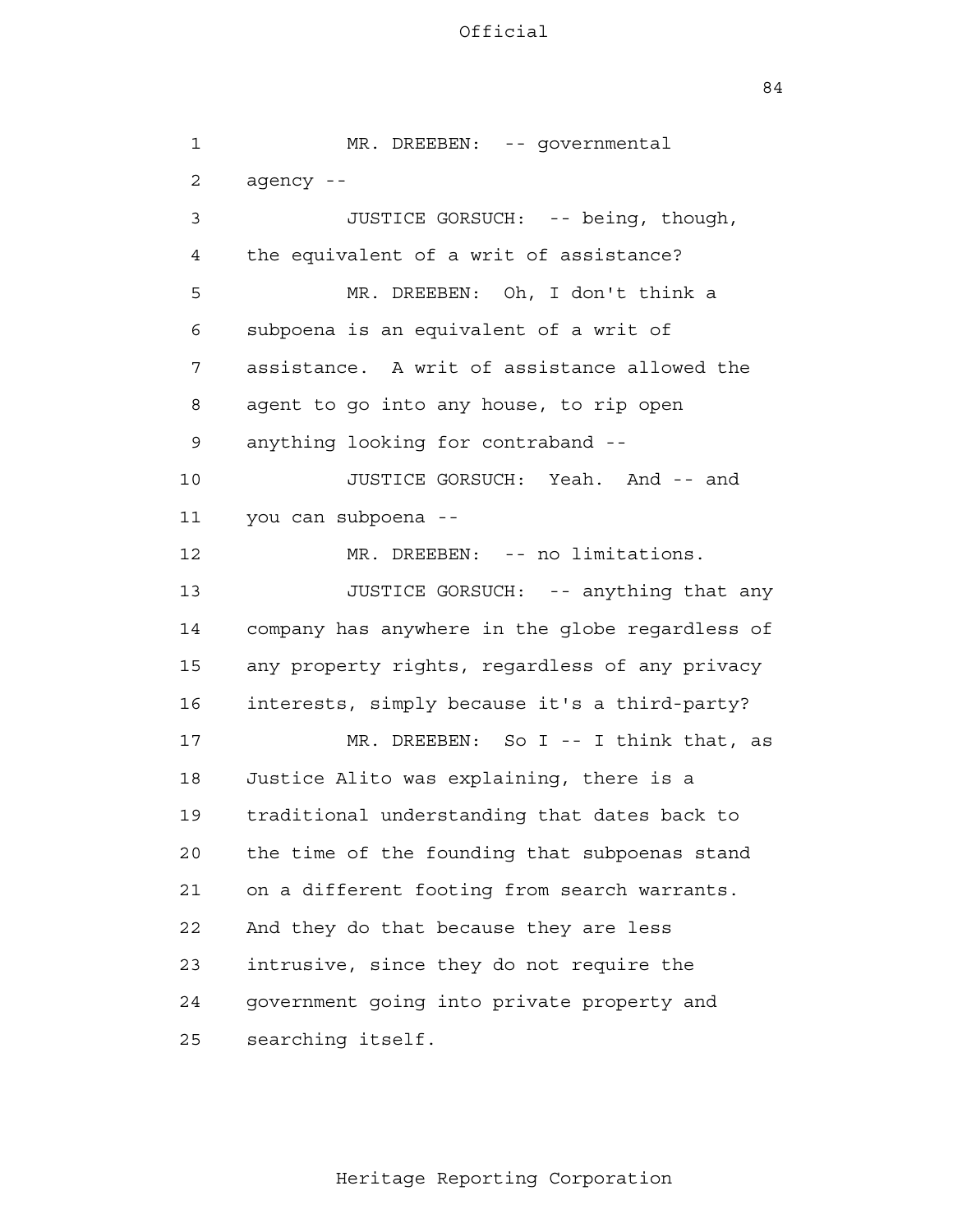<u>85 and 2001 and 2001 and 2001 and 2001 and 2001 and 2001 and 2001 and 2001 and 2001 and 2001 and 2001 and 200</u>

| 1              | CHIEF JUSTICE ROBERTS: Why does that           |
|----------------|------------------------------------------------|
| $\overline{2}$ | $- -$                                          |
| 3              | MR. DREEBEN: And --                            |
| 4              | CHIEF JUSTICE ROBERTS: -- why does             |
| 5              | that make a difference? The subpoena tells the |
| 6              | person who gets it: this is what you have to   |
| 7              | do.                                            |
| 8              | MR. DREEBEN: Well, I think that most           |
| 9              | $- -$                                          |
| 10             | CHIEF JUSTICE ROBERTS: Why is that             |
| 11             | less intrusive? The whole question is whether  |
| 12             | the information is accessible to the           |
| 13             | government.                                    |
| 14             | MR. DREEBEN: So I -- I think most              |
| 15             | basically it makes a difference because this   |
| 16             | Court's cases have said so from time           |
| 17             | immemorial. And the reason why it has said so  |
| 18             | is that if I go into your house to search, I   |
| 19             | will expose a great deal of additional         |
| 20             | information to government view beyond what is  |
| 21             | sought by the terms of an authorization.       |
| 22             | And so, if I could just complete the           |
| 23             | answer.                                        |
| 24             | CHIEF JUSTICE ROBERTS:<br>Sure.                |
| 25             | The -- the difference<br>MR. DREEBEN:          |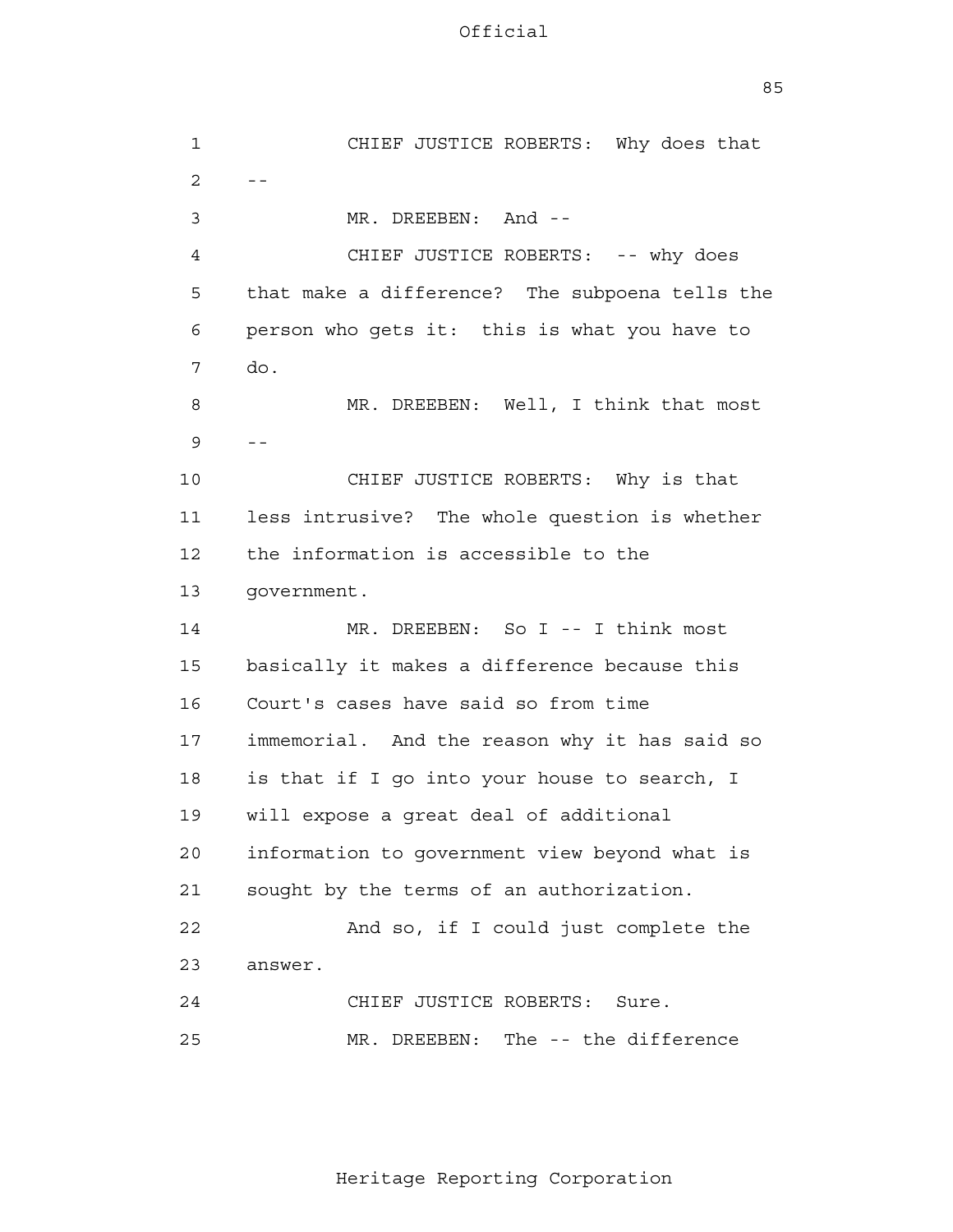2

3

4

**5** 

6

7

8

9

10

11

12

13

14

15

16

17

18

19

20

21

23

24

**22** 

here is that the government is operating under court supervision with an order that provides particularity. It provides the interposition of a neutral magistrate between the government and the acquisition of information. And it does require a showing that is less than probable cause but is above what a traditional subpoena requires. So even if the Court does think that there is a search here, Congress has properly, in our view, calibrated the balancing of interests, and the Court should affirm it as a constitutionally reasonable order. CHIEF JUSTICE ROBERTS: Thank you, counsel. Four minutes, Mr. Wessler. REBUTTAL ARGUMENT OF NATHAN F. WESSLER ON BEHALF OF PETITIONER MR. WESSLER: Thank you, Mr. Chief Justice. If I could begin, I have several points, but to begin on that subpoena point. And, Justice Alito, to -- to your question about the historical pedigree of the subpoena

 25 doctrine, I think this Court made absolutely

86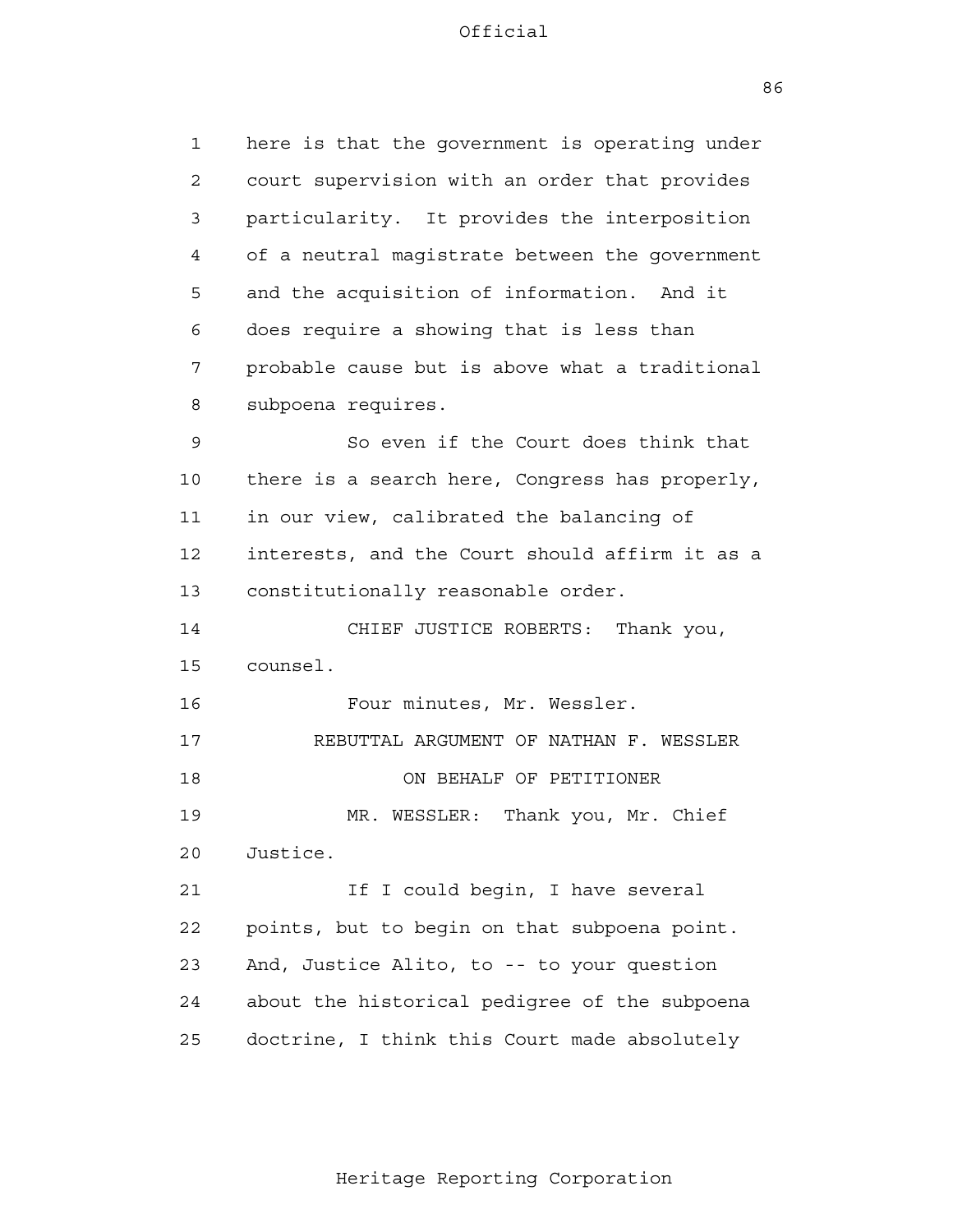1 2 3 4 **5**  6 7 8 9 10 11 12 13 14 15 16 17 18 19 20 21 22 23 24 25 clear in Riley that the historical pedigree of older Fourth Amendment doctrines does not automatically determine the outcome in the digital age. And as you yourself, Your Honor, recognized in your concurrence there, the search incident to arrest doctrine had its origins at least a century before the -- the framing of the Fourth Amendment, and yet it yielded to a new understanding. And I think that - JUSTICE ALITO: That's certainly true, but you'd want to -- so this is -- this would be revolutionary, to fundamentally change the understanding of the application of the Fourth Amendment to subpoenas. Do you want us to do that? MR. WESSLER: Well, I -- I don't think it's revolutionary at all. And I think the reason that is, is the government's concession, as I hear it, that the contents of electronic communications should be protected. Once we recognized that there is an exception for the contents of e-mails, we've already acknowledged that the subpoena doctrine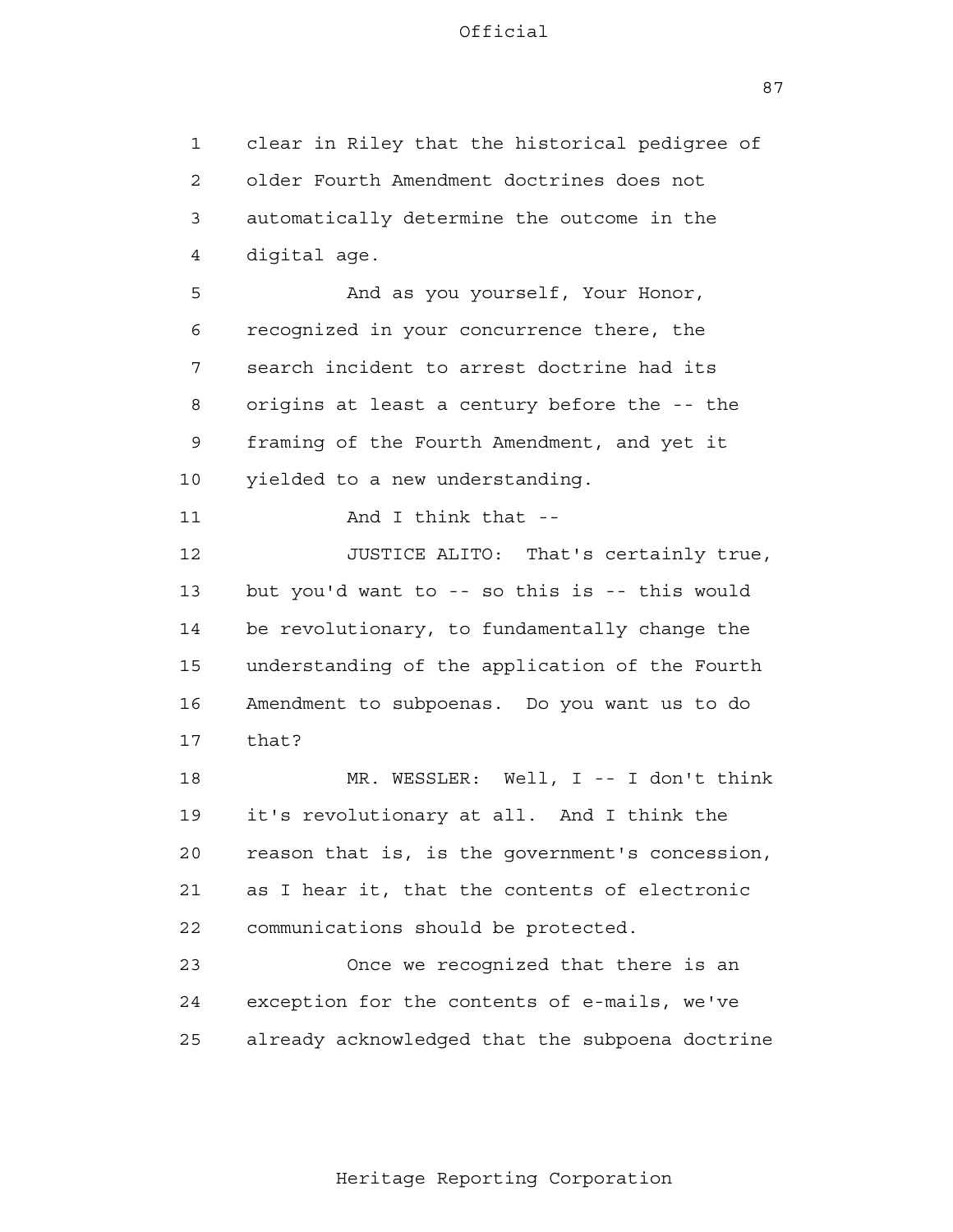1 2 3 4 **5**  6 7 8 9 10 11 12 13 14 15 16 17 18 19 20 21 **22**  23 24 25 can't stand in its most severe form. And if if the contents of e-mails are to be protected, it's not because they are sealed in transit, as, Justice Sotomayor, you pointed out. They're unlike, in a fundamental way, the paper letters at issue in 1877 in Ex Parte Jackson. They are actually accessible to and accessed by the service providers, as the government has argued in other cases, including the Microsoft case to be heard later this this term. So, if they're to be protected, it's because of their sensitivity and because of people's long-standing expectation that their communications are highly sensitive and would remain private. And as the concurrences at least recognized in Jones, also highly private and sensitive are these kinds of longer-term location records. Second, I -- I just want to highlight that the -- the government, Mr. Dreeben, as I heard him, conceded that the precision of these records doesn't matter at all to the government's theory here.

88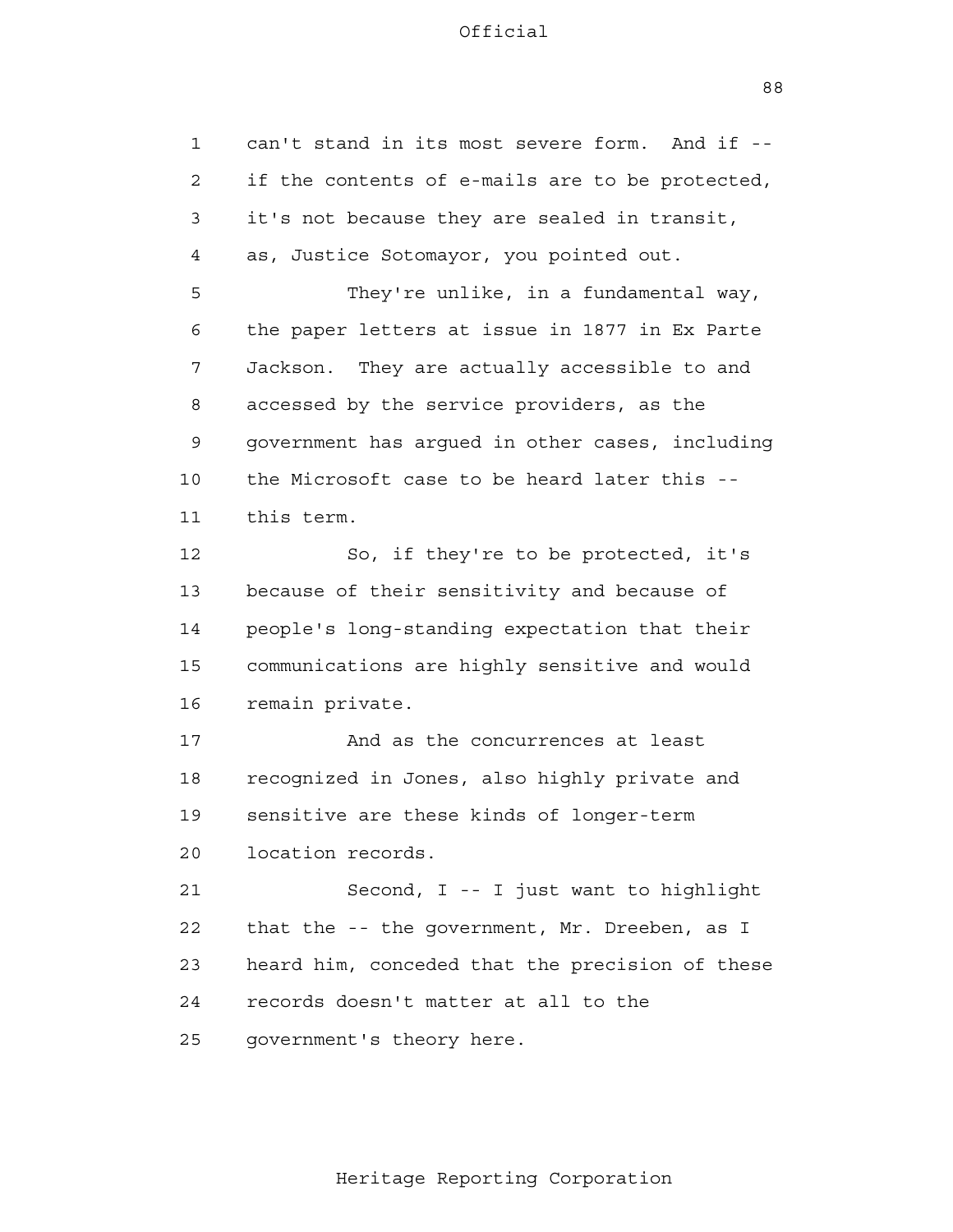1 2 3 4 **5**  6 They could be precise, I take it, to within a single inch. And the fact that a third party has custody of them would, in the government's view, vitiate any expectation of privacy, which we think would be a very destructive rule.

 7 8 9 10 11 12 13 14 15 16 17 18 19 Third, this is not an area where the Court should pause and wait for Congress to to act. My colleague intimated that in an area of rapidly changing technology, it's appropriate to -- to perhaps abstain and let Congress step in. We -- we are well over two decades into the cell phone age. This is an area where, as the Court recognized in Riley, people's use of this technology is well settled and only becoming more pervasive over time. We know the -- the direction, the cases before the Court now, and -- and it is crucial that the Court act.

> 20 21 22 23 24 25 And, finally, to the property principles, first one -- one statutory point, Justice Alito, Section 222(c)(2) actually does give the customer the right to obtain the information. Now, as we pointed out in our brief, the carriers have not reliably complied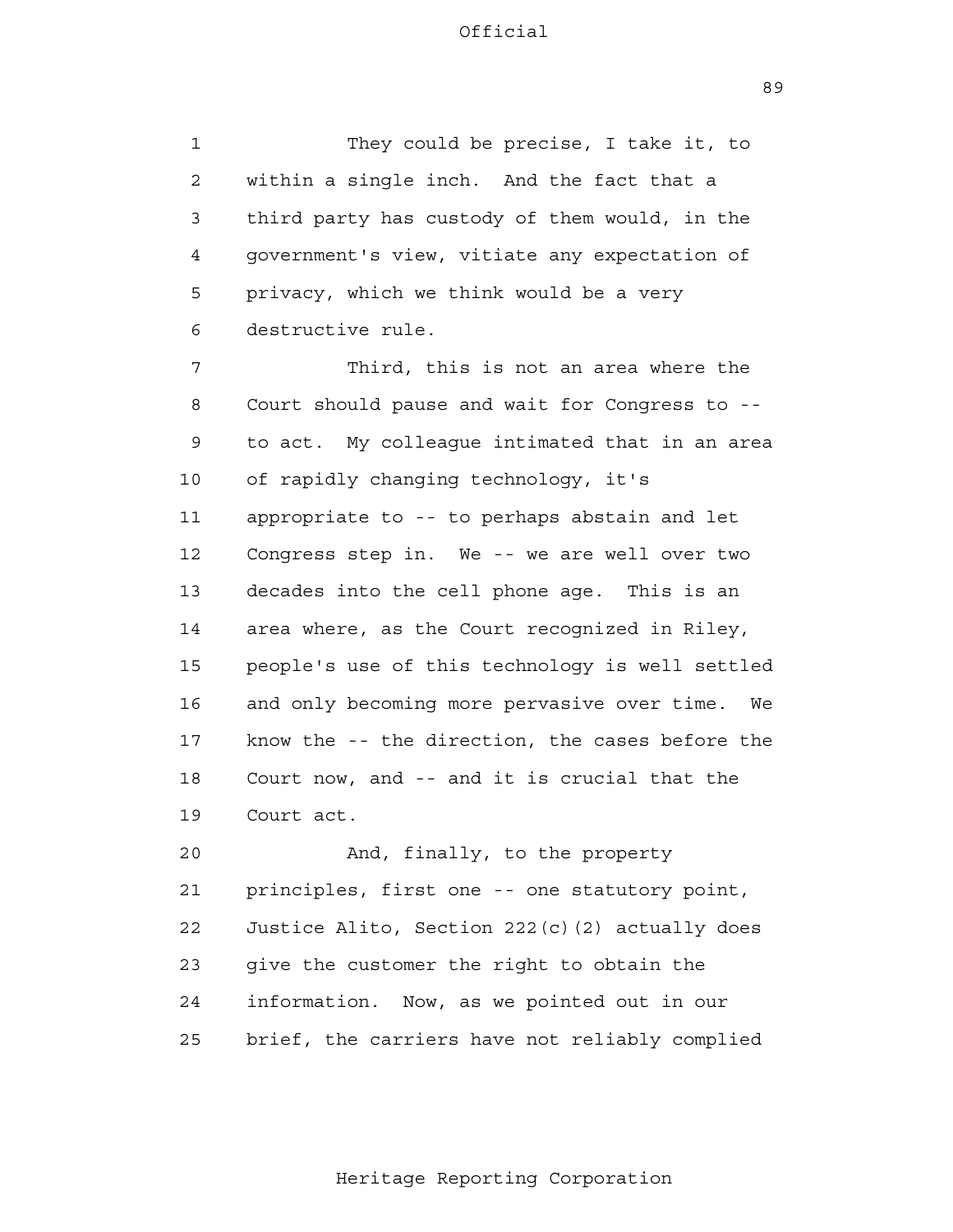90

 1 2 3 4 **5**  6 7 8 9 10 11 12 13 14 15 16 17 18 19 20 21 22 23 24 25 with that, at least as of several years ago, but  $-$ JUSTICE ALITO: No, I understand that, but you said in your brief that the -- that the companies wouldn't comply. MR. WESSLER: That I -- I don't know what the state of -- of play is today. As of a few years ago, the last time I have information, they were not complying. But but under Fourth Amendment property principles and property law more generally, it's of course quite common for a property right to be divided between different -- different parties, for the bundle of sticks to be split up. And here people have a right to exclude and a right to determine use of the data secured by the Telecommunications Act. Certainly, we acknowledge that the the provider itself has some property right, maybe several of those sticks in the bundle, but that doesn't eliminate some right on -- on the part of -- of -- of the customer. If the Court has no further questions, we ask that you reverse the Sixth Circuit. JUSTICE ALITO: Could I just ask you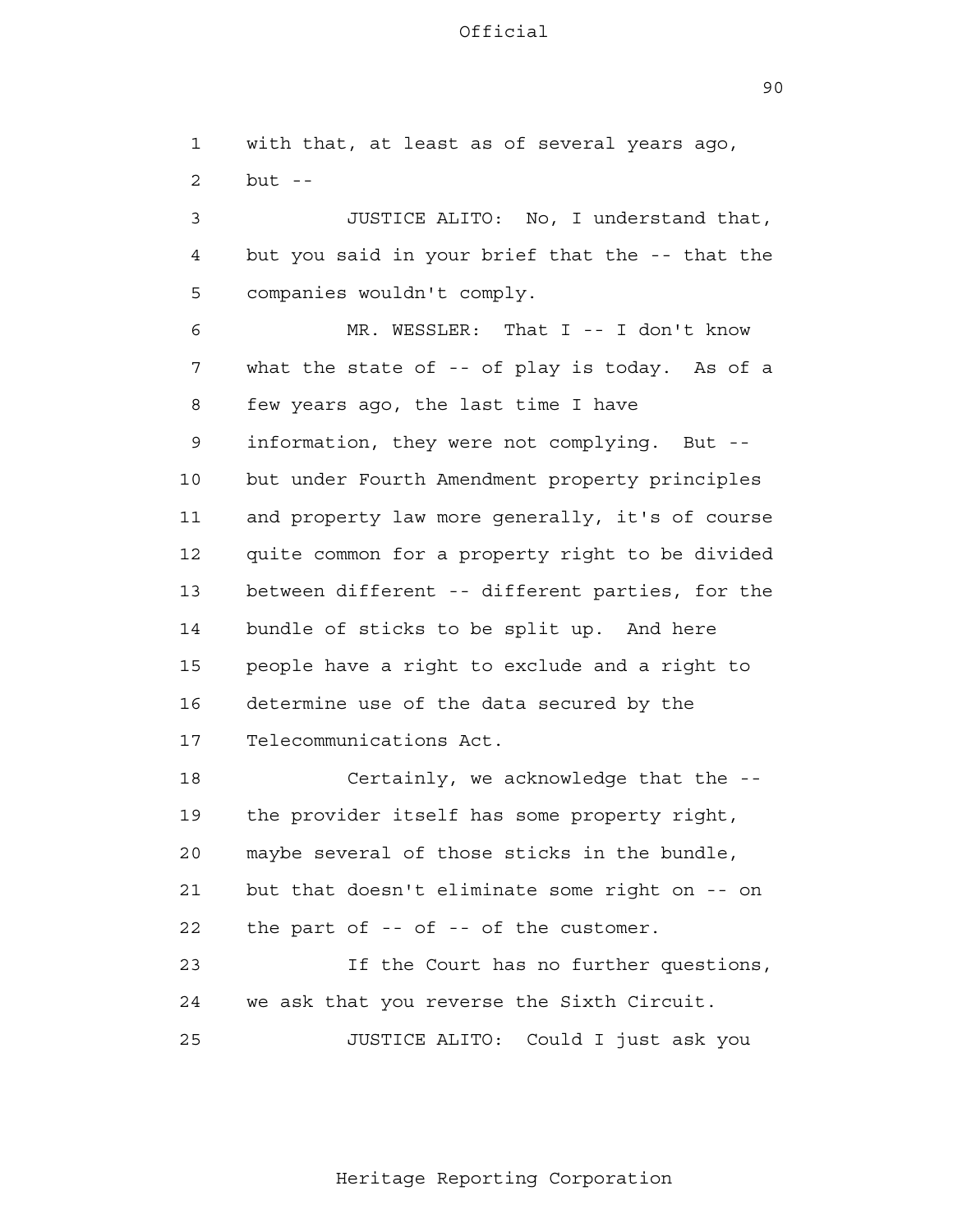| 1  | this question: Is any of this going to do any   |
|----|-------------------------------------------------|
| 2  | good for -- for Mr. Carpenter?                  |
| 3  | (Laughter.)                                     |
| 4  | JUSTICE ALITO: Is he going to get               |
| 5  | anything suppressed? Because under Illinois     |
| 6  | versus Krull, if -- if a search is conducted in |
| 7  | reliance on a statute authorizing the search in |
| 8  | accordance with a certain procedure, the        |
| 9  | exclusionary rule doesn't apply.                |
| 10 | MR. WESSLER: May I answer?<br>Thank             |
| 11 | you.                                            |
| 12 | So the -- that question is not before           |
| 13 | this -- this Court.                             |
| 14 | JUSTICE ALITO: No, I understand that.           |
| 15 | Just --                                         |
| 16 | MR. WESSLER: It will be dealt with on           |
| 17 | remand. I think that we have arguments on --    |
| 18 | on both of the -- the types -- quite strong     |
| 19 | arguments on both of the prongs of the good     |
| 20 | faith exception.                                |
| 21 | On the statutory prong, the Stored              |
| 22 | Communications Act provides two mechanisms, an  |
| 23 | order and a warrant. And we think that that     |
| 24 | makes this fundamentally different than other   |
| 25 | statutes that may clearly provide a means.      |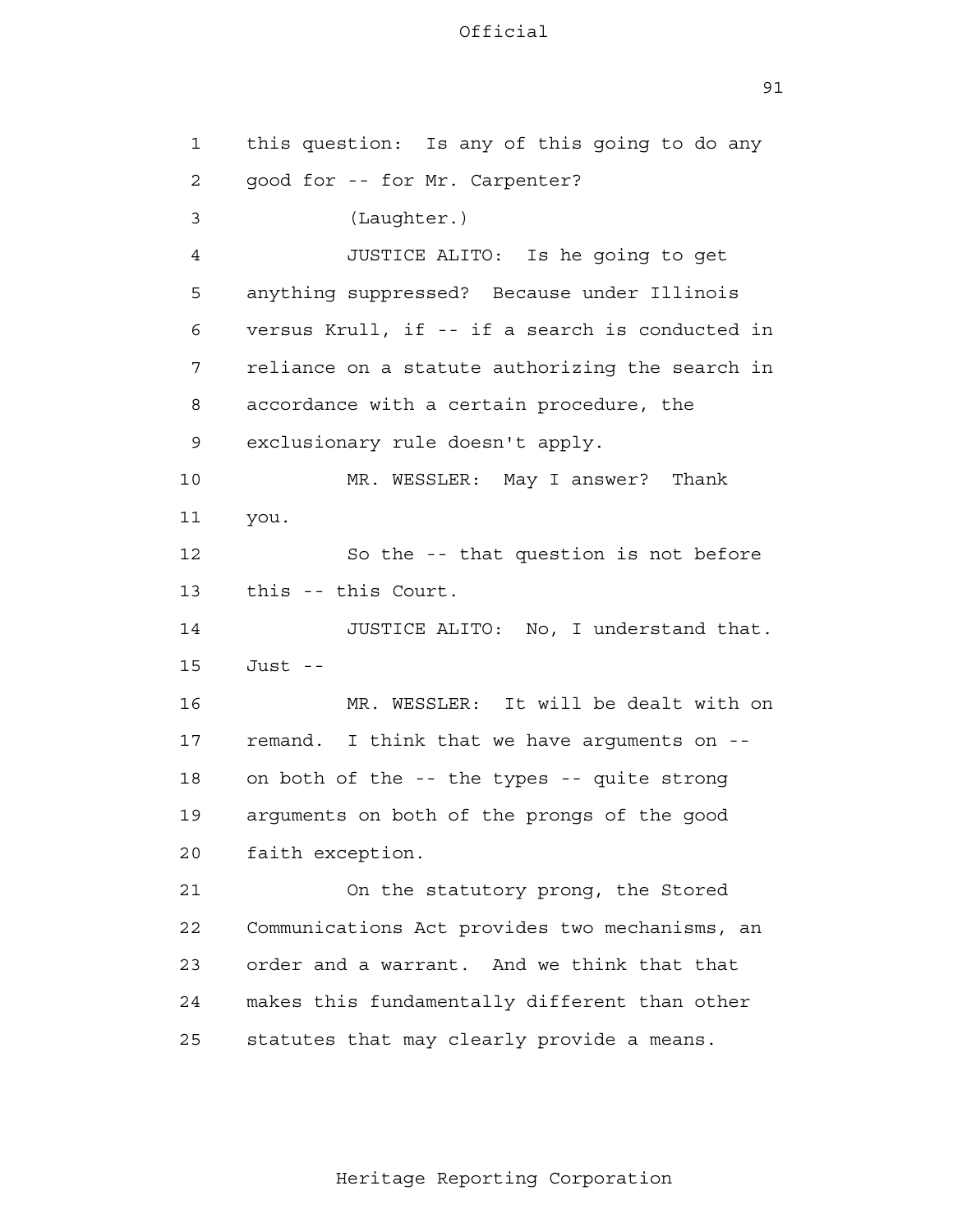| $\mathbf 1$    | And, second, on the court order, this        |
|----------------|----------------------------------------------|
| $\overline{a}$ | is unlike a warrant, and all of this Court's |
|                |                                              |
| 3              | cases on the good faith exception have dealt |
| 4              | with warrants based on affidavits from an    |
| 5              | investigating officer, this is an unsworn    |
| 6              | application from a prosecutor who we think   |
| 7              | should know better.                          |
| 8              | Thank you.                                   |
| 9              | CHIEF JUSTICE ROBERTS:<br>Thank you,         |
| 10             | counsel. The case is submitted.              |
| 11             | (Whereupon, at 11:27 a.m., the case in       |
| 12             | the above-entitled matter was submitted.)    |
| 13             |                                              |
| 14             |                                              |
| 15             |                                              |
| 16             |                                              |
| 17             |                                              |
| 18             |                                              |
| 19             |                                              |
| 20             |                                              |
| $2\,1$         |                                              |
| 22             |                                              |
| 23             |                                              |
| 24             |                                              |
| 25             |                                              |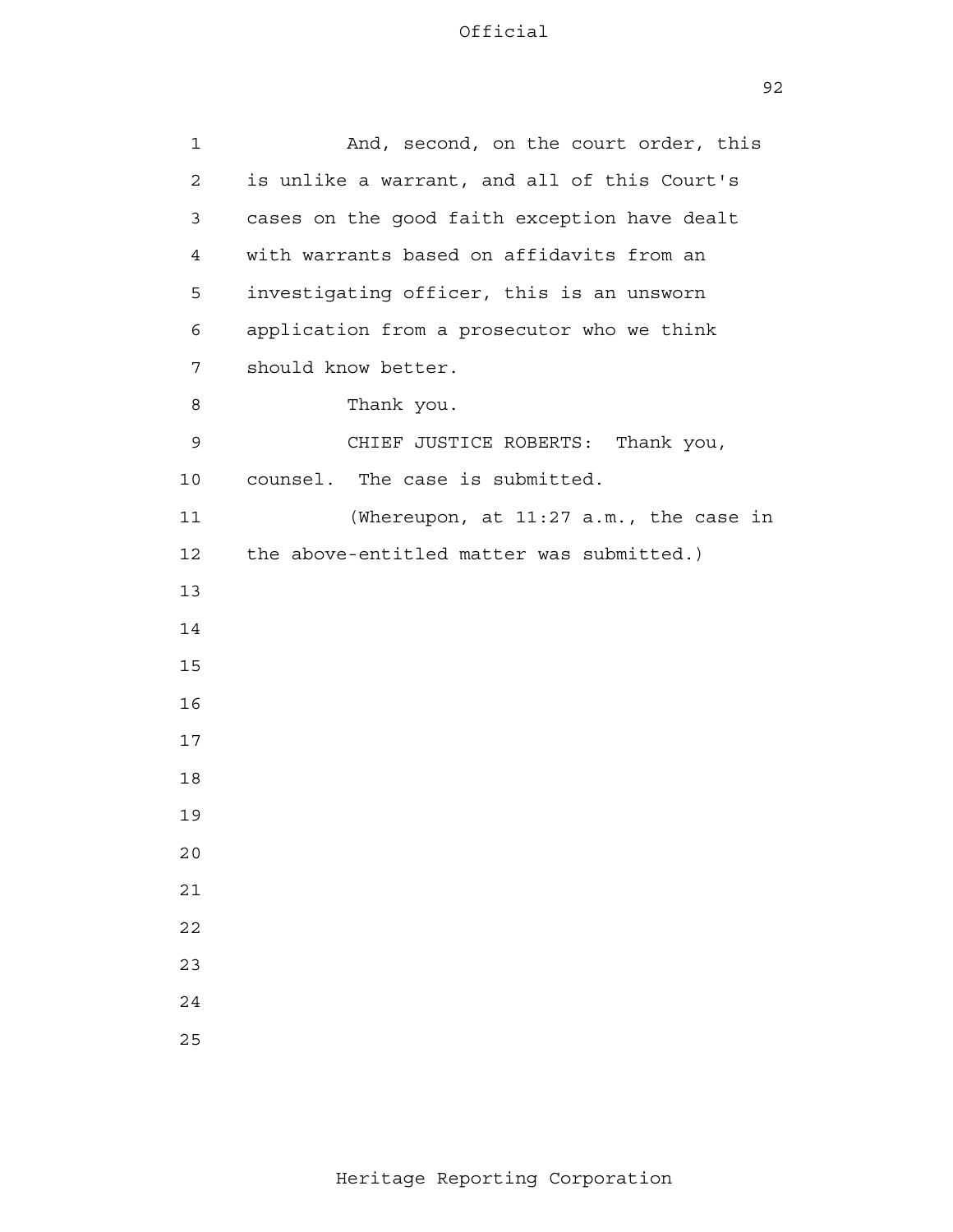|                                         |                                                                   | ソン                                                   |
|-----------------------------------------|-------------------------------------------------------------------|------------------------------------------------------|
|                                         | Official                                                          |                                                      |
| abnormal [1] 66:2                       | age [4] 24:15 35:10 87:4 89:13                                    | applied [2] 51:14 67:22                              |
| abolishing [1] 75:13                    | agency [1] 84:2                                                   | applies [3] 39:23 59:11 76:6                         |
| above [4] 38:1 64:13,21 86:7            | agent [2] 83:19 84:8                                              | apply [6] 11:11 34:16 35:8 75:23                     |
| above-entitled [2] 1:12 92:12           | agents [1] 26:16                                                  | 76:16 91:9                                           |
| <b>absent</b> [1] 23:13                 | aggregate [2] 12:12 61:6                                          | approach [5] 38:21 52:8,10,12,23                     |
| <b>absolute</b> [1] 23:16               | aggregated [2] 6:25 82:17                                         | appropriate [2] 36:22 89:11                          |
| absolutely [4] 5:10 14:23 24:11         | aggregations [1] 4:6                                              | approved [1] 52:23                                   |
| 86:25                                   | ago [6] 12:21 22:14 27:24 35:18                                   | arbiter [1] 63:11                                    |
| abstain [1] 89:11                       | 90:1.8                                                            | arbitrary [1] 32:24                                  |
| abuse [1] 37:11                         | agree [17] 5:10 6:11 15:12,22 17:                                 | area [9] 8:7 10:8 19:24 44:14 49:                    |
|                                         |                                                                   |                                                      |
| accept [1] 32:19<br>acceptable [1] 8:23 | 21 24:12 27:10,14 28:16,22 32:1,<br>6 35:3 45:22 53:18 65:5 81:19 | 23 69:24 89:7,9,14                                   |
|                                         |                                                                   | areas [1] 30:2                                       |
| accepting [1] 22:16                     | agrees [1] 24:14                                                  | argue [2] 46:3,4                                     |
| access [5] 11:21 19:10 23:1 44:18       | ahead [2] 58:5 72:24                                              | argued [1] 88:9                                      |
| 45:23                                   | alerts [1] 15:7                                                   | argument [17] 1:13 2:2,5,8 3:4,8,                    |
| accessed [1] 88:8                       | ALITO [31] 4:14,25 5:11,17,25 6:4,                                | 12 13:1 19:18 31:25 39:15 40:7                       |
| accessible [4] 17:19 43:19 85:12        | 9 15:11 16:16 18:18 22:11 25:5.                                   | 72:3 82:21 83:7,15 86:17                             |
| 88:7                                    | 15,20 56:3,16 60:24 61:13,14,19                                   | arguments [3] 21:7 91:17,19                          |
| accordance [1] 91:8                     | 76:1,21 79:15 84:18 86:23 87:12                                   | <b>around</b> [1] 36:23                              |
| according [1] 56:13                     | 89:22 90:3,25 91:4,14                                             | <b>arrest</b> [2] 82:13 87:7                         |
| accords [1] 12:6                        | Alito's [1] 46:18                                                 | <b>Article [1] 60:13</b>                             |
| account [5] 5:13 12:5 16:3 81:8.        | allow [1] 79:15                                                   | articulable [1] 50:17                                |
| 24                                      | allowed [2] 83:10 84:7                                            | articulated [1] 40:13                                |
| accrue [1] 18:1                         | allows [4] 12:12 47:18,21 69:17                                   | aside [2] 38:21 52:11                                |
| accurate [1] 29:5                       | <b>alluded</b> [1] 79:15                                          | asks [1] 41:4                                        |
| achieve [1] 55:8                        | almost [2] 23:14 27:3                                             | aspect [1] 36:6                                      |
| <b>Ackerman [1] 55:5</b>                | already [3] 25:25 63:12 87:25                                     | aspects [1] 32:7                                     |
| acknowledge [4] 21:10 52:25 57:         | alter [2] 64:6,22                                                 | asserting [1] 74:1                                   |
| 10 90:18                                | altered [1] 11:10                                                 | assistance [5] 83:1,18 84:4,7,7                      |
| acknowledged [1] 87:25                  | although [3] 6:20 12:7 18:3                                       | associations [2] 3:20 5:15                           |
| acquire [2] 51:19 72:11                 | altogether [1] 47:23                                              | <b>assume</b> [8] <b>19:15 61:8 65:15 72:</b>        |
| acquired [3] 50:25 72:13 79:1           | amended [2] 19:9 20:8                                             | 16, 17, 23 74: 20, 24                                |
| acquires [1] 78:8                       | Amendment [38] 7:11 18:8 22:19                                    | assumed [1] 78:24                                    |
| acquiring [8] 44:10,11,13 47:2 72:      | 26:21 29:1 31:16,18 40:13 41:11                                   | assuming [1] 4:3                                     |
| 11 79:7 82:17 83:23                     | 46:2 57:11 58:5,13,16,22 59:5,10,                                 | assumption [1] 53:10                                 |
| acquisition [3] 68:20 83:21 86:5        | 17 63:2,12 64:6,14,15,22,23 74:1                                  | attaching [2] 47:6 68:23                             |
| Act [11] 18:13 19:7,21 20:7,16 64:      | 75:5, 15, 23 76:6, 16 78:7, 13 82:19                              | attempted [2] 44:15 70:15                            |
| 11,18 89:9,19 90:17 91:22               | 87:2,9,16 90:10                                                   | attributes [1] 61:22                                 |
| acting [1] 83:10                        | Americans [4] 17:18 20:9 28:2 48:                                 | authorities [1] 11:21                                |
| active [1] 49:22                        | 24                                                                | authority [1] 83:20                                  |
| activity [5] 14:4 50:20 68:19 70:25     | <b>amicus</b> [1] 17:15                                           | <b>authorization</b> [2] <b>74:</b> 10 <b>85:</b> 21 |
| 77:2                                    | among [1] 50:14                                                   | authorizing [1] 91:7                                 |
| actual [5] 17:1 29:20 31:1 61:18        | amount [6] 10:20 26:14 29:11,23                                   | automatically [3] 15:5 16:13 87:3                    |
| 76:17                                   | 38:16 60:18                                                       | available [7] 45:4 46:5,6 48:12,13                   |
| actually [7] 10:4 17:25 36:24 59:       | analog [1] 39:10                                                  | 61:9 74:15                                           |
| 20 82:16 88:7 89:22                     | analogize [1] 55:6                                                | average [1] 30:8                                     |
| <b>Adams</b> [1] 83:2                   | analogous [1] 39:20                                               | avoid [4] 10:14 31:9 48:24,25                        |
| add [3] 34:20,24 35:6                   | analysis [3] 16:4 27:16 82:19                                     | away [3] 69:22 71:7 74:20                            |
| additional [4] 3:7 64:5 75:24 85:       | analyze [1] 47:10                                                 | В                                                    |
| 19                                      | angle [2] 29:22 31:2                                              |                                                      |
| address [6] 7:15 11:14 26:1 35:12       | anonymous [1] 8:15                                                | back ା9 9:2 12:16 15:18 33:24 71:                    |
| 45:4 49:21                              | another [7] 12:14 38:12 46:12 65:                                 | 9 74:21 76:4,12 84:19                                |
| addressed [1] 35:21                     | 7 70:21 71:19 76:8                                                | bag [6] 23:22,23,24 24:2,3,5                         |
| administrable [1] 9:9                   | answer [6] 35:2 43:22 70:21 77:5                                  | <b>balance</b> [1] 38:18                             |
| adopt [1] 4:2                           | 85:23 91:10                                                       | balancing [1] 86:11                                  |
| advance [1] 12:3                        | <b>answers</b> [1] 79:6                                           | bank [19] 5:2,5,11,18 6:3,18 8:3 32:                 |
| advanced [1] 15:1                       | Anybody [1] 43:1                                                  | 17 42:12, 13, 14, 16, 17, 23, 24 43: 2, 3            |
| advise [2] 3:6 17:2                     | app [2] 25:3 34:7                                                 | 81:8,24                                              |
| affoctod $119.10$                       | annoale $[1]$ 25 $(1)$                                            | <b>bank's [1] 42:14</b>                              |

**1 1** [2] **20:**9 **82:**16 **10** [3] **3:**7 **29:**18 **72:**19 **10:05** [2] **1:**14 **3:**2 **100** [1] **29:**6 **101** [1] **30:**7 **10th** [1] **14:**2 **11:27** [1] **92:**11 **120** [1] **10:**9 **127** [10] **3:**17 **10:**5 **13:**17 **24:**10 **26:**  5 **27:**9 **32:**3 **36:**21 **38:**13 **69:**3 **152** [1] **36:**21 **16-402** [1] **3:**4 **18,000** [1] **20:**12 **1877** [1] **88:**6 **1986** [2] **20:**8,10 **1994** [4] **19:**9 **20:**9,11,13 **2 20** [2] **19:**21 **35:**13 **2010** [2] **17:**22 **28:**22 **2011** [1] **28:**22 **2017** [1] **1:**10 **221** [1] **38:**13 **222** [4] **39:**15 **56:**25 **59:**16 **60:**16 **222(c)(2** [1] **89:**22 **24** [10] **8:**1 **9:**2,8 **11:**16 **12:**16,20 **13:**  17 **24:**10 **26:**6 **27:**22 **24-hour** [7] **7:**14,14 **9:**10 **11:**5 **13:**  19,21 **14:**17 **24/7** [6] **47:**18,21 **71:**13 **72:**5,12 **73:**  5 **2703(c)(1)(A** [1] **19:**12 **2703(d** [6] **19:**10,21 **21:**18 **37:**19 **69:**25 **70:**2 **274** [1] **65:**13 **29** [1] **1:**10 **3 3** [2] **2:**4 **17:**15 **30** [1] **13:**17 **300,000** [1] **20:**13 **388** [1] **38:**12 **4 4** [1] **17:**15 **40** [2] **2:**7 **13:**17 **454** [1] **38:**11 **5 50** [1] **29:**6 **6 6** [1] **75:**9 **8 86** [1] **2:**10 **9 9** [1] **20:**10 **95** [1] **28:**2 **A** 

**affected** [1] **8:**10 **affects** [1] **36:**6 **affidavit** [2] **38:**4 **50:**18 **affidavits** [1] **92:**4 **affirm** [1] **86:**12 **afield** [1] **57:**23

Heritage Reporting Corporation

**appeals** [1] **35:**12 **appear** [1] **69:**1

**APPEARANCES** [1] **1:**16 **appeared** [1] **10:**18 **appendage** [1] **43:**15

**application** [3] **22:**3 **87:**15 **92:**6

**banking** [3] **42:**11 **75:**11 **77:**10

**based** [7] **14:**18 **29:**21 **31:**2 **41:**2

**banks** [1] **66:**7

**50:**17 **74:**22 **92:**4 **baselines** [1] **64:**7

**a.m** [3] **1:**14 **3:**2 **92:**11 **ability** [2] **12:**15 **29:**20 **able** [3] **15:**7 **49:**1,4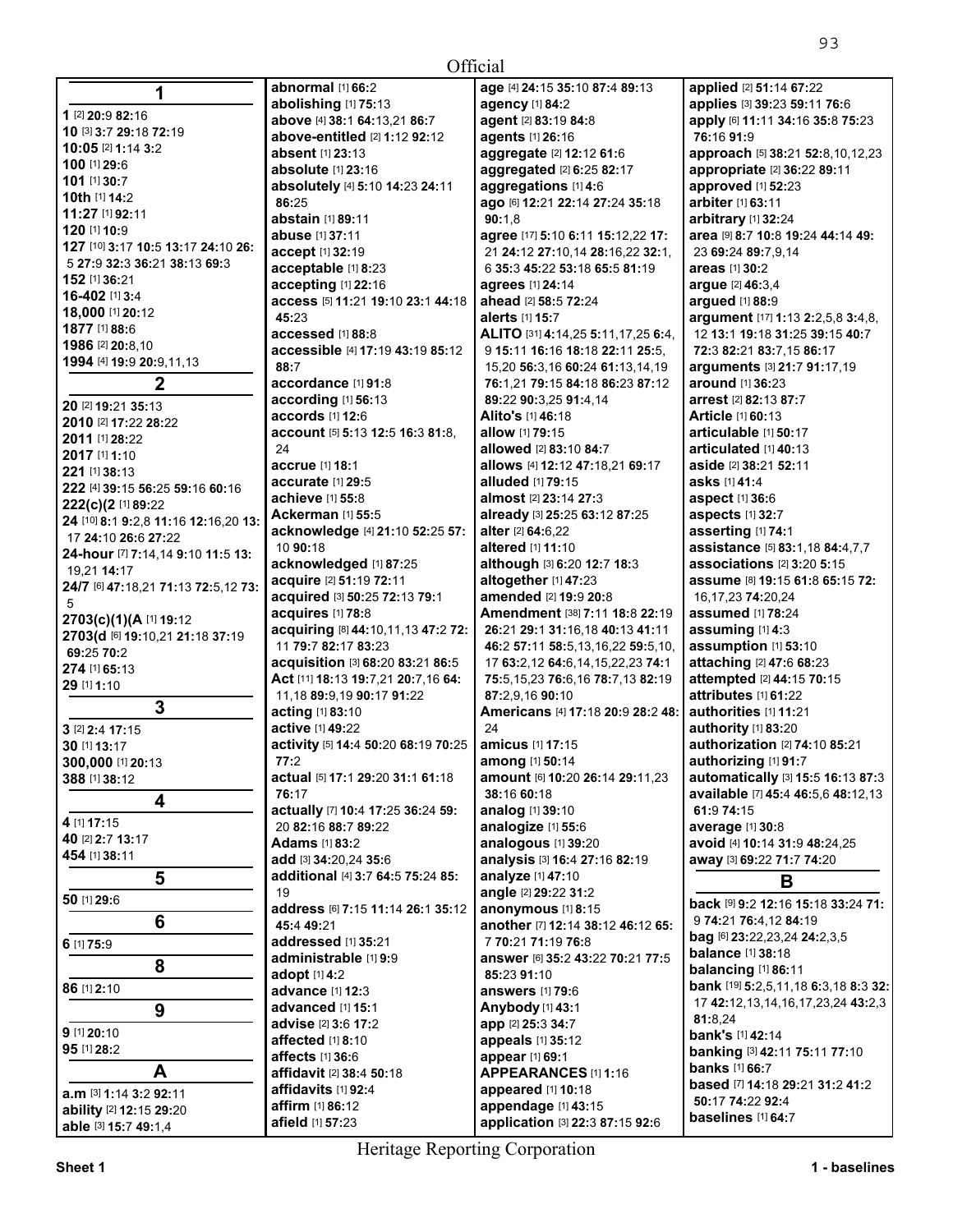| <b>basic</b> [6] 37:1 42:7 51:21 67:18 75:         | bull            |
|----------------------------------------------------|-----------------|
| 22 78:7                                            | bun             |
| basically [7] 12:16 13:15 22:23 33:                | burc            |
| 3 51:15 80:11 85:15                                | busi            |
| basis [2] 11:5 65:25                               | 842             |
| become [2] 29:16 81:23                             | 50:2            |
| becoming [1] 89:16                                 | busi            |
| <b>bed</b> [1] 43:10                               | busi            |
| <b>bedrock</b> [1] 45:2                            | buy:            |
| bedroom [5] 14:9 43:7,17,19 44:8                   |                 |
| beep [1] 44:7                                      | cafe            |
| beeper [2] 43:6,16<br>beepers [1] 43:6             | calit           |
| begging [3] 35:15 62:25 63:21                      | call            |
| begin [3] 34:16 86:21,22                           | 14              |
| beginning [1] 22:23                                | calle           |
| begins [1] 17:8                                    | 1               |
| behalf [8] 1:18,20 2:4,7,10 3:13 40:               | calli           |
| 8 86:18                                            | calls           |
| <b>belief</b> [1] <b>14:</b> 14                    | 951             |
| believe [7] 13:24 24:7 33:13 36:11                 | cam             |
| 49:3 50:19 66:3                                    | canr            |
| <b>besides</b> [1] 75:13                           | 62:7            |
| better [3] 72:18,19 92:7                           | cany            |
| between [20] 7:23 8:14 11:20,23                    | capa            |
| 13:14,23 27:17 30:2 37:19 44:10                    | car [           |
| 45:18 47:15 62:13 68:17 69:5 71:                   | card            |
| 11 76:3 82:6 86:4 90:13                            | 8               |
| beyond [5] 14:14 22:18 64:13.21                    | care            |
| 85:20                                              | care            |
| big [3] 32:6 42:17 48:24                           | <b>CAR</b>      |
| <b>bill</b> [1] <b>23:</b> 7                       | Carr            |
| <b>bit</b> [1] <b>72:24</b>                        | carr            |
| <b>bitter</b> [2] 60:3.4                           | carr            |
| blah [3] 36:4,4,4                                  | carr            |
| <b>blanket</b> [1] 70:6                            | carr            |
| <b>bodies</b> [2] 68:7,8                           | carr            |
| body [3] 34:5 49:21 66:17                          | cars            |
| boils [1] 82:21                                    | Cas             |
| Bond [2] 23:18 51:6                                | 14:2            |
| <b>books</b> [1] 4:4                               | 30:8            |
|                                                    |                 |
| <b>both [9] 4:23 16:1 24:16 47:11,16</b>           | 12 <sub>4</sub> |
| 20 76:24 91:18,19                                  | 217             |
| <b>bothering</b> [2] 11:23 65:16                   | 6 78            |
| <b>bottom</b> [1] <b>4:</b> 13                     | case            |
| box [1] 35:3                                       | 14,1            |
| Boyd [1] 76:12                                     | 20 6            |
| BREYER [26] 25:2 31:7,24 33:22                     | 12,1            |
| 34:20,24 65:2,3,22 66:11,14,21,25                  | 89:1            |
| 67:1,7 68:2,16 70:21 77:4,24 78:3,                 | cash            |
| 11, 14, 18, 21 79: 3                               | cata            |
| brief [12] 7:24 17:15 19:19 21:17                  | cate<br>cate    |
| 24:14 31:10 38:10 44:14 65:25 74:                  | cate            |
| 5 89:25 90:4                                       | caus            |
| briefly [1] 15:18                                  | 153             |
| briefs [3] 28:7,8 30:13                            | 196             |
| <b>bright</b> [2] 7:22 9:10                        | caut            |
| bringing $[1]$ 82:5                                | cell            |
| broad [5] 38:9 62:11 74:2,12 75:3                  | 15:8            |
| <b>broadcast</b> [1] <b>29:</b> 18                 | 2 29            |
| broadly [1] 17:25                                  | 20,2            |
| <b>broke</b> [1] 38:25<br><b>Brother</b> [1] 48:25 | 134             |

**bullet** [1] **70:**10 **bundle** [2] **90:**14,20 **burdensome** [1] **74:**13 **business** [19] **36:**3 **40:**16,25 **41:**3, 8 **42:**14 **44:**12,14 **46:**7,7 **47:**2 **48:**7 **50:**24 **55:**2 **63:**15,17 **69:**7,8 **81:**23 **business's** [1] **41:**9 **businesses** [2] **27:**2 **68:**21 **buys** [1] **5:**7 **C cafe** [1] **29:**11 **calibrated** [2] **58:**7 **86:**11 **call** [5] **8:**16 **16:**12 **41:**24 **42:**1 **72: called** [5] **25:**7,16 **41:**23 **76:**17 **80: calling** [3] **25:**16 **48:**16 **80:**4 **calls** [9] **15:**3 **40:**22 **42:**4,5 **46:**9 **48:**  9 **51:**8,24 **81:**6 **came** [3] **1:**12 **8:**16 **73:**10 **cannot** [6] **5:**13 **40:**18 **46:**21 **57:**4 **62:**7 **74:**12 **canvassing** [1] **12:**9 **capability** [4] **12:**23 **30:**20,24,25 **car** [5] **29:**7 **46:**23 **47:**7 **71:**15,17 **card** [6] **33:**9,10 **66:**8 **67:**23,23 **81: careful** [1] **60:**2 **carefully** [1] **50:**13 **CARPENTER** [3] **1:**3 **3:**4 **91:**2 **Carpenter's** [1] **22:**4 **carried** [1] **83:**18 **carrier** [3] **10:**23 **16:**15 **57:**3 **carriers** [1] **89:**25 **carry** [3] **28:**2 **42:**14,21 **carrying** [2] **41:**16 **81:**25 **cars** [1] **69:**3 **Case** [35] **3:**4,16 **4:**3 **6:**8 **8:**11 **10:**3 **14:**25 **21:**21,25 **25:**6 **27:**19 **28:**23 **30:**8 **37:**5 **38:**10 **40:**14 **43:**24 **44:**  12 **47:**15 **48:**3 **52:**16 **57:**18 **71:**4, 21 **72:**9,11 **73:**8,12 **74:**22 **76:**3 **77:**  6 **78:**17 **88:**10 **92:**10,11 **cases** [27] **4:**9 **21:**18,19 **22:**18 **32:**  14,15 **33:**23 **37:**3 **38:**8 **47:**11,17, 20 **65:**9 **68:**15,18 **74:**3 **75:**3 **76:**5, 12,13 **77:**7 **79:**15,18 **85:**16 **88:**9 **89:**17 **92:**3 **cash** [1] **5:**4 **catalogue** [1] **46:**21 **categorically** [2] **27:**25 **37:**7 **categories** [1] **34:**1 **category** [1] **24:**15 **cause** [13] **10:**19 **13:**23 **22:**3,9 **32:**  15 **36:**16,25 **38:**2 **43:**20 **49:**5 **50:**  19 **67:**17 **86:**7 **caution** [1] **18:**3 **cell** [50] **3:**18 **4:**6 **5:**1 **8:**7 **14:**7,8,15 **15:**8 **20:**10,12,17,25 **23:**3 **25:**8 **27:**  2 **29:**25 **30:**20,21 **31:**5 **40:**14,18, 20,22,24 **42:**2,8 **43:**7,22,25 **44:**11, 13 **47:**4 **48:**10,17,18 **55:**13 **61:**2,5 **65:**11 **69:**22,24 **72:**14 **73:**17 **80:**25

**All Contracts 81:**4,17,21 **83:**22,22 **89:**13 **cells** [1] **29:**17 **cellular** [1] **48:**5 **century** [1] **87:**8 **cert** [1] **38:**14 **certain** [4] **9:**24 **34:**3 **62:**3 **91:**8 **certainly** [14] **4:**17 **12:**1 **16:**13 **20:**  23 **24:**17 **25:**12,19 **33:**1 **36:**15 **38:**  2 **39:**22 **41:**20 **87:**12 **90:**18 **cetera** [3] **35:**5 **66:**8 **67:**12 **change** [5] **32:**6,7 **56:**22 **73:**2 **87:**  14 **changed** [2] **65:**10 **66:**18 **changing** [2] **49:**19 **89:**10 **character** [1] **55:**3 **characterized** [1] **56:**20 **chart** [1] **5:**13 **check** [6] **6:**13 **42:**13,13,22 **43:**1,2 **checking** [1] **15:**5 **checkup** [1] **29:**10 **CHIEF** [26] **3:**3,14 **9:**15 **11:**4,18 **12:**  14 **31:**8 **34:**18,22 **35:**19 **40:**4,9 **41:**  14 **60:**10 **65:**1 **74:**14 **81:**10,13,19 **85:**1,4,10,24 **86:**14,19 **92:**9 **choice** [1] **81:**16 **choose** [2] **40:**24 **45:**14 **chose** [1] **72:**9 **Circuit** [2] **38:**14 **90:**24 **circumstance** [3] **23:**13,14 **27:**20 **circumstances** [5] **32:**25 **58:**8 **63:**  3 **68:**10 **71:**11 **circumvention** [1] **9:**21 **claim** [3] **39:**4 **52:**19 **64:**10 **clarity** [1] **34:**19 **clear** [7] **6:**20 **26:**8 **45:**23 **62:**4 **64:**4 **70:**14 **87:**1 **clearly** [2] **20:**22 **91:**25 **client** [1] **39:**3 **clinic** [1] **29:**10 **closer** [2] **30:**1 **77:**16 **closest** [1] **39:**8 **co-defendant** [1] **22:**7 **cognizance** [1] **21:**3 **coherence** [1] **13:**1 **coherent** [1] **67:**21 **coherently** [1] **67:**6 **collaborator** [1] **21:**23 **collaborators** [1] **21:**22 **collar** [1] **32:**12 **colleague** [3] **48:**23 **52:**17 **89:**9 **colleagues** [1] **23:**25 **collecting** [1] **60:**18 **collection** [2] **3:**17,21 **combination** [1] **28:**19 **combined** [1] **28:**13 **come** [2] **28:**23 **74:**21 **comes** [2] **14:**18 **41:**4 **coming** [1] **31:**3 **commence** [1] **3:**5 **commerce** [3] **4:**22 **6:**16 **16:**9 **commercial** [4] **77:**8,9,11,18 **commercials** [1] **16:**21 **committed** [2] **13:**24 **69:**14 **common** [2] **59:**3 **90:**12

**communicate** [4] **40:**21 **46:**12 **48:**  7 **51:**16 **communication** [4] **24:**19 **44:**25, 25 **45:**24 **Communications** [10] **19:**7,21 **20:**  7 **24:**13 **45:**22 **64:**11,18 **87:**22 **88:**  15 **91:**22 **communicative** [1] **34:**10 **community** [1] **12:**17 **companies** [10] **30:**21 **40:**14,23 **45:**13 **48:**4 **60:**17 **62:**2,10 **66:**8 **90:**  5 **companies'** [1] **18:**10 **company** [25] **8:**19 **16:**22 **18:**12 **23:**  6,10,12 **41:**15,17,22,25,25 **44:**17 **45:**11 **56:**10,11,12 **61:**2,5,12 **63:**  16 **69:**23 **73:**18 **81:**4 **83:**23 **84:**14 **company's** [2] **17:**23 **61:**7 **comparison** [1] **30:**8 **compelled** [1] **78:**22 **complaint** [1] **14:**20 **complete** [2] **24:**23 **85:**22 **completely** [2] **32:**1 **76:**23 **complex** [1] **55:**7 **compliance** [2] **19:**1 **74:**23 **complied** [1] **89:**25 **complies** [1] **37:**8 **comply** [1] **90:**5 **complying** [1] **90:**9 **compromise** [2] **11:**9 **19:**25 **concede** [3] **55:**19,25 **79:**10 **conceded** [1] **88:**23 **concept** [2] **48:**25 **49:**10 **concern** [6] **10:**24 **13:**4,9,13 **35:**21 **70:**21 **concerned** [2] **82:**10 **83:**8 **concerns** [2] **13:**6 **15:**14 **concession** [1] **87:**20 **conclude** [1] **51:**22 **conclusion** [1] **47:**22 **conclusively** [1] **72:**2 **conclusory** [1] **22:**5 **concurrence** [1] **87:**6 **concurrences** [5] **12:**5 **24:**18 **26:**  8 **27:**15 **88:**17 **concurring** [3] **6:**19 **25:**24 **35:**13 **conduct** [1] **42:**24 **conducted** [1] **91:**6 **conducting** [1] **77:**1 **confessed** [1] **21:**22 **confronted** [1] **64:**10 **Congress** [26] **19:**8 **20:**7,22 **49:**21, 22 **50:**1 **58:**1,7,10 **60:**8,12,15,16 **61:**16,24 **62:**18,20,21,23 **63:**7,23, 25 **64:**17 **86:**10 **89:**8,12 **Congress's** [4] **20:**2 **50:**6 **58:**11 **64:**20 **congressional** [1] **74:**10 **conjunction** [1] **57:**6 **connection** [1] **16:**14 **connections** [2] **15:**4 **30:**6 **consent** [4] **18:**16 **23:**20 **33:**2 **78:**  25 **consequences** [1] **53:**1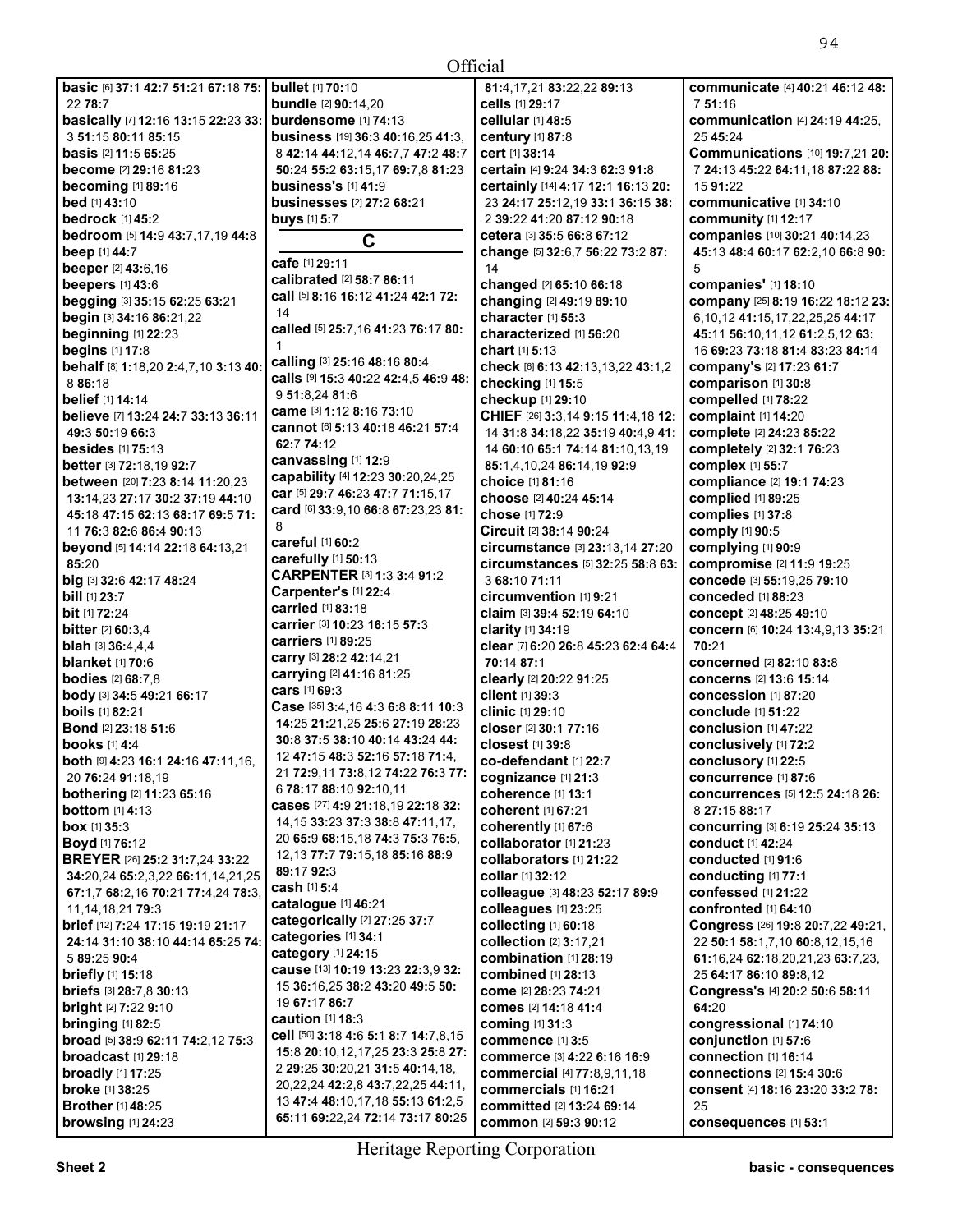15 **dial** [1] **48:**9

15,25

**90:**16

**All Contracts** 

**destroying** [1] **56:**12 **destructive** [1] **89:**6 **details** [3] **14:**5,11 **21:**23

**determined** [1] **47:**3 **Detroit** [1] **44:**15

**developing** [1] **44:**4 **device** [2] **47:**7 **68:**23 **devices** [1] **28:**2 **devotes** [1] **26:**14

**dialed** [3] **73:**8,10 **80:**9 **differ** [1] **42:**8

**differentiate** [1] **8:**25

**differently** [1] **31:**12

**67:**25 **87:**4

11

 $\alpha$ 

5

**directed** [1] **6:**17 **direction** [2] **18:**5 **89:**17

**disclosable** [1] **23:**5

**disclosures** [1] **17:**25 **discrete** [1] **33:**25 **discussing** [1] **6:**9 **discussion** [1] **55:**7 **dissent** [1] **22:**25

**dissenting** [2] **35:**14 **79:**23 **dissents** [1] **81:**21 **distance** [1] **30:**2

**distinction** [4] **16:**8 **44:**10 **69:**5 **82:** 

**disclose** [12] **5:**5,6,7,8 **17:**3,23 **18:**  24 **22:**24 **23:**24 **51:**8 **57:**4 **62:**16 **disclosed** [3] **23:**20 **57:**7 **62:**22 **disclosure** [4] **19:**8 **22:**24 **45:**9 **59:** 

| <b>consideration</b> [1] 12:20                 | 64         |
|------------------------------------------------|------------|
| considered [2] 52:9 75:6                       | <b>cro</b> |
| consistent [1] 34:14                           | cr         |
| constitute [1] 51:1                            | <b>cro</b> |
| Constitution [11] 19:2 49:9 50:10,             | cri        |
| 11 59:22,23 63:8 73:22,24 74:23                | 12         |
|                                                |            |
| 82:25                                          | cri        |
| <b>constitutional</b> [4] 18:9 50:4 57:        | cri        |
| 20 71:8                                        | 25         |
| <b>constitutionalize</b> [1] 58:6              | cr         |
| constitutionally [1] 86:13                     | СS         |
| constructive [2] 76:14.15                      | СS         |
| content [10] 22:25 23:2 24:15.19               | cu         |
| 45:15,18 46:10 51:8,24 64:22                   | cu         |
| contents [9] 24:12 34:11,11 44:24              |            |
|                                                | cu         |
| 45:22,24 87:21,24 88:2                         | cu         |
| context [7] 19:1 21:13 26:2 37:2               | cu         |
| 60:6 64:17 75:7                                | 56         |
| <b>contexts</b> [1] 39:20                      | 21         |
| contiguous [1] 7:14                            | cu         |
| contraband [1] 84:9                            | cu         |
| contract [5] 16:24,25 17:1,22 81:4             | cu         |
| <b>contractual</b> [2] <b>18:</b> 5,11         |            |
|                                                |            |
| contractualize [1] 18:12                       | D.         |
| <b>control</b> [2] 45:8 59:22                  |            |
| <b>controls</b> [2] 59:5.23                    | da         |
| conversation [4] 22:25 23:2,11                 | 24         |
| 45:12                                          | 29         |
| conversations [3] 14:16 44:18 80:              | 38         |
| 5                                              | da         |
| <b>conversion</b> [6] 39:3,4,7,22 52:16,       | da         |
|                                                | 11         |
| 19                                             | da         |
| conveyed [3] 4:20 16:6 55:2                    | 26         |
| conveying [1] 80:17                            |            |
| cooperating [2] 22:6,7                         | 11         |
| corollary [1] 64:2                             | de         |
| correct [1] 14:23                              | de         |
| corroborative [1] 10:7                         | de         |
| <b>couldn't</b> [1] 60:12                      | de         |
| counsel [7] 3:6 31:8 40:5 53:12                | de         |
|                                                | de         |
| 54:5 86:15 92:10                               | de         |
| <b>count</b> [1] 46:17                         |            |
| <b>couple</b> [1] 46:16                        | de         |
| <b>course</b> [2] 63:17 90:11                  | de         |
| COURT [65] 1:1,13 3:15 4:9,19 7:               | 13         |
| 15,21 9:9,12 10:4 11:14,15 12:2,4              | de         |
| 13:10 17:4 18:4,6 21:2 22:4,14 24:             | de         |
|                                                | de         |
| 2 26:1 34:16 35:15,17 37:5 40:10,              | de         |
| 12 43:24 45:19 47:7,9 51:14,22                 | de         |
| 58:4 59:11 60:1,5 63:4,11 64:2,4,              | de         |
| 14 73:3,12 74:3,22 75:9 76:5,17                |            |
| 78:24 80:2 82:16 86:2,9,12,25 89:              | de         |
| 8,14,18,19 90:23 91:13 92:1                    | de         |
| Court's [5] 9:21 31:15 75:2 85:16              | de         |
| 92:2                                           | de         |
| <b>courtroom</b> [4] <b>15:10 29:19 72:21,</b> | de         |
|                                                | de         |
| 22                                             | de         |
| Courts [8] 33:6,23 34:15 35:8,12               | de         |
| <b>37:24 39:16,18</b>                          |            |
| <b>craft</b> [1] 9:12                          | De         |
| crazy [1] 18:7                                 | De         |
| <b>create</b> [6] 30:6 41:17 50:8 56:7,8       | de         |
| 62:14                                          | de         |
| <b>created</b> [6] 4:20 41:15 51:7 61:18       | de         |
|                                                |            |

11 **14:**1,2,2,2 **27:**23 **30:**7 **49:**13 **days** [19] **3:**17 **9:**25 **10:**5,9 **24:**10 **26:**5 **27:**9,23 **32:**3,23,24 **36:**21 **38:**  11,13,13 **65:**13 **67:**10 **69:**3 **81:**16 **deal** [2] **19:**16 **85:**19 **dealing** [2] **45:**20,21 **dealt** [2] **91:**16 **92:**3 **death** [1] **23:**13 **debatable** [1] **16:**17 **debit** [2] **67:**23 **81:**8 **decades** [3] **22:**14 **35:**18 **89:**13 **decide** [3] **57:**18 **73:**13 **74:**22 **decided** [5] **22:**14 **27:**22 **48:**4 **63:**   $.14$ **deciding** [1] **81:**3 **decision** [3] **74:**16 **75:**10 **81:**14 **decisions** [2] **31:**16 **41:**2 **declare** [2] **15:**16 **56:**25 **defendant** [2] **10:**21 **38:**12 **defer** [2] **50:**6,8 **define** [2] **7:**22 **33:**25 **defined** [1] **50:**13 **definitely** [1] **63:**11 **degree** [1] **76:**25 **delineate** [1] **9:**24 **demand** [1] **74:**19 **dense** [1] **30:**1 **deny** [3] **55:**10,13,17 **Department** [1] **1:**20 **Deputy** [1] **1:**19 **describe** [1] **76:**5 **described** [1] **70:**8 **destroy** [1] **56:**11

**determination** [3] **20:**2 **36:**25 **58: determine** [4] **59:**17 **60:**13 **87:**3 **developed** [2] **39:**17 **79:**18 **diagnostic** [4] **68:**5 **77:**17 **78:**14, **difference** [16] **8:**14 **10:**10 **13:**23 **27:**17 **28:**20 **29:**1 **35:**25 **37:**19 **42:**  18 **47:**14 **62:**13 **68:**17 **76:**3 **85:**5, **different** [25] **13:**4 **42:**20 **44:**17,23 **45:**1,17 **46:**15,16,24 **47:**1,20,24 **55:**8 **71:**18 **72:**3,8,10 **76:**18,21,24 **82:**19 **84:**21 **90:**13,13 **91:**24 **differentiating** [1] **13:**14 **difficult** [3] **10:**2 **19:**25 **68:**25 **digital** [7] **4:**13 **24:**15,22 **35:**9,16 **direct** [3] **30:**18 **47:**11 **68:**19 **directly** [3] **13:**10 **39:**25 **42:**23 **disagree** [4] **15:**22 **25:**13 **73:**3 **78: documents** [4] **18:**1,5,11 **76:**9 **Doe** [2] **8:**16,20 **doing** [7] **5:**16 **13:**16 **41:**5,6 **79:**11 **80:**13,23 **Donovan** [1] **74:**4 **down** [4] **24:**10 **52:**2 **70:**15 **82:**21 **dragnet** [4] **13:**7,15 **14:**4,21 **dramatically** [2] **65:**10 **66:**18 **draw** [12] **7:**21 **9:**10,13 **19:**25 **65:**18, 19 **66:**22,24 **68:**11,12 **73:**3 **80:**5 **drawers** [1] **36:**3 **drawing** [1] **11:**19 **drawn** [2] **4:**10 **67:**6 **draws** [1] **10:**4 **DREEBEN** [125] **1:**19 **2:**6 **40:**6,7,9 **41:**20 **42:**19 **43:**4,21 **44:**3,5,9,20, 22 **45:**16 **46:**14,25 **48:**2,21 **49:**7, 14,18 **50:**23 **51:**3,12 **52:**1,24 **53:**4, 6,9,20,22 **54:**1,9,13,18,24 **55:**12, 19,22,24 **56:**3,16 **57:**2,5,13,22 **58:**  1,13,14,17,23 **59:**2,7,10,15,19,24 **60:**5,10,14,24 **61:**13,15,23 **62:**9,18, 21 **63:**4,10,19,25 **64:**24 **65:**20 **66:**  10,13,20,24 **67:**5,20 **68:**16 **70:**1,5, 7,13,19 **71:**7 **72:**7 **73:**1,19,23 **74:**8, 18 **76:**2,20,23 **77:**23 **78:**1,6,16,19, 22 **79:**4,18,21 **80:**9 **81:**1,11,18 **82:**  2,3,8,14,20 **83:**9,17 **84:**1,5,12,17 **85:**3,8,14,25 **88:**22 **dressing** [1] **14:**12 **drew** [2] **11:**15 **23:**3 **drill** [1] **52:**2 **drugs** [1] **32:**12 **due** [1] **60:**6 **dump** [4] **8:**3,6,14 **13:**5 **duration** [1] **8:**21 **durational** [1] **9:**22 **during** [1] **13:**21 **E** 

## **e-mail** [3] **45:**15 **55:**4,14

**e-mails** [5] **15:**6 **34:**11 **45:**14 **87:**24 **88:**2 **E911** [3] **30:**15,22 **79:**8 **each** [5] **7:**8,9 **9:**19 **23:**8 **36:**23 **earlier** [2] **23:**16 **70:**8 **early** [2] **69:**11 **70:**23 **easily** [1] **45:**12 **easy** [1] **9:**24 **economic** [2] **39:**2 **52:**20 **effect** [6] **17:**22 **52:**22 **53:**19,23 **54:**  23 **55:**18 **effective** [1] **28:**13 **efforts** [1] **64:**20 **eight** [2] **9:**5,6 **eighth** [1] **72:**21 **either** [2] **18:**5 **55:**20 **elapsed** [1] **14:**24 **electronic** [3] **24:**12 **32:**4 **87:**21 **element** [3] **81:**3,5,7 **eliminate** [1] **90:**21 **emerge** [1] **34:**19 **emphasized** [1] **81:**15 **emphasizing** [1] **7:**3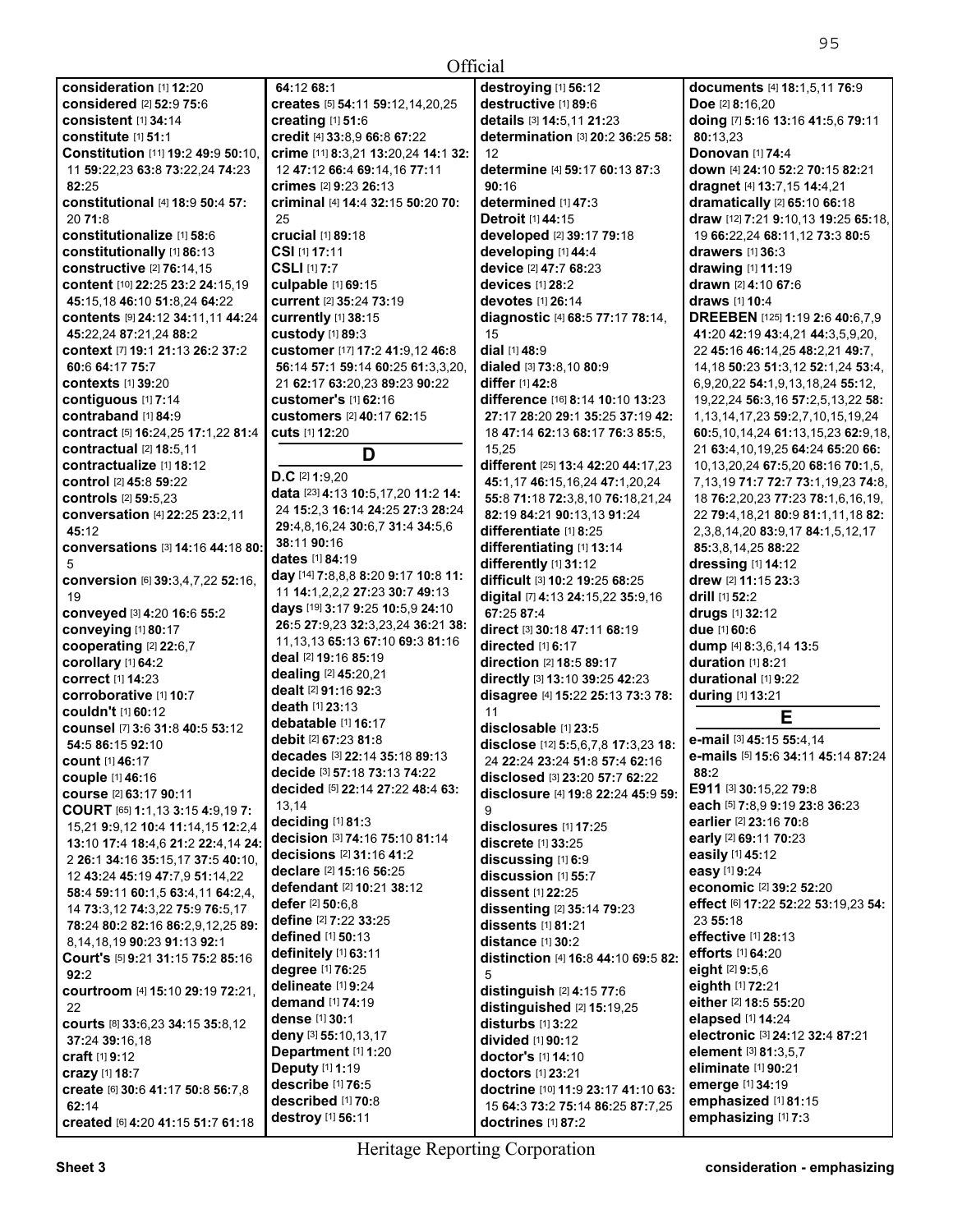| <del></del><br>expected [1] 6:23<br>explain [3] 18:2 67:21 76:6<br>explaining [1] 84:18<br><b>explored</b> [1] 39:5<br>expose [2] 24:3 85:19 | <b>football</b> [1] <b>72:20</b><br><b>footing</b> [1] 84:21<br><b>Footnote</b> [2] 75:9 82:16<br>force [3] 56:8.11 83:5<br>foremost [1] 50:14 | 20 83:14.25 84:3.10.13<br>Gorsuch's [1] 63:1<br>got [8] 39:15 50:17 53:13.16 61:6<br>70:20 73:8 77:5<br><b>gotten</b> [1] <b>67:</b> 15 | home [3] 34:8.9 57:19<br>homeowner [1] 34:9<br>Honor [16] 6:11 7:12 9:7 10:15 11:<br>25 14:22 17:14 20:21 21:9 24:11<br>25:10.25 27:15 35:7 36:15 87:5 |  |
|----------------------------------------------------------------------------------------------------------------------------------------------|------------------------------------------------------------------------------------------------------------------------------------------------|-----------------------------------------------------------------------------------------------------------------------------------------|--------------------------------------------------------------------------------------------------------------------------------------------------------|--|
| <b>Heritage Reporting Corporation</b>                                                                                                        |                                                                                                                                                |                                                                                                                                         |                                                                                                                                                        |  |

**All Contracts** 

**empirical** [2] **16:**17 **17:**14 **expressly** [1] **75:**10 **forever** [1] **32:**5 **government** [58] **10:**16 **12:**11,22 **employ** [1] **72:**9 **extend** [1] **22:**18 **form** [1] **88:**1 **15:**7 **17:**4 **18:**22 **19:**6 **22:**1 **24:**14 **enacted** [1] **20:**7 **extended** [1] **11:**8 **forth** [1] **10:**10 **28:**6 **30:**22 **37:**4,10 **38:**10 **41:**1,4 **end** [3] **18:**8 **22:**6 **23:**8 **extending** [1] **22:**22 **founding** [1] **84:**20 **45:**4 **47:**5 **48:**12 **49:**1,4,12 **50:**12 **extension** [1] **4:11 four** [5] **11:1 18:25 22:14 35:17 86: 51:1,9 57:9 62:6 65:15 66:2 67:1**<br>**68:22 69:5.7.11 70:14 71:12 73: enforcement** [7] **20:24 26:4,14 43:** extensive [1] **48:13**  $\begin{bmatrix} 16 \end{bmatrix}$  **68:20 60:22 79:4 extracting [1] 79:12 Fourth** [40] **7:11 14:2 18:8 22:19** 19 **46:**20 **60:**22 **79:**4 **extracting** [1] **79:**12 **Fourth** [40] **7:**11 **14:**2 **18:**8 **22:**19 17 **75:**18 **76:**25 **78:**8,23,25 **79:**1,5, **engage** [1] **42:**11 **extraordinarily** [1] **38:**9 **26:**21 **29:**1 **31:**15,17 **38:**14 **40:**13 8 **80:**12,23 **82:**7 **83:**4,19,20 **84:**24 **engaged** [1] **6:**12 **extraordinary** [1] **38:**16 **41:**11 **46:**1 **57:**11 **58:**5,13,16,21 **85:**13,20 **86:**1,4 **88:**9,22 **enhanced** [2] **64:**5,20 **extremely** [1] **80:**6 **59:**3,4,10,17 **63:**2,12 **64:**6,14,15, **government's** [9] **3:**17 **12:**15 **22: enough** [4] **17:**9 **21:**20,24 **69:**<sup>13</sup>**F** 21,23 **74:**1 **75:**4,22 **76:**6,16 **78:**7, 17 **57:**12 **58:**19,20 **87:**20 **88:**25 **89: enter** [1] **83:11 enter i1] 83:11 entered [1] 24:22 face** [3] **22:3 58:**9,12 **framers** [1] **83:7 entered** [1] **24:**22 **face** [3] **22:**3 **58:**9,12 **framers** [1] **83:**7 **governmental** [6] **30:**14 **68:**19,20 **entertainment** [1] **5:**22 **faced** [1] **66:**3 **framework** [5] **19:**6 **51:**13,21 **76: 83:**11,24 **84:**<sup>1</sup> entire [4] 13:21 36:1 71:23 72:6  $\begin{bmatrix} 6 & 11 & 21 & 7 & 28 & 17 & 33 & 17 & 50 & 1 & 53 \\ 16 & 64 & 19 & 68 & 9 & 70 & 2 & 80 & 23 & 89 \\ 16 & 64 & 19 & 68 & 9 & 70 & 2 & 80 & 23 & 89 \end{bmatrix}$   $\begin{bmatrix} 22 & 24 & 29 & 53 & 17 & 15 & 15 & 15 & 15 & 15 & 15 & 15 & 1$ **e 16 64:19 68:9 70:2 80:23 82:3 89: <b>framing** [1] **87:9 18:10** 7<br>**e 1 64:19 68:9 70:2 80:23 67 61:11 16:23 67 61:14 67 61:14 61:14 61:14 61:14 61:14 61:14 61:14 61:14 61:14 61:14 61:14 envelope**  $[2]$  **45:7,7 frankly**  $[1]$  **<b>frankly**  $[1]$  **26:23 discript in the sum of the sum of the sum of the sum of the sum of the sum of the sum of the sum of the sum of the sum of the sum of the sum of the sum of t equally**  $[1]$  **9:18 factors**  $[5]$  **16:2 37:**6 **68:12,14 80: free**  $[1]$  **6:23**<br>**equivalent**  $[2]$  **34:4,6 free**  $[1]$  **66:1 equivalent** [2] **84:**4,6 20 **frequent** [1] **66:**1 **granularity** [1] **73:**<sup>14</sup> **essence** [1] **14:**19 **facts** [2] **50:**17 **52:**4 **friend** [1] **29:**11 **great** [3] **16:**7 **24:**21 **85:**<sup>19</sup> **essential** [1] **71:**10 **factual** [1] **71:**11 **full** [1] **6:**15 **Greenwood** [1] **64:**<sup>8</sup> **essentially** [2] **40:**15 **71:**22 **failure** [1] **49:**24 **fully** [2] **10:**16 **21:**10 **ground** [3] **15:**25 **32:**16 **59:**<sup>3</sup> **establishments** [2] **5:**22,22 **faith** [2] **91:**20 **92:**3 **function** [2] **40:**15,18 **grounds** [1] **15:**<sup>19</sup> **estimate** [2] **29:**20 **31:**1 **fall** [1] **25:**11 **functioning** [1] **45:**25 **grow** [1] **45:**<sup>1</sup> **et** [3] **35:**4 **66:**8 **67:**12 **fallible** [1] **32:**2 **functions** [1] **46:**6 **guess** [1] **16:**<sup>25</sup> **even** [22] **12:**16 **13:**17 **14:**1,12 **17:**6, **far** [4] **24:**6 **48:**15 **57:**23 **73:**6 **fundamental** [2] **49:**10 **88:**5 **guidance** [1] **35:**<sup>15</sup> **FBI** [1] **18:**1<br> **FBI** [1] **32:11 fundamentally** [5] 47:1 72:8 76:  $\begin{bmatrix} 1 & 0 & 0 \\ 0 & 0 & 0 \\ 0 & 0 & 0 \\ 0 & 0 & 0 \end{bmatrix}$ **FCC**  $[2]$  **61:**9,10 **funds**  $[2]$  **4:22 6:17 Hale**  $[1]$  **76:12 funds**  $[2]$  **4:22 6:17 Hale**  $[1]$  **76:12 html funds**  $[2]$  **4:22 6:17 html funds**  $[2]$  **4:22 6:17 html funds**  $[3]$  **fs:10 2 eventually** [1] **33:7 federal** [2] **39:12 70:11 further** [1] **90:23 half** [3] **half** [3] **15:10 29:19 72:20 half everybody** [10] **12:17**,17 **17:**8,10 **feel** [1] **23:22 http:** [1] **further** [1] **11:7 33:23 73 everybody** [10] **12:**17,17 **17:**8,10 **feel** [1] **23:**22 **future** [4] **17:**7 **33:**23 **73:**15 **77:**21 **hamper** [1] **60:**<sup>22</sup> **Ferguson** [3] 23:18 51:6 78:16 **G**<br>**fertility** [2] 24:25 34:6 **gather** [3] 10:19 56:9 70:24 **happen** [5] **17:**7 **26:**20 **27:**20 **73: everything** [3] **5:**6 **24:**24 **81:**11 **fertility** [2] **24:**25 **34:**6 **gather** [3] **10:**19 **56:**9 **70:**24 14,15 **everywhere** [3] **16:**23 **43:**14 **72:**13 **few** [4] **29:**2 **33:**4 **65:**7 **90:**8 **gathered** [3] **12:**8 **14:**25 **15:**2 **happened** [3] **12:**18 **14:**1 **26:**<sup>12</sup> **evidence** [2] **10:23 29:12 <b>fewer** [1] **20:17 <b>fewer** [1] **10:17 <b>fewer f** [2] **69:18 field** [2] **69:18 f** [2] **f** [2] **f field** [2] **f** [2] **f** [2] **f** [2] **f** [2] **f** [2] **f** [2] **f** [2] **f** [2] **f** [2] **f** [2] **Ex** [1] **88:**6 **field** [2] **69:**18 **70:**16 **General** [2] **1:**19 **28:**11 **happenstance** [1] **18:**<sup>10</sup> **exactly** [7] **7:**22 **28:**12 **47:**19 **69:**10 **fields** [1] **72:**20 **generalized** [2] **43:**25 **48:**17 **happy** [1] **12:**<sup>1</sup> **70:**9 **83:**7,14 **fighting** [1] **54:**5 **generally** [2] **28:**24 **90:**11 **hardly** [1] **73:**<sup>25</sup> **example** [7] **5:**19 **12:**10 **22:**23 **34:**8 **figure** [1] **70:**24 **generated** [2] **35:**13 **48:**8 **hear** [4] **3:**3 **16:**21 **34:**25 **87:**<sup>21</sup> **53 figuring** [1] **70:**16 **figuring** [1] **58:**10,23 **filling** [1] **51:18 <b>68:**10,23 **filling** [1] **19:20 filling** [1] **19:20 Except** [2] **18:**18 **50:**12 **filling** [1] **3:**9 **getting** [9] **10:**1 **35:**25 **69:**6 **70:**9 **hearing** [1] **19:**<sup>20</sup> **exception** [10] **11:**6 **33:**5 **51:**7 **65: finally** [1] **89:**20 **71:**13 **72:**18 **79:**13,24 **81:**5 **heart** [1] **34:**<sup>5</sup> <sup>8</sup>**67:**18 **68:**4,6 **87:**24 **91:**20 **92:**3 **financial** [6] **6:**12 **32:**18 **33:**8 **42: GINSBURG** [11] **7:**2,6 **8:**1 **9:**1,16 **heavily** [1] **18:**<sup>4</sup> **exceptions** [2] **51:**5 **65:**7 21,24 **81:**25 **18:**20 **21:**16 **37:**18 **82:**2,4,9 **heightened** [1] **78:**<sup>12</sup> **exclude** [1] **90:**15 **financing** [2] **32:**13 **66:**5 **give** [9] **20:**1 **21:**6 **42:**13,16,16 **60: held** [4] **4:**19 **21:**14 **31:**17,21 **exclusionary** [1] **91:**9 **find** [3] **12:**24 **36:**2 **69:**18 20 **72:**6 **80:**19 **89:**23 **help** [2] **11:**3 **83:**<sup>5</sup> **exculpatory** [2] **10:**14,23 **fired** [1] **70:**10 **given** [9] **5:**16 **32:**25 **35:**2 **50:**5 **62: helps** [1] **41:**<sup>17</sup> **exist** [1] **65:**8 **first** [7] **14:**22 **17:**14 **28:**22 **29:**3 **37:** 10 **71:**19,22 **78:**12,24 **Henkel** [1] **76:**<sup>13</sup> **existed** [1] **56:**1 8 **75:**14 **89:**21 **gives** [1] **42:**17 **herself** [1] **10:**<sup>22</sup> **existence** [1] **20:**23 **fit** [1] **82:**24 **giving** [3] **33:**1 **42:**22 **72:**4 **highlight** [1] **88:**<sup>21</sup> **existing** [1] **15:**15 **five** [7] **6:**19 **27:**23 **33:**12 **35:**12 **46: gleaned** [1] **28:**10 **highly** [9] **24:**21 **26:**9 **31:**22 **35:**<sup>9</sup> **expect** [4] **10:**16 **24:**1,9 **49:**4 17 **47:**7,8 **globe** [1] **84:**14 **68:**11 **73:**24 **77:**15 **88:**15,18 **expectation** [18] **3:**23 **6:**21 **12:**7 **Florida** [1] **70:**13 **Google** [2] **24:**23 **34:**12 **hinging** [1] **18:**<sup>9</sup> 16:3 19:3 23:12 24:4 26:19 27:2,8 10CUS [2] 36:9,18<br>28:22 14:21.24 40:2 52:1 53:3.5.7.11.15, 35:11 38:11 36:24 37:1 **38:**22 **46:**19 **52:**10,12 **64:**13 **72:**1 **Focusing** [1] **38:**20 14,21,24 **40:**2 **52:**1 **53:**3,5,7,11,15, **35:**11 **38:**11 **86:**24 **87:**<sup>1</sup>

**88:14 89:4 follow [4] <b>6:7 32:**2,5 **53:2** 21,24 **54:**4,9,12,15,19 **55:**9,15,21 **historically** [1] **3**<br>**88:14.89:4 followed** [2] **26:**4.6 **followed** [2] **26:4.6 followed** [2] **76:2.24 followed** [3] **66:2.24 57: expectations** [6] **26:**25 **44:**23 **47: followed** [2] **26:**4,6 **56:**2,24 **57:**3,8,15,25 **58:**11,15,19, **history** [1] **24:**<sup>24</sup> 10,25 **49:19 64:16 following** [2] **6:11 27:9** 25 **59:**4,8,13,16,21 **60:**3,9,11 **82: hold by football** [1] **72:**20 20 **83:14.25 <b>84:**3,10.13

19 **19:**5,22 **23:**9,20 **26:**9 **27:**21 **29:**  4,25 **51:**6 **56:**14 **69:**3 **70:**3,3 **74:**24

**23:**5 **27:**3,4,4 **71:**24,25 **everybody's** [1] **14:**5

**favor** [1] **18:**1

**feet** [1] **29:**6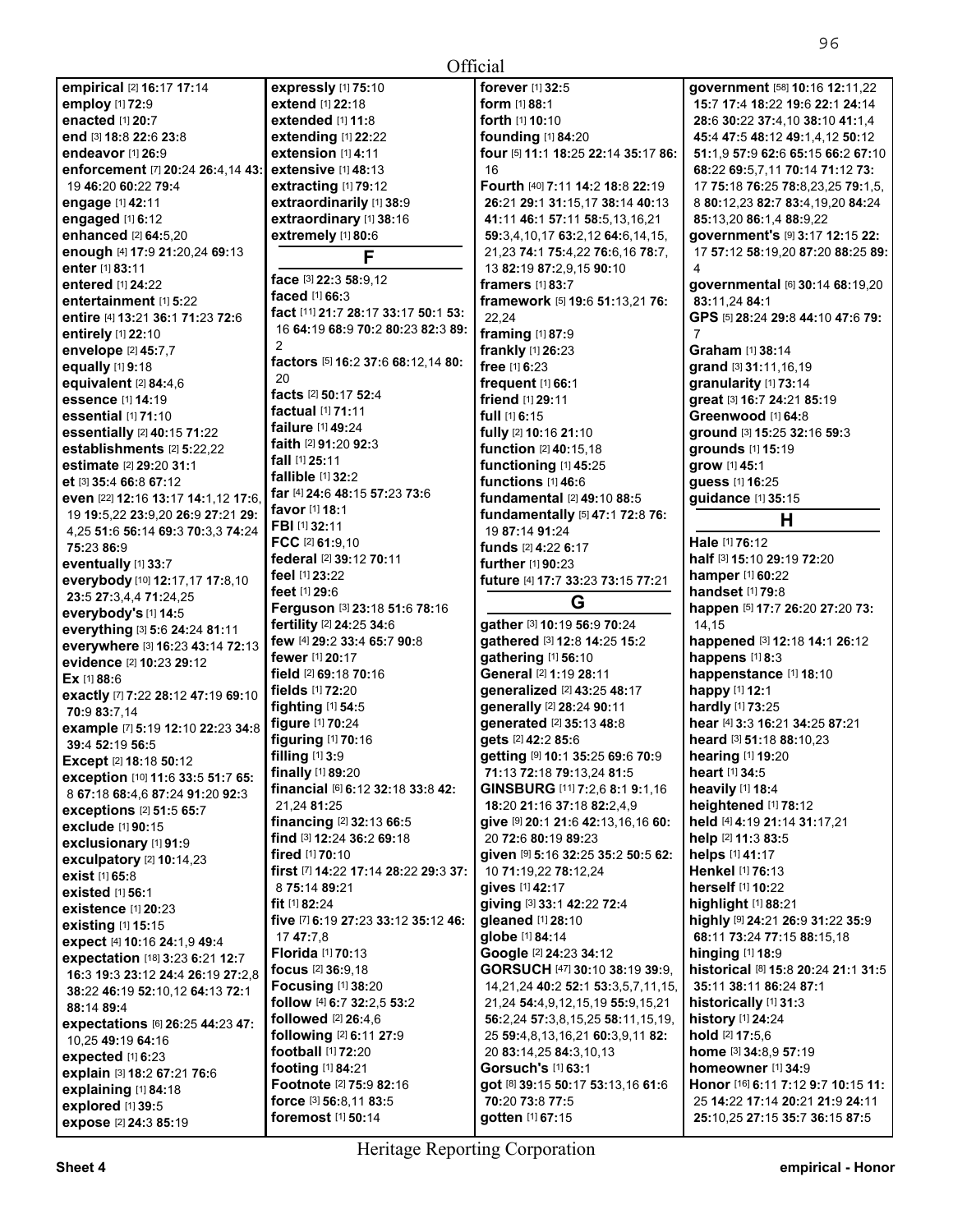| Official                                                  |                                                                                        |                                                                                  |                                      |
|-----------------------------------------------------------|----------------------------------------------------------------------------------------|----------------------------------------------------------------------------------|--------------------------------------|
| Honor's [2] 55:5 69:9                                     | 18 49:12 50:2,18 51:16 52:18 54:                                                       | 6                                                                                | 13 79:20,21                          |
| <b>Honors</b> [1] 33:24                                   | 14,21 55:1,14 56:6,15,23 57:1 58:                                                      | itself [8] 19:6 28:18 29:8 45:19 68:                                             | kinds [8] 4:12 21:4 32:17 66:6 67:   |
| hoped [1] 59:1                                            | 3 59:9,14 60:18 61:1,4,4,6,9,11                                                        | 25 77:1 84:25 90:19                                                              | 25 68:18 80:5 88:19                  |
| hospital [4] 23:21 68:5 78:15 79:1                        | 62:7, 14, 15, 16 63: 15, 23, 24 65: 6, 11,                                             | <b>IVORY</b> [1] 1:3                                                             | knowledge [2] 6:15 39:19             |
| hotels [1] 5:21                                           | 12 66:7 67:11 68:8,11,20 69:6,13,                                                      | J                                                                                | known [2] 6:5.5                      |
| hour [1] 8:20                                             | 17,23 70:9,23,24 71:13,19,23 72:4,                                                     |                                                                                  | knows [3] 23:5 27:4 34:9             |
| hours [12] 8:1 9:2,8 11:16,16,24                          | 10,14 73:4,6,18 74:19 75:9,12,20                                                       | Jackson [1] 88:7                                                                 | Krull [1] 91:6                       |
| 12:16,21 13:17 24:10 26:6 27:23                           | 77:8,10,12,15,18 78:8,10,12 79:7,                                                      | jewelry [1] 29:9                                                                 | Kyllo [1] 4:11                       |
| house [6] 36:1 43:23 51:23 69:20                          | 9,12,13,20,25 80:3,14,17 82:10,17                                                      | John [4] 8:16,16,20 83:2                                                         |                                      |
| 84:8 85:18                                                | 83:5,22,23 85:12,20 86:5 89:24                                                         | joint [1] 41:16                                                                  |                                      |
| however [1] 11:6                                          | 90:9                                                                                   | Jones [26] 3:21 4:11 6:20 9:22 12:                                               | label [2] 61:17,24                   |
| <b>human</b> [1] <b>67:13</b>                             | informed [1] 78:24                                                                     | 6 24:18 25:24 26:8 27:16 28:25                                                   | lack [1] 80:16                       |
| hypothetical [9] 26:12 27:13 53:                          | <b>innocence</b> [1] 10:8                                                              | 29:4 46:15,15 47:5,15,23 52:5,6,6,                                               | lacked [1] 29:5                      |
| 12 54:5,8,10,16,20 55:16                                  | <b>innocent</b> [1] 13:8                                                               | 23 71:12, 15, 20 72: 9 76: 4 88: 18                                              | lacks [2] 38:3.7                     |
| hypotheticals [1] 54:6                                    | insight $[1]$ 30:15                                                                    | judge [7] 21:12 25:21,25 38:5 57:                                                | laid [1] 27:16                       |
|                                                           | insisting $[1]$ 52:25                                                                  | 18 60:13 70:11                                                                   | landline [2] 48:11 81:6              |
|                                                           | instance [1] 49:23                                                                     | judgment [2] 26:25 50:9                                                          | <b>landscape</b> [1] 22:16           |
| i.e [1] 33:8                                              | <b>instances</b> [1] 49:14                                                             | Judicial [3] 11:15 20:3 77:3                                                     | large [4] 13:7 29:25 32:14 60:18     |
| idea [1] 70:14                                            | instigation [1] 83:24                                                                  | jury [3] 31:11, 16, 19                                                           | $last$ [1] 90:8                      |
| identified [4] 16:2 37:4,5 59:11                          | instrument [2] 6:14 16:9                                                               | Justice [223] 1:20 3:3,15 4:1,14,25                                              | <b>lastly</b> [1] 18:17              |
| identifies [1] 21:22                                      | instruments [1] 4:21                                                                   | $5:11,17,24,25$ 6:2,4,8 7:2,4,6,17,                                              | <b>lasts</b> [1] <b>26:1</b> 6       |
| identify [1] 38:9                                         | insufficient [1] 21:13                                                                 | 25,25 <b>8:</b> 9,13,24 <b>9:</b> 1,15,16 <b>10:</b> 6,12                        | <b>later</b> [2] <b>12:24 88:10</b>  |
| identity [1] 71:11                                        | intended [1] 61:16                                                                     | 11:3,4,18 12:14 13:5,12 15:11 16:                                                | laudatory $[1]$ 50:3                 |
| III [2] 57:18 60:13                                       | intentional [1] 9:14                                                                   | 16 18:18,20 19:18 20:6,15,19 21:                                                 | Laughter [7] 27:6 43:11 53:14 55:    |
| <b>Illinois</b> [1] 91:5                                  | interact [1] 62:1                                                                      | 5,16 22:11,21 25:2,5,15,20 26:3,                                                 | 23 67:4 78:5 91:3                    |
| illustrate $[1]$ 44:15                                    | interest [13] 19:17 20:24 51:17 54:                                                    | 11,23 27:7,12 28:4,21 30:10 31:7,                                                | laundering [1] 32:12                 |
| illustrates [1] 64:19                                     | 11 55:10,13,17 56:18,20 58:8 59:                                                       | 8,24 33:22 34:18,20,22,24 35:19                                                  | law [25] 18:19,25 19:7 20:24 26:3,   |
| illustration [1] 58:4                                     | 12 74:25 82:23                                                                         | 37:18 38:19 39:9,14,21,24 40:2,4,                                                | 13 32:20 38:23 39:4,13,13 43:19      |
| imagine [1] 77:19                                         | interested [2] 33:14,21                                                                | 9 41:13,14 42:15,19 43:4,12,21                                                   | 46:19 53:16,24 54:2 56:22 57:7       |
| imagined [2] 22:15 35:17<br>immediately [3] 32:21 33:6,11 | interests [13] 50:15 57:20 58:2,6,                                                     | 44:2,5,7,16,21 45:6 46:14,18 47:1,                                               | 60:22 62:23 63:2 64:11 65:5 79:4     |
| immemorial [1] 85:17                                      | 17 59:25 60:7,20,21,23 62:1 84:                                                        | 13 48:21 49:8,15,16,25 51:2,4 52:                                                | 90:11                                |
| imperfections [1] 35:1                                    | 16 86:12                                                                               | 1,3 53:3,5,7,11,15,21,24 54:4,9,12,<br>15, 19 55: 9, 15, 21 56: 2, 3, 16, 24 57: | laws [1] 64:4<br>lawyer [1] 54:7     |
| implicate [1] 41:11                                       | interfered [1] 66:12                                                                   | 3,8,15,25 58:11,15,19,25 59:4,8,                                                 | <b>leap</b> [1] <b>58:5</b>          |
| important [4] 22:12 32:14 43:23                           | interior [1] 34:7                                                                      | 13, 16, 21 60: 3, 9, 10, 11, 24 61: 13, 14,                                      | least [6] 16:2 32:23 66:2 87:8 88:   |
| 64:1                                                      | intermediary [2] 46:1,11                                                               | 19 62:5, 12, 19, 24 63:1, 6, 18, 21 64:                                          | 17 90:1                              |
| inch [1] 89:2                                             | interpersonal [1] 6:14                                                                 | 24 65:1,1,2,3,22 66:11,14,21,25                                                  | leaving [1] 77:20                    |
| incident [2] 82:12 87:7                                   | interposition [1] 86:3                                                                 | 67:1,2,7 68:2,16 69:19 70:3,6,8,                                                 | led [2] 38:8 51:21                   |
| incident-related [2] 13:14 14:19                          | interpretive [1] 34:15                                                                 | 12, 17, 21 71: 6 72: 16 73: 16, 21 74:                                           | legal [3] 33:13 40:12 58:10          |
| incidental [1] 45:23                                      | intervening [1] 29:15                                                                  | 7, 14 76: 1, 21 77: 4, 24 78: 3, 11, 14,                                         | legislation [1] 31:13                |
| include [4] 49:11 75:8,14,15                              | intimate [4] 14:5,11 33:9 79:24                                                        | 18,21 79:3,6,15,17,22,23 80:8,10                                                 | legislative [1] 21:1                 |
| including [3] 15:4 42:21 88:9                             | intimated [1] 89:9                                                                     | 81:2,10,13,20 82:2,4,9,20 83:14,                                                 | legitimate [2] 13:18 60:22           |
| inconsistent [1] 81:14                                    | <b>intrude</b> [4] <b>47:</b> 24 <b>50:</b> 12,14 <b>51:</b> 10<br>intrusion [1] 76:25 | 25 84:3.10.13.18 85:1.4.10.24 86:                                                | less [16] 4:24 6:8 17:19 25:14,17,   |
| incredibly [1] 79:24                                      | intrusive [2] 84:23 85:11                                                              | 14, 20, 23 87: 12 88: 4 89: 22 90: 3.                                            | 17 28:24 29:13 30:3 33:18 37:11      |
| inculpated [1] 71:1                                       | <b>invade</b> [1] <b>13:18</b>                                                         | 25 91:4,14 92:9                                                                  | 41:21 70:22 84:22 85:11 86:6         |
| inculpatory [1] 10:18                                     | invasion [2] 10:25 26:17                                                               | justices [3] 6:19 46:17 47:22                                                    | <b>lesser</b> [1] 76:24              |
| indeed [1] 46:20                                          | investigating [1] 92:5                                                                 | K                                                                                | <b>lesson</b> [2] <b>4:10 24:17</b>  |
| indicate [2] 21:3 61:24                                   | investigation [5] 21:15 36:20 37:                                                      |                                                                                  | <b>letter</b> [1] <b>45:2</b>        |
| <b>indicates</b> [1] 53:16                                | 16 69:12 70:24                                                                         | KAGAN [17] 11:3 28:4,21 46:14 47:                                                | <b>letters</b> [1] 88:6              |
| individual [11] 8:15 12:23,24 13:                         | investigations [3] 20:5 36:19 69:                                                      | 1,13 64:24 71:6 72:16 73:16,21                                                   | level [1] 63:7                       |
| 25 23:23 41:16 50:20 69:6,15 72:                          | 10                                                                                     | 74:7 79:17,22 80:8,10 81:2                                                       | life [6] 14:11,21 32:8 36:7 81:12,24 |
| 13 79:12                                                  | invitation [1] 22:17                                                                   | <b>Kagan's [1] 52:3</b>                                                          | lifetime [2] 73:18 75:19             |
| individual's [2] 46:22 80:16                              | involve [4] 11:8 13:6 42:22,23                                                         | Katz [3] 45:23 51:22 52:12                                                       | likened [1] 37:24                    |
| infallible [1] 32:5                                       | involved [7] 4:16 21:12 47:5,6 50:                                                     | keep [4] 4:3 7:2 47:3 62:8                                                       | limitations [1] 84:12                |
| inference [1] 29:12                                       | 20 78:22 83:16                                                                         | keeping [1] 23:6                                                                 | limited [6] 4:17,18 9:25 12:8 23:17  |
| inferences [1] 80:4                                       | involves [5] 13:10 43:25 44:13 47:                                                     | keeps [1] 72:18                                                                  | 75:22                                |
| information [147] 3:18,22 4:7,18 5:                       | 2 73:4                                                                                 | KENNEDY [21] 4:1 5:24 6:2 7:4                                                    | limiting $[1]$ 14:3                  |
| 2,11 6:3 7:7 9:4,25 10:14 11:8,12,                        | involving [3] 31:16 49:18 68:18                                                        | 10:6,12 19:18 20:6,15,19 21:5 26:                                                | line [23] 7:22,23 9:9,10,14 10:5 11: |
| 20,22 15:9,21 16:15 17:3,12,19,24                         | irrelevant [1] 19:22                                                                   | 3, 11, 23 27: 7, 12 69: 19 70: 3, 6, 12,<br>17                                   | 16, 19, 20, 23 20:1 23:3 32: 19 33:  |
| 18:15 20:25 24:25 25:22 26:1 28:                          | isn't [9] 12:19 13:12 21:24 49:10                                                      | kept [2] 30:14,19                                                                | 17 65:17,19 66:22 73:4 74:3,7 77:    |
| 9, 14, 18, 20 30: 4, 6, 13 32: 4, 18 33: 8                | 62:19 76:4,18 83:6,14                                                                  | key [1] 82:15                                                                    | 16 79:14,18                          |
| 34:1,4,7 36:14 38:24 39:1 40:19,                          | <b>issuance</b> [1] 37:23                                                              | killed [1] 69:21                                                                 | lines [2] 30:11 56:4                 |
| 21, 23, 25 41: 8, 24 42: 1, 3 44: 1, 11,                  | issue [10] 3:16 22:24 31:20 35:22                                                      | kind [7] 12:11 30:11 61:8 62:7 73:                                               | list [1] 32:14                       |
| 12, 13 45: 3, 18, 21 46: 4, 10 47: 4 48:                  | 60:13 64:12 68:25 74:16 76:2 88:                                                       |                                                                                  | listen [2] 14:16 23:11               |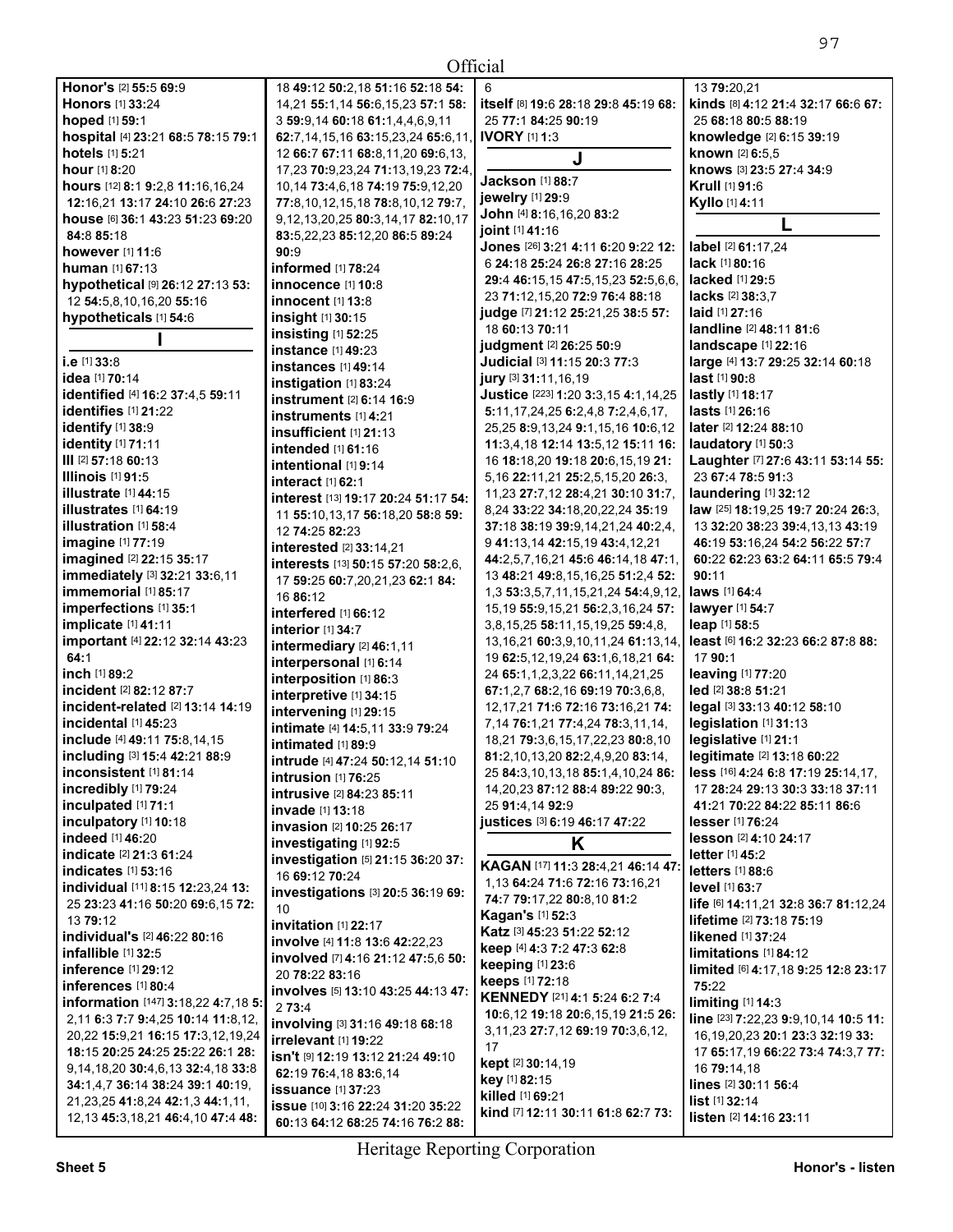| listened [1] 45:11                                           | 78:12                                             |
|--------------------------------------------------------------|---------------------------------------------------|
| literal [3] 76:10.11.17                                      | meet [1] 29:11                                    |
| little [1] 72:24                                             | members [3] 21:2 47:7,9                           |
| locate [2] 15:9 49:1                                         | memory [1] 32:2                                   |
| located [2] 40:20 48:18                                      | mentioned [3] 22:5 48:22                          |
| location [28] 3:18 4:7 5:2 15:8 16:                          | message [1] 16:12                                 |
| 15 17:24 20:25 24:7,20 25:18 29:                             | messages [2] 15:3,6                               |
| 21 30:3,6,19 31:1,6 32:8,20 33:18                            | messaging [1] 64:16                               |
| 34:4 35:11 36:14 38:11 43:23 49:                             | met [1] 68:14                                     |
| 13 52:18 73:9 88:20                                          | <b>meters</b> [1] <b>29:1</b> 8                   |
| locations [6] 3:19 5:7,14 6:24 12:                           | methamphetamine [1] 3                             |
| 9 22:20                                                      | MetroPCS [2] 16:24 17:2                           |
| Lone [1] 74:4                                                | MICHAEL [3] 1:19 2:6 40                           |
| long [11] 3:20 5:15 7:23 11:1,6 12:                          | <b>Microsoft</b> [1] 88:10                        |
| 12 14:2 26:17 46:23 67:14 83:15                              | might [8] 10:1,13 13:6 24                         |
| long-standing [3] 3:23 75:2 88:                              | 55:10 70:25 80:20                                 |
| 14                                                           | mightily [1] 35:8                                 |
| longer [2] 7:3 10:7                                          | Miller [21] 4:3,3,15,16 15:                       |
| longer-term [4] 3:24 4:6 6:24 88:                            | 1 22:13 33:5 35:1,9 41:7,                         |
| 19                                                           | 51:7,14,15 52:13 67:12 7                          |
| look [7] 21:3 36:14 44:3 60:17 67:                           | 22                                                |
| 9 68:4 75:10                                                 | mine [1] 21:19                                    |
| <b>looked</b> [1] 60:1                                       | minute [1] 35:1                                   |
| looking [7] 13:16 19:5,13 52:4 60:                           | minute-by-minute [1] 5:                           |
| 7 72:24 84:9                                                 | minutes [2] 3:7 86:16                             |
| looks [1] 24:3                                               | moment [6] 5:16 18:3 24:                          |
| lose [1] 67:3                                                | 52:12 65:5                                        |
| lost [1] 72:1                                                | moments [1] 24:8                                  |
| lot [10] 5:3 29:8 35:19,20 36:18 52:                         | money [1] 32:12                                   |
| 4 56:17 61:7 64:1 75:11                                      | monitor [1] 46:21                                 |
| <b>lots</b> [1] <b>16:22</b>                                 | monitoring [1] 68:22                              |
| lower [6] 33:6,23 34:15 35:7 37:23,                          | month [2] 23:8 72:21                              |
| 23                                                           | months [5] 11:1 12:21 27                          |
| М                                                            | 16,17                                             |
|                                                              | Moore [1] 64:9                                    |
| machine [1] 12:11                                            | morning [1] 3:4                                   |
| made [13] 6:19 22:9 26:8 28:1 43:                            | most [11] 9:9 14:10 21:17                         |
| 19 48:12,13 51:5 62:4 64:4 68:5                              | 948:23 64:9 82:11 85:8.                           |
| 82:5 86:25                                                   | movement [2] 46:22 65:1                           |
| magistrate [2] 38:5 86:4                                     | movements [6] 3:19,24 5                           |
| magistrate's [1] 74:16<br>mail [1] 45:3                      | 13 68:23 72:12                                    |
| mailed $[1]$ 45.2                                            | much [10] 5:4 6:7 10:19 1                         |
|                                                              | 19 <b>27:1 30:1 65:25 66:1</b> 5                  |
| <b>main</b> [1] 46:21<br>maintain [1] 51:23                  | multiple [3] 26:15,16 69:3                        |
|                                                              | must [2] 4:13 82:9                                |
| majority [2] 17:17 35:13<br>mandate [3] 30:22 31:5 41:1      | myriad [1] 67:25                                  |
|                                                              | N                                                 |
| many [9] 9:5 24:21 28:14 32:7 35:<br>14 42:23 48:15 67:10.10 | N.Y [1] 1:17                                      |
|                                                              |                                                   |
| markedly [2] 15:1 29:16<br>Maryland [1] 4:4                  | <b>name</b> [1] 22:4                              |
| Massachusetts [1] 11:15                                      | narrow [2] 69:17 70:15<br>NATHAN [5] 1:17 2:3,9 3 |
| matter [9] 1:12 10:4 12:3 16:10 80:                          | nature [2] 16:4 42:8                              |
| 14, 15, 21 88: 24 92: 12                                     |                                                   |
|                                                              |                                                   |
|                                                              | nay [1] 62:17                                     |
| <b>matters</b> [1] 78:9<br>mean [11] 16:16 20 20:15 16 32:21 | necessary [2] 20:16 76:4<br>necessities [1] 81:21 |

**memory** [1] **32:**2 **mentioned** [3] **22:**5 **48:**22 **61:**22 **message** [1] **16:**12 **messages** [2] **15:**3,6 **messaging** [1] **64:**16 **met** [1] **68:**14 **meters** [1] **29:**18 **methamphetamine** [1] **36:**13 **MetroPCS** [2] **16:**24 **17:**21 **MICHAEL** [3] **1:**19 **2:**6 **40:**7 **Microsoft** [1] **88:**10 **might** [8] **10:**1,13 **13:**6 **24:**8 **27:**20 **55:**10 **70:**25 **80:**20 **mightily** [1] **35:**8 **Miller** [21] **4:**3,3,15,16 **15:**18,25 **16:**  1 **22:**13 **33:**5 **35:**1,9 **41:**7,22 **42:**10 **51:**7,14,15 **52:**13 **67:**12 **75:**10 **81:**  22 **mine** [1] **21:**19 **minute** [1] **35:**1 **minute-by-minute** [1] **5:**13 **minutes** [2] **3:**7 **86:**16 **moment** [6] **5:**16 **18:**3 **24:**8 **38:**22 **52:**12 **65:**5 **moments** [1] **24:**8 **money** [1] **32:**12 **monitor** [1] **46:**21 **monitoring** [1] **68:**22 **month** [2] **23:**8 **72:**21 **months** [5] **11:**1 **12:**21 **27:**23 **49:**  16,17 **Moore** [1] **64:**9 **morning** [1] **3:**4 **most** [11] **9:**9 **14:**10 **21:**17 **33:**9 **43:**  9 **48:**23 **64:**9 **82:**11 **85:**8,14 **88:**1 **movement** [2] **46:**22 **65:**13 **movements** [6] **3:**19,24 **5:**14 **12:**  13 **68:**23 **72:**12 **much** [10] **5:**4 **6:**7 **10:**19 **15:**14 **17:**  19 **27:**1 **30:**1 **65:**25 **66:**15 **73:**9 **multiple** [3] **26:**15,16 **69:**3 **must** [2] **4:**13 **82:**9 **myriad** [1] **67:**25 **N N.Y** [1] **1:**17 **name** [1] **22:**4 **narrow** [2] **69:**17 **70:**15 **NATHAN** [5] **1:**17 **2:**3,9 **3:**12 **86:**17 **nature** [2] **16:**4 **42:**8 **nay** [1] **62:**17 **necessary** [2] **20:**16 **76:**4 **necessities** [1] **81:**21 **necessity** [3] **48:**6 **81:**23,25 **need** [8] **13:**18 **15:**14 **18:**25 **26:**1 **44:**3 **70:**17,19 **78:**3 **needed** [1] **10:**20 **needs** [5] **7:**21 **23:**14 **41:**3 **50:**7,13 **negotiable** [3] **4:**21 **6:**13 **16:**9 **Neither** [1] **37:**14 **network** [3] **14:**25 **40:**24 **57:**1

| cıal                                      |                                     |
|-------------------------------------------|-------------------------------------|
| neutral [1] 86:4                          | oral [5] 1:12 2:2.5 3:12 40:7       |
| never [6] 12:10,15 23:16 27:21 54:        | order [21] 17:4 19:11,22 22:4 28:   |
| 25 67:15                                  | 12 37:20,21,23 40:22 41:22 67:13    |
| New [11] 1:17 15:6,12 27:25 40:11         | 69:25 70:2,18,20,20 76:2 86:2,13    |
| 47:17,21,23 50:21,23 87:10                | 91:23 92:1                          |
| newer [1] 31:1                            | ordering [1] 76:9                   |
| Next [1] 72:21                            | orders [1] 21:19                    |
| nobody [1] 6:23                           | <b>ordinary</b> [1] 63:16           |
| non-Article [1] 57:17                     | original [2] 36:21 82:25            |
| non-germane [1] 60:15                     | origins [1] 87:8                    |
| nondisclosure [1] 62:3                    | other [36] 6:1 7:15 9:13,19 10:22   |
| nor [1] 76:10                             | 11:13 15:24 17:22 18:21.21 24:8     |
| normal [5] 26:19,24 27:1 29:24 37:        | 26:2 28:14,19 29:11 31:13,18,21     |
| 5                                         | 32:9 33:4 34:3 37:3 47:9 56:25 65   |
| nothing [1] 21:1                          | 4,23 67:8,25 68:15 71:23 75:13      |
| notice [2] 37:12,16                       | 77:21 80:20 82:18 88:9 91:24        |
| November [1] 1:10                         | Others [5] 10:1 24:1 32:11 33:12    |
| number [4] 13:8 16:10 47:22 73:           | 46:20                               |
| -10                                       | out [21] 7:24 12:24 22:9 23:1 27:16 |
| numbers [10] 23:4,4,7 25:7,15 32:         | 41:18 42:14,21 45:1 54:13 69:12,    |
| 14 48:9 73:8 79:25 80:9                   | 18 70:16,25 79:9 81:20,22,25 83:    |
|                                           | 18 88:4 89:24                       |
| O                                         | outcome [1] 87:3                    |
| objections [1] 75:15                      | outside [1] 6:21                    |
| objects [1] 69:2                          | Over [18] 3:20 5:15 10:25 11:1 12:  |
| obligation [1] 50:8                       | 13 13:16.19 20:4.4.4.13 24:10.20    |
| obsolete [1] 15:16                        | 34:16 68:13 69:3 89:12.16           |
| obtain [4] 10:22 15:8 83:4 89:23          | overbreadth [1] 75:16               |
| obtained [6] 10:17 17:24 37:14 38:        | overrule [2] 15:15,20               |
| 11 61:10 63:16                            | overturn [1] 4:9                    |
| <b>obtains</b> [1] 82:11                  | OWN [6] 4:13 40:16,25 41:2,9 80:24  |
| obvious [2] 47:15,16                      | P                                   |
| <b>occurred</b> [1] 13:21                 |                                     |
| <b>office</b> [1] <b>14:</b> 10           | <b>PAGE [1] 2:2</b>                 |
| <b>officer</b> [1] 92:5                   | pages [1] 17:15                     |
| <b>officers</b> [2] 6:6 26:4              | pale [1] 30:8                       |
| Okay [9] 40:2 43:5,7,16,17 53:5,12        | paper [6] 52:22 53:19,23 54:22 55   |
| 55:21 82:22                               | 1888:6                              |
| old [3] 50:22 76:4,13                     | paragraph [1] 77:20                 |
| <b>older</b> [2] <b>4:</b> 9 <b>87:</b> 2 | paraphrase [1] 18:6                 |
| <b>on-line</b> [1] <b>24:</b> 24          | parking [1] 29:7                    |
| Once [3] 22:5 59:11 87:23                 | parks [1] 29:7                      |
| one [31] 7:8 9:3,6,17,17 11:11 12:        | part [5] 20:8 29:3 30:22 80:16 90:  |
| 25 14:1 18:2 21:18 23:25 24:7,17          | 22                                  |
| 30:11 31:10 33:13 34:18,20,22,25          | <b>Parte [1] 88:6</b>               |
| 38:10,12,20 52:6 63:14 65:16 71:          | particular [4] 8:15,17 12:23 69:15  |
| 9 72:4 83:2 89:21,21                      | particularity [3] 36:17 38:7 86:3   |
| one's [1] 67:24                           | particularized [1] 71:3             |
| one-to-many [1] 44:25                     | particularly [4] 5:3,24 6:2 36:24   |
| one-to-one [1] 44:24                      | parties [5] 51:9 69:12 79:19 83:4   |
| only [16] 5:6,7 7:15 9:3 11:13 14:6       | 90:13                               |
| 15:2 20:10 22:5.19 29:5.6 33:12           | party [4] 50:25 76:8,9 89:3         |
| 34:11 70:22 89:16                         | party's [1] 83:16                   |
| Open [3] 33:20 35:3 84:8                  | passed [3] 16:9 58:10 62:23         |
| <b>operate</b> [1] 40:23                  | passing [2] 4:21 6:13               |
| <b>operating [3] 71:1 83:19 86:1</b>      | passively [1] 15:5                  |
| operation [1] 61:7                        | past [1] 12:9                       |
| opinion [4] 25:9 46:18 55:5 79:23         | pause [1] 89:8                      |
| Opinions [3] 25:24 35:14 46:16            | pay [1] 43:3                        |
| opportunity [4] 37:12,17 73:13 77:        | pedigree [2] 86:24 87:1             |
| 2                                         | pending [1] 38:15                   |
| opposed [3] 14:4 27:19 35:23              | people [30] 5:4 6:6 13:8 16:11,17,  |
| opposing [1] 48:23                        | 20 17:7 18:14 23:9 24:1,4 25:16     |

98

**opposite** [2] **20:**20 **58:**24

**27:**8 **32:**2,21 **33:**7 **43:**9,13,15 **48:**2,

**36:**7,13 **50:**6 **61:**1 **71:**14 **74:**17 **means** [8] **29:**24 **47:**20 **51:**19 **72:**8

**mechanisms** [2] **19:**10 **91:**22

**medical** [5] **23:**19,21 **24:**25 **29:**10

**82:**6,12,18 **91:**25 **measure** [2] **50:**3 **64:**15 **measured** [1] **49:**20

**media** [1] **15:**6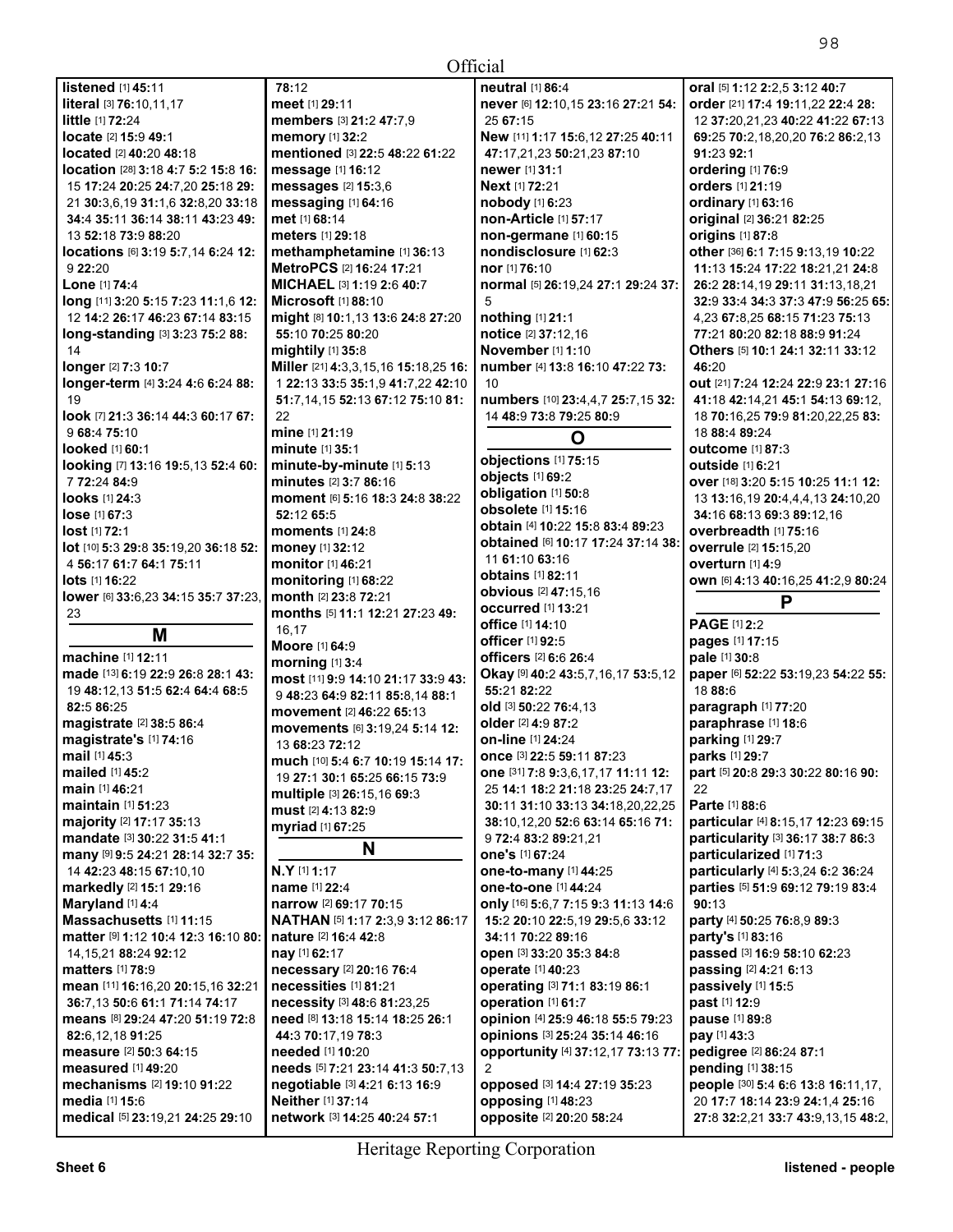| Official                                             |                                                    |                                                                      |                                                                        |  |
|------------------------------------------------------|----------------------------------------------------|----------------------------------------------------------------------|------------------------------------------------------------------------|--|
| 4,9 49:4,9 51:7 62:1 80:1,6 83:10                    | police [12] 8:6,18 12:7 13:18,23 14:               | 13, 16, 25 56: 1, 6, 18, 20, 23 57: 10, 17,                          | Quon [1] 64:10                                                         |  |
| 90:15                                                | 21 17:9 23:19 24:9 27:22 32:10                     | 20 58:6 82:23 84:15,24 89:20 90:                                     | R                                                                      |  |
| people's [7] 3:23 12:6,13 26:19                      | 69:22                                              | 10,11,12,19                                                          |                                                                        |  |
| 47:24 88:14 89:15                                    | policies [2] 17:23 18:10                           | property-based [3] 38:21 52:8,22                                     | radically [2] 22:18,22                                                 |  |
| per [2] 12:3 30:7                                    | <b>political</b> [1] 49:23                         | proposed [1] 7:13                                                    | radius [1] 29:18                                                       |  |
| percent [3] 20:9,10 28:2                             | poses [1] 37:11                                    | proposing [1] 10:13                                                  | raised [2] 13:4 75:7                                                   |  |
| perfect [1] 28:1                                     | posited [2] 13:6 52:16                             | proprietary [8] 57:1 59:14 61:1,2,                                   | <b>raises</b> [1] 68:25                                                |  |
| perfectly [2] 8:23 12:1                              | position [2] 31:9 57:12                            | 4,11,20,21                                                           | <b>raising</b> [1] <b>15:13</b>                                        |  |
| perhaps [7] 10:7 33:24 34:3,10 36:                   | positive [1] 53:16                                 | prosecutor [2] 38:6 92:6                                             | range [1] 62:11                                                        |  |
| 20 77:13 89:11                                       | posits [1] 73:14                                   | protect [5] 26:21 35:16 45:15 58:2                                   | rapidly [2] 49:18 89:10<br>rare [1] 27:19                              |  |
| period [13] 3:20 5:15 6:22 7:14,14                   | possible [5] 22:1,10 27:18 28:1                    | 60:8                                                                 |                                                                        |  |
| 9:11 10:17 12:12 13:19,21 46:23                      | 39:7                                               | protected [9] 24:13,21 34:2,13 44:                                   | rate [1] 34:5<br>rather [2] 14:19 80:24                                |  |
| 67:14 79:19                                          | possibly [1] 15:25                                 | 19 58:9 87:22 88:2,12                                                | rationale [1] 12:5                                                     |  |
| periodicals [1] 5:19                                 | power [2] 27:25 83:11                              | protection [11] 11:7 21:8,11 22:19                                   | reach [1] 69:12                                                        |  |
| periods [2] 4:6 48:14                                | practical [2] 3:23 81:19                           | 46:2 57:11,21 64:6,21 75:25 78:                                      | reaches [2] 29:22 79:8                                                 |  |
| permissible [2] 71:21 73:17                          | practice [1] 35:24                                 | 13                                                                   | <b>reaction</b> [2] 65:4,18                                            |  |
| permitting [1] 14:20                                 | pre-compliance [2] 37:13 77:3                      | protections [8] 18:9,13 50:5,9 74:                                   | reactions [1] 33:21                                                    |  |
| person [35] 5:6,16,20,20,21,23 6:                    | pre-digital [1] 4:12                               | 2.15 75:13 77:13                                                     | read [4] 18:25 24:24 45:13 60:25                                       |  |
| 12, 15 13: 16, 19 15: 9 19: 13 26: 4                 | precedent [1] 15:15                                | protects [1] 49:9                                                    | real-time [2] 26:10 30:21                                              |  |
| 29:7 41:17,23,23 42:16,22 46:13                      | precedents [1] 4:12                                | provide [10] 3:7 10:18 16:14 35:15                                   | realize [3] 16:18 17:8 23:10                                           |  |
| 48:16,19 51:17 56:5,7,8,9,10,11                      | precise [8] 28:24 29:16 30:4 72:12.                | 37:10 41:8 50:19 64:5,20 91:25                                       | really [6] 24:6 49:3 52:7 56:21 80:                                    |  |
| 68:23.24 71:19 72:4 73:11 85:6                       | 19 73:4,9 89:1                                     | provided [7] 17:9 18:18 19:9 46:                                     | 15 81:15                                                               |  |
| person's [7] 5:14 24:23 25:18 43:                    | precisely [2] 15:10 61:23                          | 11 62:2,22 64:17                                                     | reason [15] 6:11 16:19 19:15 31:                                       |  |
| 18 51:18 65:13 66:16                                 | precision [2] 29:5 88:23                           | provider [11] 14:15 23:1 42:2 45:<br>24.25 46:11 47:3 48:11 75:7 79: | 11, 15 33:3 36:11 54:25 55:22, 24                                      |  |
| personal [3] 32:24 77:15 81:24<br>personnel [1] 79:1 | precision-targeting [1] 72:25<br>prepared [1] 47:9 | 14 90:19                                                             | 65:8 66:3 78:4 85:17 87:20                                             |  |
| persons [1] 18:21                                    | present [1] 73:12                                  | providers [6] 17:20 29:20 62:6 69:                                   | reasonable [18] 6:21 9:13,17,18,                                       |  |
| pervasive [1] 89:16                                  | preserving [1] 12:20                               | 16 73:25 88:8                                                        | 18 12:7 16:3 19:3,14 23:12 32:16                                       |  |
| petition [1] 38:15                                   | Presumably [1] 14:11                               | provides [3] 86:2,3 91:22                                            | 37:24 38:22 47:10 52:9,11 66:9                                         |  |
| Petitioner [9] 1:4,18 2:4,10 3:13                    | pretrial [1] 10:21                                 | provision [2] 18:24 57:6                                             | 86:13                                                                  |  |
| 56:13 69:2 73:14 86:18                               | pretty [3] 57:22 72:2,24                           | public [7] 3:24 23:24 24:20 43:13                                    | reasonableness [3] 36:8 37:7 38:                                       |  |
| Petitioner's [1] 3:18                                | prevent [2] 56:9,12                                | 45:8 51:17 71:23                                                     |                                                                        |  |
| phone [55] 8:5 14:8,15 15:3,4 16:                    | previously [1] 67:11                               | publicly [2] 6:4,5                                                   | reasons [4] 29:2 56:17 74:21 83:3                                      |  |
| 10, 11, 12, 13 23: 4, 7, 10, 12 25: 8 27:            | principle [6] 34:15 42:9 67:21 68:                 | pulls [1] 79:9                                                       | <b>REBUTTAL [2] 2:8 86:17</b>                                          |  |
| 3 29:21,22 31:2,6 40:14,20,23 41:                    | 3.4 78:7                                           | punched [1] 16:10                                                    | recall [1] 71:20                                                       |  |
| 17, 22, 25, 25 42: 2, 3, 4, 5, 6 43: 7, 18,          | principles [6] 40:12 75:5,6,23 89:                 | purchase [2] 66:7 81:8                                               | receive [3] 16:12,12 40:22                                             |  |
| 22 44:11 48:3.6.9.11.18.19 51:24                     | 21 90:10                                           | purchases [5] 5:5 32:18 33:9,10                                      | receives [1] 37:16                                                     |  |
| 61:2,5 65:11 69:22 73:8,10,18 79:                    | privacy [27] 10:25 13:19 15:13 16:                 | 36:10                                                                | recently [1] 64:9                                                      |  |
| 9,25 80:9 81:6,17 89:13                              | 4 17:23 19:3,17 26:17 44:23 47:                    | purchasing [1] 36:11                                                 | recipient [1] 37:8                                                     |  |
| phones [10] 20:10,17 30:21 40:19                     | 11 49:19 50:7,15 52:8 58:2,8,8 60:                 | pure [1] 38:1                                                        | recognition [2] 60:20 75:2                                             |  |
| 42:8 43:9,13 44:8 69:24 81:21                        | 19,21 61:25 64:5,13,16 72:1 74:                    | purely [1] 77:17                                                     | recognize [1] 60:19                                                    |  |
| <b>phrase</b> [1] <b>60:</b> 25                      | 24 84:15 89:5                                      | purposes $[1]$ 79:5                                                  | recognized [9] 45:19 50:1 55:1                                         |  |
| physical [3] 66:16 68:6,8                            | private [11] 3:25,25 6:8 18:15,21                  | put [3] 43:16 52:11 65:12                                            | 56:18 74:3 87:6,23 88:18 89:14                                         |  |
| pictures [1] 28:8                                    | 68:7,11 81:22 84:24 88:16,18                       | putting [3] 6:16 38:21 67:12                                         | record [8] 5:5 17:1 21:1 34:13 41:<br>18.23 46:7 48:7                  |  |
| pieces [1] 28:14                                     | privately $[1]$ 51:23                              | Q                                                                    |                                                                        |  |
| ping [1] 14:10                                       | probable [12] 10:19 22:3,9 32:15                   | qualify [1] 7:9                                                      | records [46] 4:17,19 5:3,12,19 6:3<br>8:19 10:22 13:25 14:7 16:4 19:4, |  |
| pinged [2] 14:8,9                                    | 36:16,25 38:2 43:20 49:5 50:19                     | quartering [1] 57:18                                                 | 10,16 21:4,14 22:20 23:19,21 24:                                       |  |
| pings [1] 41:19                                      | 67:16 86:7                                         | quashed [1] 75:4                                                     | 22 28:23 30:19 31:6,23 32:17 33:                                       |  |
| pinpoint [1] 28:11                                   | probably [4] 21:20 32:10,10 37:25                  | queries [2] 24:22 34:12                                              | 11 34:4 35:10,12,16 36:3 37:9 40:                                      |  |
| place [4] 22:18 31:25 71:16 83:11                    | problem [3] 25:8 54:10 66:22                       | question [29] 7:16 9:2 11:14 21:6                                    | 16,25 43:8 47:2,4 48:11 50:24 67:                                      |  |
| placed [2] 38:5 39:11                                | procedure [1] 91:8                                 | 22:12 29:4 30:12 31:9 33:20 35:                                      | 23, 23, 23, 25 68: 5 88: 20, 24                                        |  |
| plant [1] 43:6                                       | proceed [1] 69:10                                  | 22 38:20 43:22 47:13 49:25 52:3                                      | referred [1] 6:4                                                       |  |
| play [1] 90:7                                        | process [3] 10:21 51:25 60:6                       | 62:25 63:1,13,22 66:19 71:8,8 75:                                    | referring [1] 78:19                                                    |  |
| please [5] 3:15 34:23 40:10 54:15,                   | produce [3] 40:16 41:5 76:9                        | 17 79:7 80:21 85:11 86:23 91:1,                                      | regarded [1] 47:8                                                      |  |
| 15<br>plugged [1] 45:11                              | profession [1] 33:14<br>program [1] 30:15          | 12                                                                   | regardless [5] 5:15 82:23,23 84:                                       |  |
| pocket [1] 15:5                                      | proliferation [1] 29:17                            | questionable [1] 73:24                                               | 14, 15                                                                 |  |
| pockets [1] 28:3                                     | promise [1] 18:14                                  | questions [3] 35:21 69:1 90:23                                       | regime [3] 58:2 71:2 73:20                                             |  |
| point [16] 8:5 13:2 14:12 16:17 20:                  | prong [2] 19:15 91:21                              | quick [1] 38:20                                                      | regulating [1] 62:10                                                   |  |
| 22 22:7 28:22 49:2 61:24 64:3 65:                    | prongs [1] 91:19                                   | quilt [1] 18:7                                                       | regulation [1] 30:14                                                   |  |
| 10 69:9 81:20 82:15 86:22 89:21                      | proper [1] 49:21                                   | quite [18] 5:12 8:11 9:24 10:25 15:                                  | rejected [2] 60:6 72:2                                                 |  |
| pointed [5] 7:24 23:1 81:22 88:4                     | properly [1] 86:10                                 | 1 17:16 18:14 19:14 20:22 22:1                                       | related [6] 13:18,25 14:3 30:24 36:                                    |  |
| 89:24                                                | property [33] 39:12 52:13,14,15                    | 35:3 38:15 45:1 48:13 50:2 66:1                                      | 4 68:8                                                                 |  |
| points [4] 17:13 19:6 30:7 86:22                     | 53:1,17,24 54:2,11,20 55:1,6,10,                   | 90:12 91:18                                                          | relatively [2] 30:25 33:25                                             |  |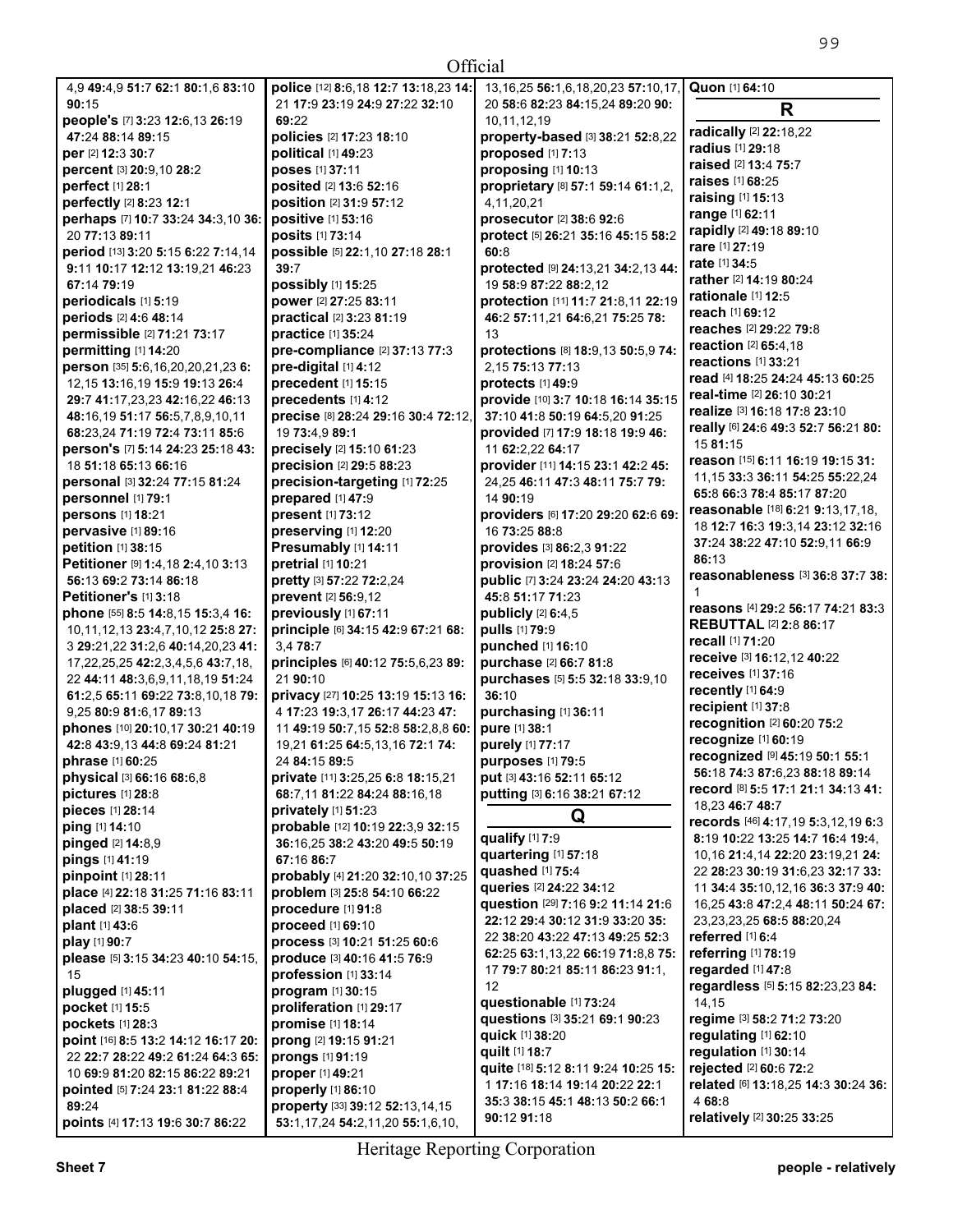| Official                                                 |                                                                     |                                                                         |                                                                    |
|----------------------------------------------------------|---------------------------------------------------------------------|-------------------------------------------------------------------------|--------------------------------------------------------------------|
| release [1] 69:23                                        | routing [4] 45:3,18,20 46:4                                         | Service [5] 17:20 40:21 48:5,6 88:                                      | somebody's [1] 43:6                                                |
| relevance [2] 28:17 74:9                                 | rule [16] 4:2,5 7:13,19 9:22 10:13                                  | 8                                                                       | someday [1] 14:15                                                  |
| relevant [2] 20:8 36:25                                  | 12:2 14:18,18 23:16 25:11 29:1                                      | set [5] 9:24,25 12:8 58:2 63:7                                          | somehow [1] 74:19                                                  |
| reliable [1] 50:17                                       | 67:19,22 89:6 91:9                                                  | setting [1] 80:24                                                       | someone [4] 6:22 43:8 52:17 69:                                    |
| reliably [1] 89:25                                       | rules [2] 62:3 64:15                                                | settled [1] 89:15                                                       | 20                                                                 |
| <b>reliance</b> [2] 47:17 91:7                           | run [2] 17:15 21:19                                                 | Seven [3] 14:24 27:23 29:15                                             | Someone's [1] 43:17                                                |
| relying [2] 18:4 79:14                                   | running [1] 69:22                                                   | several [5] 68:12,12 86:21 90:1,20                                      | Sometimes [1] 54:7                                                 |
| remain [3] 3:25 18:15 88:16                              | S                                                                   | severe [2] 10:25 88:1                                                   | somewhat [1] 77:16                                                 |
| <b>remand</b> [1] 91:17<br><b>remember</b> [1] 22:13     | same [12] 13:9,13 29:13 31:17,21                                    | shall [3] 57:6 58:9 62:22<br>She's [1] 8:2                              | sorry [4] 7:17,20 34:23 38:20<br>sort [5] 28:10 39:10 46:5,6 64:12 |
| reminded [2] 52:7,23                                     | 36:5 41:5,6 42:10 62:23 64:11 72:                                   | shooter [1] 69:21                                                       | <b>sorts</b> [1] <b>5:25</b>                                       |
| removed [1] 27:21                                        | 4                                                                   | shooting [1] 69:20                                                      | <b>SOTOMAYOR</b> [37] <b>7:17,25 8:9,13,</b>                       |
| reply [2] 7:24 38:10                                     | saw [1] 8:4                                                         | shops [1] 10:9                                                          | 24 13:6,12 22:21 41:13 42:15,19                                    |
| represents [1] 28:7                                      | saying [13] 13:23 23:3 50:16,24 59:                                 | short [7] 6:22 7:9,23 8:11 10:17                                        | 43:4,12,21 44:2,6,7,16,21 45:6 48:                                 |
| request [3] 31:22 36:21 75:16                            | 23 62:13,17 63:7 66:1 77:20 80:                                     | 38:2 51:20                                                              | 21 49:8,15,16,25 51:2,4 62:5,12,                                   |
| requests [1] 38:9                                        | 11,11,22                                                            | Shouldn't [4] 14:18 20:1 24:1 67:                                       | 19,24 63:6,18,21 67:2 70:8 88:4                                    |
| require [3] 63:3 84:23 86:6                              | Says [6] 8:4 48:23 51:15 53:24 59:                                  | 22                                                                      | Sotomayor's [1] 79:6                                               |
| required [9] 18:24 19:4 29:12 30:                        | 6 63:23                                                             | show [2] 5:19 61:25                                                     | sought [5] 7:7 39:1 55:5 60:8 85:                                  |
| 14 35:23 37:2 57:7 62:22 64:14                           | scholars' [1] 17:14<br>se [1] 12:3                                  | showing [7] 24:24 71:3 74:6,9,10,                                       | 21                                                                 |
| requirement [5] 9:23 30:18 38:3,8                        | seal [1] 45:7                                                       | 11 86:6                                                                 | <b>sounds</b> [1] 81:13                                            |
| 50:4                                                     | sealed [1] 88:3                                                     | shown [1] 17:10                                                         | <b>source</b> [1] 39:12                                            |
| requirements [1] 36:17                                   | search [40] 3:22 4:7 13:7 14:3,21                                   | <b>shows</b> [2] <b>17:10,17</b>                                        | <b>sources</b> [1] 70:22                                           |
| requires [7] 4:8 50:10 51:24 63:8                        | 24:22 29:13 34:12 36:1,3 47:8 51:                                   | shy [1] 73:25<br>side [3] 32:9 65:4 67:8                                | <b>spaces</b> [1] 3:25                                             |
| 64:22 71:2 86:8<br>requiring [2] 12:2 19:8               | 3 52:21 53:18 54:22 55:11.18 63:                                    | sign [1] 48:4                                                           | span [2] 12:8 36:23<br>special [3] 23:14 50:13 51:24               |
| resembles [1] 56:1                                       | 19 70:6 76:10,14,15,17,18 77:1                                      | signal [2] 29:22 31:2                                                   | <b>specific [1] 65:24</b>                                          |
| <b>reserve</b> [1] 38:17                                 | 78:23,25 79:5,10 82:12,14 83:12,                                    | signals [1] 43:18                                                       | specifically [1] 79:22                                             |
| <b>reserved</b> [1] <b>82:</b> 16                        | 17,21 84:21 85:18 86:10 87:7 91:                                    | significant [3] 20:1 61:17 68:17                                        | specificity [1] 74:11                                              |
| respect [4] 44:4 59:8 61:25 77:9                         | 6.7                                                                 | significantly [1] 30:3                                                  | split [1] 90:14                                                    |
| Respondent [4] 1:7,21 2:7 40:8                           | searched [1] 24:8                                                   | signing [1] 81:7                                                        | spoken [1] 73:11                                                   |
| response [1] 75:17                                       | searches [2] 13:15,15                                               | similar [5] 67:22 68:10,10,14 73:7                                      | squarely [1] 25:11                                                 |
| responsive [1] 37:9                                      | searching [4] 19:24 49:12 68:19                                     | similarity [2] 47:15,16                                                 | squashed [1] 75:4                                                  |
| rest [1] 4:13                                            | 84:25                                                               | simply [6] 35:17 36:10 41:15 46:                                        | stages [2] 69:11 70:23                                             |
| <b>restate</b> [1] 18:12                                 | second [7] 14:1 17:21 29:3 37:12<br>49:13 88:21 92:1                | 21 73:6 84:16                                                           | stake [1] 74:25                                                    |
| restrooms [1] 43:13                                      | <b>secrets</b> [1] 39:20                                            | since [6] 14:24 31:24 61:21 65:9                                        | <b>stand</b> [2] <b>84:20 88:1</b>                                 |
| result [2] 17:16 55:8                                    | Section [5] 19:12 56:25 59:16 60:                                   | 69:1 84:23                                                              | standard [8] 16:24 31:18,21 37:22,                                 |
| retain [1] 41:4                                          | 16 89:22                                                            | single [4] 7:13 9:10 46:22 89:2                                         | 25 50:21,22,23                                                     |
| <b>retained</b> [1] <b>17:20</b><br>retention $[1]$ 31:5 | sector [2] 43:25 48:17                                              | site [13] 3:18 4:7 5:1 8:7 15:8 20:<br>25 44:12,13 47:4 48:18 55:13 83: | <b>standards</b> [1] <b>76:1</b> 6<br>start [1] 32:17              |
| return [2] 22:11 52:3                                    | <b>secure</b> [1] 49:10                                             | 22,22                                                                   | started [2] 23:15 72:15                                            |
| reveal [2] 4:17 73:9                                     | <b>secured</b> [1] 90:16                                            | sites [1] 14:7                                                          | <b>starts</b> [1] <b>31:25</b>                                     |
| revealed [1] 59:18                                       | Securities [1] 66:4                                                 | situation [6] 8:25 13:5 50:13 51:                                       | state [10] 28:5 34:4 38:23 39:4,13,                                |
| revealing [2] 3:19 48:16                                 | See [8] 6:6,22 8:7,19 11:10 33:18                                   | 11 56:5 76:14                                                           | 16, 18, 18 64: 4 90: 7                                             |
| reverse [1] 90:24                                        | 49:1 76:3                                                           | <b>situations</b> [1] 37:20                                             | <b>stated</b> [1] 22:2                                             |
| review [2] 37:13 77:3                                    | seeing [1] 31:24                                                    | <b>six</b> [2] <b>11:</b> 16,23                                         | statement [1] 38:4                                                 |
| revolutionary $[2]$ 87:14,19                             | seek [1] 4:5                                                        | Sixth [1] 90:24                                                         | STATES [4] 1:1,6,14 3:5                                            |
| rights [5] 41:12 49:9 61:18 74:1                         | <b>seem</b> [1] 17:2                                                | size [2] 15:10 29:19                                                    | statute [15] 19:9,14 58:16,18,21                                   |
| 84:15                                                    | seems [10] 6:7 10:12 11:7,20 16:<br>25 20:19 27:1 60:14 71:10 82:21 | skyrocketing [1] 29:23                                                  | 59:5, 12, 13, 19, 21, 23, 25 74: 20, 25                            |
| Riley [8] 4:10 81:14,20 82:5,11,16                       | <b>sees</b> [1] 71:25                                               | small [2] 29:17,18                                                      | 91:7                                                               |
| 87:189:14                                                | <b>seizure</b> [1] 76:11                                            | <b>smart</b> [2] <b>34:</b> 5,8                                         | statute's [1] 74:23                                                |
| rip [1] 84:8                                             | <b>select</b> [1] 37:9                                              | smartphone [3] 25:3 29:24 34:7                                          | statutes [2] 58:10 91:25                                           |
| risk [3] 9:21,21 37:11<br>robber [4] 8:4,5,17 21:22      | sending [1] 41:18                                                   | Smith [20] 4:4 16:1 18:7 22:13,23<br>25:12 35:9 41:6.21 42:9 44:21 45:  | statutory [7] 19:5 71:2,9 73:20 75:<br>25 89:21 91:21              |
| robberies [1] 36:24                                      | sense [4] 61:20 76:10,11 81:19                                      | 19 46:5 51:6, 13, 14 52: 13 73: 7 79:                                   | stayed [1] 5:21                                                    |
| robbery [5] 7:8,9 9:3,17,19                              | sensible [1] 80:21                                                  | 23 81:22                                                                | <b>steal</b> [1] <b>52:17</b>                                      |
| <b>ROBERTS</b> [23] <b>3:3 9:15 11:4,18</b>              | sensitive [21] 4:18,24 5:1,2,9,12,                                  | <b>snitches</b> [1] 83:6                                                | <b>Steer</b> [1] <b>74:</b> 4                                      |
| 12:14 31:8 34:18,22 35:19 40:4                           | 18 15:22 24:21 25:14,17 31:23 35:                                   | <b>snoop</b> [1] 32:1                                                   | <b>step</b> [3] 6:20 27:21 89:12                                   |
| 41:14 60:10 65:1 74:14 81:10,13,                         | 9,16 50:2 70:22 75:11 80:6,14 88:                                   | <b>snoops [1] 83:6</b>                                                  | <b>Stewart</b> [1] 79:23                                           |
| 20 85:1,4,10,24 86:14 92:9                               | 15,19                                                               | <b>social [1] 15:6</b>                                                  | stick [3] 53:11 54:8,16                                            |
| role [1] 34:14                                           | sensitivity [6] 16:5 25:21,25 75:8                                  | <b>society</b> [2] 6:23 51:15                                           | <b>stick-up</b> [1] <b>29:10</b>                                   |
| room [2] 14:12 34:10                                     | 78:9 88:13                                                          | Society's [1] 46:19                                                     | sticks [2] 90:14,20                                                |
| roughly [2] 9:3 39:19                                    | <b>sentence [1] 22:5</b><br><b>serious</b> [2] <b>15:13 26:13</b>   | <b>Solicitor [1] 1:19</b>                                               | still [3] 24:20 48:24 75:22                                        |
| route [4] 42:1,4,5 46:9                                  | <b>serve [1] 69:8</b>                                               | somebody [4] 25:16 42:11 46:12                                          | <b>stole</b> [1] <b>39:1</b>                                       |
| routed [1] 48:10                                         |                                                                     | 69:2                                                                    | stolen [1] 52:20                                                   |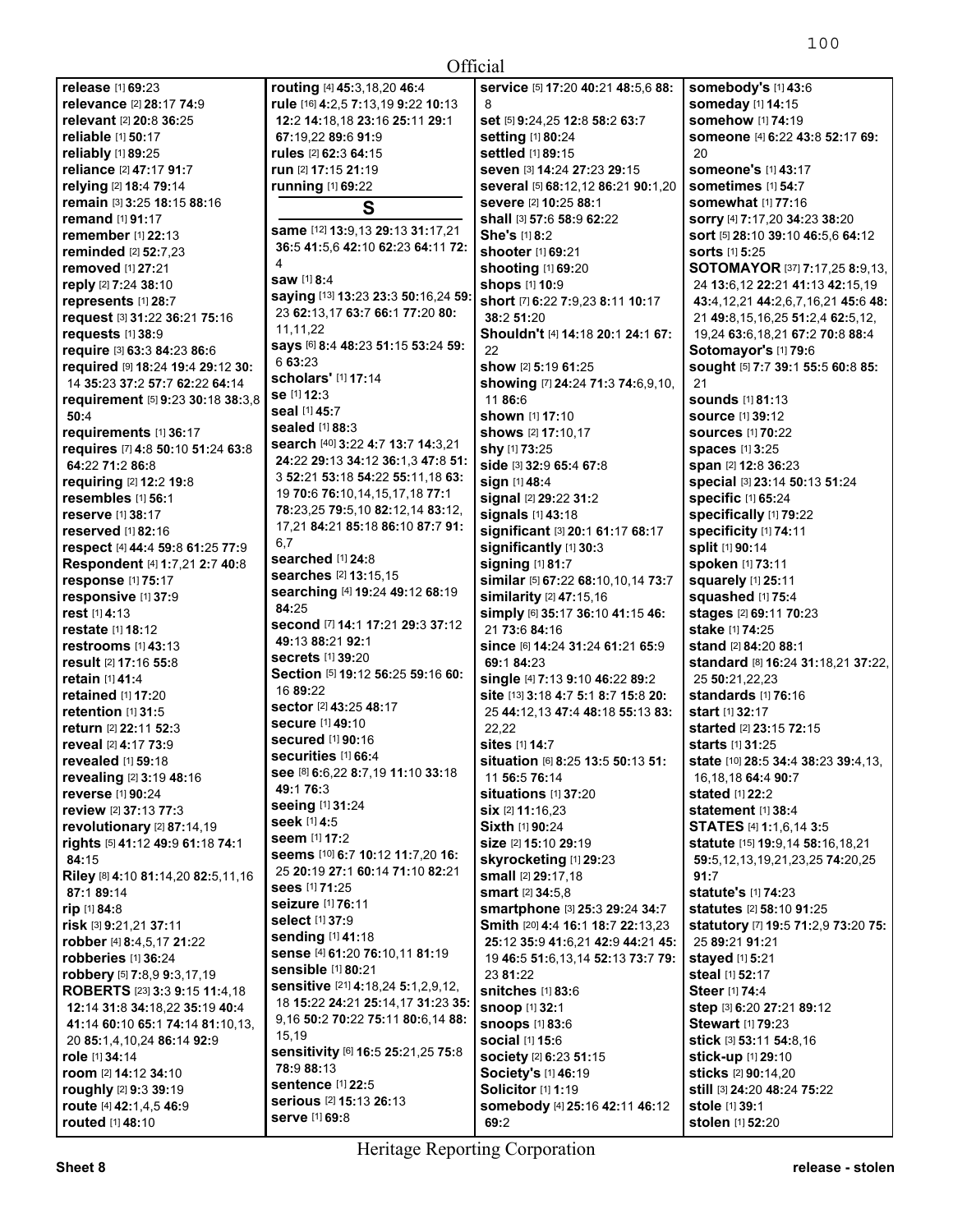| Official |  |
|----------|--|
|          |  |

| Official                                                        |                                     |                                          |                                                                                                         |
|-----------------------------------------------------------------|-------------------------------------|------------------------------------------|---------------------------------------------------------------------------------------------------------|
| store [1] 29:9                                                  | 45:13 62:2,6 90:17                  | traditional [5] 21:11 29:25 82:12        | usage [1] 29:24                                                                                         |
| Stored [6] 19:7,20 20:7 64:11,18                                | telephone [9] 8:19 23:4,6 44:17,    | 84:19 86:7                               | useful [2] 28:18.19                                                                                     |
| 91:21                                                           | 18 45:10 51:8 62:10 81:23           | traditionally [1] 12:9                   | users [1] 29:24                                                                                         |
| straightforward [1] 33:25                                       | telephones [1] 45:10                | trailing [1] 27:18                       | uses [2] 41:25 42:14                                                                                    |
| stream [2] 4:22 6:16                                            | teller [1] 8:3                      | traits [1] 56:21                         | using [5] 27:17 43:18 46:7 81:8 82:                                                                     |
| <b>street</b> [1] 29:8                                          | tells [1] 85:5                      | transaction [4] 6:13,14 42:25 46:        | 7                                                                                                       |
| <b>strip</b> [2] 57:10,19                                       | term [7] 7:3,10,23 8:12 10:7 11:1   | 8                                        | $\mathbf v$                                                                                             |
| strong [3] 17:17 19:17 91:18                                    | 88:11                               | transactions [5] 40:17 41:9 42:12,       |                                                                                                         |
| strongly [2] 17:17 18:14                                        | terms [3] 36:8 80:17 85:21          | 21 82:1                                  | vague [1] 28:11                                                                                         |
| struggling [1] 35:8                                             | terrorism [2] 32:13 66:5            | transfer [2] 4:22 6:17                   | valid [1] 79:20                                                                                         |
| stuff [1] 36:12                                                 | test [3] 12:16 78:15,23             | transferred [1] 56:23                    | value [2] 39:2 52:20                                                                                    |
| subject [5] 21:15 37:16 57:17 75:3                              | <b>testing</b> [1] 77:17            | transfers [1] 54:13                      | <b>vehicles</b> [1] 26:15                                                                               |
| 82:18                                                           | text [3] 15:3 16:12 64:16           | transit $[1]$ 88:3                       | <b>venture</b> [1] 41:16                                                                                |
| submission [1] 37:1                                             | theory [2] 71:21 88:25              | <b>travel</b> [1] <b>67:24</b>           | Versus [6] 3:5 4:4 72:9 74:4 76:12                                                                      |
| submit [1] 80:2                                                 | there's [30] 11:7 13:20 16:18 18:   | treat [4] 31:11,12 56:22 61:11           | 91:6                                                                                                    |
| <b>submitted</b> [3] 43:2 92:10,12                              | 24 19:15,17 23:11 27:1,8,11,17      | tremendous $[1]$ 26:14                   | view [8] 7:10 22:17 28:16 58:20 73:                                                                     |
| subpoena [21] 21:12 25:7 31:18,                                 | 30:17,18 31:4,4 32:19 38:4 44:10    | trespatory [1] 47:8                      | 21 85:20 86:11 89:4                                                                                     |
| 19,21 37:3,5,15 75:1,19 76:7 80:                                | 55:13 69:20 74:24,25 75:11,24 76:   | troops [1] 57:19                         | village [1] 32:1                                                                                        |
| 13,24 83:25 84:6,11 85:5 86:8,22,                               | 15 77:2 80:15 81:4,6 83:21          | trouble [2] 3:9 33:19                    | violate [1] 7:10                                                                                        |
| 24 87:25                                                        | therefore [5] 52:21 53:18 55:11     | true [9] 29:14 30:19 41:21,21 45:        | violations $[3] 66:4,5,5$                                                                               |
|                                                                 |                                     |                                          | virtually [1] 35:14                                                                                     |
| subpoena-like [1] 31:22                                         | 61:3 66:11                          | 16 63:9,11 66:1 87:12                    | visited [1] 5:23                                                                                        |
| subpoenas [11] 31:12,13,17 37:7                                 | thermostat [1] 34:8                 | trumped [2] 58:16 80:22                  | <b>vitiate</b> [2] <b>46:1 89:4</b>                                                                     |
| 74:2 75:3,24 77:12 79:16 84:20                                  | they'll [1] 33:12                   | trumps [1] 58:21                         | <b>voluminous</b> [1] 30:5                                                                              |
| 87:16                                                           | They've [2] 50:16 68:4              | trying [4] 12:3 56:4 60:15,16            | voluntarily [2] 4:20 16:6                                                                               |
| <b>subscribes</b> [2] 5:20 40:20                                | thief [1] 38:25                     | turn [1] 14:15                           | voluntariness [5] 16:8 80:16 81:3.                                                                      |
| suburban [1] 30:2                                               | thinking [2] 20:23 35:2             | TV [1] 17:9                              | 5.7                                                                                                     |
| suggested [2] 9:8 11:16                                         | thinks [1] 80:3                     | two [9] 12:21 16:2 19:9 33:13 36:        | voluntary [2] 4:24 25:13                                                                                |
| suggesting [1] 28:8                                             | third [9] 50:25 51:9,16 69:12 79:19 | 23 37:6 63:14 89:12 91:22                | vulnerable [1] 25:4                                                                                     |
| suggestion [3] 12:4 13:20 30:12                                 | 83:4,15 89:3,7                      | type [1] 13:5                            |                                                                                                         |
| suggests [1] 23:15                                              | third-party [19] 11:9 21:14 23:17   | types [3] 9:23 34:3 91:18                | W                                                                                                       |
| summarized [1] 74:5                                             | 37:15 41:10 56:7,8 63:15 64:3 65:   | typically [1] 26:20                      | wait [2] 65:22 89:8                                                                                     |
| <b>summed</b> [1] 74:4                                          | 6,6 69:16 73:2 75:14 79:14 80:13,   |                                          |                                                                                                         |
|                                                                 |                                     | U                                        | walk [2] 71:5 75:18                                                                                     |
| supervision [2] 20:4 86:2                                       | 18 82:22 84:16                      |                                          | wanted [5] 22:8 61:25 77:7 83:12,                                                                       |
| suppose [7] 7:6 10:8 25:5,6 26:3,                               | third-party's [1] 63:22             | Uber [1] 67:24                           | 13                                                                                                      |
| 12 52:24                                                        | though [6] 3:6 10:24 23:20 41:15    | unadministrable [2] 24:16 35:4           | war [1] 83:3                                                                                            |
| suppressed [1] 91:5                                             | 81:15 84:3                          | unavailable [1] 67:11                    | warned [1] 79:24                                                                                        |
| SUPREME [4] 1:1,13 11:14 76:5                                   | threat [1] 23:14                    | under [29] 19:11 31:13,13 32:25          | warrant [25] 4:8 10:19 12:2 19:4.                                                                       |
| Surveillance [4] 6:6 26:15 47:6,                                | <b>threaten</b> [1] <b>18:7</b>     | 35:21,24 36:22 39:4 40:13 41:10          | 11, 15 21: 21, 24 35: 22, 23, 25 36: 7,                                                                 |
| 12                                                              | three [2] 11:24 17:13               | 47:10 52:22 54:19 58:7 63:14 71:         |                                                                                                         |
| surveilling [1] 68:24                                           | three-day [1] 36:23                 | 2 73:19,21,24 75:1,4 78:13 79:7          | 17,23 37:2,20,21 49:6 50:15 51:<br>10,20 66:9 74:17 91:23 92:2                                          |
| survey [2] 17:16 48:22                                          | Three-tenths [1] 20:9               | 83:11,18,19 86:1 90:10 91:5              |                                                                                                         |
| <b>surveys</b> [1] 49:20                                        | throw [1] 33:4                      | under-inclusive [1] 24:16                | warrantless [1] 3:17<br>warrants [2] 84:21 92:4                                                         |
| suspect [2] 34:25 47:12                                         | TIMOTHY [1] 1:3                     | underlying [1] 61:18                     | <b>Washington</b> $[2]$ 1:9,20                                                                          |
| <b>suspects [1] 70:15</b>                                       | today [13] 5:3 14:23 15:2,7 17:6,23 | understand [15] 5:17 11:5,19 13:         | watch [1] 34:6                                                                                          |
| Suspicion [1] 37:25                                             | 19:20 20:13 22:16 27:22 31:11 44:   | 1 14:8 17:18 33:15 39:14 43:24           | watches [1] 71:25                                                                                       |
| sweep [1] 14:5                                                  | 290:7                               | 50:3 75:11 76:2 80:10 90:3 91:14         |                                                                                                         |
| sweeping [1] 13:7                                               | together [3] 30:1 65:12 67:13       | understanding [7] 28:5 45:2 50:7         | watching [2] 47:25 48:3<br><b>watershed</b> [1] <b>56:22</b>                                            |
| sweet [1] 60:4                                                  | tomorrow [1] 71:7                   | 82:25 84:19 87:10,15                     |                                                                                                         |
| <b>sworn [2] 38:4 50:18</b>                                     | tone [1] 16:11                      | understands [1] 43:1                     | way [7] 6:25 7:18 43:5 61:16 65:12                                                                      |
| system [1] 30:23                                                | tort [1] 39:10                      | understood [1] 19:19                     | 72:1 88:5                                                                                               |
| <b>systems</b> [1] 40:18                                        | totally [1] 34:14                   | undressing [1] 14:13                     | ways [4] 9:13 42:20 48:15 71:14<br>weather [1] 15:6                                                     |
|                                                                 | touch [6] 16:11 21:11 23:22 24:1,5  | unduly [4] 74:2,12,12 75:3               | web [1] 24:23                                                                                           |
| Τ                                                               | 38:1                                | unfair [1] 66:19                         |                                                                                                         |
| T-Mobile [2] 39:1 52:18                                         | tower [9] 8:2,6,14 13:5 48:7 65:11  | UNITED [4] 1:1,6,13 3:5                  | Wednesday [1] 1:10                                                                                      |
| tailing [2] 27:18 69:2                                          | 67:11 70:9 72:14                    | unless [1] 13:20                         | week [1] 27:23                                                                                          |
| targeting [1] 8:14                                              | towers [6] 16:22 20:12 29:23,25     | Unlike [4] 16:8 37:3 88:5 92:2           | weeks [1] 11:24                                                                                         |
| taught [1] 52:6                                                 | 40:22 80:25                         | unlikely [2] 26:9,10                     | weigh [1] 37:6                                                                                          |
| technical [1] 30:12                                             | track [6] 23:6 24:9 27:22 30:21 66: | unreasonable [2] 65:14 67:17             | weight [2] 20:2 21:6                                                                                    |
| <b>technique</b> [1] 70:10                                      | 16 67:13                            | unsworn [1] 92:5                         | welded [1] 67:18                                                                                        |
| technological $[2]$ 22:15 42:7                                  | tracked [2] 6:25 29:6               | up [11] 17:6,6 18:8 48:5 52:4 58:2       | well-developed [1] 51:13                                                                                |
| technology [15] 14:25 15:13 27:                                 | tracking [9] 12:23 24:25 28:1 34:6  | 74:4 80:24 81:7 82:5 90:14               |                                                                                                         |
| 17 28:6 36:6 40:11 44:4 47:17,21                                | 47:18,21 72:5,12 73:5               | urban [1] 30:1                           | 14 4:5, 16 5:10 6:10 7:12, 20 8:9,                                                                      |
| 49:19 65:9 66:18 72:18 89:10,15<br>Telecommunications [5] 18:13 | tracks [1] 65:13<br>trade [1] 39:20 | urgent [1] 23:13<br>urine [2] 78:23 79:2 | WESSLER [66] 1:17 2:3,9 3:11,12,<br>22 9:1,7,20 10:11,15 11:13,25 13:<br>3 14:22 15:12 16:1 17:13 18:23 |